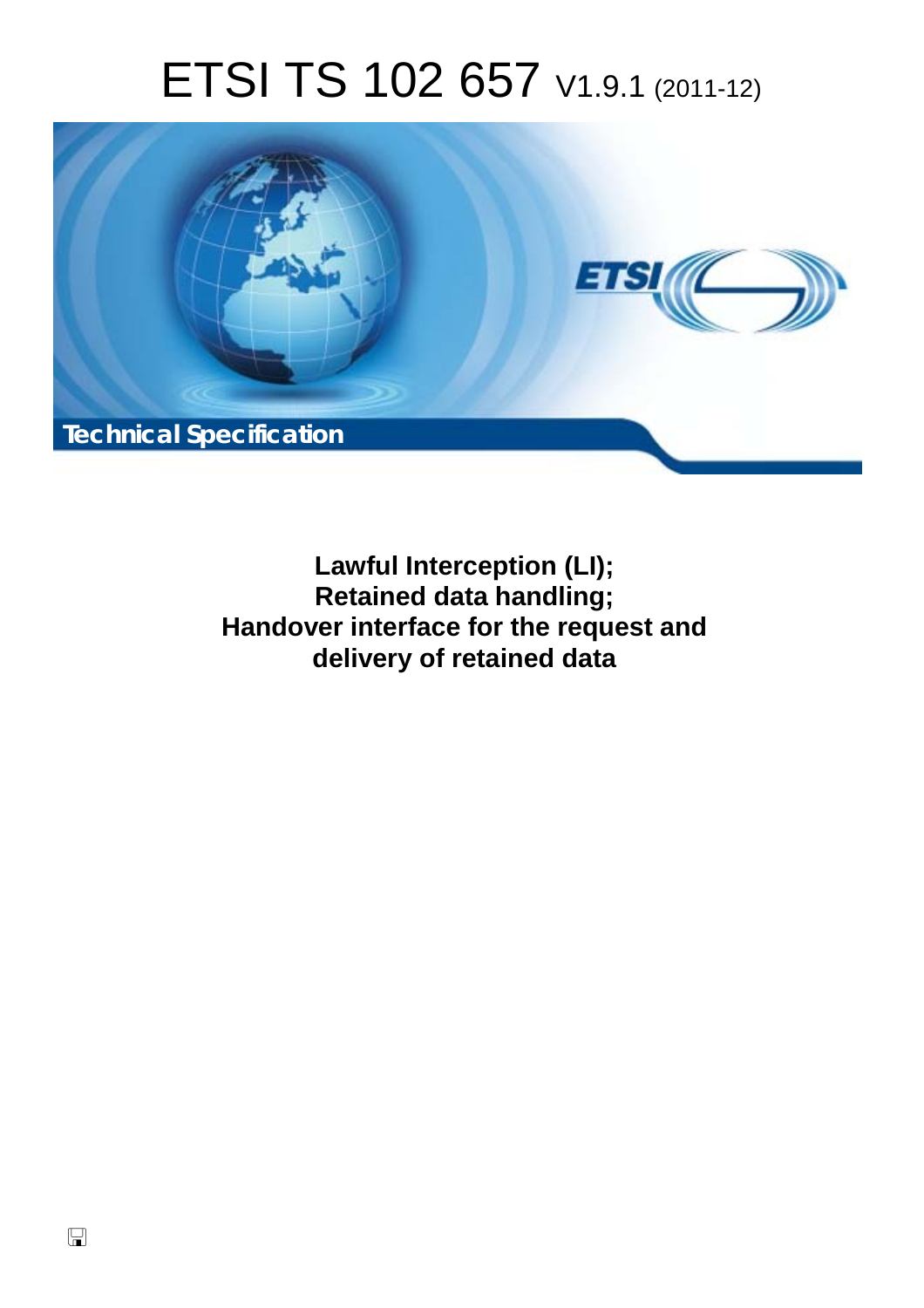Reference

RTS/LI-00087

Keywords

handover, retention

#### *ETSI*

#### 650 Route des Lucioles F-06921 Sophia Antipolis Cedex - FRANCE

Tel.: +33 4 92 94 42 00 Fax: +33 4 93 65 47 16

Siret N° 348 623 562 00017 - NAF 742 C Association à but non lucratif enregistrée à la Sous-Préfecture de Grasse (06) N° 7803/88

#### *Important notice*

Individual copies of the present document can be downloaded from: [http://www.etsi.org](http://www.etsi.org/)

The present document may be made available in more than one electronic version or in print. In any case of existing or perceived difference in contents between such versions, the reference version is the Portable Document Format (PDF). In case of dispute, the reference shall be the printing on ETSI printers of the PDF version kept on a specific network drive within ETSI Secretariat.

Users of the present document should be aware that the document may be subject to revision or change of status. Information on the current status of this and other ETSI documents is available at <http://portal.etsi.org/tb/status/status.asp>

If you find errors in the present document, please send your comment to one of the following services: [http://portal.etsi.org/chaircor/ETSI\\_support.asp](http://portal.etsi.org/chaircor/ETSI_support.asp)

#### *Copyright Notification*

No part may be reproduced except as authorized by written permission. The copyright and the foregoing restriction extend to reproduction in all media.

> © European Telecommunications Standards Institute 2011. All rights reserved.

DECT<sup>™</sup>, PLUGTESTS<sup>™</sup>, UMTS<sup>™</sup> and the ETSI logo are Trade Marks of ETSI registered for the benefit of its Members. **3GPP**TM and **LTE**™ are Trade Marks of ETSI registered for the benefit of its Members and of the 3GPP Organizational Partners.

**GSM**® and the GSM logo are Trade Marks registered and owned by the GSM Association.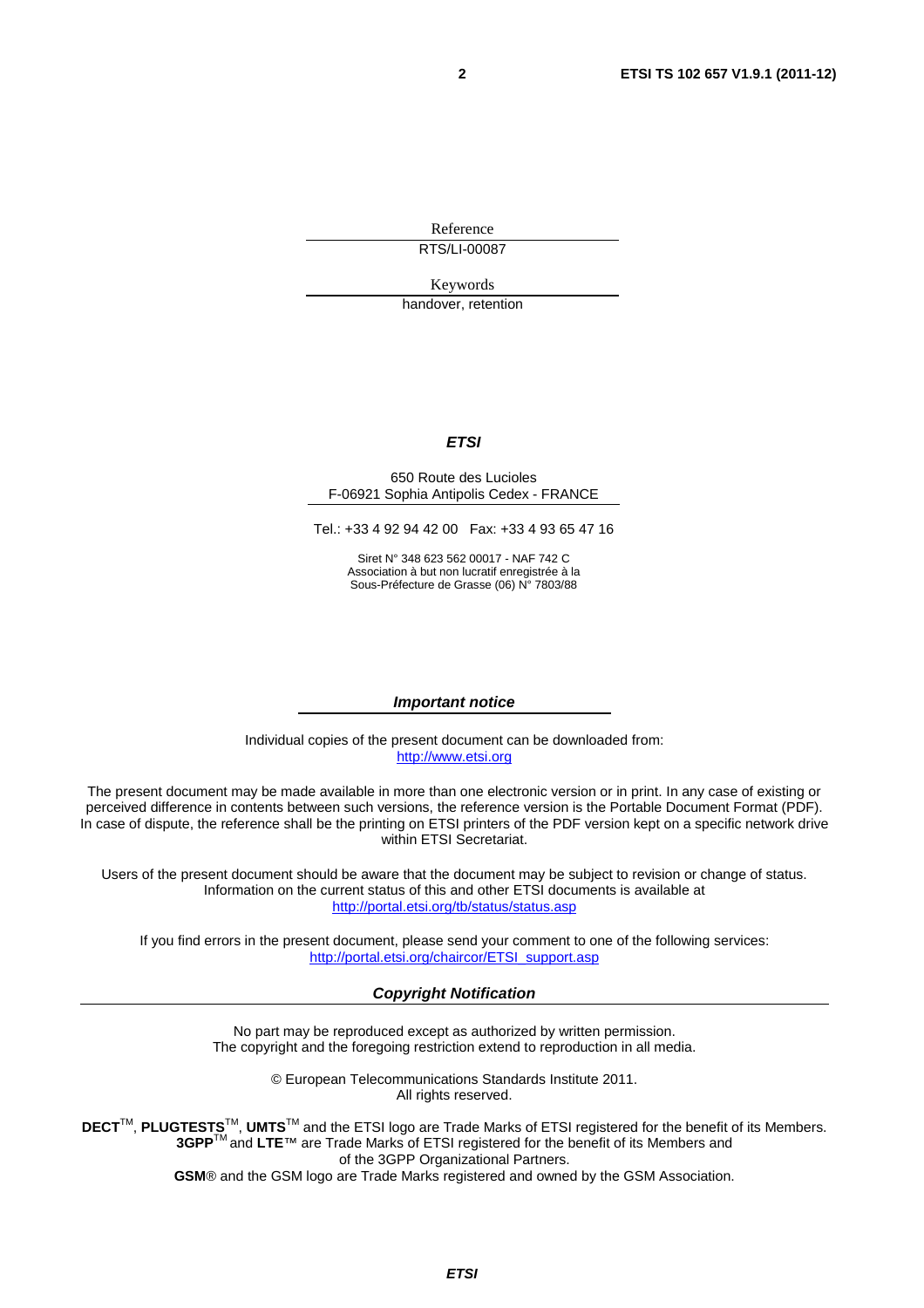# Contents

| $\perp$        |  |
|----------------|--|
| 2              |  |
| 2.1            |  |
| 2.2            |  |
|                |  |
| 3              |  |
| 3.1            |  |
| 3.2            |  |
| $\overline{4}$ |  |
| 4.1            |  |
| 4.2            |  |
| 4.3            |  |
| 4.4            |  |
| 4.5            |  |
| 5              |  |
| 5.1            |  |
| 5.1.1          |  |
| 5.1.2          |  |
| 5.1.3          |  |
| 5.1.4          |  |
| 5.1.5          |  |
| 5.1.5.1        |  |
| 5.1.5.2        |  |
| 5.1.5.3        |  |
| 5.1.5.4        |  |
| 5.1.6          |  |
| 5.1.7          |  |
| 5.1.8          |  |
| 5.2            |  |
| 5.2.1          |  |
| 5.2.2          |  |
| 5.2.3          |  |
| 5.3<br>5.3.1   |  |
| 5.3.2          |  |
| 5.3.3          |  |
| 5.4            |  |
| 5.5            |  |
| 6              |  |
| 6.1            |  |
| 6.1.1          |  |
| 6.1.2          |  |
| 6.1.3          |  |
| 6.1.3.1        |  |
| 6.1.3.2        |  |
| 6.1.4          |  |
| 6.2            |  |
| 6.2.1          |  |
| 6.2.2          |  |
| 6.2.2.1        |  |
| 6.2.2.2        |  |
| 6.2.3          |  |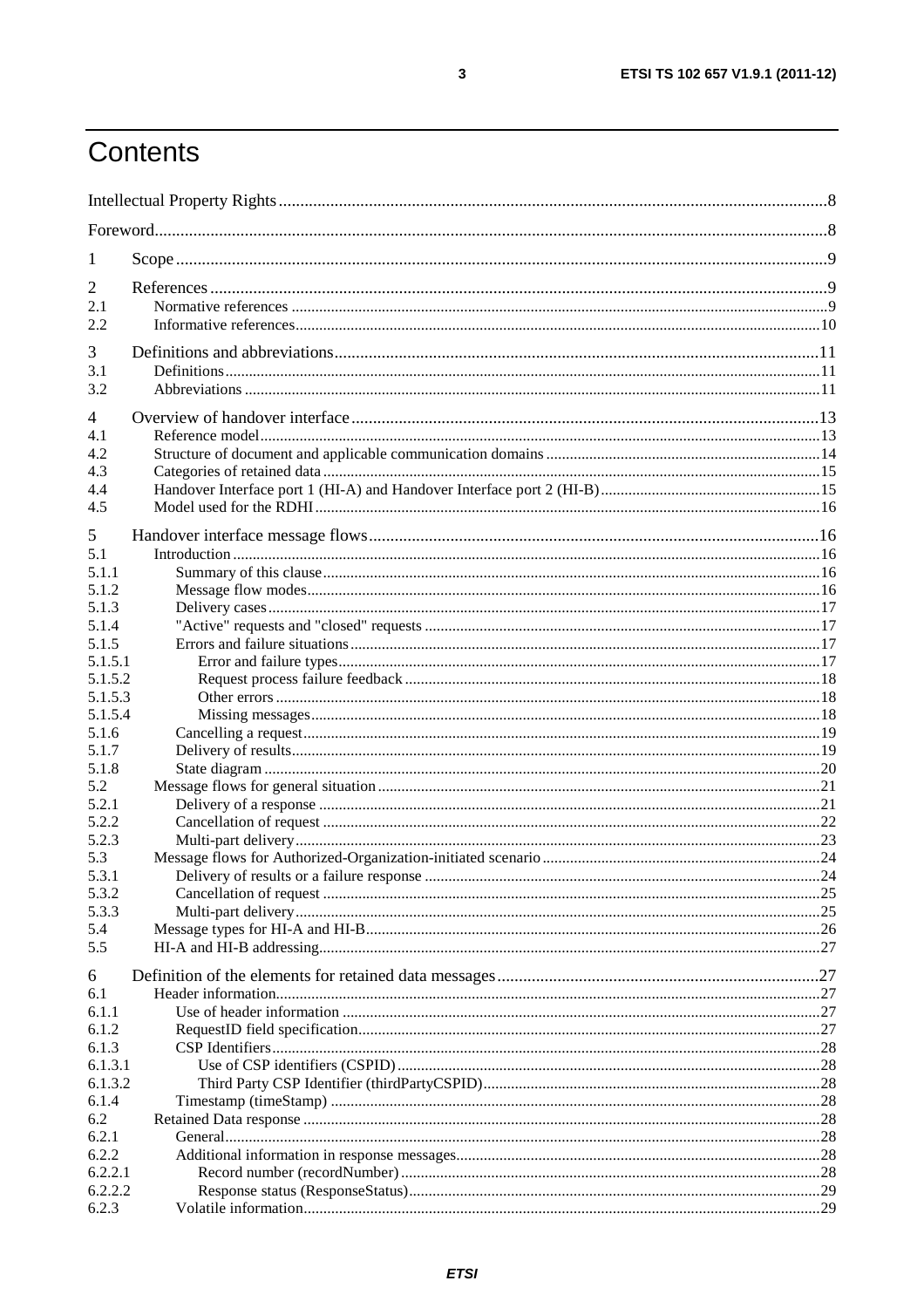| 6.2.4   |                             |  |
|---------|-----------------------------|--|
| 6.3     |                             |  |
| 6.3.1   |                             |  |
| 6.3.2   |                             |  |
| 6.3.3   |                             |  |
| 6.3.3.1 |                             |  |
| 6.3.3.2 |                             |  |
| 6.4     |                             |  |
| 7       |                             |  |
| 7.1     |                             |  |
| 7.2     |                             |  |
| 7.2.1   |                             |  |
| 7.2.2   |                             |  |
| 7.2.3   |                             |  |
| 7.2.4   |                             |  |
| 7.3     |                             |  |
| 7.3.1   |                             |  |
| 7.3.2   |                             |  |
| 7.3.2.1 |                             |  |
| 7.3.2.2 |                             |  |
| 7.3.3   |                             |  |
|         |                             |  |
| 7.3.4   |                             |  |
| 8       |                             |  |
| 8.1     |                             |  |
| 8.2     |                             |  |
| 8.3     |                             |  |
| 8.4     |                             |  |
| 8.4.1   |                             |  |
| 8.4.2   |                             |  |
| 8.4.3   |                             |  |
| 8.4.3.1 |                             |  |
| 8.4.3.2 |                             |  |
| 8.4.3.3 |                             |  |
| 8.4.3.4 |                             |  |
|         | <b>Annex A (normative):</b> |  |
|         |                             |  |
| A.1     |                             |  |
| A.1.1   |                             |  |
| A.1.2   |                             |  |
| A.1.3   |                             |  |
| A.2     |                             |  |
| A.2.1   |                             |  |
| A.2.1.1 |                             |  |
| A.2.1.2 |                             |  |
| A.2.2   |                             |  |
| A.2.2.1 |                             |  |
| A.2.2.2 |                             |  |
| A.2.2.3 |                             |  |
| A.2.2.4 |                             |  |
| A.2.2.5 |                             |  |
| A.2.2.6 |                             |  |
| A.2.3   |                             |  |
| A.2.3.1 |                             |  |
| A.2.3.2 |                             |  |
| A.2.3.3 |                             |  |
|         |                             |  |
| A.3     |                             |  |
| A.3.1   |                             |  |
| A.3.1.1 |                             |  |
| A.3.1.2 |                             |  |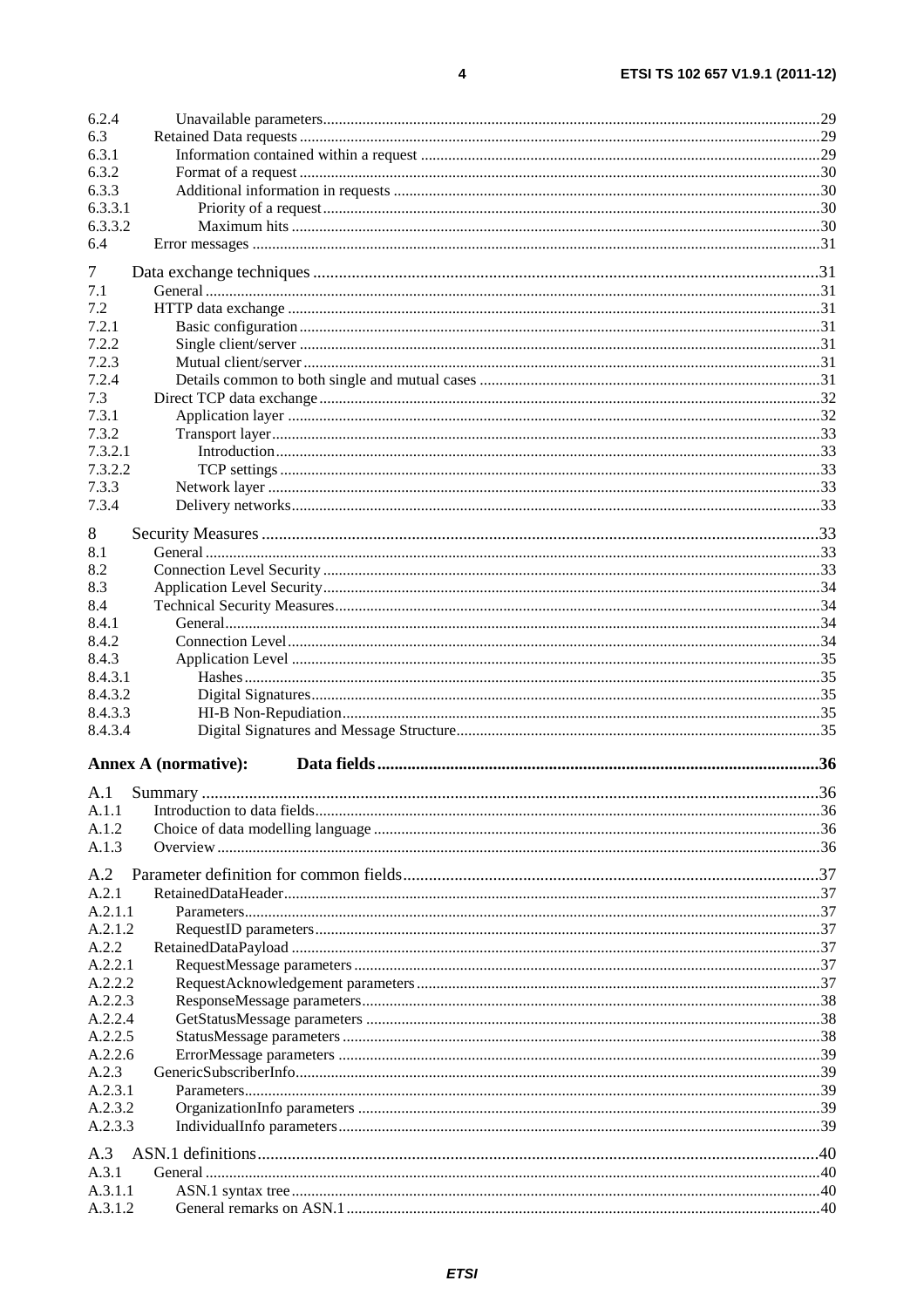| A.3.2                                                                                           |  |
|-------------------------------------------------------------------------------------------------|--|
| A.3.2.1                                                                                         |  |
| A.3.2.2                                                                                         |  |
| A.3.3                                                                                           |  |
| A.3.4                                                                                           |  |
| <b>Annex B</b> (normative):                                                                     |  |
| B.1                                                                                             |  |
| B.2                                                                                             |  |
| B.2.1                                                                                           |  |
| B.2.2                                                                                           |  |
| B.2.2.1                                                                                         |  |
| B.2.2.2                                                                                         |  |
| <b>B.2.2.3</b>                                                                                  |  |
| <b>B.2.2.4</b>                                                                                  |  |
| <b>B.2.2.4.1</b>                                                                                |  |
| <b>B.2.3</b><br>B.2.3.1                                                                         |  |
| B.2.4                                                                                           |  |
| B.2.4.1                                                                                         |  |
| <b>B.2.4.2</b>                                                                                  |  |
| <b>B.2.4.3</b>                                                                                  |  |
| B.2.4.4                                                                                         |  |
| B.2.5                                                                                           |  |
| B.2.5.1                                                                                         |  |
| B.2.6                                                                                           |  |
| <b>B.2.6.1</b>                                                                                  |  |
| B.2.6.2<br>B.2.6.2.1                                                                            |  |
| B.2.6.2.2                                                                                       |  |
| B.2.6.2.3                                                                                       |  |
| B.2.6.2.4                                                                                       |  |
| B.3                                                                                             |  |
| B.4                                                                                             |  |
|                                                                                                 |  |
| <b>Annex C</b> (normative):                                                                     |  |
| C.1                                                                                             |  |
| C.2                                                                                             |  |
| C.2.1                                                                                           |  |
| C.2.2                                                                                           |  |
| C.2.3                                                                                           |  |
| C.2.4<br>C.2.5                                                                                  |  |
| C.2.6                                                                                           |  |
| C.2.7                                                                                           |  |
| C.2.8                                                                                           |  |
| C.2.9                                                                                           |  |
| C.2.10                                                                                          |  |
| C.3                                                                                             |  |
| C.4                                                                                             |  |
| Service-specific details for synchronous multi-media services 78<br><b>Annex D</b> (normative): |  |
| D.1                                                                                             |  |
|                                                                                                 |  |
| D.2                                                                                             |  |
| D.2.1                                                                                           |  |
| D.2.2                                                                                           |  |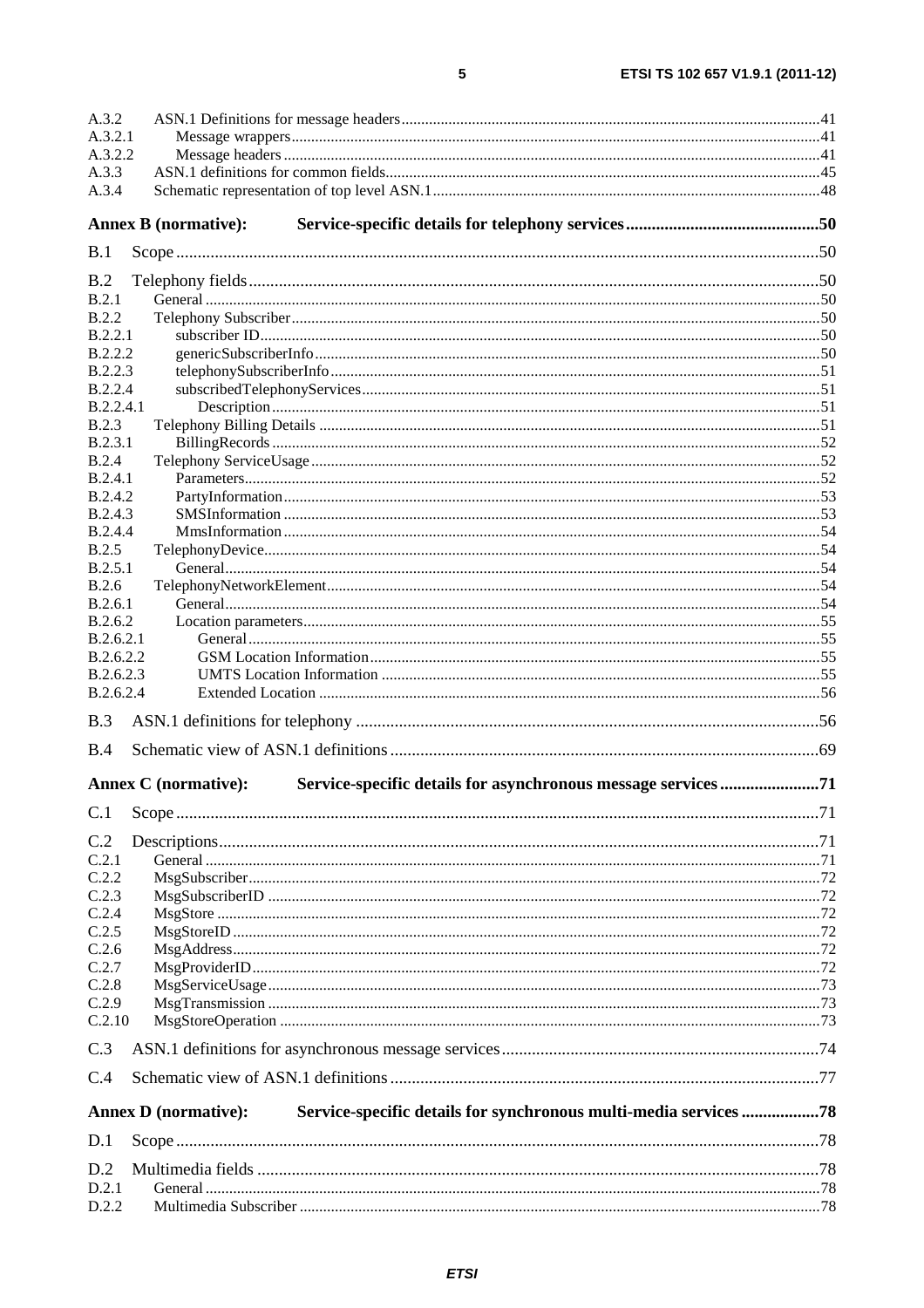|                 | D.2.2.1                       |  |
|-----------------|-------------------------------|--|
| D.2.2.2         |                               |  |
| D.2.2.3         |                               |  |
| D.2.2.4         |                               |  |
| D.2.2.4.1       |                               |  |
| D.2.3           |                               |  |
| D.2.3.1         |                               |  |
| D.2.3.2         |                               |  |
| D.2.4           |                               |  |
| D.2.4.1         |                               |  |
| D.2.4.2         |                               |  |
| D.2.4.3         |                               |  |
| D.2.4.4         |                               |  |
| D.3             |                               |  |
| D.4             |                               |  |
|                 | <b>Annex E</b> (normative):   |  |
| E.1             |                               |  |
| E.2             |                               |  |
| E.2.1           |                               |  |
| E.2.2           |                               |  |
| E.2.3           |                               |  |
| E.2.4           |                               |  |
| E.2.5           |                               |  |
| E.2.6           |                               |  |
| E.2.7           |                               |  |
| E.3             |                               |  |
|                 |                               |  |
| E.4             |                               |  |
|                 |                               |  |
|                 | <b>Annex F</b> (informative): |  |
| F <sub>.1</sub> |                               |  |
| F.1.1           |                               |  |
| F.1.2           |                               |  |
| F.1.3           |                               |  |
|                 |                               |  |
| F.2.1           |                               |  |
| F.2.2           |                               |  |
| F.2.3           |                               |  |
| F.2.4           |                               |  |
|                 |                               |  |
| F.3             |                               |  |
| F.3.1           |                               |  |
| F.3.2           |                               |  |
| F.4             |                               |  |
| F.4.1           |                               |  |
| F.4.2           |                               |  |
|                 | <b>Annex G (informative):</b> |  |
| G.1             |                               |  |
| G.2             |                               |  |
| G.3             |                               |  |
|                 | <b>Annex H</b> (informative): |  |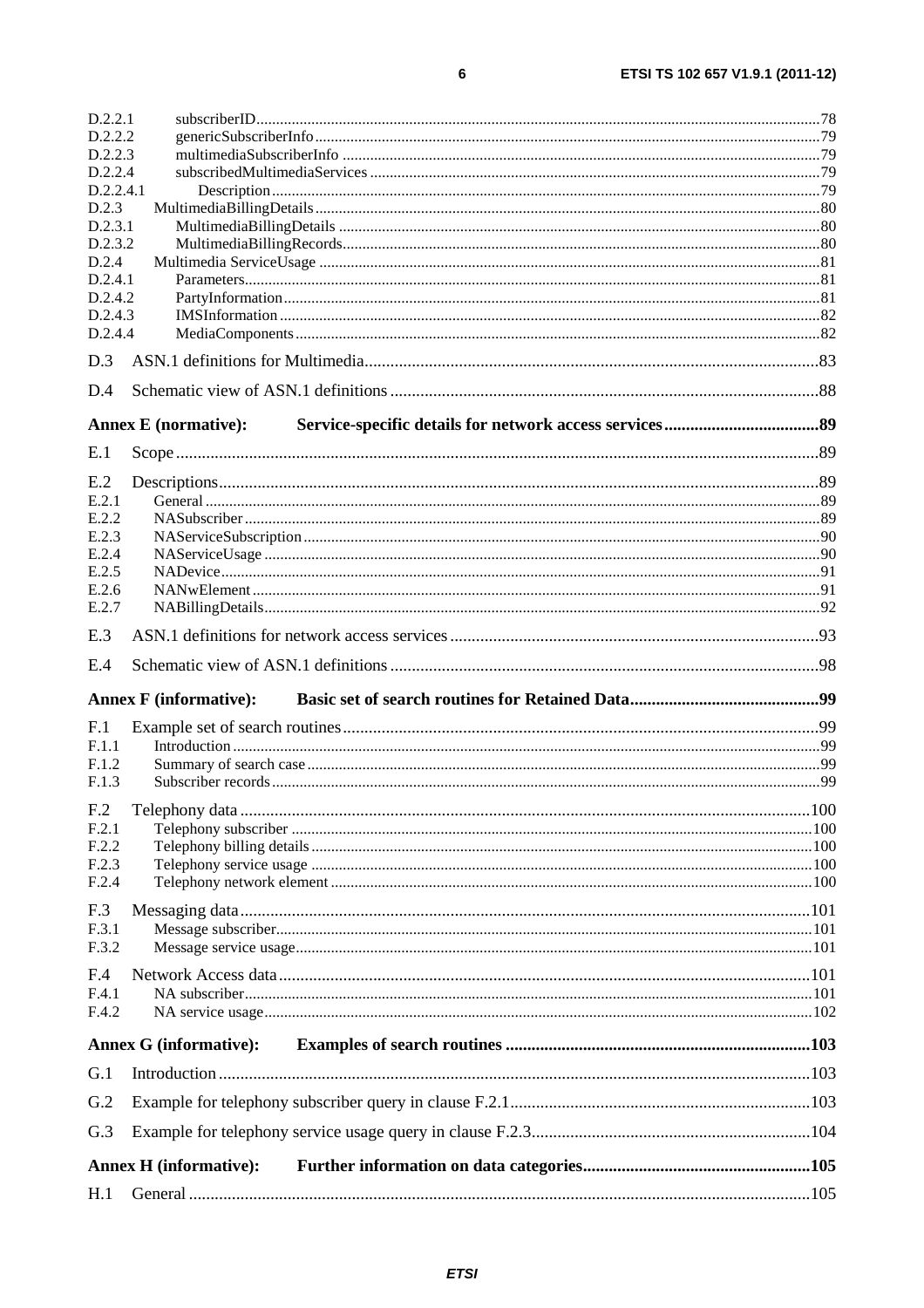| H.2            |                               |                                                             |  |
|----------------|-------------------------------|-------------------------------------------------------------|--|
| H.2.1          |                               |                                                             |  |
| H.2.2          |                               |                                                             |  |
| H.2.3          |                               |                                                             |  |
| H.3            |                               |                                                             |  |
| H.3.1          |                               |                                                             |  |
| H.3.2          |                               |                                                             |  |
| H.3.3          |                               |                                                             |  |
| H.3.4          |                               |                                                             |  |
| H.3.5          |                               |                                                             |  |
| H.3.6          |                               |                                                             |  |
| H.4            |                               |                                                             |  |
| H.4.1          |                               |                                                             |  |
| H.4.2          |                               |                                                             |  |
|                | <b>Annex I</b> (informative): |                                                             |  |
|                | <b>Annex J (informative):</b> | Informative mapping of data fields to the EU Data Retention |  |
|                | <b>Annex K</b> (informative): |                                                             |  |
| K.1            |                               |                                                             |  |
| K <sub>2</sub> |                               |                                                             |  |
| K.3            |                               |                                                             |  |
|                | <b>Annex L</b> (informative): |                                                             |  |
|                |                               |                                                             |  |
|                |                               |                                                             |  |

 $\overline{7}$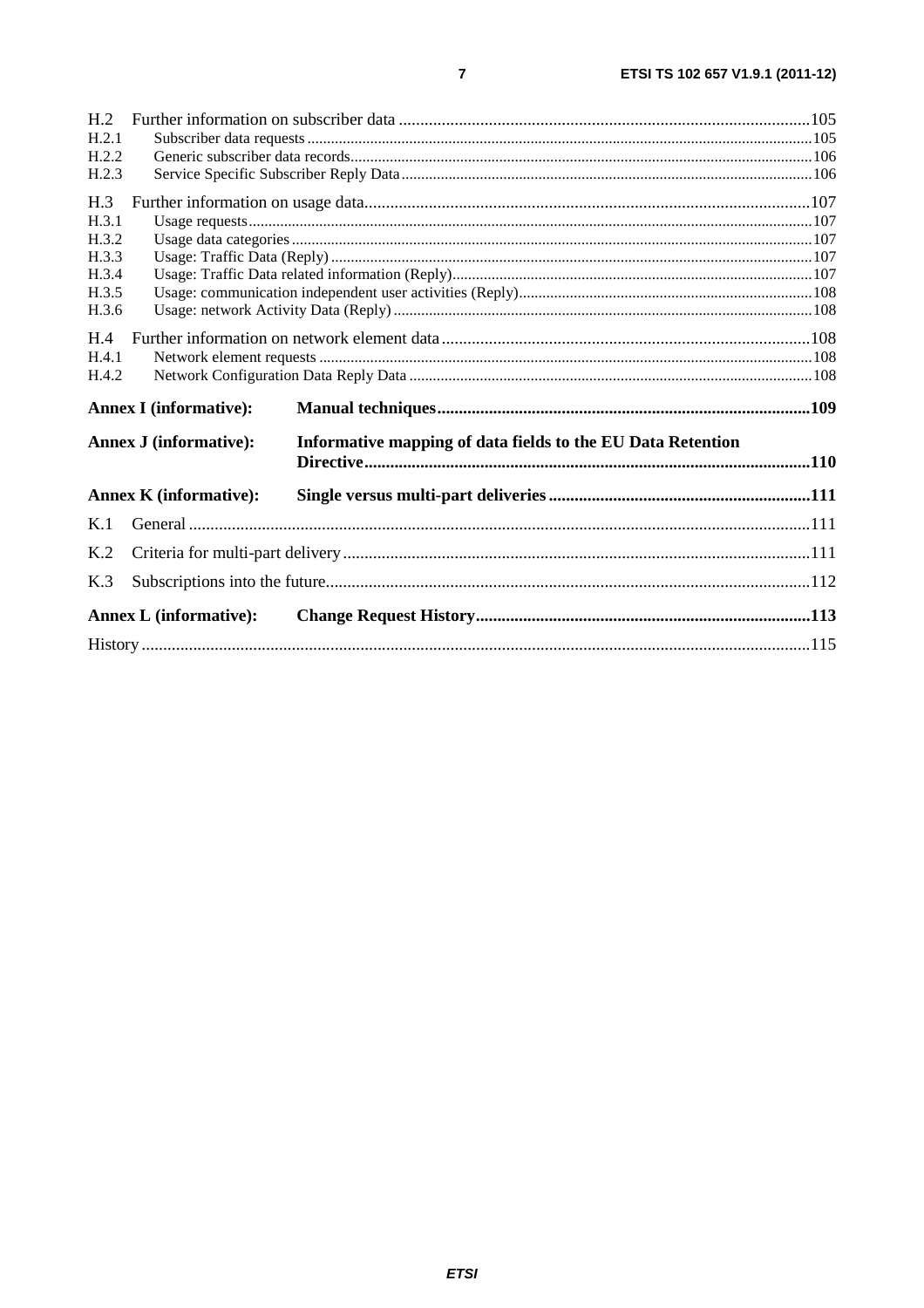# Intellectual Property Rights

IPRs essential or potentially essential to the present document may have been declared to ETSI. The information pertaining to these essential IPRs, if any, is publicly available for **ETSI members and non-members**, and can be found in ETSI SR 000 314: *"Intellectual Property Rights (IPRs); Essential, or potentially Essential, IPRs notified to ETSI in respect of ETSI standards"*, which is available from the ETSI Secretariat. Latest updates are available on the ETSI Web server [\(http://ipr.etsi.org](http://webapp.etsi.org/IPR/home.asp)).

Pursuant to the ETSI IPR Policy, no investigation, including IPR searches, has been carried out by ETSI. No guarantee can be given as to the existence of other IPRs not referenced in ETSI SR 000 314 (or the updates on the ETSI Web server) which are, or may be, or may become, essential to the present document.

# Foreword

This Technical Specification (TS) has been produced by ETSI Technical Committee Lawful Interception (LI).

The ASN.1 module and XML schema are also available as an electronic attachment to the original document from the ETSI site (see details in clause A.3.1.2).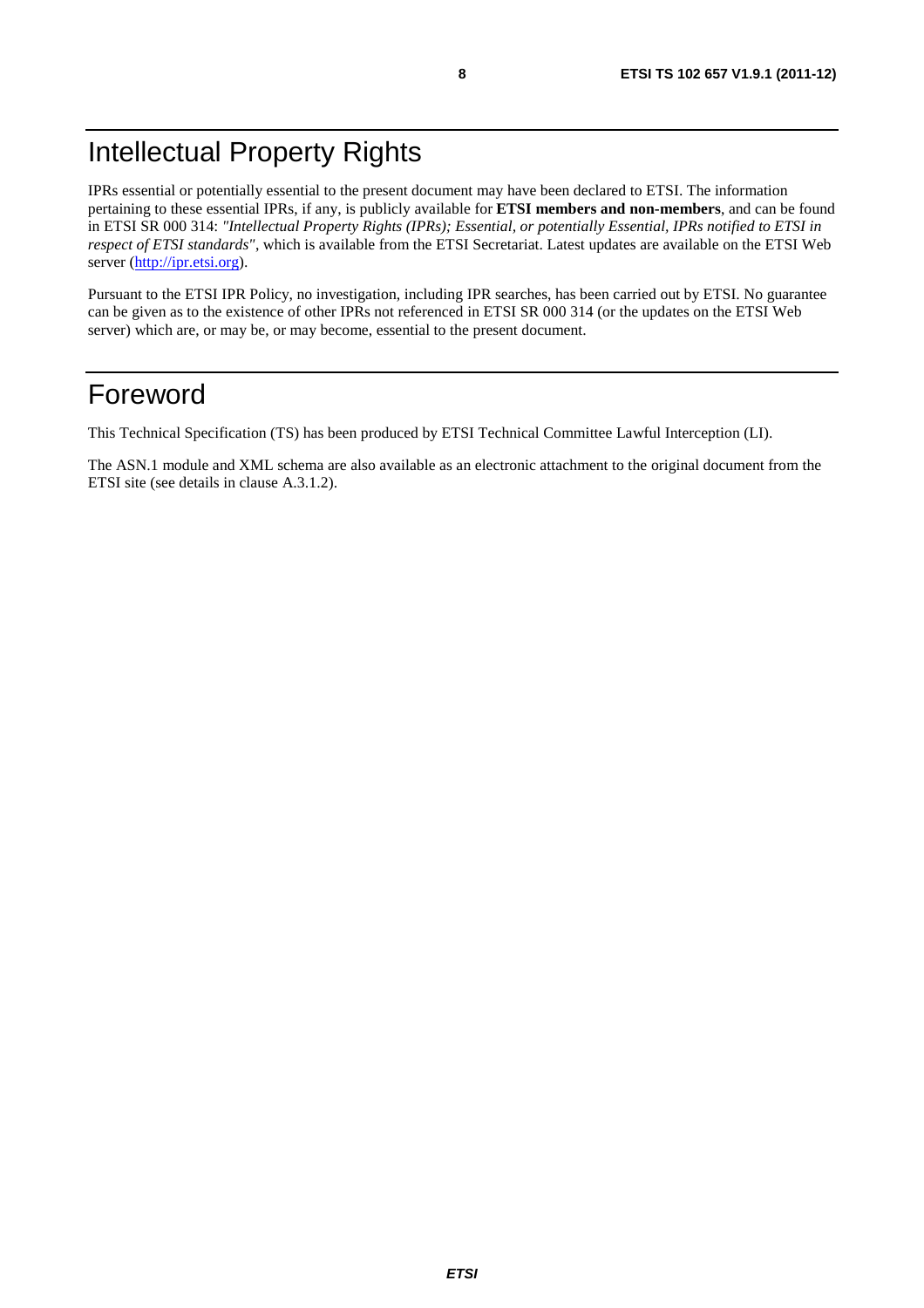### 1 Scope

The present document contains handover requirements and a handover specification for the data that is identified in EU Directive 2006/24/EC on Data Retention [1]. The handover requirements from TS 102 656 [2] are derived from the requirements contained in and implied by the EU Directive [1] and by other national legislations. The present document considers both the requesting of retained data and the delivery of the results.

The present document defines an electronic interface. An informative annex describes how this interface may be adapted for manual techniques. Apart from in annex I, the present document does not consider manual techniques.

# 2 References

References are either specific (identified by date of publication and/or edition number or version number) or non-specific. For specific references, only the cited version applies. For non-specific references, the latest version of the reference document (including any amendments) applies.

Referenced documents which are not found to be publicly available in the expected location might be found at [http://docbox.etsi.org/Reference.](http://docbox.etsi.org/Reference)

NOTE: While any hyperlinks included in this clause were valid at the time of publication ETSI cannot guarantee their long term validity.

# 2.1 Normative references

The following referenced documents are necessary for the application of the present document.

| Directive 2006/24/EC of the European Parliament and of the Council of 15 March 2006 on the<br>retention of data generated or processed in connection with the provision of publicly available<br>electronic communications services or of public communications networks and amending<br>Directive 2002/58/EC. |
|----------------------------------------------------------------------------------------------------------------------------------------------------------------------------------------------------------------------------------------------------------------------------------------------------------------|
| ETSI TS 102 656: "Lawful Interception (LI); Retained Data; Requirements of Law Enforcement<br>Agencies for handling Retained Data".                                                                                                                                                                            |
| ETSI TS 102 232-1: "Lawful Interception (LI); Handover Interface and Service-Specific Details<br>(SSD) for IP delivery; Part 1: Handover specification for IP delivery".                                                                                                                                       |
| ISO 3166-1: "Codes for the representation of names of countries and their subdivisions - Part 1:<br>Country codes".                                                                                                                                                                                            |
| ISO 4217: "Codes for the representation of currencies and funds".                                                                                                                                                                                                                                              |
| ETSI TS 101 671: "Lawful Interception (LI); Handover interface for the lawful interception of<br>telecommunications traffic".                                                                                                                                                                                  |
| Periodically TS 101 671 is published as ES 201 671. A reference to the latest version of the TS as above<br>reflects the latest stable content from ETSI/TC LI.                                                                                                                                                |
| ETSI EN 300 356 (all parts): "Integrated Services Digital Network (ISDN); Signalling System<br>No.7 (SS7); ISDN User Part (ISUP) version 4 for the international interface".                                                                                                                                   |
| ETSI TS 100 974: "Digital cellular telecommunications system (Phase 2+); Mobile Application<br>Part (MAP) Specification (3GPP TS 09.02)".                                                                                                                                                                      |
| ETSI TS 124 008: "Digital cellular telecommunications system (Phase 2+); Universal Mobile<br>Telecommunications System (UMTS); LTE; Mobile radio interface Layer 3 specification; Core<br>network protocols; Stage 3 (3GPP TS 24.008)".                                                                        |
|                                                                                                                                                                                                                                                                                                                |

[10] Void.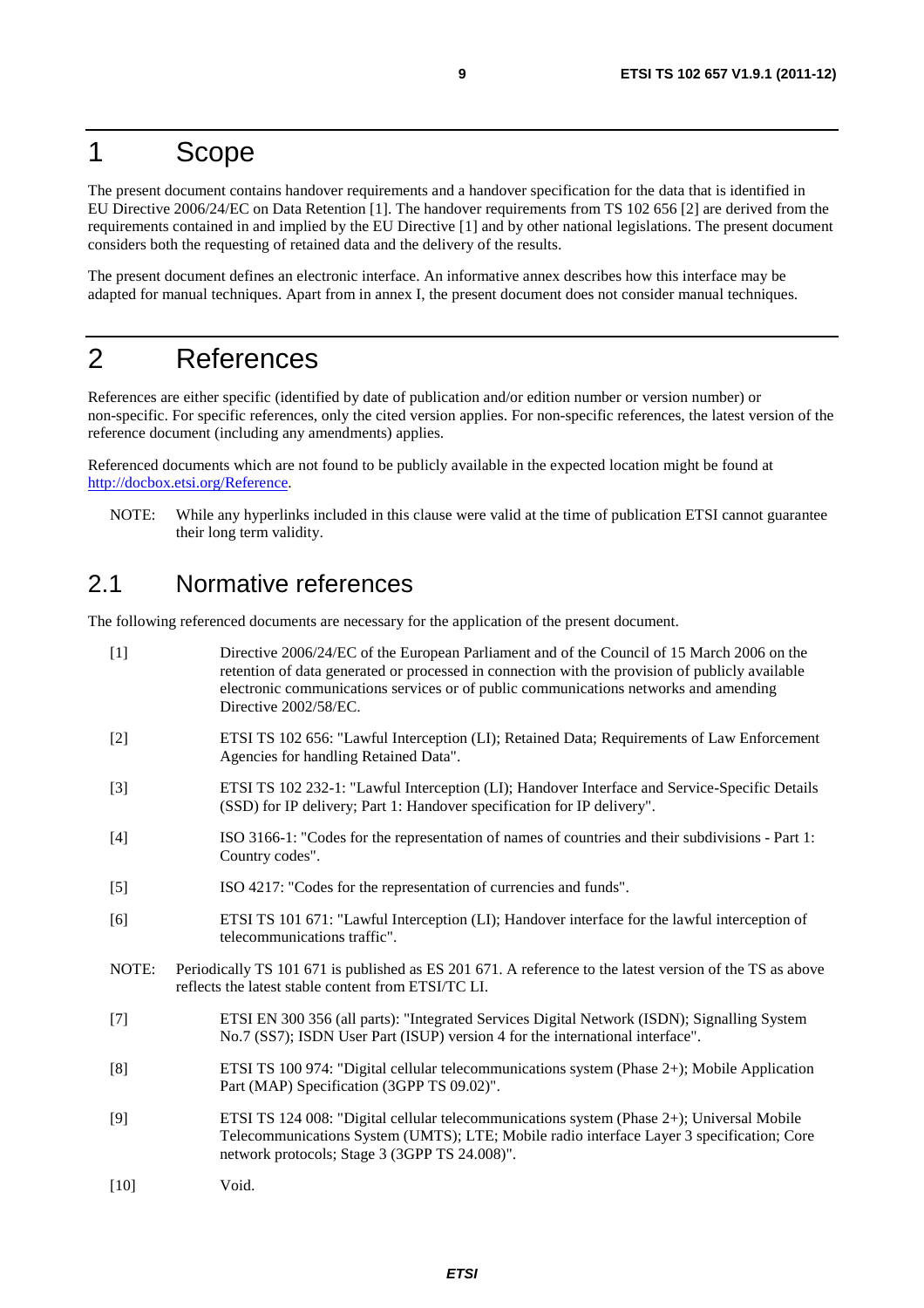- [11] ETSI TS 133 108: "Universal Mobile Telecommunications System (UMTS); LTE; 3G security; Handover interface for Lawful Interception (LI) (3GPP TS 33.108)".
- [12] ETSI TS 101 109: "Digital cellular telecommunications system (Phase 2+); Universal Geographical Area Description (GAD) (3GPP TS 03.32 version 7.2.0 Release 1998)".
- [13] FIPS PUB 186-2: "Digital Signature Standard (DSS)".
- [14] IETF RFC 2616: "Hypertext Transfer Protocol HTTP/1.1".
- [15] IETF RFC 2818: "HTTP Over TLS".
- [16] ETSI TS 123 040: "Digital cellular telecommunications system (Phase 2+); Universal Mobile Telecommunications System (UMTS); Technical realization of the Short Message Service (SMS) (3GPP TS 23.040)".
- [17] IETF RFC 0793: "Transmission Control Protocol".
- [18] IETF RFC 5681: "TCP Congestion Control".
- NOTE: IETF RFC 5681 obsoletes IETF RFC 2581: "TCP Congestion Control".
- [19] IETF RFC 6298: "Computing TCP's Retransmission Timer".
- NOTE: IETF RFC 6298 obsoletes IETF RFC 2988: "Computing TCP's Retransmission Timer".
- [20] IETF RFC 1122: "Requirements for Internet Hosts Communication Layers".
- [21] IETF RFC 0791: "Internet Protocol".
- [22] ETSI ES 282 002: "Telecommunications and Internet converged Services and Protocols for Advanced Networking (TISPAN); PSTN/ISDN Emulation Sub-system (PES); Functional architecture".
- [23] IETF RFC 0822: "Standard for the format of ARPA internet text messages".
- [24] IETF RFC 5322: "Internet Message Format".
- NOTE: IETF RFC 5322 obsoletes IETF RFC 2822: "Internet Message Format".
- [25] ETSI TS 123 228: "Digital cellular telecommunications system (Phase 2+); Universal Mobile Telecommunications System (UMTS); LTE; IP Multimedia Subsystem (IMS); Stage 2 (3GPP TS 23.228)".
- [26] IETF RFC 3261: "SIP: Session Initiation Protocol".
- [27] IETF RFC 4506: "XDR: External Data Representation Standard".
- [28] ISO 13616-1:2007: "Financial services International bank account number (IBAN) Part 1: Structure of the IBAN".
- [29] ISO 9362:2009: "Banking Banking telecommunication messages Business identifier code (BIC)".
- [30] ETSI TS 123 003: "Digital cellular telecommunications system (Phase 2+); Universal Mobile Telecommunications System (UMTS); Numbering, addressing and identification (3GPP TS 23.003)".

### 2.2 Informative references

The following referenced documents are not necessary for the application of the present document but they assist the user with regard to a particular subject area.

Not applicable.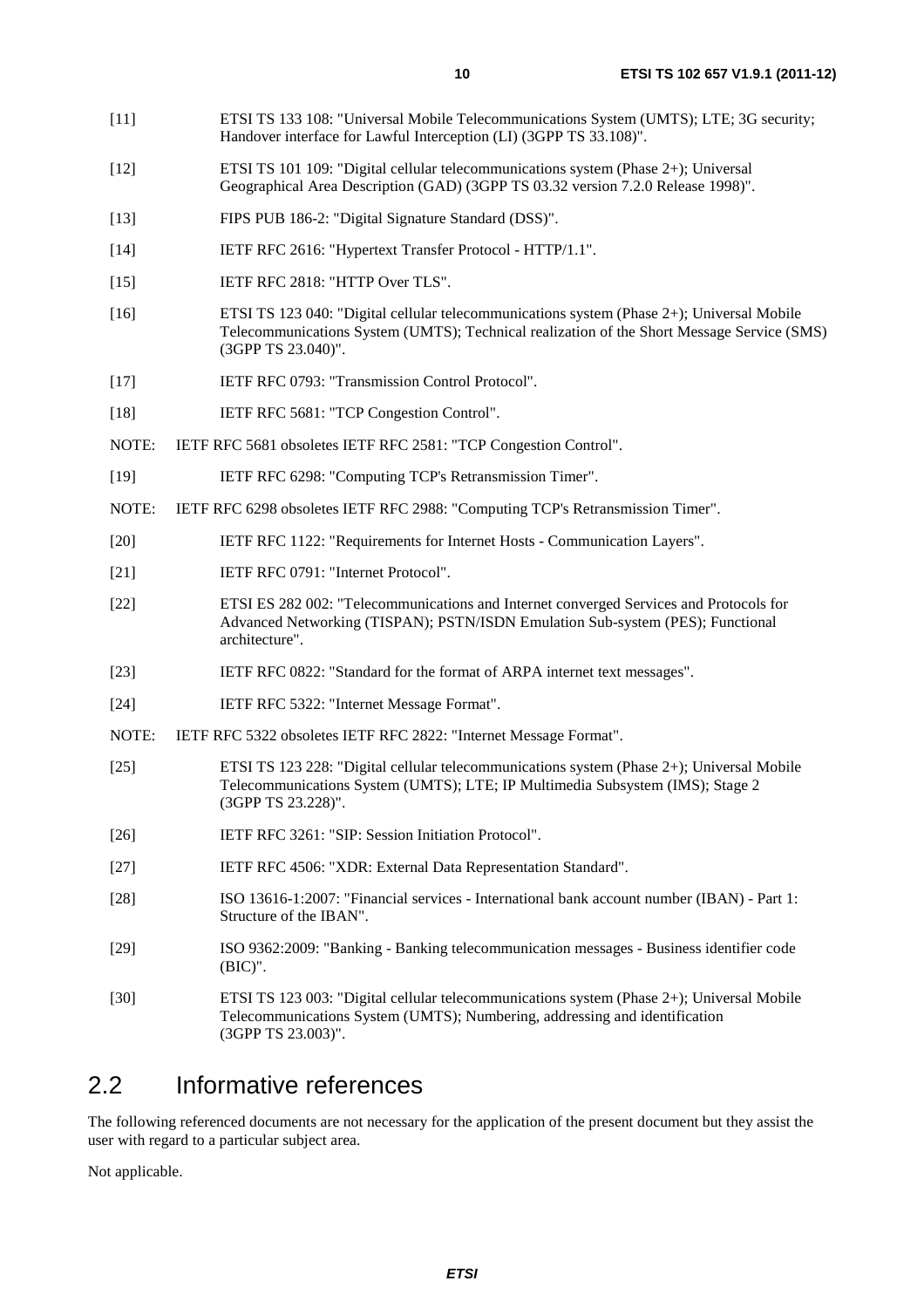# 3 Definitions and abbreviations

# 3.1 Definitions

For the purposes of the present document, the following terms and definitions apply:

**authorized organization:** any authority legally authorized to request or receive retained data e.g. a Law Enforcement Agency

**Handover Interface A (HI-A):** administrative handover interface comprising requests for information and their responses

**Handover Interface B (HI-B):** data handover interface comprising the retained data transmission of information

**issuing authority:** any entity possessing the necessary jurisdiction and authority pursuant to law to compel a service provider to deliver retained subscriber information or traffic data specified in a query

**lawful authorization:** permission granted to an Authorized Organization under certain conditions to request specified telecommunications retained data and requiring co-operation from a network operator/service provider/access provider

NOTE: Typically, this refers to a warrant or order issued by a lawfully authorized body.

**location information:** information relating to the geographic, physical or logical location of an identity relating to an interception subject

**number:** any address (E.164, IP, email, URI) used for routing in a network or in a service on a user level or network/service level

**receiving authority:** any entity possessing the necessary authority pursuant to law and the technical means to receive retained subscriber information or traffic data delivered by a service provider

**request:** legal requirement for a Communications Service Provider (CSP) to disclose retained data in accordance with relevant national law

**response to request of information:** response from the CSP to the authorized organization acknowledging or rejecting a request for information

**retained data record:** set of data elements for a specific subscriber/user related to a specific service transaction

**service transaction:** instance of a service given by a CSP to a subscriber/user

**service transaction record:** set of data elements describing a service transaction (details to be determined)

**transmission of information:** transmission of retained data from the CSP to the receiving authority

### 3.2 Abbreviations

For the purposes of the present document, the following abbreviations apply:

| <b>ACK</b>   | Acknowledge                                        |
|--------------|----------------------------------------------------|
| <b>ADSL</b>  | Asymmetric Digital Subscriber Line                 |
| AO           | <b>Authorized Organization</b>                     |
| <b>APN</b>   | <b>Access Point Name</b>                           |
| <b>ASCII</b> | American Standard Code for Information Interchange |
| <b>ASN</b>   | <b>Abstract Syntax Notation</b>                    |
| <b>BER</b>   | <b>Basic Encoding Rules</b>                        |
| <b>BIC</b>   | <b>Business Identifier Code</b>                    |
| <b>CPE</b>   | <b>Customer Premises Equipment</b>                 |
| CS.          | Circuit Switched                                   |
| <b>CSP</b>   | <b>Communications Service Provider</b>             |
| <b>CSPID</b> | CSP Identifier                                     |
| <b>DNS</b>   | Domain Name System                                 |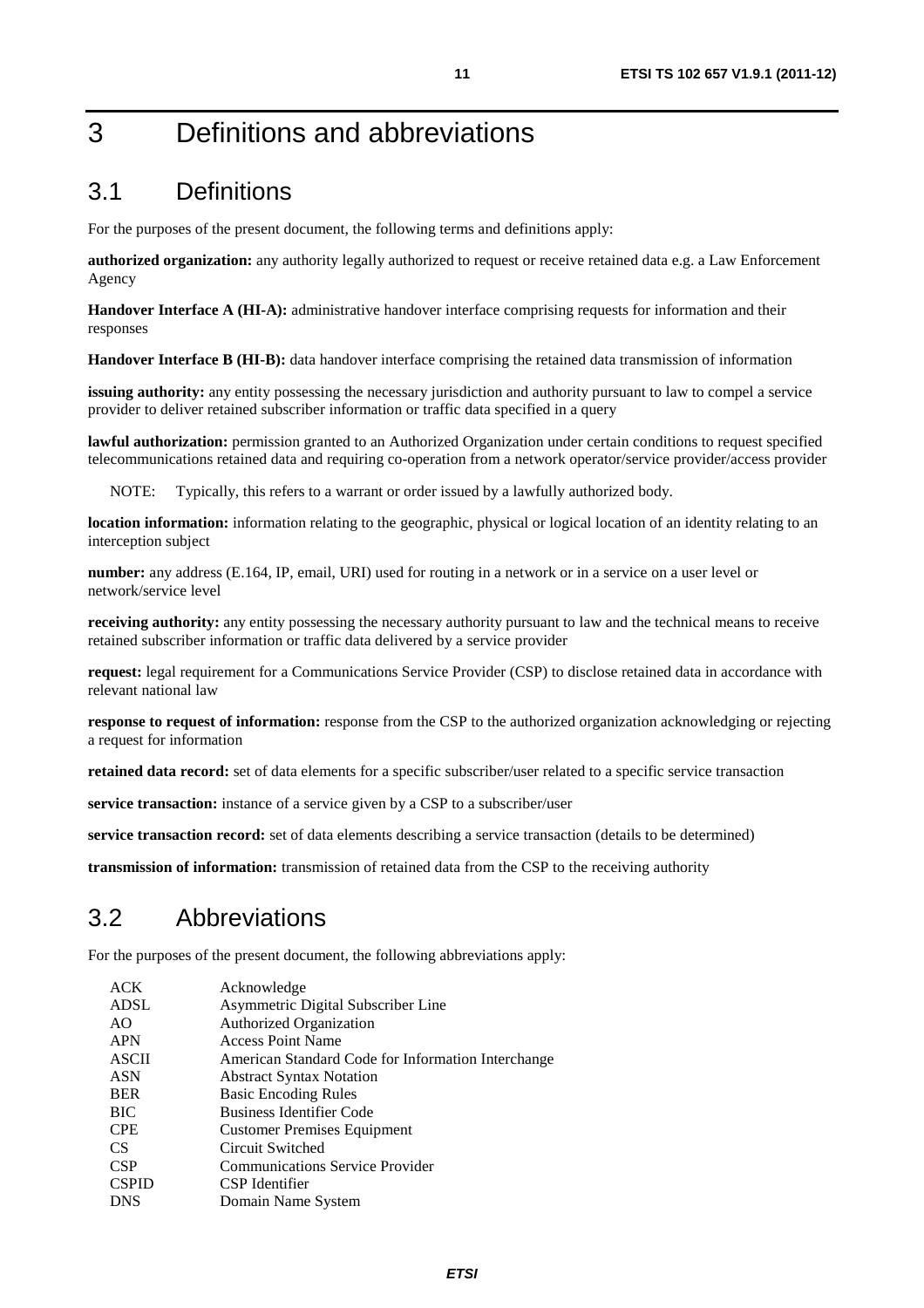| DR            | Data Retention                                       |
|---------------|------------------------------------------------------|
| <b>DRD</b>    | Data Retention Directive                             |
| <b>DSA</b>    | Digital Signature Algorithm                          |
| DSL           | Digital Subscriber Line                              |
| <b>DSS</b>    | Digital Signature Standard                           |
| <b>DVD</b>    | Digital Versatile Disc or Digital Video Disc         |
| <b>EMS</b>    | <b>Enhanced Messaging Service</b>                    |
| <b>GGSN</b>   | Gateway GPRS Support Node                            |
| <b>GPRS</b>   | General Packet Radio Service                         |
| <b>GSM</b>    | Global System for Mobile communications              |
| HI            | Handover Interface                                   |
| HI-A          | Handover Interface A                                 |
| $HI-B$        | Handover Interface B                                 |
| <b>HTTP</b>   | HyperText Transfer Protocol                          |
| <b>HTTPS</b>  | HyperText Transfer Protocol over Secure Socket Layer |
| <b>IBAN</b>   | <b>International Banking Account Number</b>          |
| <b>ICCID</b>  | <b>Integrated Circuit Card ID</b>                    |
| ID            | IDentifier                                           |
| IEI           | <b>Information Element Identifier</b>                |
| <b>IMAP</b>   | <b>Internet Message Access Protocol</b>              |
| <b>IMEI</b>   | International Mobile Equipment Identity              |
| <b>IMS</b>    | IP Multimedia Subsystem                              |
| <b>IMSI</b>   | <b>International Mobile Subscriber Identity</b>      |
| $_{\rm IP}$   | <b>Internet Protocol</b>                             |
| <b>IPSec</b>  | <b>Internet Protocol Security</b>                    |
| <b>IRI</b>    | <b>Intercept Related Information</b>                 |
| <b>ISDN</b>   | <b>Integrated Services Digital Network</b>           |
| <b>ISUP</b>   | <b>ISDN</b> User Part                                |
| LAN           | Local Area Network                                   |
| <b>LEA</b>    | Law Enforcement Agency                               |
| LI            | Lawful Interception                                  |
| <b>MAC</b>    | Media Access Control                                 |
| $MF-B$        | <b>Mediation Function B</b>                          |
| <b>MMS</b>    | Multimedia Messaging Service                         |
| MS            | <b>Mobile Station</b>                                |
| <b>MSC</b>    | Mobile Switching Centre                              |
| <b>MSISDN</b> | Mobile Subscriber ISDN number                        |
| <b>MSN</b>    | Multiple Subscriber Number                           |
| NA            | <b>Network Access</b>                                |
| <b>NAS</b>    | <b>Network Access Server</b>                         |
| <b>PDP</b>    | Packet Data Protocol                                 |
| <b>PDU</b>    | Protocol Data Unit                                   |
|               | Packet Switched                                      |
| PS            |                                                      |
| <b>PSTN</b>   | Public Switched Telephone Network                    |
| <b>PUK</b>    | Personal Unblocking Key                              |
| RAI           | Routing Area Identifier                              |
| <b>RD</b>     | Retained Data                                        |
| <b>RDHI</b>   | Retained Data Handover Interface                     |
| <b>SAI</b>    | Service Area Identifier                              |
| <b>SC</b>     | <b>SMS</b> Centre                                    |
| <b>SDP</b>    | <b>Session Description Protocol</b>                  |
| <b>SGSN</b>   | Serving GPRS Support Node                            |
| <b>SHA</b>    | Secure Hash Algorithm                                |
| <b>SIM</b>    | Subscriber Identity Module                           |
| <b>SIP</b>    | <b>Session Initiation Protocol</b>                   |
| <b>SMS</b>    | <b>Short Message Service</b>                         |
| <b>SMTP</b>   | Simple Mail Transfer Protocol                        |
| <b>TCP</b>    | <b>Transmission Control Protocol</b>                 |
| TL            | Latency Time                                         |
| <b>TLS</b>    | <b>Transport Layer Security</b>                      |
| TR            | Time of the Request                                  |
| TV            | Television                                           |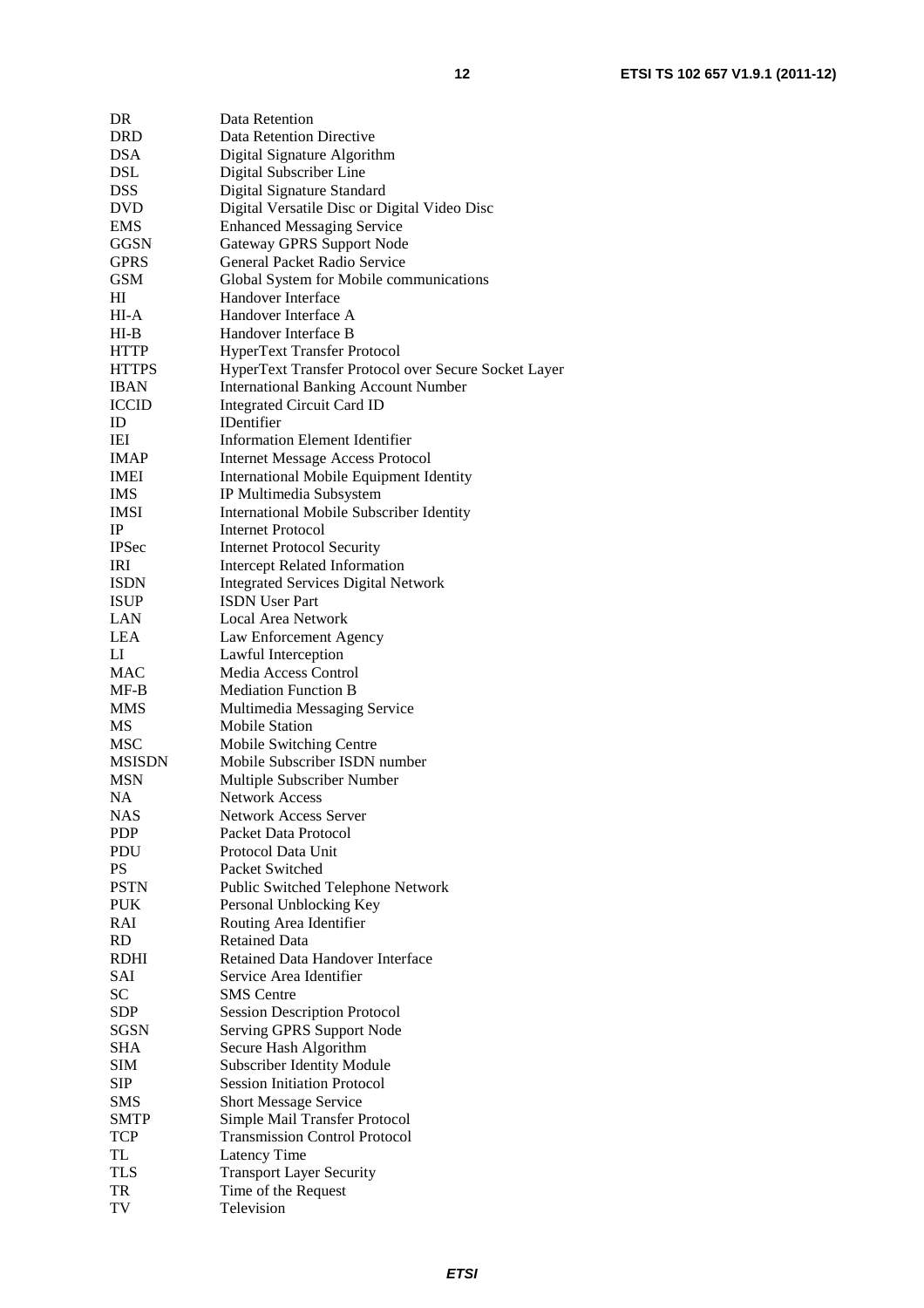| <b>UMTS</b> | Universal Mobile Telecommunication System |
|-------------|-------------------------------------------|
| <b>URI</b>  | Uniform Resource Identifier               |
| <b>UTF</b>  | Unicode Transformation Format             |
| <b>UTM</b>  | Universal Transverse Mercator             |
| <b>WGS</b>  | World Geodetic System                     |
| <b>XML</b>  | eXtensible Markup Language                |

# 4 Overview of handover interface

### 4.1 Reference model

The generic Handover Interface adopts a two-port structure such that administrative request/response information (HI-A) and Retained Data Information (HI-B) are logically separated.

Figure 1 is the reference model for the request and transmission of retained telecommunications data.



- NOTE 1: The term Authorized Organization covers any agency legally authorized to make RDHI requests (see clause 3.1).
- NOTE 2: HI-B delivers data from CSP to the Authorized Organization. There may be related supporting lower level messages from the Authorized Organization to CSP on HI-B.

#### **Figure 1: Functional diagram showing handover interface HI**

Each of these two parties can be expanded to show some of their internal functions. This is not to proscribe how implementations of the present document must be organized, and is purely informational.

Within the CSP block, three internal CSP functions can be identified: an *administrative function to* manage the RD requests and responses; a *data collection function* to collect data from the various internal network elements and prepare the data for retention; a *data store management function* to index and store the data, execute queries, and manage the maximum retention period for RD.

Within the Authorized Organization block, two functions can be identified: an *issuing authority* responsible for initiating new RDHI requests; a *receiving authority* to accept the RDHI responses. In many situations, the authority issuing a request will also be the authority to receive the responses. However, the issuing authority may indicate a different delivery point for HI-B responses, in which case the issuing authority and receiving authority will be different.

These internal functions, and the interfaces between them, do not form a normative part of the present document.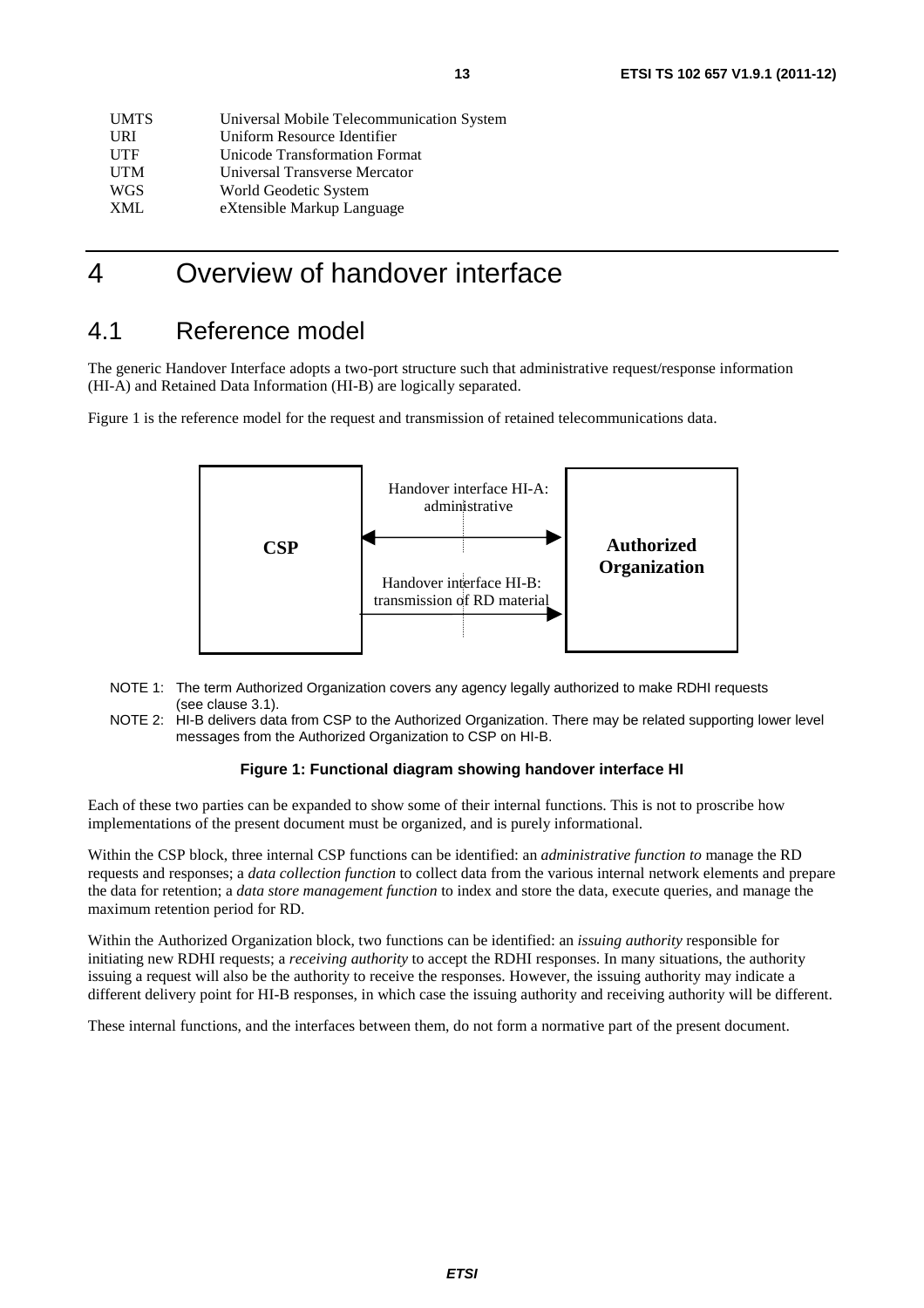

**Figure 2: Functional model (informative)** 

A CSP or Authorized Organization may outsource some of its internal functions to a third party. It is a national option whether or not outsourcing is allowed, or whether conditions apply.

# 4.2 Structure of document and applicable communication domains

The present document defines a framework that applies to all Retained Data. The present document defines a range of services (as shown in figure 3). The present document contains one annex for each service (annex B onwards).

| <b>Framework for Retained Data Handover Interface</b> |                                     |                                        |                          |                                             |  |
|-------------------------------------------------------|-------------------------------------|----------------------------------------|--------------------------|---------------------------------------------|--|
| Telephony<br>services                                 | Asynchronous<br>message<br>services | Synchronous<br>Multi-media<br>services | <b>Network</b><br>access | Other<br>services -<br>for further<br>study |  |

#### **Figure 3: Framework structure**

The framework defines the message procedures, the identifying and header information for each message, data exchange techniques, and security measures. Each service-specific annex defines the information that is available within that particular service.

This handover interface does not mandate or require CSPs to create data by inspecting or analyzing communication content.

The scope of each service is as follows:

• Telephony services covers those services offering the facilities listed in clause B.1. It covers services that provides PSTN/ISDN functionality (either offered over PSTN/ISDN or emulated PSTN/ISDN (as defined in ES 282 002 [22]) over IP) including GSM/UMTS-CS, SMS and MMS.

NOTE 1: EMS (3GPP TS 23.040 [16]) is handled as SMS.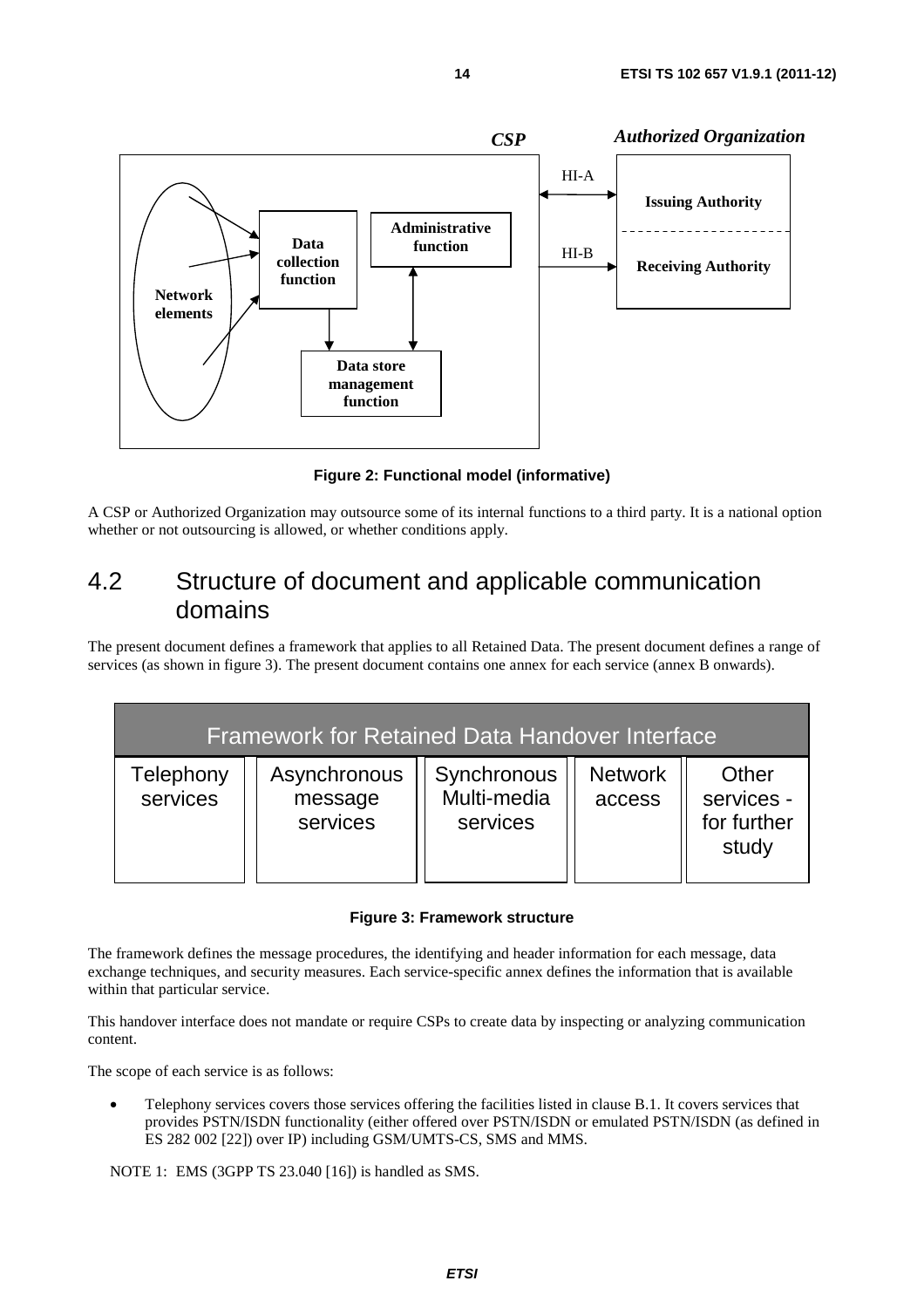- Asynchronous messaging services covers asynchronous communications involving the intermediate storage of messages, as defined in clause C.1. This includes e-mail, webmail but excludes chat, which is synchronous, and excludes SMS and MMS.
- Synchronous multimedia services are covered by the present document. Specifically, the present document contains details for interactive or synchronous communication sessions beyond the telephony services.
- Network access services covers the services offering a capability to access public networks (typically the internet), including GPRS/UMTS-PS, as defined in clause E.1.
- NOTE 2: Data about subscriber are common to all services, as shown in the type declaration *GenericSubscriberInfo*. Even if the interface specification includes a copy of subscriber records embedded within each type of service, these records may be stored in just one copy in the Retained Data repository on the operator side and with references to/from the subscribed-to services in order to reduce storage size.

The present document is extensible: additional services may be added in future.

### 4.3 Categories of retained data

Retained data is broken down into the following categories:

- Subscriber data: information relating to a subscription to a particular service (e.g. Name, Address).
- Usage data: information relating to usage of a particular service (e.g. Call Records).
- Equipment data: information relating to an end-user device or handset.
- Network element data: information relating to a component in the underlying network infrastructure (e.g. location and identifier of a GSM base station) (for example, if this is not available from the usage data).
- Additional service usage: information relating to additional services used (e.g. DNS).

A more detailed breakdown of these categories is given in annex H.

Each service shall break down its information into the categories listed above. There shall be no information outside of the above categories. For certain services, particular categories may not apply.

Future categories may be added a later date.

### 4.4 Handover Interface port 1 (HI-A) and Handover Interface port 2 (HI-B)

The Handover Interface port 1 (HI-A) shall transport request, cancel and error information from/to the Authorized Organization and the organization at the CSP, which is responsible for Retained Data matters.

The Handover Interface port 2 (HI-B) shall be used for all communication (retained data information, response, status and error messages) between the CSP to the Authorized Organization.

For a complete assignment of communication types to the handover Interface ports see clause 5.4.

The HI-A and HI-B interfaces may be crossing borders between countries. This possibility is subject to corresponding national law and/or international agreements.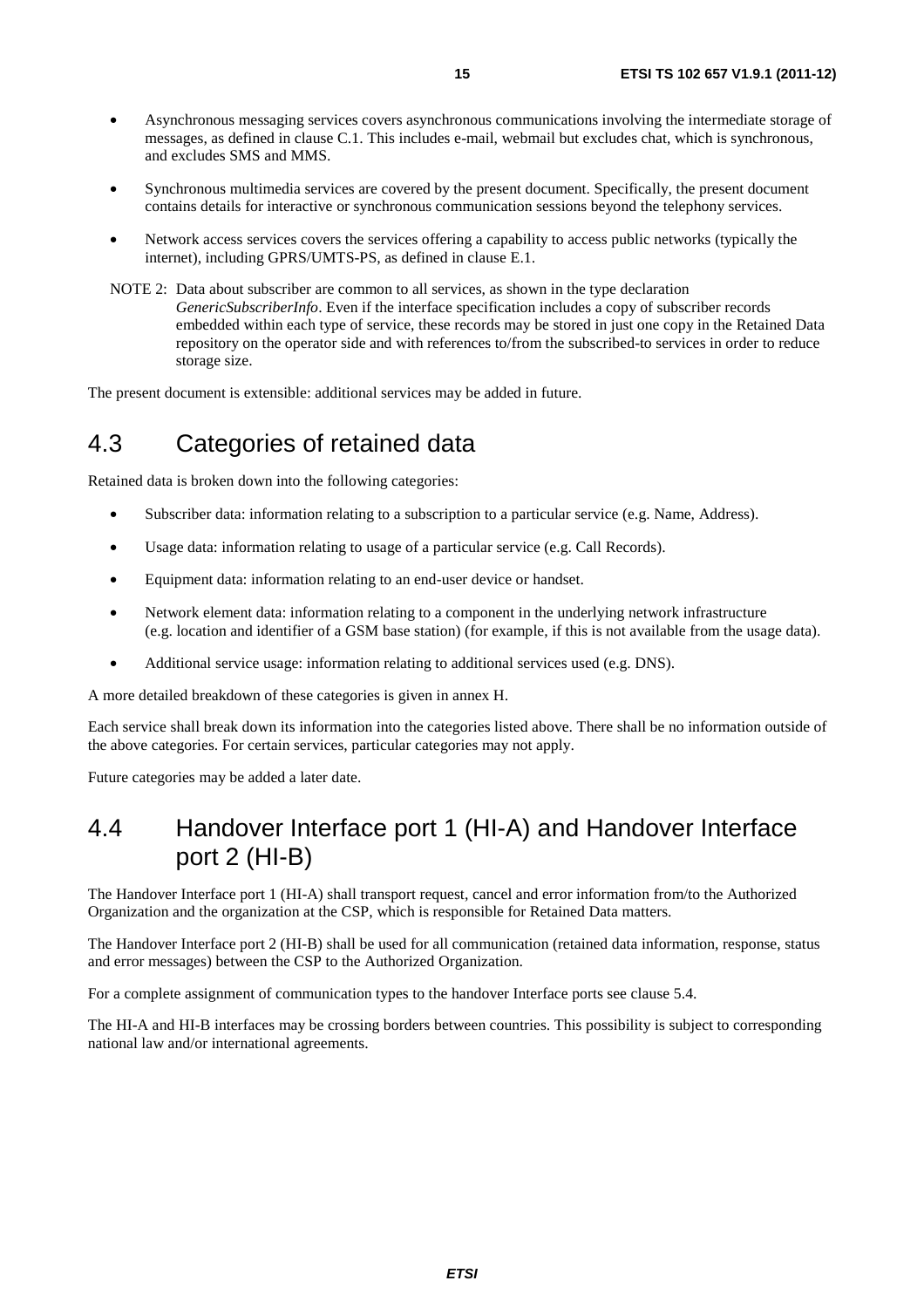# 4.5 Model used for the RDHI



**Figure 4: RDHI model** 

# 5 Handover interface message flows

# 5.1 Introduction

### 5.1.1 Summary of this clause

Clause 5 identifies the messages that shall be sent over the RDHI.

The following situations are covered (see clause 5.1.3): successful deliveries, cancelled deliveries, basic error situations and the delivery of results in stages.

The RDHI can operate in one of two modes (see clause 5.1.2). Clause 5.1 applies to both modes. Clause 5.2 covers the *General* mode, and clause 5.3 covers the *Authorized-Organization-initiated* mode.

Clause 5.4 defines the HI-A and HI-B message types.

Clause 5.5 covers addressing over HI-A and HI-B.

### 5.1.2 Message flow modes

RDHI message flows are defined for the following two situations:

- The *General* situation*,* where there is a transport mechanism that supports a full two-way transport of messages between Authorized Organizations and CSPs (see clause 5.2).
- The *Authorized-Organization-initiated* situation*,* where there is a transport mechanism in which the Authorized Organization initiates a communication and then the CSP responds i.e. the CSP is only able to send messages in response to an Authorized Organization message (see clause 5.3).

The remainder of clause 5.1 contains information that applies to both situations.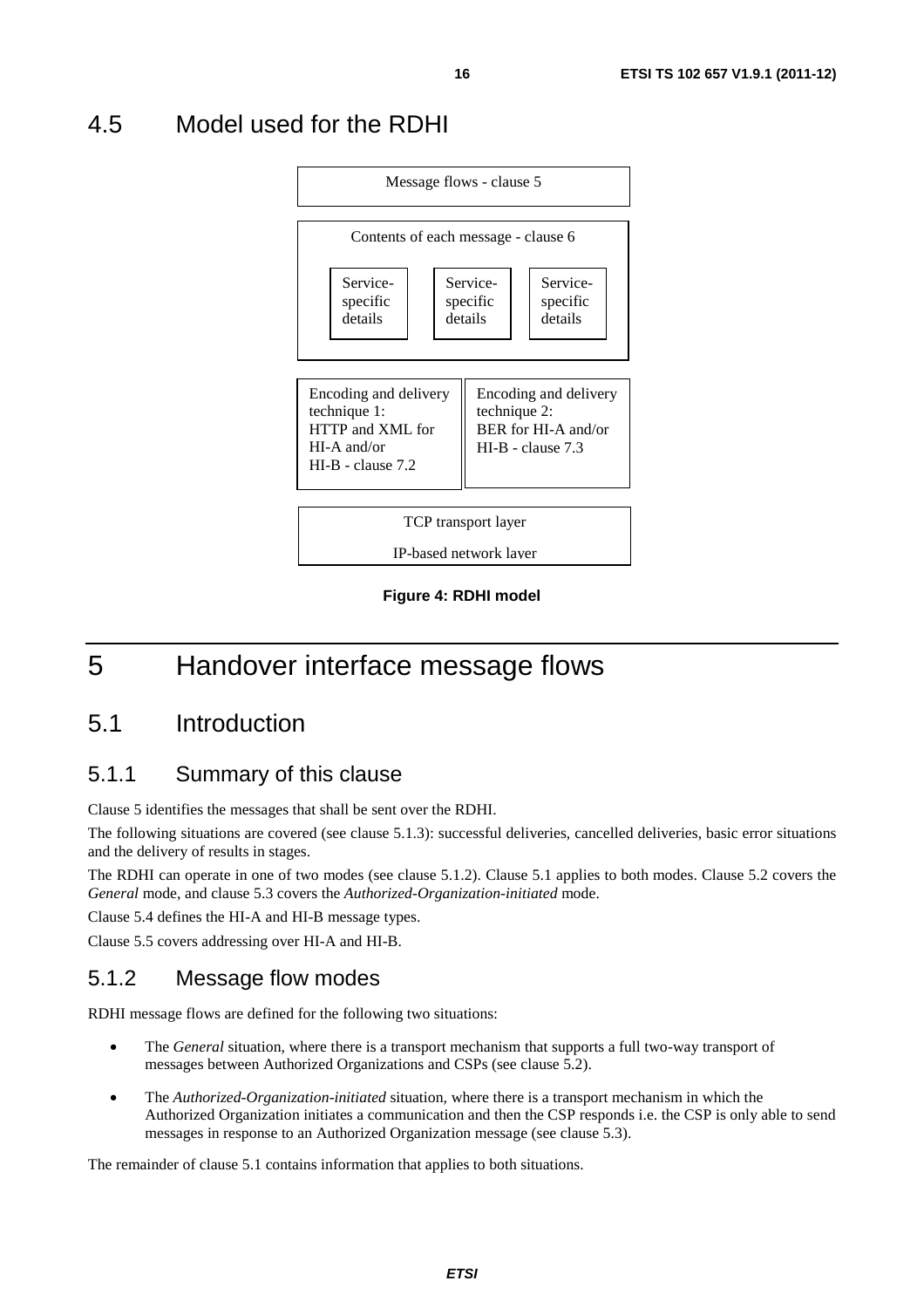#### 5.1.3 Delivery cases

Message flows for the following cases are covered:

- A successful complete delivery.
- A basic error at the CSP, signalling that no further results will be delivered for that request (see clause 5.1.5).
- The Authorized Organization cancels a request, signalling that no further results shall be delivered for that request (see clause 5.1.6).
- The delivery of some of the results before all results are ready (see clause 5.1.7).

#### 5.1.4 "Active" requests and "closed" requests

It is essential that both parties are clear about when a request is active (i.e. the CSP is researching the answer) and when it is closed (i.e. the CSP is no longer expected to be working on the request). In order to do this, each message flow contains the following underlying steps:

- Authorized Organization submits a request to the CSP.
- CSP acknowledges it has received the request:
	- The request is now said to be "active".
- Either Authorized Organization or CSP signals to the other party that the request is ended (e.g. all results have been sent, an error has occurred).
- An acknowledgement is sent to confirm receipt of the message that ends the request:
	- *The request is now said to be "closed".*
- NOTE: The acknowledgements are required to be generated at an application level i.e. the CSP or Authorized Organization application is confirming receipt of the message. A transport level acknowledgement (e.g. TCP ACK) is not sufficient.

#### 5.1.5 Errors and failure situations

#### 5.1.5.1 Error and failure types

The present document covers two varieties of mistake or failure:

- 1) ResponseFailed: If an Authorized Organization sends a request which the CSP cannot process, then the CSP sends a ResponseFailed message (see clause 5.1.5.2).
- 2) Errors: If one party makes a syntactical or protocol-level error (e.g. badly-formatted XML or invalid authorization), the other party can return an error. The message with the mistake is then ignored (see clause 5.1.5.3).

It is possible that more detail is needed (beyond what is covered by the present document), e.g. it might be the case that the Authorized Organization does not consider the "complete" answer from the CSP to be complete. In order to resolve these situations, it will be necessary for the Authorized Organization and CSP to discuss the matter person-to-person and this is not covered by the present document. Once any problems have been resolved, if the original request is still relevant, the request should be re-sent by the Authorized Organization (using a new request number i.e. completely independent of the previous request).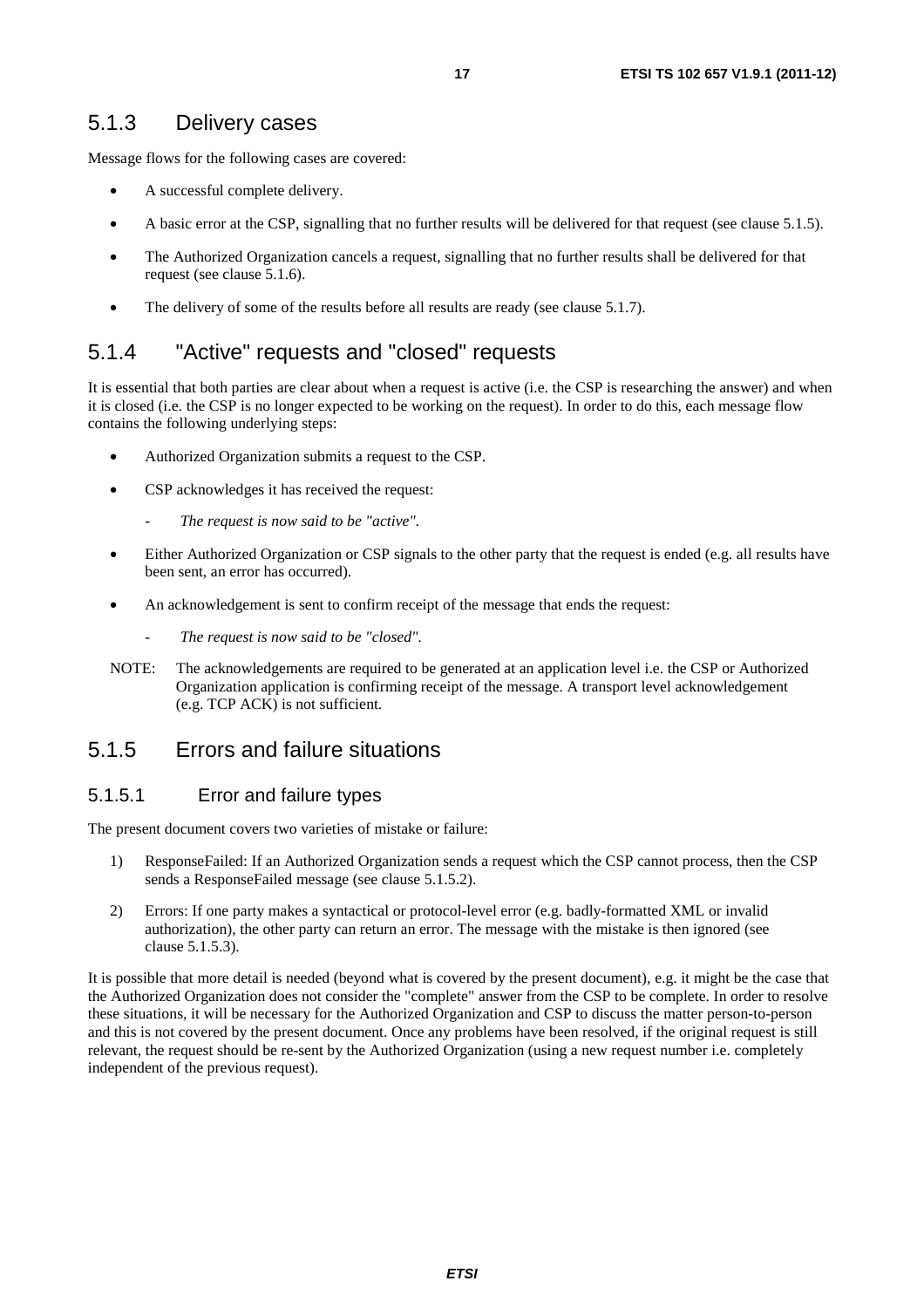#### 5.1.5.2 Request process failure feedback

If the CSP is unable to process an active request for technical reasons (e.g. authorization not verified, unable internal CSP error), then they shall send a response message marked as "FailureResponse" via the HI-B interface. This terminates the request and shall be acknowledged. The CSP is required to co-operate in resolving the error and it is likely that the request is re-issued (perhaps with some changes); however, from the point of view of the present document, all further messages will be handled manually or as a brand new request.

#### 5.1.5.3 Other errors

If the CSP receives a message that is incorrectly formatted or out of order in the State diagram then they shall reply with an error message. The error message shall indicate, where possible, the request ID that was specified in the "bad" message. If the request ID is present in the error message, the Authorized Organization shall consider its previous message on that request ID to have been ignored.

Error messages should, if appropriate, include a short description of the error. There is no concept of an error acknowledgement for this sort of error.

Error messages shall always be sent via the interface where the original message causing the error initiated. So for example an error message responding to a broken request shall be sent via HI-A whereas an error message responding to a bad getResult message shall be sent via the HI-B interface.

#### 5.1.5.4 Missing messages

Both the CSP and the Authorized Organization may at times be waiting for a message from the other party. It is an error for that message never to arrive, and the CSP and Authorized Organization must take appropriate action to resolve the error situation.

This error differs from transmission errors at the transport level. Transport layer protocols (see clause 7) take care of transmission errors, and present a reliable end to end channel to their parties. However, even assuming a perfect transmission channel, messages may be lost due to issues in higher protocol levels. The CSP and Authorized Organization must gracefully handle these situations.

There are two strategies that can be used to resolve missing messages: wait or raise a timeout indication to local operators. The timeout periods for waiting are a national issue. These periods may depend on the priority of the request (see clause 6.3.3.1) or the suggested completion time (see clause A.2.2.2).

The CSP could use the following strategies:

- Waiting for a Request message: the CSP should wait indefinitely.
- Waiting for a GetResults message (Authorized-Organization-initiated scenario only): the CSP should wait for at most *tpMedium* for a message to arrive, then raise a timeout indication.
- Waiting for a GetStatus or Cancel message (Authorized-Organization-initiated scenario only): the CSP should wait for at most *tpLong* for either message to arrive, then raise a timeout indication.
- Waiting for a Response Acknowledgment message: the CSP should wait for *tpMedium*, then raise a timeout indication.

The Authorized Organization could use the following strategies:

- Waiting for a Request Acknowledgement message: the AO should wait for at most *tpMedium*, then raise a timeout indication.
- Waiting for a Response message (general scenario only): the AO should wait for at most *tpLong*, then raise a timeout indication.
- Waiting for a Response message (Authorized-Organization-initiated scenario only): the AO should wait for at most *tpMedium*, then raise a timeout indication.
- Waiting for Status or Cancel Acknowledgement message: the AO should wait for at most *tpShort*, then raise a timeout indication.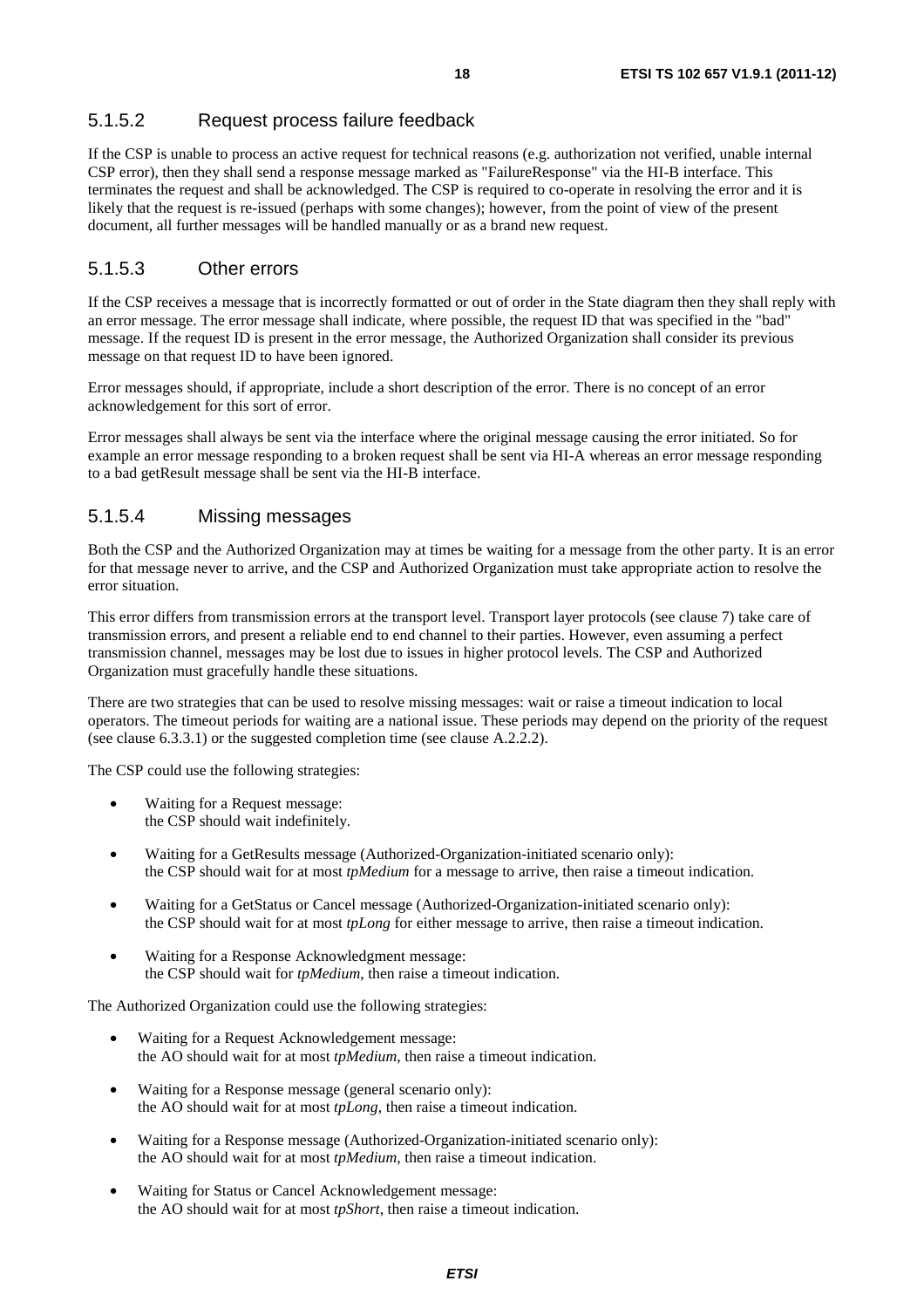- NOTE 1: The GetResults message can only be received by the CSP once it has sent a positive response to a GetStatus message. The GetResults message can be expected to follow soon (possibly immediately) thereafter. As the results are ready, the Authorized Organization can expect a Response message soon (possibly immediately) thereafter.
- NOTE 2: When no manual interventions are required after the initial request (when handling of DR requests is fully automated), the following approximate timeout periods are suggested. *tpShort*: a few minutes to an hour; *tpMedium*: tens of minutes to a few hours; *tpLong*: a few days.
- NOTE 3: When manual interventions are necessary during the handling of a request, the timeout periods should be chosen by the Authorized Organisation and the CSP on a case by case basis, depending on the particular circumstances. One option may be to always wait indefinitely, and raise fatal timeout indications manually when necessary.

#### 5.1.6 Cancelling a request

The Authorized Organization may cancel any of its own *active* requests (as described in clauses 5.2.2 or 5.3.2), to signal that no further processing or delivery shall take place against that request.

Failure to comply with an otherwise syntactically correct cancellation (e.g. cancelling somebody else's request) shall also be indicated by an error message.

Only "active" requests may be cancelled, see clause 5.1.4.

### 5.1.7 Delivery of results

By default, a *single shot* delivery approach shall be used. This means that the CSP gathers all the results meeting the request, and then they are delivered together with an indication that the results are "complete". This is acknowledged by the Authorized Organization and the request is closed.

Subject to national agreement, a *multi-part* delivery approach may be used. This means that results are delivered in a number of batches. The present document does not define the criteria which cause a batch of records to be sent (they may include: "after a certain time has elapsed", "once a certain number of records have been gathered", or may be based on other criteria); such criteria are agreed in advance outside of the message flows in the present document. Unless the CSP is certain that all results have been sent, it shall indicate that a batch of results is "incomplete"; such deliveries shall be acknowledged by the Authorized Organization as described in clauses 5.2.3 and 5.3.3, and the request remains active. Once the CSP is certain that there are no more results, it shall indicate that the results are "complete"; the Authorized Organization shall acknowledge this and the request is closed.

- NOTE 1: The use of multi-part delivery is not to take place without permission in advance from the Authorized Organization concerned. In some situations, multi-part delivery creates additional complications at the CSP; the use of multi-part delivery is to take into account its technical feasibility at the CSP side.
- NOTE 2: A CSP is considered to be certain that the result is complete if the data available in its own domain for the requested period has been sent. It is a national issue to deal with data received by the CSP from outside its domain after a "complete" message has been sent.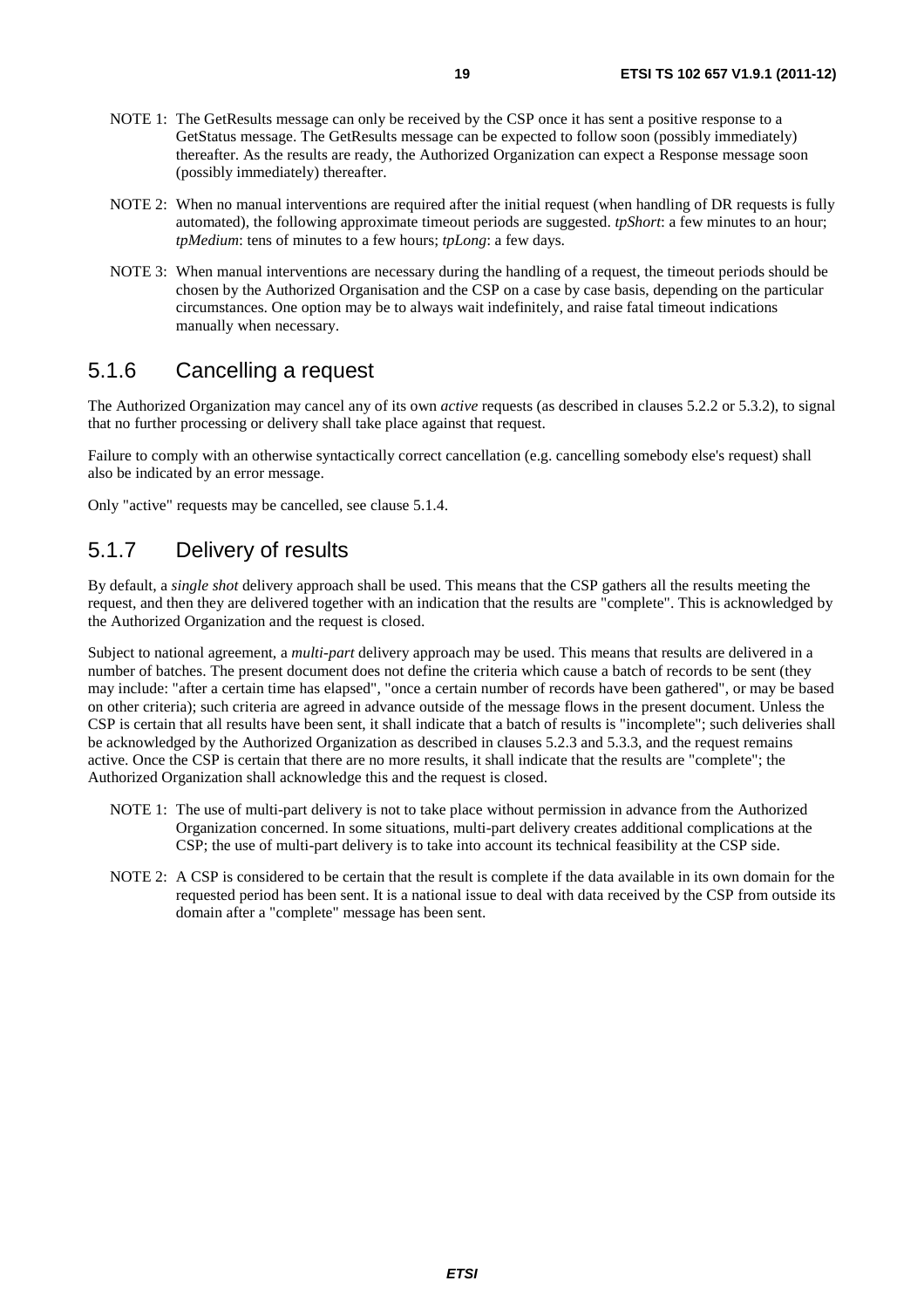### 5.1.8 State diagram

The messages described in clauses 5.2 and 5.3 follow this state diagram in figure 5.

Error messages are not shown in figure 5. The error message (and the message that contains the error) cause no change in state.



**Figure 5: State diagram**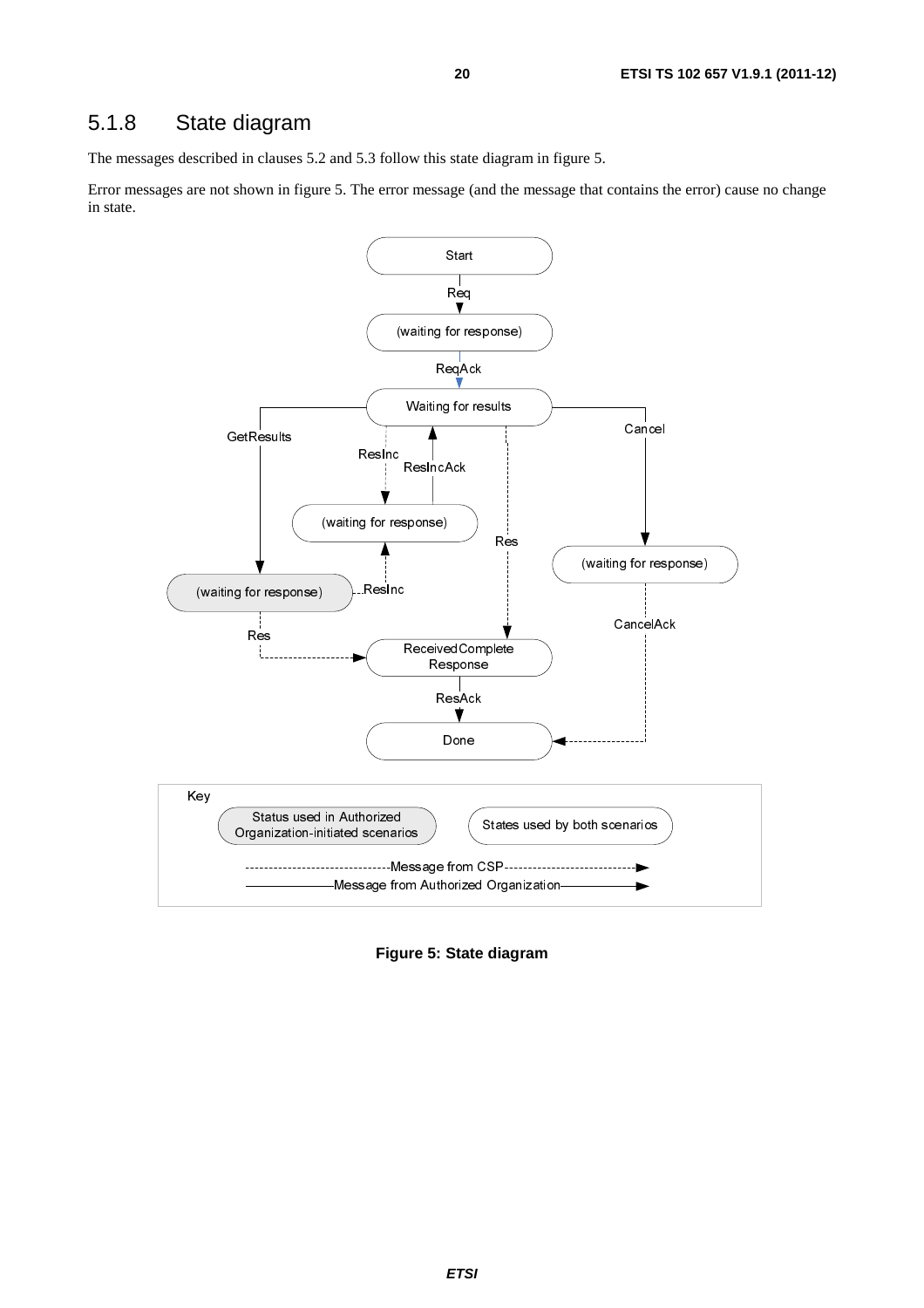The GetStatus message in clause 5.3 follows this state diagram in figure 6, independent of the state of each request.



**Figure 6: State diagram for GetStatus** 

### 5.2 Message flows for general situation

#### 5.2.1 Delivery of a response

The following stages constitute the delivery of a response:

- Request message (Req): The Authorized Organization sends a request for RD information.
- Request acknowledgement (ReqAck): Without undue delay, the CSP acknowledges it has received a message from the Authorized Organization. The CSP is now under obligation to work on the given request and the request is active.
- The CSP assembles a set of information that it believes to be a complete response (i.e. fully meets its obligation), and it is delivered over HI-B as a Res message:
	- If there are no records meeting the request criteria, a response shall still be sent, containing zero records. The Res message will have the "responseComplete" flag set.
	- If the request cannot be fulfilled for technical or procedural reasons (e.g. request exceeds authentication, or an internal CSP error), the Res message has the "responseFailed" flag set. This should contain details of why the request is unserviceable.
- Response acknowledgement (ResAck): Without undue delay, the Authorized Organization acknowledges it has received a Res message from the CSP. The CSP is now no longer under obligation to do further work on the given request and the request is closed (i.e. no longer active).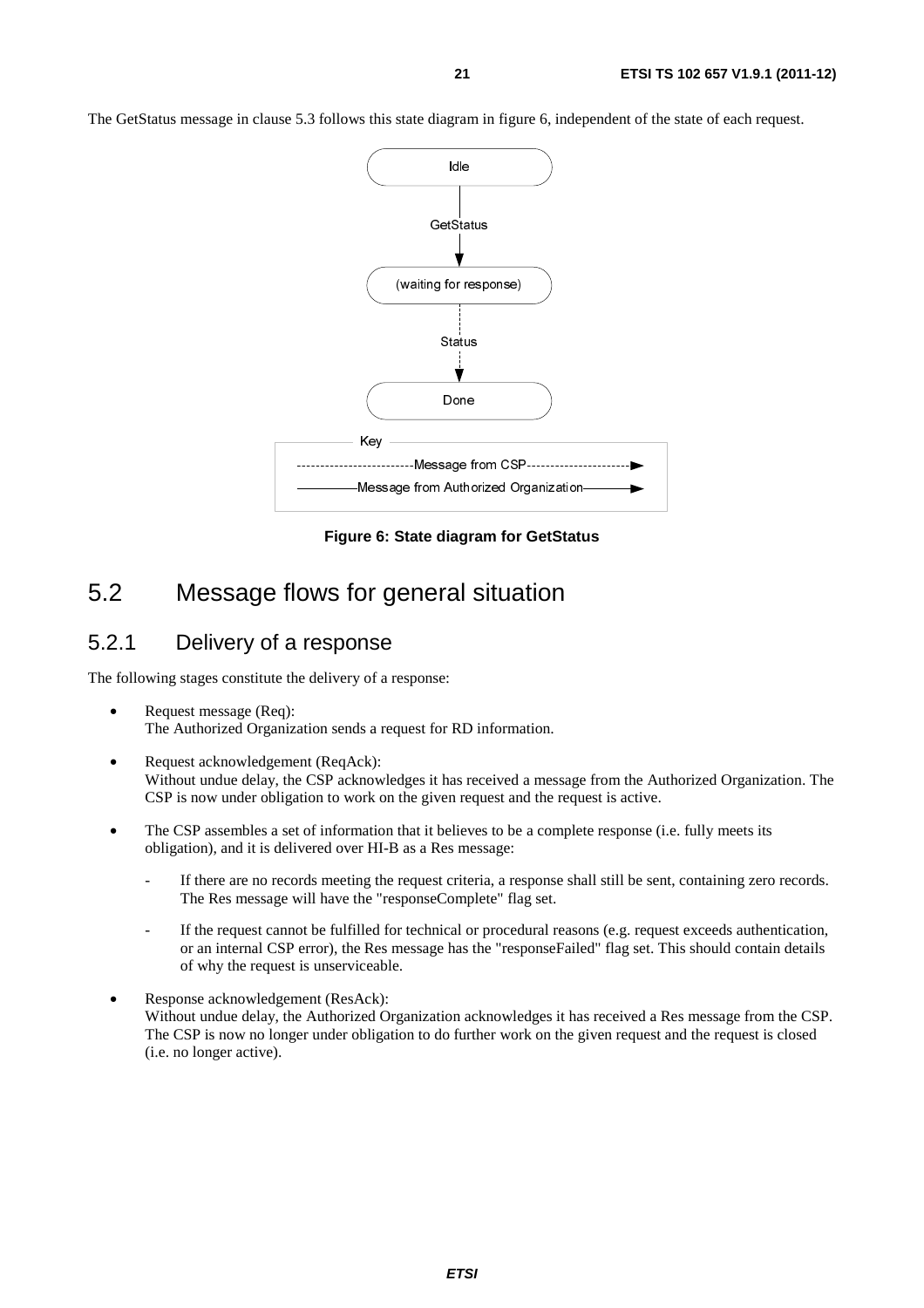

**Figure 7: Message flow Successful delivery** 

### 5.2.2 Cancellation of request

Cancellation is an optional function and works as follows:

- Cancel: For any active request, the Authorized Organization may issue a Cancel message.
- Cancel acknowledgement (CancelAck): Without undue delay, the CSP acknowledges it has received the Cancel message. The CSP is now no longer under an obligation to do further work on the given request and the request is no longer "active".
- Cancel rejection.
- The cancel messages after an already fully answered request will cause an error message to be returned (see clause 5.1.5.3). Similarly, authorization failures (when one Authorized Organization attempts to cancel a request that was submitted by a different Authorized Organization) shall cause an error message. The CSP may choose to create an alarm in this situation (the alarm is not part of the handover interface).

If the optional function multi-part delivery is used, it is acceptable to send a Cancel message after some of the results have been received. After a Cancel message, no further results shall be sent, and a Cancel Acknowledgement shall be used.



**Figure 8: Message flow Cancellation by Authorized Organization**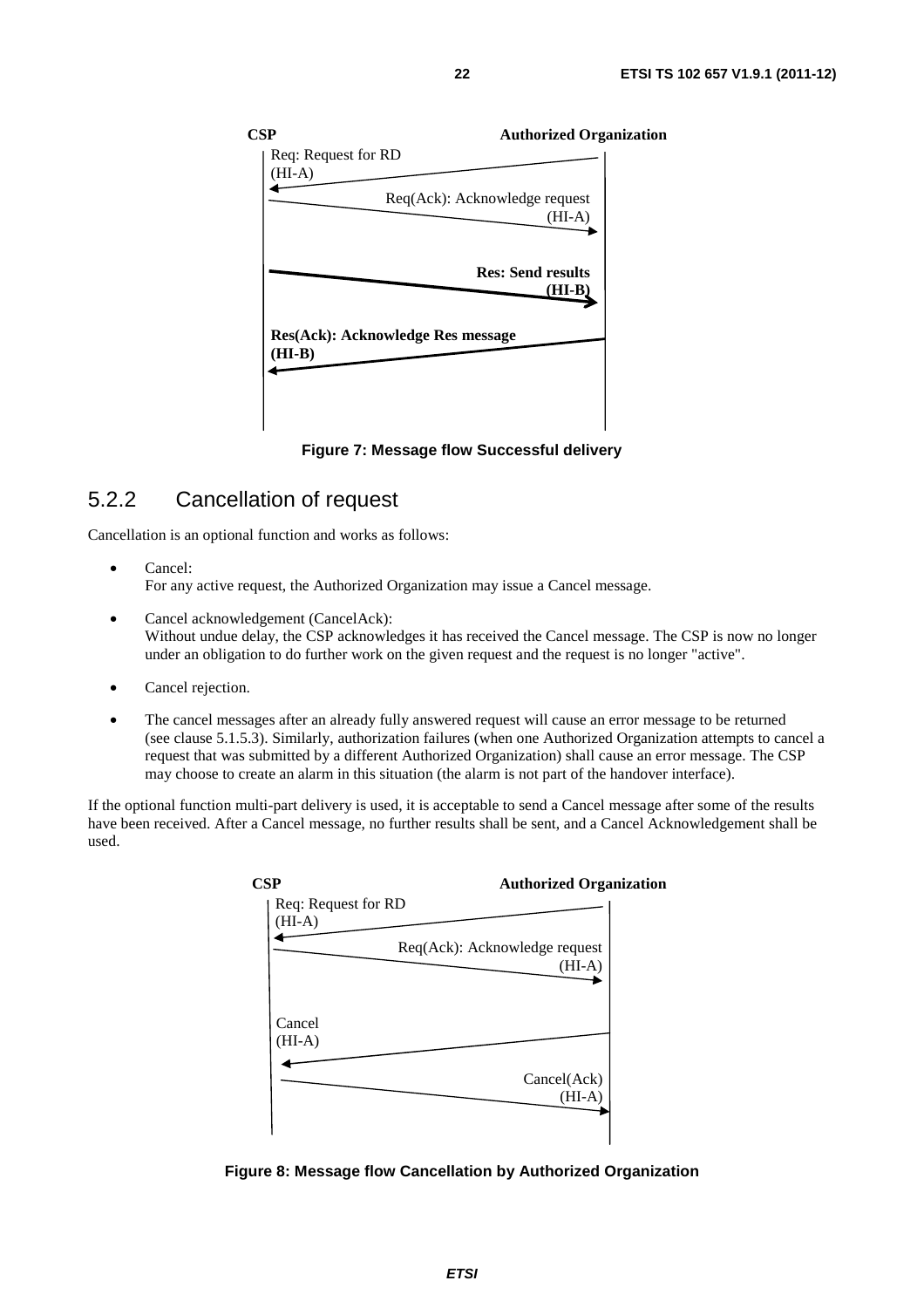### 5.2.3 Multi-part delivery

As stated in clause 5.1.7, multi-part deliveries are a national option, only to be used by agreement at a national level.

Multi-part deliveries are made as follows:

- Request is made and acknowledged as usual over HI-A.
- Incomplete sets of results are sent over HI-B according to agreed criteria (see clause 5.1.7). Each is flagged as "responseIncomplete".
- The Authorized Organization acknowledges each incomplete results message with a ResInc(Ack) message (this is a Res(Ack) message with type set to "AcknowledgeIncompleteResults").
- NOTE: Partial results should also be acknowledged. It is important to the CSP, for legal reasons, that the Authorized Organization confirms that results were received. Such an acknowledgement does not imply that the CSP has fulfilled all of its obligations.
- The last set of results is flagged as "responseComplete" to indicate there will not be any further results to come. "Complete" means all data that was available for transmitting has been transmitted.

For multi-part delivery of the result over HI-B there are two possible options:

- Sequential delivery requires that there shall be no next partial delivery until the ACK has been received.
- Parallel delivery allows the CSP to transmit multiple results messages where each results message is separately acknowledged without needing to wait for an ACK for other related results message(s). For parallel delivery, each results message shall have a response number starting at 1 and being incremented for each response message. The ACK message for a given results message has to include the response number of the message which it acknowledges.
- The Authorized Organization acknowledges the final results message with a Res(Ack) message.



**Figure 9: Message flow multi-part delivery**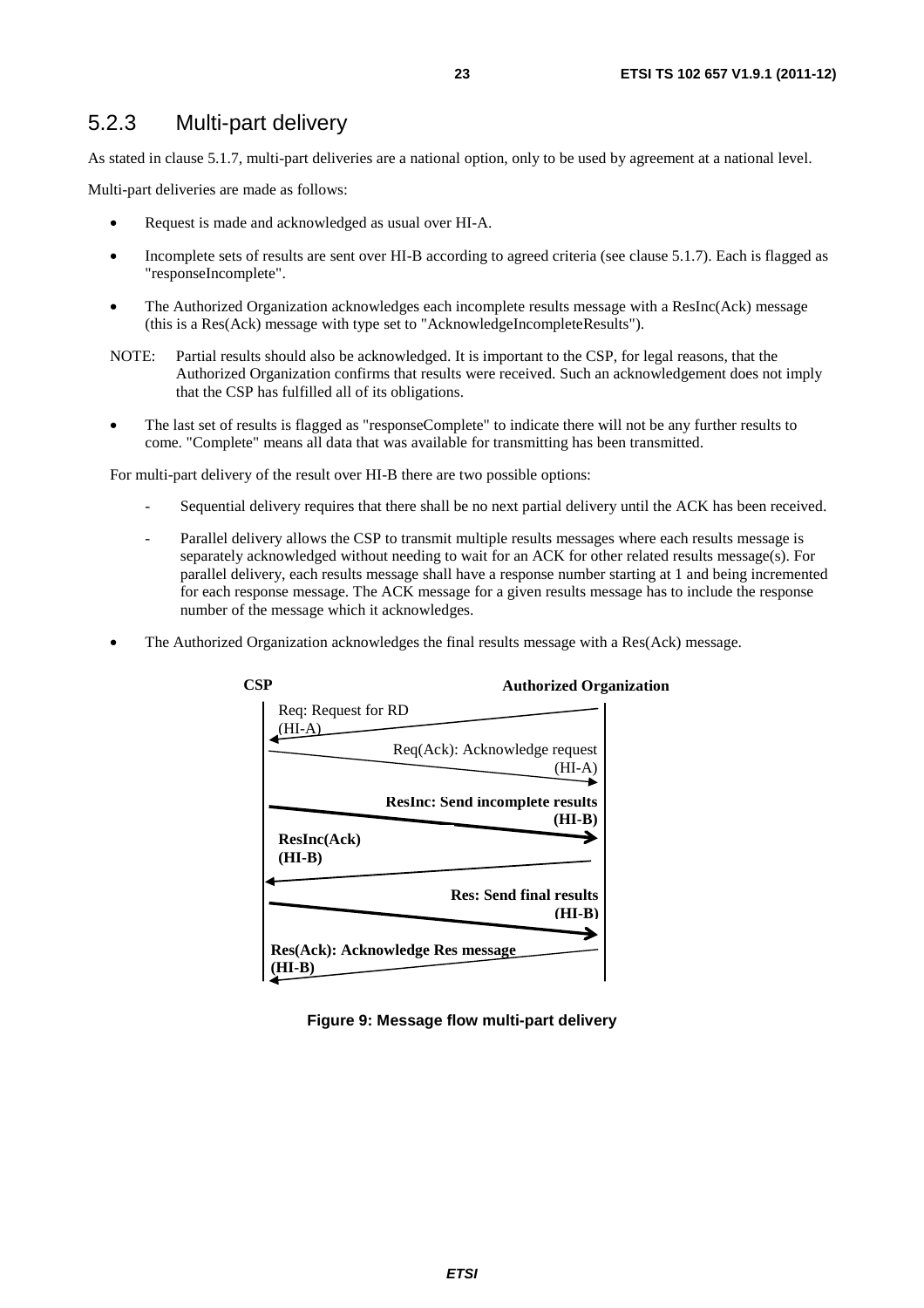## 5.3 Message flows for Authorized-Organization-initiated scenario

#### 5.3.1 Delivery of results or a failure response

The following messages are sent:

#### • **Request and acknowledge:**

- Request message (Req): The Authorized Organization sends a request for RD information.
- Request acknowledgement (ReqAck): Without undue delay, the CSP acknowledges it has received a message from the Authorized Organization. The CSP is now under obligation to work on the given request and the request is said to be "active".
- **Status messages (the use of Status Messages is optional, for discussion on a national basis):** 
	- The Authorized Organization sends a GetStatusMessage request to the CSP. This message contains a list of RequestIDs for which the Authorized Organization requires status information. An Authorized Organization shall only make status requests about its own requests, not those from other Authorized Organizations.
	- Upon receiving the GetStatusMessage, the CSP sends a StatusMessage containing a collection of StatusResponses, one for each of the relevant RequestIDs. The StatusResponse for each RequestID contains a status flag which may be one of the values listed below. The GetStatus and Status messages do not change the status of any request, they only report on it:
		- ready the records are ready to be collected by the Authorized Organization;
		- incompleteResultsReady see clause 5.3.3;
		- notReady the records are not yet ready for collection;
		- failureResponseReady the request has failed. The Authorized Organization should issue a GetResults to find further details;
		- inDelivery the records are currently being sent to the Authorized Organization;
		- invalidRequestID no such request is outstanding.

#### • **Results messages:**

GetResults message:

If there are results ready to be collected, the Authorized Organization sends a GetResults message to a CSP on HI-B, to initiate the delivery of results for a specific request ID.

- NOTE 1: The Authorized Organization is expected to collect results reasonably promptly as soon as it is indicated they are ready.
	- The CSP shall respond with a Res message on HI-B, giving the results for the request ID in question. If the response has failed (as described in clause 5.1.5.2) then the response will have the responseFailed flag set, and further details are included. If the results are not yet available, then the response will have the responseUnavailable flag set.
- NOTE 2: An Authorized Organization should not make another GetResults request against a request ID until it has received reply to a previous one, or a predetermined time has passed.
	- If a Res message has been sent by the CSP, the Authorized Organization shall send a Res(Ack) without undue delay, and the request will no longer be active.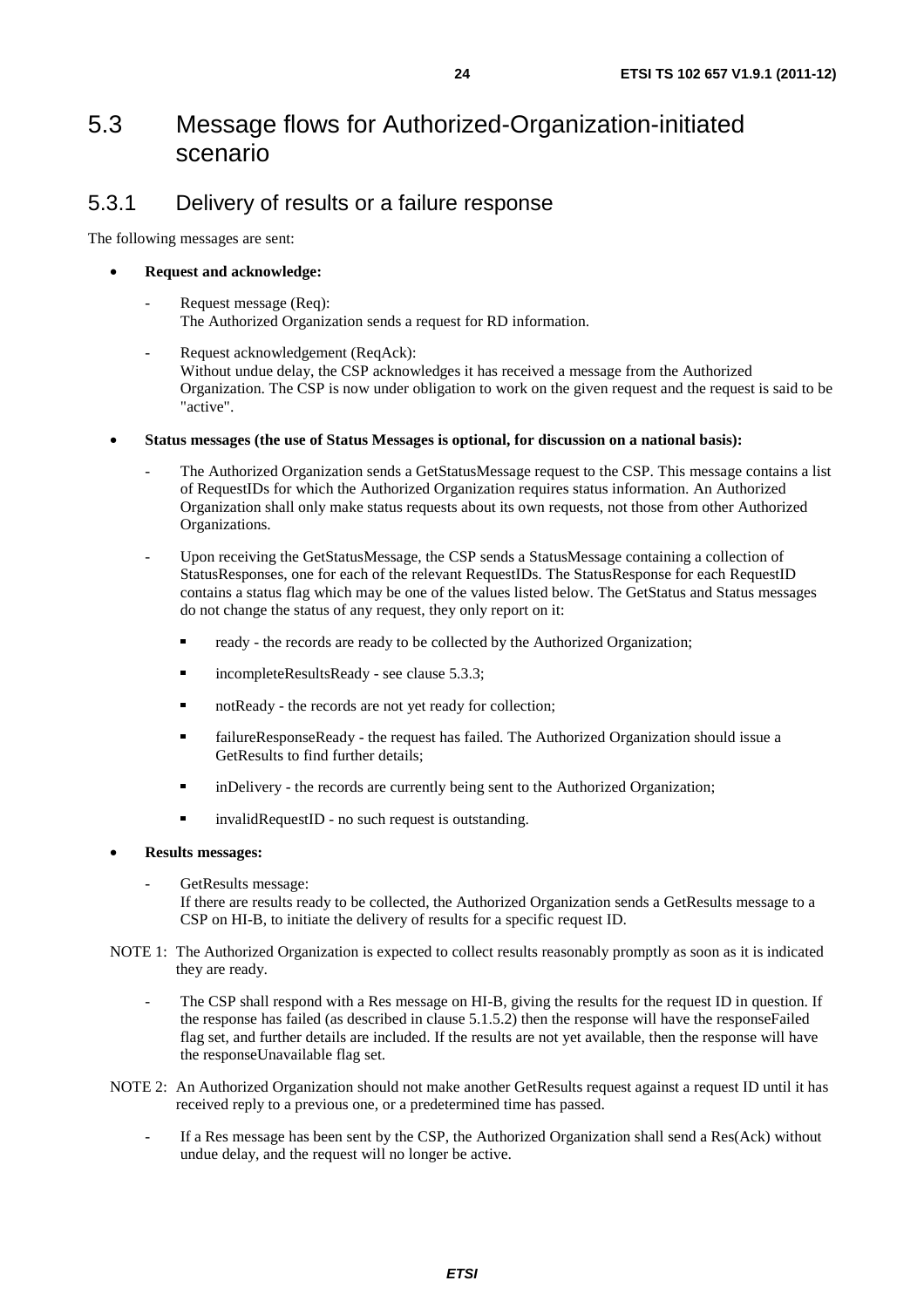

#### **Figure 10: Delivery of results as initiated by the Authorized Organization**

#### 5.3.2 Cancellation of request

Exactly the same as clause 5.2.2.

#### 5.3.3 Multi-part delivery

As stated in clause 5.1.7, multi-part deliveries are a national option, only to be used by agreement at a national level.

Multi-part messages work as follows:

- Request is made and acknowledged as usual.
- If a batch of responses is ready to send, then the CSP responds to a GetStatus message with the value "Incomplete results ready". As described in clause 5.1.7, the criteria for when such a batch is ready are outside the scope of the present document.
- The Authorized Organization may issue a getResults against a request that has been marked as "Incomplete" results ready".
- The CSP shall return a response message containing the batch of responses. It is flagged as "ResultsIncomplete".
- The Authorized Organization shall acknowledge each incomplete results message with a ResInc(Ack) message (this is a Res(Ack) message with type set to "AcknowledgeIncompleteResults").
- While the CSP is waiting to collate the next batch of responses, it answers a GetStatus messages with a value of "notReady".
- When the next batch is ready, the status becomes "Ready" (for the final batch) or "IncompleteResultsReady" (for an incomplete set).
- The final batch of responses is flagged as "ResultsComplete". The Authorized Organization acknowledges the final results with a Res(Ack) message.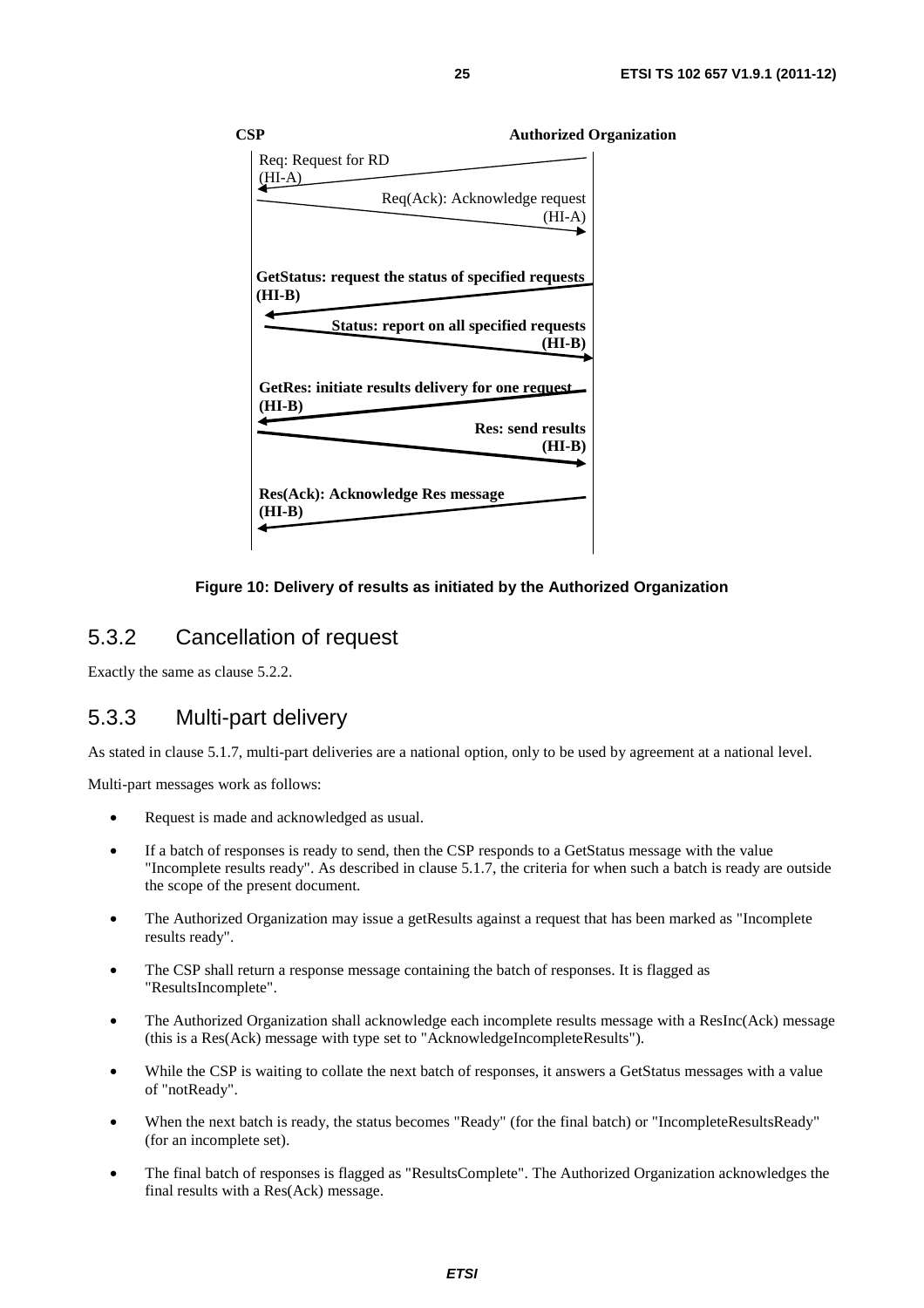| <b>CSP</b>          | <b>Authorized Organization</b>                |  |
|---------------------|-----------------------------------------------|--|
| Req: Request for RD |                                               |  |
| $(HI-A)$            |                                               |  |
|                     |                                               |  |
|                     | Req(Ack): Acknowledge request                 |  |
|                     | $(HI-A)$                                      |  |
|                     |                                               |  |
|                     |                                               |  |
| <b>GetStatus</b>    |                                               |  |
| $(HI-B)$            |                                               |  |
|                     |                                               |  |
|                     | <b>Status: intermediate results ready</b>     |  |
|                     | $(HI-B)$                                      |  |
|                     |                                               |  |
| <b>GetRes</b>       |                                               |  |
|                     |                                               |  |
| (HI-B)              |                                               |  |
|                     |                                               |  |
|                     | <b>ResInc: send incomplete results</b>        |  |
|                     | $(HI-B)$                                      |  |
| ResInc(AcK)         |                                               |  |
| $(HI-B)$            |                                               |  |
|                     |                                               |  |
| <b>GetStatus</b>    |                                               |  |
| $(HI-B)$            |                                               |  |
|                     |                                               |  |
|                     | <b>Status: indicating final results ready</b> |  |
|                     | $(HI-B)$                                      |  |
|                     |                                               |  |
| <b>GetRes</b>       |                                               |  |
| $(HI-B)$            |                                               |  |
|                     | <b>Res: send results</b>                      |  |
|                     |                                               |  |
|                     | $(HI-B)$                                      |  |
|                     |                                               |  |
|                     | <b>Res(Ack): Acknowledge Res message</b>      |  |
| $(HI-B)$            |                                               |  |
|                     |                                               |  |

**Figure 11: Delivery of results as initiated by the authorized organization in case of multi-part delivery** 

# 5.4 Message types for HI-A and HI-B

In the functional model (figure 2) the CSP communicates with the Issuing Authority using handover interface port A only, and the MF-B communicates with the Receiving Authority using handover interface port B only. The Issuing Authority and the Receiving Authority are functional entities. National regulations may choose to combine Issuing and Receiving Authorities.

Table 1 shows whether each message shall be sent as HI-A or HI-B.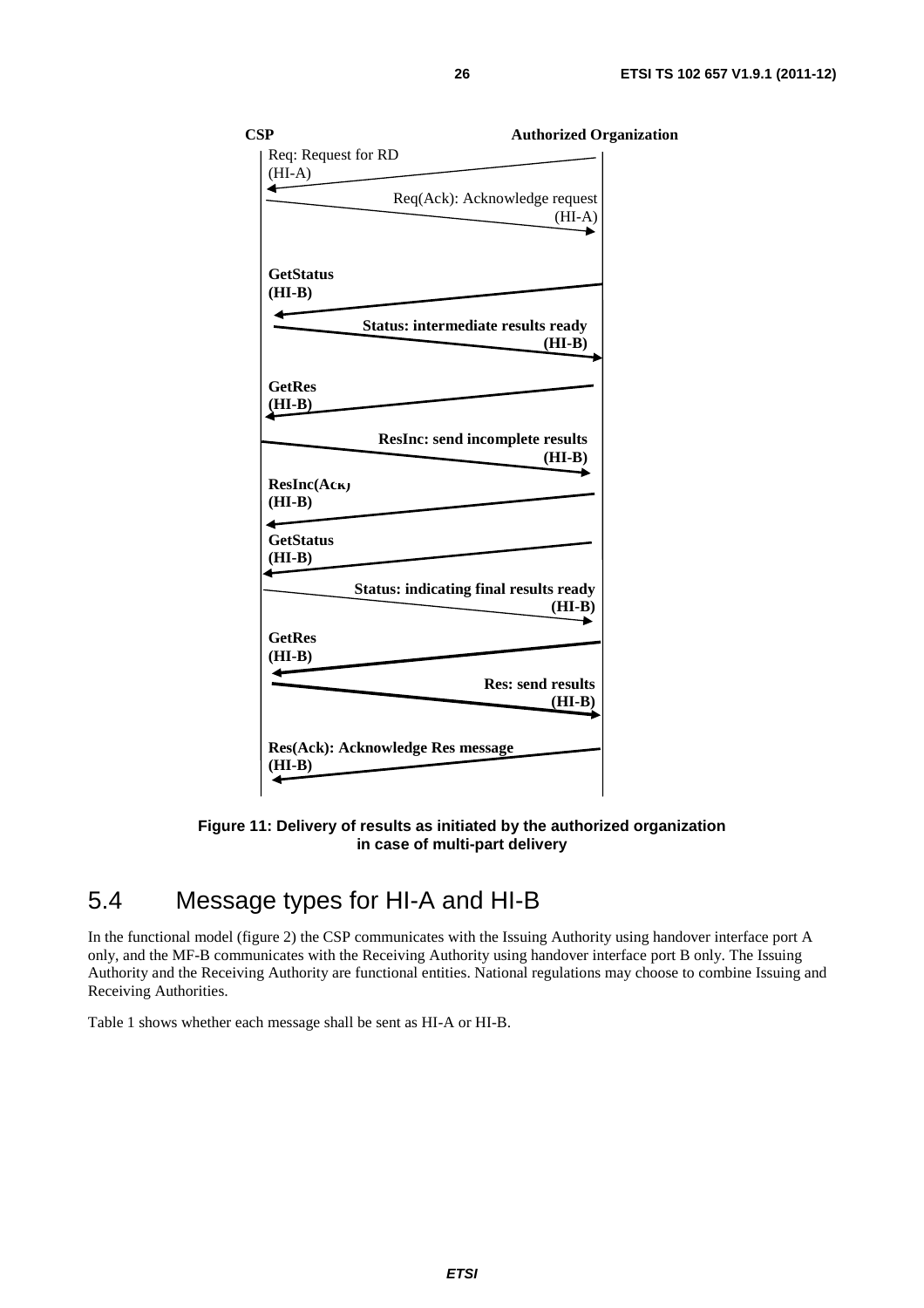| <b>Message</b>                | HI-A | $HI-B$ | <b>Remarks</b>                                                      |
|-------------------------------|------|--------|---------------------------------------------------------------------|
| requestMessage                | х    |        |                                                                     |
| requestAcknowledgement        | x    |        |                                                                     |
| getResultsMessage             |      | x      |                                                                     |
| responseMessage (Complete)    |      | x      |                                                                     |
| responseMessage (Incomplete)  |      | x      |                                                                     |
| responseMessage (Unavailable) |      | x      |                                                                     |
| responseMessage (Failed)      |      | x      |                                                                     |
| responseAcknowledgement       |      | x      |                                                                     |
| cancelMessage                 | x    |        |                                                                     |
| cancelAcknowledgement         | x    |        |                                                                     |
| getstatusMessage              |      | x      |                                                                     |
| statusMessage                 |      | X      |                                                                     |
| errorMessage                  | X    | x      | Always sent via the same port as the request<br>being responded to. |

#### **Table 1: Message types that can be sent via HI-A and HI-B**

# 5.5 HI-A and HI-B addressing

The Authorized Organization and the CSP can use multiple addresses for messages sent over HI-A and HI-B. The set of addresses used must be prearranged between the Authorized Organization and the CSP. The messages in clause 6 can contain delivery points. These are used to avoid mentioning specific addresses.

When the Authorized Organization initiates any kind of request, the CSP must return the corresponding acknowledgement and/or response to the address from which the request originated. However, when submitting an RDHI request, the Authorized Organization can indicate a different delivery point to which HI-B data must be sent. If no explicit delivery point is specified, the HI-B responses must be sent to the point from which the RDHI request originated.

# 6 Definition of the elements for retained data messages

### 6.1 Header information

### 6.1.1 Use of header information

All of the information in clause 6.1 is required on all messages unless stated otherwise.

### 6.1.2 RequestID field specification

Each message shall have a RequestID. The RequestID distinguishes that request from any other on an international level. To do this, the RequestID shall contain:

- a country code (to indicate the country of the body making the request);
- an Authorized Organization code (assignable within the given country to distinguish between different Authorized Organizations);
- a unique reference number (assignable by the Authorized Organization). Authorized Organizations will need to ensure they have warrants or other authorization held against each request reference number. For a GetStatusMessage or StatusMessage the reference number shall not be present in the RequestID (instead there is a list of reference numbers in the body of the message).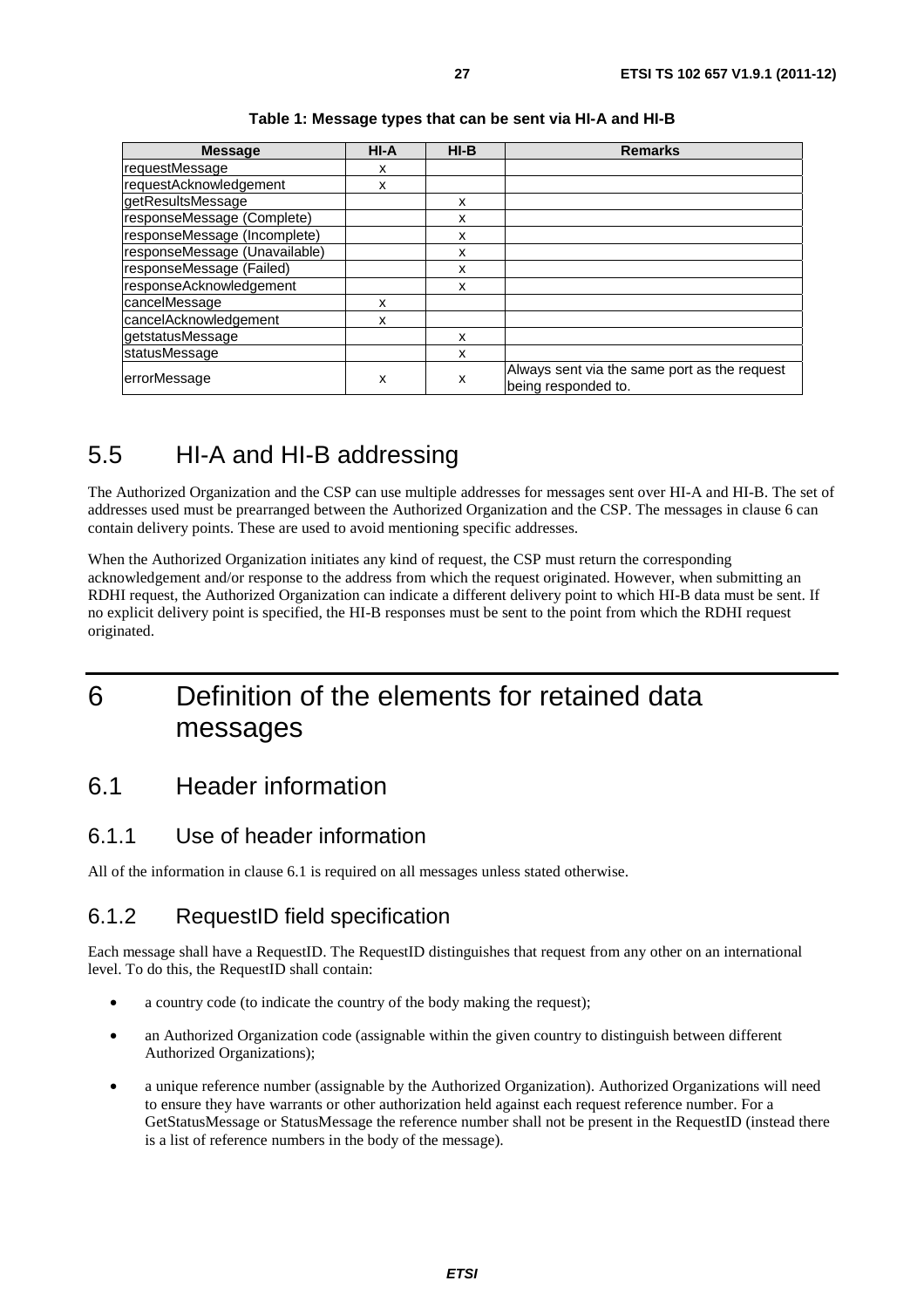### 6.1.3 CSP Identifiers

#### 6.1.3.1 Use of CSP identifiers (CSPID)

A CSP ID shall be agreed on a national basis. CSP IDs shall not be repeated within the same country (i.e. shall not be repeated within the same country code, as given in the request ID). The Authorized Organization and CSP shall agree a CSPID before any RDHI requests are made. Each request shall contain the CSP ID. If a CSP receives a request which does not have their own CSPID, they shall signal an error (see clause 5.1.5). The CSP ID shall be included in all further HI-A and HI-B messages.

- NOTE 1: It is not a NetworkElement ID and does not refer to exactly where in any network the info came from.
- NOTE 2: If there is already a scheme of identifiers defined that is unique for CSPs in a given country, it is recommended that this is re-used.

#### 6.1.3.2 Third Party CSP Identifier (thirdPartyCSPID)

Where a CSP is holding data on behalf of another CSP, the thirdPartyCSPID shall be used to indicate that an Authorized Organization is making a Retained Data Request over the HI-An interface, relating to a third party CSPs for which the CSP specified in the CSPID field is retaining data. Similarly a CSP disclosing data over the HI-B interface shall use the thirdPartyCSPID field to indicate that the data being disclosed does not relate to a subscriber owned by the CSP specified in the CSPID field.

The thirdPartyCSPID shall be agreed on a national basis and shall follow the same rules and format as for the CSPID field.

The thirdPartyCSPID is an OPTIONAL parameter. However the thirdPartyCSPID shall be included in all HI-A and HI-B messages where the initial Authorized Organization Retained Data request message specified a thirdPartyCSPID.

If a thirdPartyCSPID is included in the Retained Data Request, the CSP specified in the CSPID field shall only disclose data relating to that thirdPartyCSPID and not any other data it holds (e.g. Data specifically belonging to the CSP specified in the CSPID field) or any other thirdPartyCSPID.

### 6.1.4 Timestamp (timeStamp)

The time the message was created shall be included in the message.

All timestamps shall contain the time and date, and an indication of the time zone.

### 6.2 Retained Data response

#### 6.2.1 General

The response is a set of records that meet the request criteria.

The response will be a "flat" sequence with no additional structure to them (e.g. not a "tree" of information in which certain records refer back to other records within the same response).

The records in a response will all be from the same "service" (see clause 4.2) and from the same "category" (see clause 4.3).

#### 6.2.2 Additional information in response messages

#### 6.2.2.1 Record number (recordNumber)

Each retained data record delivered against a particular Req shall be given a record number. The record number shall start at 0 and shall increment for each record delivered against the original Req. The record number counts independently even if the results are sent in a number of responses (see clause 5.1.7).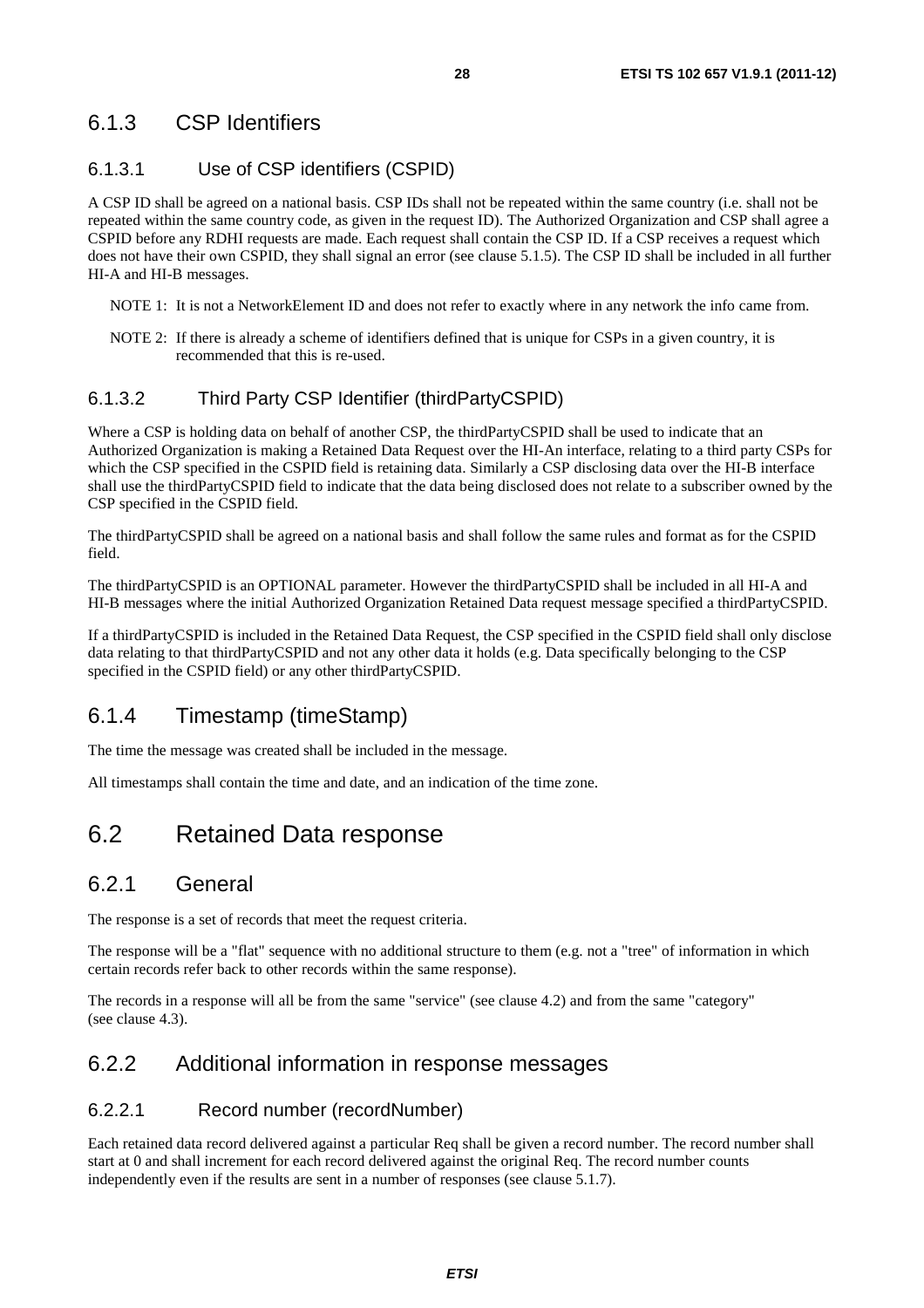NOTE: The combination of Request ID and record number gives a particular record a globally unique number.

#### 6.2.2.2 Response status (ResponseStatus)

Every response shall have a ResponseStatus. The response status will define whether it is complete or incomplete (see clause 5.1.7). In addition, for Authorized-Organization-initiated situations, it is possible to indicate a status of Unavailable (see clause 5.3.1).

In case of a request that cannot be fulfilled by CSP for technical or procedural reasons (see clause 5.2.1), it is possible to indicate a status of failed response. This is always indicated via the HI-B interface.

#### 6.2.3 Volatile information

Certain information changes over time and is called volatile (e.g. Cell IDs are volatile whereas latitude/longitude is not). Volatile information shall have a time associated with it, indicating the time of the observation.

- 1) The present document supports the transmission of "translated" data i.e. the volatile information converted into a permanent form.
- 2) The present document supports the querying of historical data, asking what the value of the volatile data was at a given time.

It is a national issue to agree which method(s) to use. It is mandatory that the value of volatile data can be ascertained by the Authorized Organization.

If a request is made for volatile information over a range of times (rather than just a specific time) then the response may contain multiple records that match the request. All record falling within the time period shall be sent.

#### 6.2.4 Unavailable parameters

If parameters are not able to be filled in by the CSP, the parameter shall be left out.

There may be scenarios where an Authorized Organization requires parameters that are not available at the CSP (e.g. local loop unbundling, where the information is owned by another CSP and is therefore outside the control of the CSP to which the request was sent). In these scenarios, the CSP is not obliged to communicate with any other CSP to fetch information that they do not own. However, where the CSP has additional information that would assist the Authorized Organization, this should be communicated in the additionalInformation parameter.

A CSP may omit fields in the response for which data is held by another CSP. The format of the additionalInformation field is left to national implementation. CSPs and Authorized Organizations should agree beforehand on the format and wording of the information returned in these circumstances.

### 6.3 Retained Data requests

#### 6.3.1 Information contained within a request

A request for retained data, along with the headers defined in clause 6.1, shall consist of a set of query records containing request criteria. A request may only ask for data from one service (see clause 4.2) and one category (see clause 4.3). For enquiries across multiple services or categories, a request shall be sent for each service and category.

The request shall list one or more request criteria. Each request criteria shall be one of the following types:

- Equal To: A specified value for a given field.
- Range: A range for a given field (e.g. lower and upper bounds, using the lessThan or greaterThan operators).
- Member of: A list of values for a given field.

The CSP shall return all records from the stated service and category that match all of the listed criteria.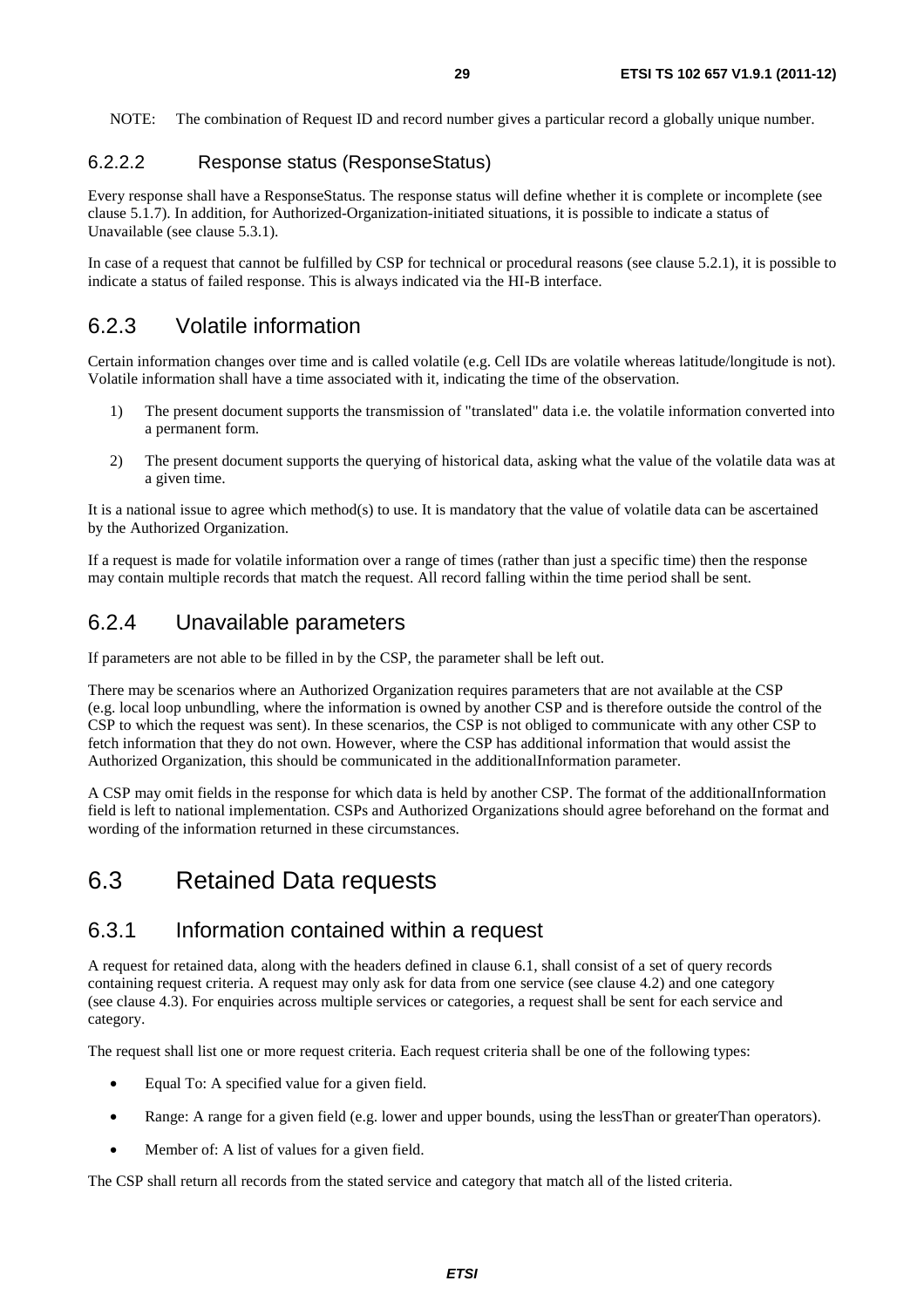EXAMPLE: A query record of type **telephonyServiceUsage** with the parameter **partyNumber** filled in with a specific phone number and **communicationTime** between T1 and T2 will return all telephonyServiceUsage records which contain that phone number and communicationTime in the interval T1 to T2.

Annex G gives examples of how common use-cases can be expressed using this formalism.

### 6.3.2 Format of a request

A request message shall contain a full set of valid header information, as defined in clause 6.1.

A request message shall contain a sequence of criteria, as described in clause 6.3.1. Each criterion shall be expressed as a RequestConstraint parameter. The RequestConstraint parameter contains a RetainedDataRecord (or a sequence of RetainedDataRecords in the case of IsAMemberOf), specifying a field and a value. The choice of RequestConstraint parameter defines the type of criteria, and will be one of the following:

- Equals: The value of the specified field of returned records shall equal the value given.
- LessThan: The value of the specified field of returned records shall be less than the value given. Only valid for numeric types such as GeneralizedTime or Integer.
- GreaterThan: The value of the specified field of returned records shall be greater than the value given. Only valid for numeric types such as GeneralizedTime or Integer.
- StartsWith: The value of the specified field of returned records shall start with the value given. Only valid for string types such as UTF8String.
- EndsWith: The value of the specified field of returned records shall end with the value given. Only valid for string types such as UTF8String.
- IsAMemberOf: The value of the specified field of returned records must be equal to one of the values given. The different permissible values are given as a sequence of RetainedDataRecords, each with a different permissible value set in the field of interest.

Multiple RequestConstraints of the same type shall be put in the same RetainedDataRecord to indicate multiple criteria. Values for all of the criteria must be from the same service and category (see clause 6.3.1). All records from this service and category which satisfy all criteria shall be returned.

NOTE: When using the IsAMemberOf constraint one needs to specify a RetainedDataRecord for each set of fields to be used. For example: in order to query about all records of calls which happened to be in either of the cells in the group: {cell1, cell2}, and be made by either of the phone numbers in the group: {phone1, phone2, phone3}, then it will need six instances of RetainedDataRecord in the SEQUENCE of the IsAMemberOf constraint. These six instances will be as follows: {cell1 and phone1}, {cell1 and phone2}, {cell1 and phone3}, {cell2 and phone1}, {cell2 and phone2}, {cell2 and phone3}. In effect these instances are a decomposition of the outer product of the two sets.

#### 6.3.3 Additional information in requests

#### 6.3.3.1 Priority of a request

In some situations it may be useful to signal a priority with a request. This is for use at a national level. The present document makes no statement about how to treat requests of a different priority, how to manage queues of requests or how to manage the use of priority considerations.

#### 6.3.3.2 Maximum hits

A request may specify an upper bound on the number of results, by populating the MaxHits parameter in the request.

It is a national issue to discuss details of how MaxHits are used, and what further action to take when MaxHits is exceeded. It is a national issue to discuss how to handle MaxHits with partial deliveries.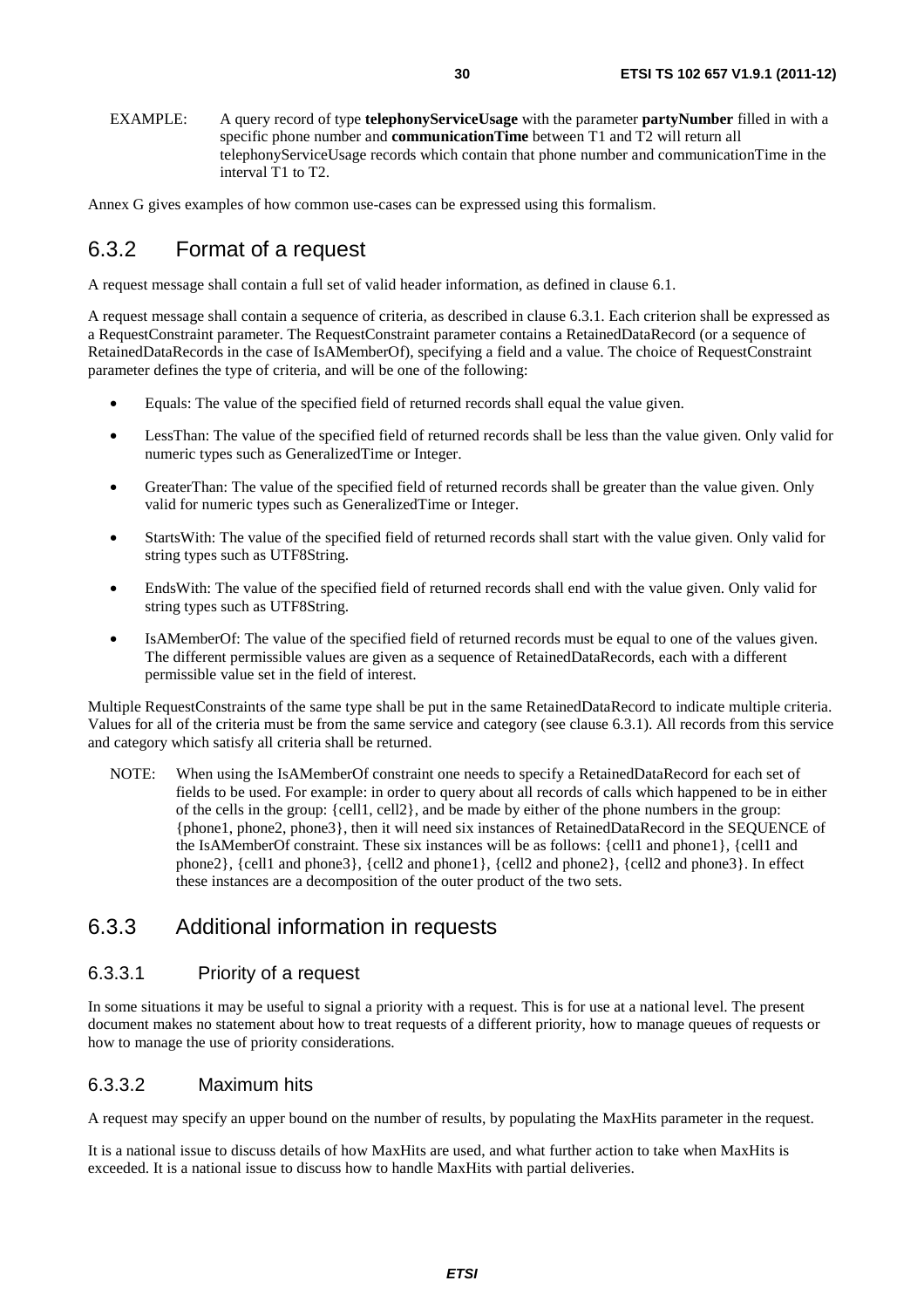If the MaxHits parameter is present, and if the CSP identifies more results meeting the request than the MaxHits value, then the CSP shall treat this as a ResponseFailed (i.e. send a ResponseMessage with ResponseStatus set to responseFailed) with the string "Maximum hits exceeded" in the information field of the FurtherInformation structure.

### 6.4 Error messages

The error message shall contain a textual message giving as many details as possible of the error, and contact details (if appropriate) for a person who will be able to assist in resolving the error (see clause 5.1.5.3).

# 7 Data exchange techniques

### 7.1 General

Two data exchange techniques are presented: "HTTP" and "direct TCP". The choice of technique is a national option.

The data exchange techniques for HI-A and HI-B may be different. For instance XML encoding may be used for HI-A, while ASN.1 BER encoding may be used for HI-B. This is a matter for agreement between CSP and Authorized Organization on case-by-case basis.

# 7.2 HTTP data exchange

### 7.2.1 Basic configuration

The HTTP data exchange technique uses XML encoding. It uses HTTP [14] (on top of the standard TCP/IP stack).

The HTTP data exchange can be configured as a:

- single client/server configuration;
- mutual client/server configuration.

In a single client/server configuration the initial initiative for data exchange shall be taken by the party with the client. In the mutual client/server configuration both parties can take the initiative to exchange data.

### 7.2.2 Single client/server

In the single client/server configuration the CSP runs a HTTP server, and the Authorized Organization acts a HTTP client. The HTTP technique is intended to be used with the Authorized-Organization-initiated message flows in clause 5.3. The details in clause 7.2.4 also apply to the single client/server model.

The Authorized Organization and CSP shall agree on a common URI format. A single URI shall be used for all HTTP requests.

### 7.2.3 Mutual client/server

In the mutual client/server configuration both CSP and Authorized Organization run a HTTP server and both CSP and Authorized Organization act as a HTTP client. The HTTP technique is intended to be used with the general message flows in clause 5.2. The details in clause 7.2.4 also apply to the mutual client/server model.

The Authorized Organization and CSP shall agree on a common URI format. The URIs used for the data exchange shall be agreed.

#### 7.2.4 Details common to both single and mutual cases

The HTTP specification mentions several mandatory and optional features. Some features can be useful, while others raise security concerns. Therefore, the following points should be noted.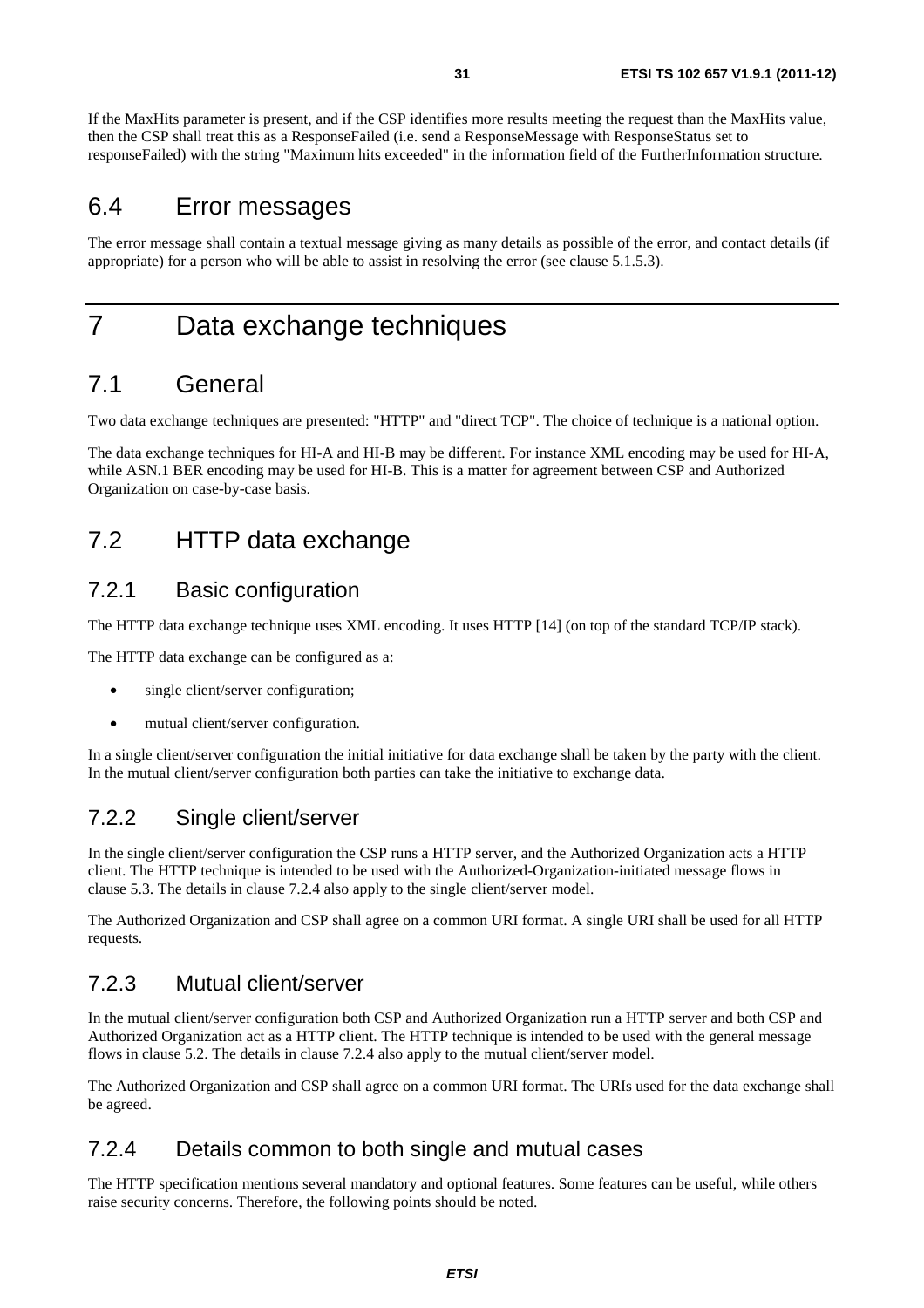The POST method shall be used for all requests.

Some HTTP header fields are less useful within the RDHI, or will complicate the handover protocol without adding clear benefits. In particular, headers to do with negotiation of content or language, range-limiting of requests, cache control, and conditional retrieval should be avoided. The CSP and Authorized Organization shall not send header fields unless there is a clear need for those headers.

Proxies can be useful and may be used. However, caching of whatever form shall not be used. The header "Cache-control: no store" may be used to ensure this behaviour. Special care should be taken with the logs kept by proxy servers.

Most requests and responses contain an XML message as their entity-body. Such entity bodies shall specify a content type of text/xml.

It is not acceptable to rely on HTTP status codes as a substitute for RDHI messages. For example, an Authorized Organization may not consider a blank HTTP 200 (OK) as a Req(Ack) message; it must also carry a full and well-formed RDHI Req(Ack) message as its payload.

The use of gzip is recommended.

# 7.3 Direct TCP data exchange

The direct TCP mechanism uses XML, or BER encoding derived from the ASN.1 in annex A. The direct TCP option uses data exchange details on top of the standard TCP/IP stack.

The direct TCP technique may be used for both the General message flows (clause 5.2) and the Authorised-Organization initiated message flows (clause 5.3).

#### 7.3.1 Application layer

When using ASN.1 the messages are BER encoded.

When using XML over TCP the XML messages are transported in a simple packet format, defined as follows:

```
struct { 
         unsigned int type; 
        unsigned hyper length; 
         opaque XML<>; 
} XML_Message;
```
The definition of the above mentioned fields are defined in table 1.

#### **Table 1: Definition of fields in XML message**

| <b>Field name</b> | <b>Field size (see RFC 4506 [27])</b> | <b>Description</b>                |
|-------------------|---------------------------------------|-----------------------------------|
| Type              | 32 bits                               | Type field as defined in table 2  |
| Length            | 64 bits                               | Length of the XML data            |
| <b>XML</b>        | Variable                              | "Length" bytes of opaque XML data |

Possible options for the "Type" field are defined in table 2.

#### **Table 2: Definition of Type values**

| Type value                | <b>Meaning</b>                                         |
|---------------------------|--------------------------------------------------------|
| 0                         | Invalid / Empty Message                                |
| $\overline{\mathbf{1}}$   | Plain XML; XML field contains uncompressed XML         |
| $\overline{2}$            | Compressed XML; XML field contains ZLIB compressed XML |
| $ 3 - (2 \times 32 - 1) $ | Reserved for future use                                |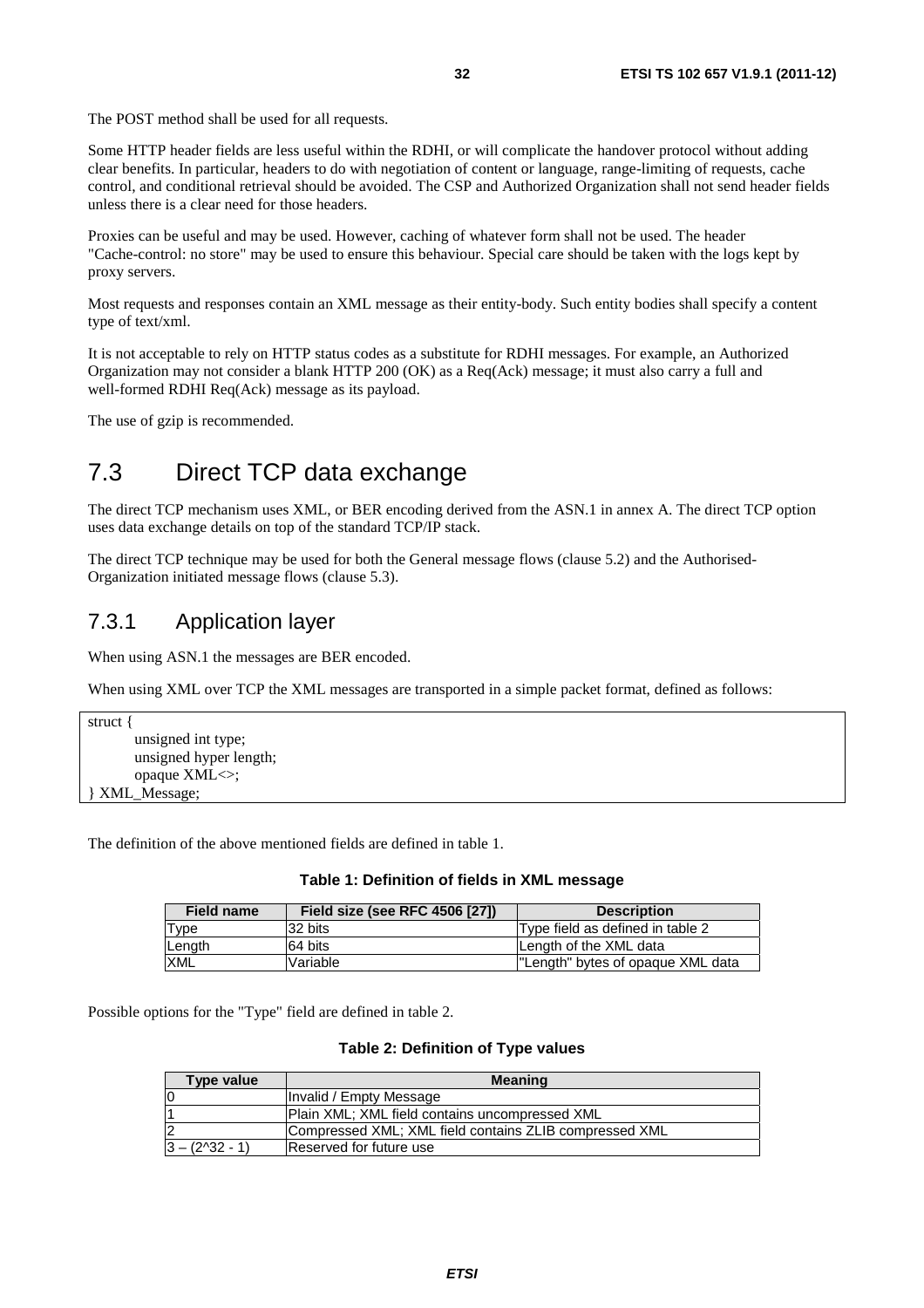#### 7.3.2 Transport layer

#### 7.3.2.1 Introduction

Clause 6.4 of TS 102 232-1 [3] describes a transport layer that is based on the Transport Control Protocol. TCP is implemented according to RFC 0793 [17], RFC 5681 [18], RFC 6298 [19] and clause 4.2 of RFC 1122 [20]. According to the interface described in clause 4.1 the CSP is the TCP sender and the Authorized Organization is the TCP receiver or contrariwise.

#### 7.3.2.2 TCP settings

The source and destination port numbers shall be within the dynamic port range for TCP. The value of the source port number is chosen by the TCP sender. The allocation of the destination port number is outside the scope of the present document.

TCP "keep-alive" (RFC 1122 [20]) should not be used.

#### 7.3.3 Network layer

The Network layer implements the Internet Protocol according to RFC 0791 [21].

#### 7.3.4 Delivery networks

The choice of the network will be made on a national basis for legal and pragmatic reasons.

# 8 Security Measures

### 8.1 General

The use of security measures for RDHI is recommended. The following security measures are optional and may be adopted (in full or in part) on a national basis.

The present document makes a distinction between connection level security and application level security.

NOTE: Connection level security measures are not independent of application level security measures. The XML/HTTP ecosystem has certain techniques, measures, and toolkits (for example for digital signatures) that have been proven to work together well.

### 8.2 Connection Level Security

The present document considers the electronic interfaces for HI-A and HI-B between the Authorized Organization and CSP as connections. Most practical implementations of such secure connections are at the hardware level, and sometimes at the software level. For securing these connections the following security measures need to be enforced:

- Mutual authentication.
- Confidentiality.
- Integrity.

*Mutual authentication* means that the communicating parties have verified and confirmed each other's identities.

*Confidentiality* means that it is impossible to interpret the data by eavesdropping on the communication link.

*Integrity* means that any alteration or mutilation of the transported data can be detected.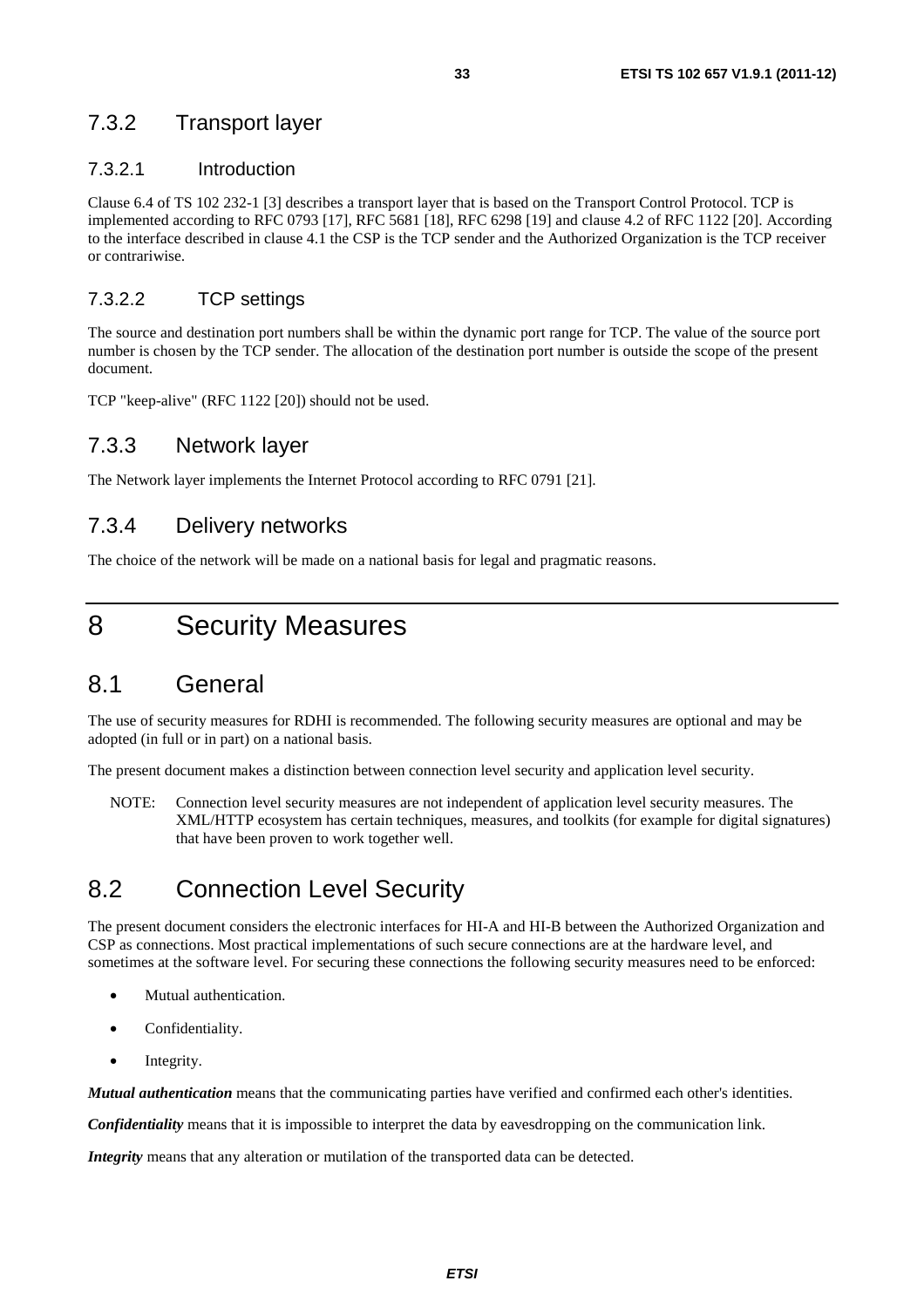ASN.1 and XML are used as HI-A and HI-B interface definition languages. For ASN.1 the recommended security methods are either IPSec or TLS. For XML the recommended security methods are either IPSec or HTTPS (RFC 2818 [15]). Whatever method is used, authentication, confidentiality and integrity are to be enforced on these connections - for both HI-A and HI-B.

# 8.3 Application Level Security

Connection level security enables a secure means of connection between Authorized Organization and CSP. Such measures validate and ensure that on the other side of the link there is a trusted equipment or application belonging to the correct entity (Authorized Organization or CSP). However, due to the sensitive nature of retained data, additional security measures are recommended at the application level (for both the ASN.1 and XML methods), similar in some respect to the security measures in TS 102 232-1 [3].

The recommended application level security measures are:

• **Digital signature on RDHI requests for HI-A, by an Authorized Organization entity:** Such an entity might be a person authorizing RDHI requests on HI-A (e.g. an Authorized Organization officer or some other person authorized by law or regulation to authorize RDHI requests), or some other entity defined by national law or regulation.

The process involves the Authorized Organization computing a hash over the entire set of fields in the request (including the time stamp). Then the hash is digitally signed with the entity's private key. The signed hash and the entity's certificate (validating its public key) are sent in the request to the CSP. In effect, the request may be viewed as comprising two parts - one part is composed of the request fields without the signature and certificate, and the other is the signature (of the hash of the first part) and the certificate. The CSP may choose to validate the request by computing the request's hash and verifying that it matches the one signed by the Authorized Organization. The CSP may choose to validate the certificate as well. The generation of certificates and the nature of the assigning authority are out of scope of the present document. The CSP may choose just to keep the requests with their associated signatures and certificates for audit trail

and any other validation or official procedure.

#### • **Digital signatures on RDHI messages for HI-A, by the CSP:**

The CSP signs the HI-A responses in exactly the same manner as the Authorized Organization signs the requests, i.e. signing the hash of the entire set of fields (including the time stamp) and sending the signed hash and its certificate (validating its public key) with the set of fields. Such digital signatures may serve the Authorized Organization in judicial procedures to show that responses coming from the CSP are certified by the CSP. This is especially recommended in case the CSP works in such a manner where each request (although electronically sent) is approved by a person.

#### • **Hashing and digital signatures on HI-B:**

For the purpose of the Authorized Organization providing court evidence that the retained data is truly CSP originated, the HI-B information is hashed, and these hashes are digitally signed. The HI-B information sent with the hashes and the CSP certificate (validating its public key). The Authorized Organization should keep the digitally signed hashes and certificates together with the data.

For a technical description of these security measures see clause 8.4.

### 8.4 Technical Security Measures

#### 8.4.1 General

NOTE: Connection level security measures are not independent of application level security measures. The XML/HTTP ecosystem has certain techniques, measures, and toolkits (for example for digital signatures) that have been proven to work together well.

#### 8.4.2 Connection Level

The level and implementation of for example the TLS, IPSec and HTTPS security mechanisms are a matter of national regulations.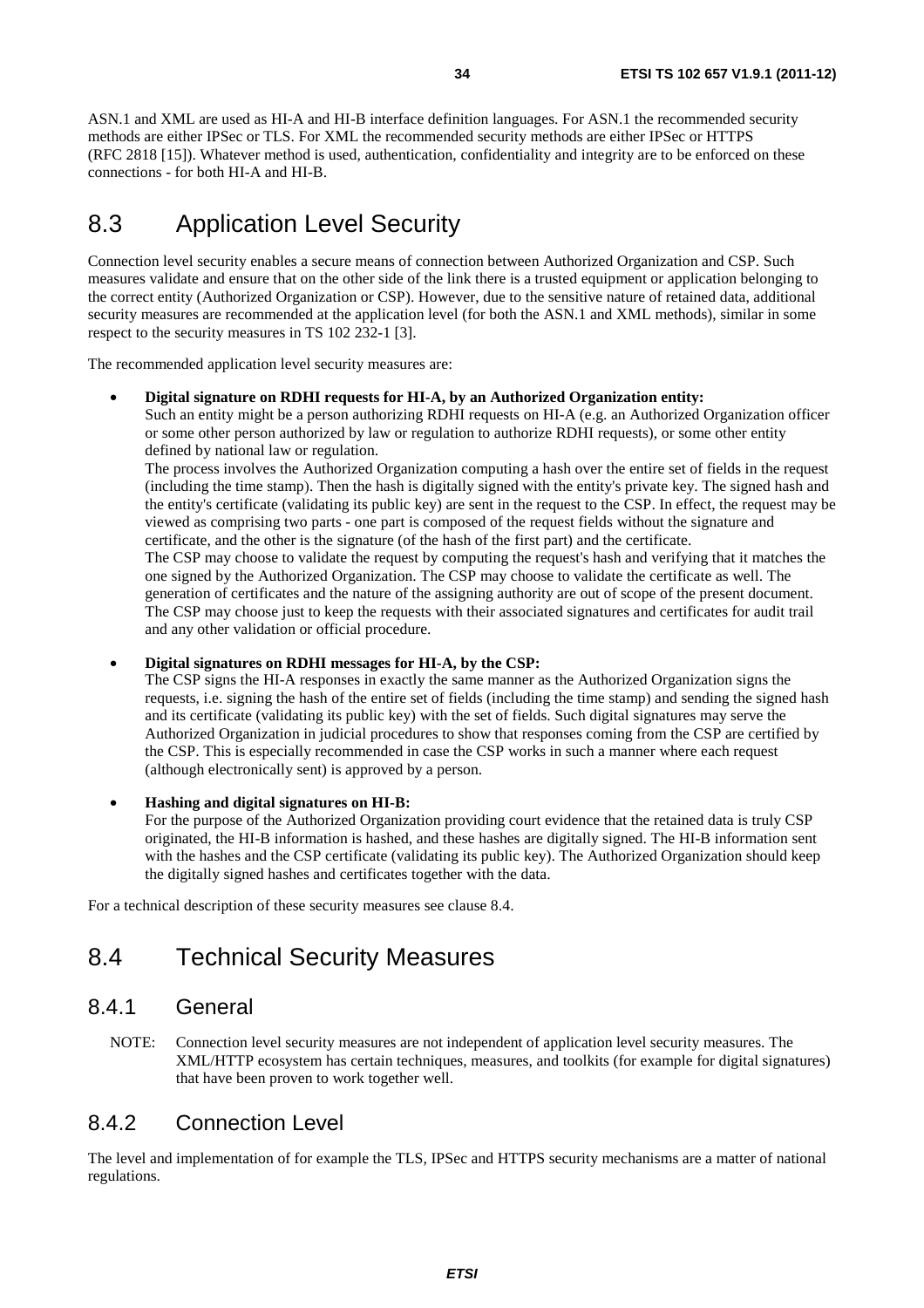### 8.4.3 Application Level

#### 8.4.3.1 Hashes

This is an area for national implementations.

#### 8.4.3.2 Digital Signatures

All digital signatures in the present document are DSS/DSA signatures according to FIPS PUB 186-2 [13].

#### 8.4.3.3 HI-B Non-Repudiation

In order to allow the authorities to verify the authenticity of the received data, hashes over the HI-B data may be sent. This verification may be used when the collected data is planned for evidential purposes.

SHA-1 hash are computed and signed by DSS/DSA Signature. The digitally signed hashes are created for:

- the entire HI-B data when sent in *one* bulk/message/transaction as a consequence of one HI-A request; or
- a part of HI-B data when sent in *one* bulk/message/transaction as a consequence of one HI-A request.

The digitally signed hash is always sent with its data, and not in subsequent transfers, for simplicity. This way there is an association of one digitally signed hash to one data transfer, and no hash coverage lapses occur. It is assumed that one HI-B bulk/message/transaction pertains to only one HI-A request.

In the case of multi-part HI-B transmissions, the RecordNumber (which starts from zero for each HI-B set of responses) will be used in a sequential consecutive manner to number the records sent. Each subsequent HI-B transmission will start with the next sequential RecordNumber. This is to ensure that the Authorized Organization is able to make sure that the entire information has been received. The "Res" response (as opposed to the "ResInc") will indicate the last HI-B transmission for a specific request. The "Res" response will include RecordNumber as well conforming to this scheme.

#### 8.4.3.4 Digital Signatures and Message Structure

The RetainedDataMessage defined in clause A.3.2.1 contains the RetainedDataDigest. Although the use of digest is optional (yet recommended), the RetainedDataMessage shall always be used for all messages. When the digest is not used, the retainedDataDigest will not be populated.

When the digest is used, the RetainedDataHeader and RetainedDataPayload will be each separately BER encoded. The BER encoded fields will be used to populate their appropriate place in the message. A hash will be computed over the combined BER encoded fields (RetainedDataHeader and RetainedDataPayload, in this order). The hash will be digitally signed and be used to populate the retainedDataDigest field.

For this purpose, two separate ASN.1 definition modules have been provided in annex A.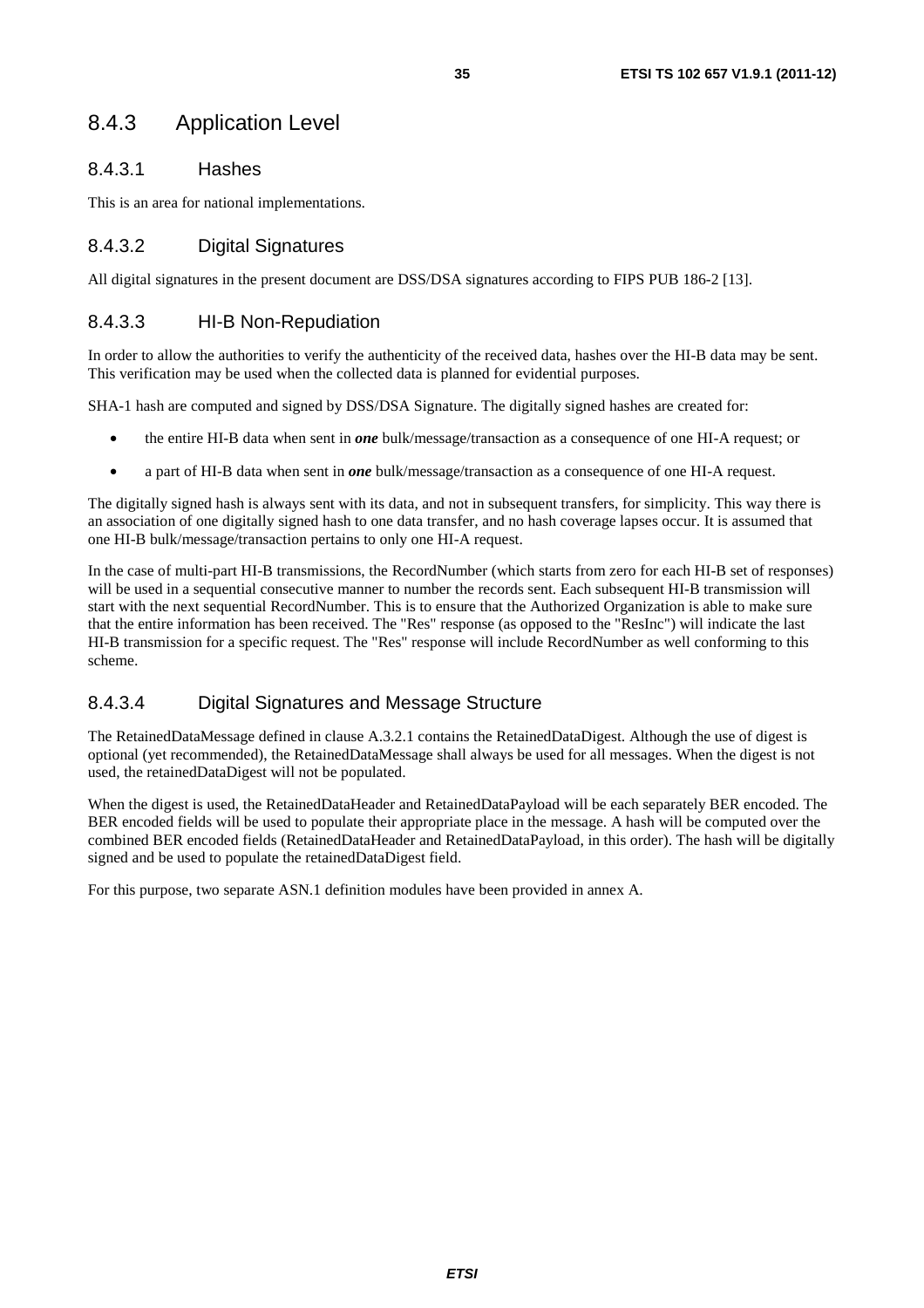# Annex A (normative): Data fields

# A.1 Summary

# A.1.1 Introduction to data fields

Regardless of what data exchange technique is adopted for the request and delivery of retained data, a common data dictionary is necessary. This list of parameters must be consistent, extensible and maintainable.

The CSP and Authorized Organization shall use the present document data dictionary.

The present document does not supersede the EU Data Retention Directive [1] or national legislation.

The present document defines the format of data to be transferred across the RDHI. In annexes B-E, a number of data elements are identified; they fall into three areas:

- Those elements that are required to meet technical delivery requirements are marked *MANDATORY (M)*.
- Some elements are explicitly required to be retained by the EU Data Retention Directive [1], but their availability depends on network and other technical properties (e.g. if held by a third party). These are marked as *CONDITIONAL (C)*.
- It is for national agreement to determine the situations in which the elements marked *OPTIONAL (O)* are stored or delivered. The present document does not address the circumstances in which it is required to deliver such elements. The present document states that if such an element is present on the handover interface, then it shall be delivered in the format specified in annex A.

The tables in clauses B.2, C.2, etc., assign each element M, C or O according to these definitions. Some of the lowest-level parameters are not listed in the tables in clauses B.2, C.2, etc.: they are defined only in the ASN.1 in clauses B.3, C.3, etc. Such elements have the same status (M, C or O) as their parent.

- NOTE 1: It is up to national legislation to decide whether and under what conditions the elements marked as Optional are required. Also, national legislation may decide for each Conditional field its status when the condition is not met.
- NOTE 2: In the formal ASN.1 listing, the word OPTIONAL is used as defined in the ASN.1 language, and is therefore not directly linked to the definition above.

# A.1.2 Choice of data modelling language

The structure of the data is defined in ASN.1. An XML schema (derived from the ASN.1) is also given and is attached to the present document. If data exchange takes place using XML, then the XML schema shall be used.

# A.1.3 Overview

The data structure is broken down in the following way:

- Message headers e.g. identifying information that is present on all messages (definitions in clause 6 and ASN.1 in clause A.3.2).
- Common fields i.e. parameters that might be used in more than one type of service (definitions in clause A.2 and ASN.1 in clause A.3.3).
- Service-specific fields i.e. parameters that are only used in relation to one particular service (There is one annex for each service. Parameter definitions are in clauses B.2, C.2, etc. and ASN.1 in clauses B.3, C.3, etc.).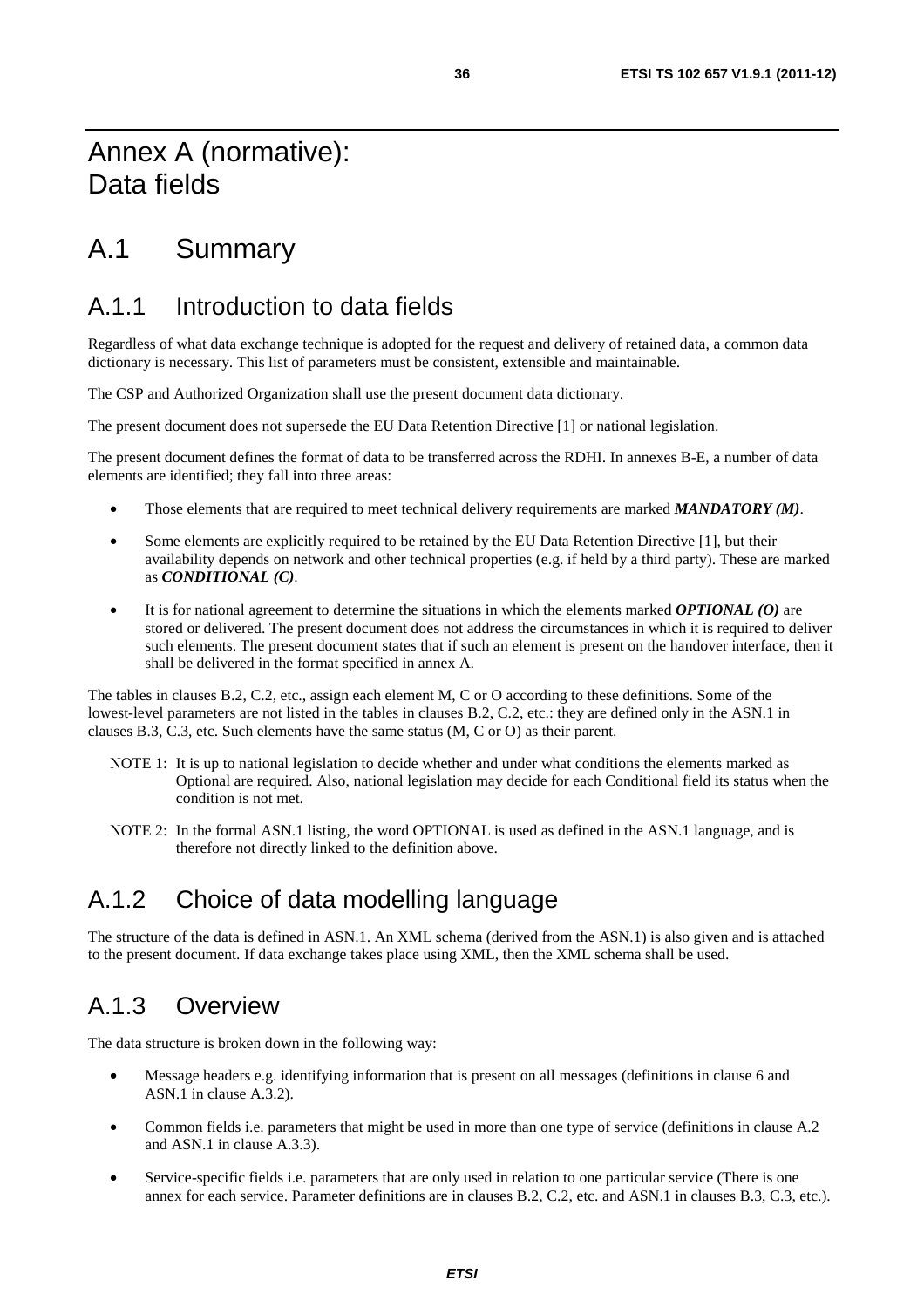# A.2 Parameter definition for common fields

## A.2.1 RetainedDataHeader

### A.2.1.1 Parameters

The RetainedDataHeader structure is populated as per clauses 5 and 6. The parameters are as follows.

| <b>Field name</b> | Value               | M/C/O<br>(see clause A.1.1) |
|-------------------|---------------------|-----------------------------|
| requestID         | ISee clause 6.1.2.  |                             |
| CSPID             | See clause 6.1.3.   | M                           |
| timeStamp         | ISee clause 6.1.4.  | м                           |
| thirdPartyCSPID   | See clause 6.1.3.2. |                             |

### A.2.1.2 RequestID parameters

The RequestID structure uniquely identifies a request. See clause 6.1.2.

### **Table A.2: RequestID parameters**

| Field name               | Value              | M/C/O<br>(see clause A.1.1) |
|--------------------------|--------------------|-----------------------------|
| countryCode              | ISee clause 6.1.2. |                             |
| authorisedOrganisationID | ISee clause 6.1.2. | M                           |
| requestNumber            | ISee clause 6.1.2. |                             |

## A.2.2 RetainedDataPayload

## A.2.2.1 RequestMessage parameters

The use of the RequestMessage structure is described in clauses 5 and 6.3.2. The parameters are as follows.

#### **Table A.3: RequestMessage parameters**

| Field name                | Value                         | M/C/O<br>(see clause A.1.1) |
|---------------------------|-------------------------------|-----------------------------|
| requestPriority           | ISee clause 6.3.3.1.          |                             |
| requestParameters         | See clause 6.3.2.             |                             |
| deliveryPointHIB          | See clause 5.5.               |                             |
| maxHits                   | lSee clause 6.3.3.2.          |                             |
| nationalRequestParameters | IDefined on a national basis. |                             |

### A.2.2.2 RequestAcknowledgement parameters

The use of the RequestAcknowledgement structure is described in clause 5. The parameters are as follows.

### **Table A.4: RequestAcknowledgement parameters**

| Field name              | Value                                             | M/C/O<br>(see clause $(A.1.1)$ ) |
|-------------------------|---------------------------------------------------|----------------------------------|
| suqqestedCompletionTime | Indicative time for expected completion of query. |                                  |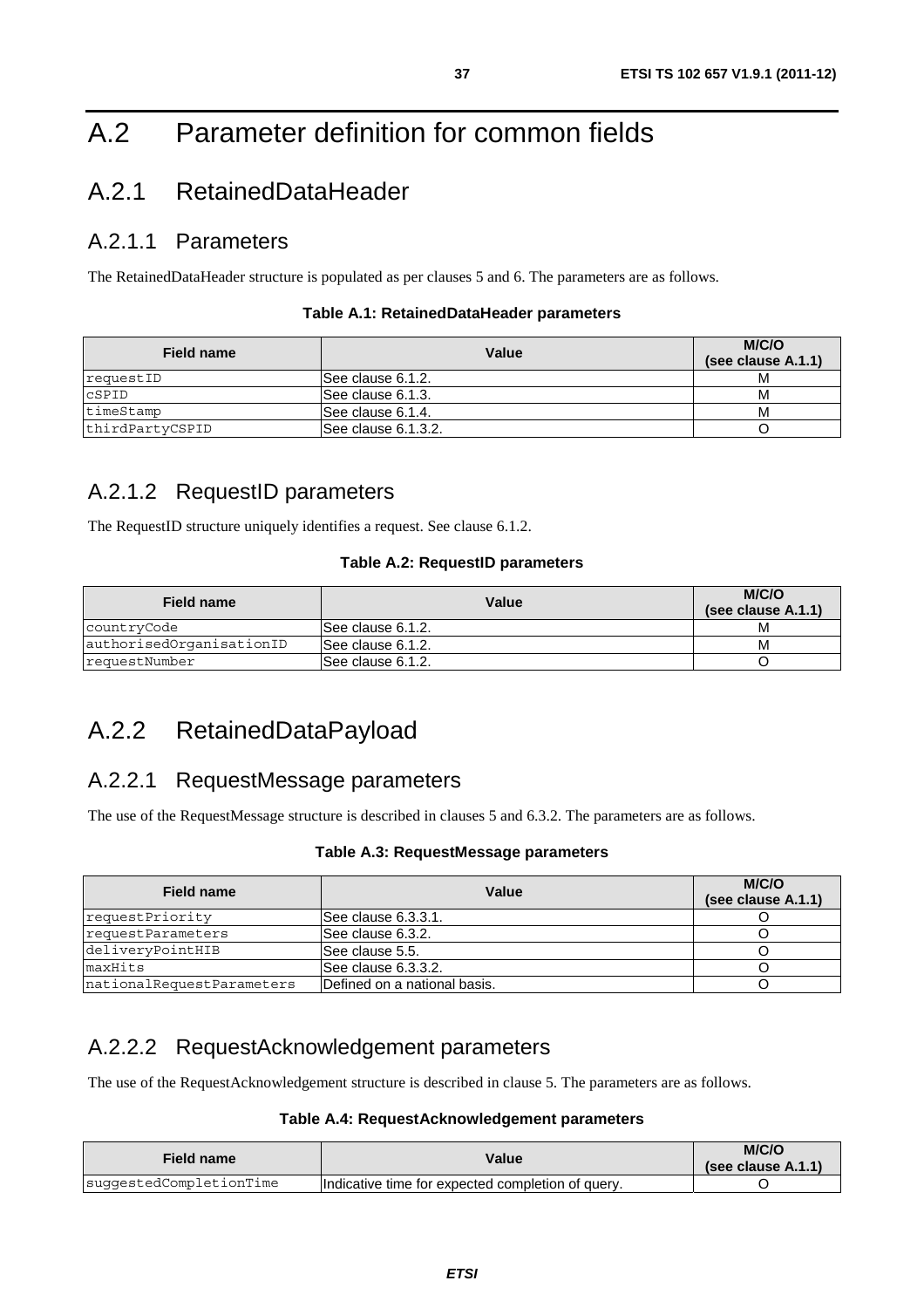### A.2.2.3 ResponseMessage parameters

The use of the ResponseMessage structure is described in clauses 5 and 6.2. The parameters are as follows.

| Table A.5: ResponseMessage parameters |  |
|---------------------------------------|--|
|---------------------------------------|--|

| Field name              | Value                                                                                    | M/C/O<br>(see clause A.1.1) |
|-------------------------|------------------------------------------------------------------------------------------|-----------------------------|
| responseStatus          | ISee clause 6.2.2.2.                                                                     |                             |
| responsePayload         | Required if responseStatus is responseComplete or<br>responselncomplete (see table A.6). |                             |
| nationalResponsePayload | lDefined on a national basis.                                                            |                             |

#### **Table A.6: ResponseRecord parameters**

| Field name             | Value                               | M/C/O<br>(see clause A.1.1) |
|------------------------|-------------------------------------|-----------------------------|
| recordNumber           | See clause 6.2.2.1.                 |                             |
| recordPayload          | ISee clause 6.2.                    | м                           |
| ladditionalInformation | See clauses $6.2.2.2$ and $6.2.4$ . |                             |
| nationalRecordPayload  | Defined on a national basis.        |                             |

### A.2.2.4 GetStatusMessage parameters

The use of the GetStatusMessage structure is described in clause 5. The parameters are as follows.

#### **Table A.7: GetStatusMessage parameters**

| <b>Field name</b> | Value             | M/C/O<br>(see clause $A.1.1$ ) |
|-------------------|-------------------|--------------------------------|
| requestNumbers    | See clause 5.3.1. |                                |

### A.2.2.5 StatusMessage parameters

The use of the StatusMessage structure is described in clause 5. The parameters are as follows.

#### **Table A.8: StatusMessage parameters**

| <b>Field name</b>     | Value              | M/C/O<br>(see clause $A.1.1$ ) |
|-----------------------|--------------------|--------------------------------|
| <i>statusResponse</i> | ISee clause 5.3.1. |                                |

#### **Table A.9: StatusResponse parameters**

| Field name    | Value              | M/C/O<br>(see clause $A.1.1$ ) |
|---------------|--------------------|--------------------------------|
| requestNumber | ISee clause 5.3.1. |                                |
| requestStatus | ISee clause 5.3.1. |                                |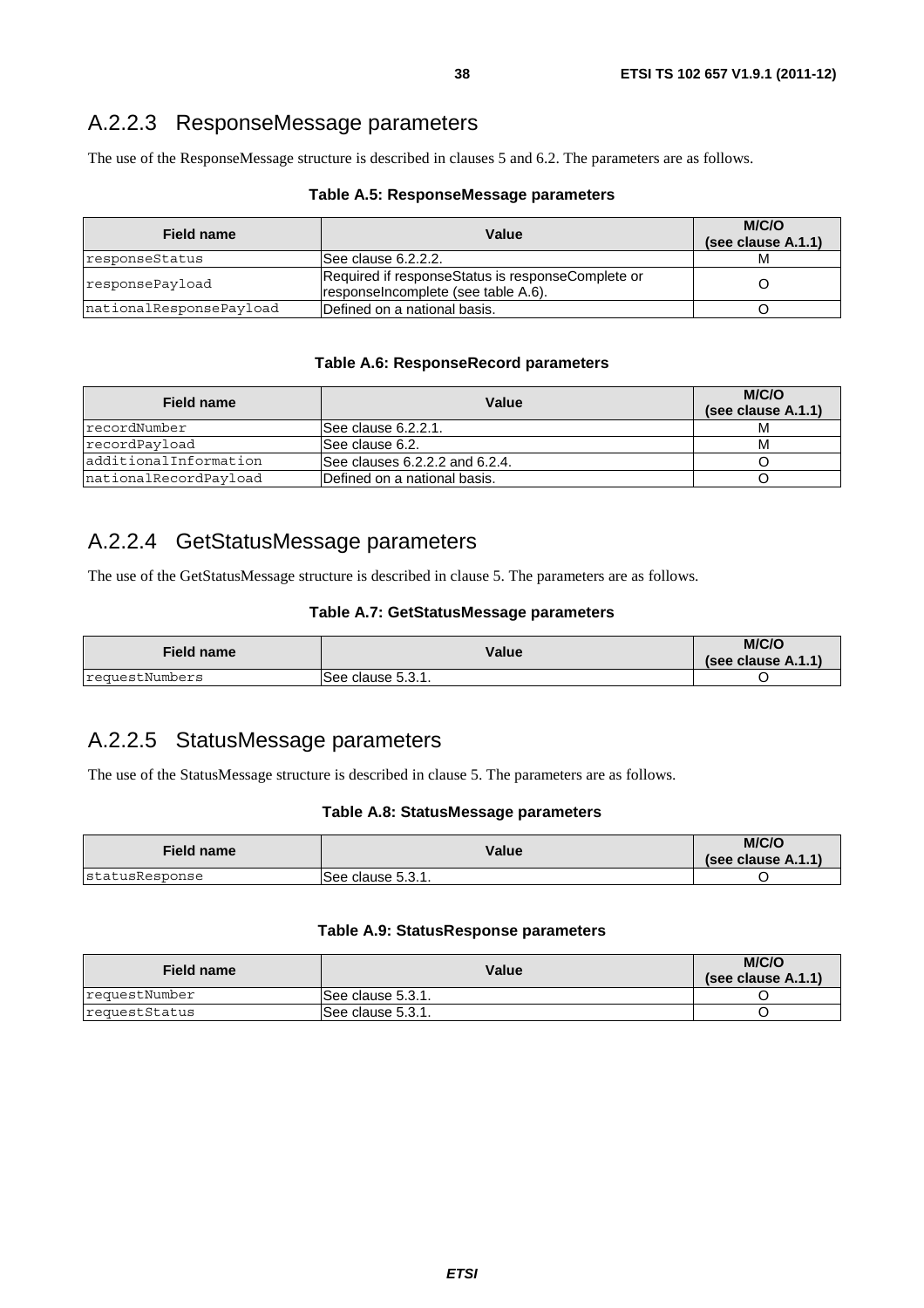### A.2.2.6 ErrorMessage parameters

The use of the ErrorMessage structure is described in clauses 5 and 6.4. The parameters are as follows.

#### **Table A.10: ErrorMessage parameters**

| <b>Field name</b>      | Value           | M/C/O<br>(see clause $(A.1.1)$ ) |
|------------------------|-----------------|----------------------------------|
| ladditionalInformation | See clause 6.4. |                                  |

## A.2.3 GenericSubscriberInfo

### A.2.3.1 Parameters

The GenericSubscriberInfo structure encapsulates common subscriber information in a generic way. This structure is used in multiple service-specific annexes.

If the subscriber is an organization or business, then information can be stored in OrganizationInfo. If the subscriber is an individual, then information can be stored in IndividualInfo. It is a matter for national implementations to decide which structure is appropriate for each service and subscriber.

## A.2.3.2 OrganizationInfo parameters

The OrganzationInfo field contains the following parameters.

|  | Table A.11: OrganizationInfo parameters |  |
|--|-----------------------------------------|--|
|--|-----------------------------------------|--|

| <b>Field name</b>      | Value                                                                                                                                         | M/C/O<br>(see clause A.1.1) |
|------------------------|-----------------------------------------------------------------------------------------------------------------------------------------------|-----------------------------|
| name                   | Name of the organization.                                                                                                                     |                             |
| contactDetails         | Address and contact details for point of contact.                                                                                             |                             |
| nationalReqistrationID | Provides a unique reference for this organization (e.g. a<br>tax registration number). The format of this field is for<br>national agreement. |                             |

## A.2.3.3 IndividualInfo parameters

The IndividualInfo field contains the following parameters.

#### **Table A.12: IndividualInfo parameters**

| Field name            | Value                                                                                                                                                                        | M/C/O<br>(see clause A.1.1) |
|-----------------------|------------------------------------------------------------------------------------------------------------------------------------------------------------------------------|-----------------------------|
| name                  | Name of the individual.                                                                                                                                                      |                             |
| contactAddress        | Address and contact details for individual.                                                                                                                                  |                             |
| dateOfBirth           | Date of birth.                                                                                                                                                               |                             |
| qender                | Gender.                                                                                                                                                                      |                             |
| lidentificationNumber | Provides a nationally-unique reference number. The<br>format of this field is for national agreement.                                                                        |                             |
| authenticationInfo    | Records how the individual authenticated themselves with<br>the service provider (e.g. passport, utility bill, etc.). The<br>format of this field is for national agreement. |                             |
| profession            | Profession of the individual                                                                                                                                                 |                             |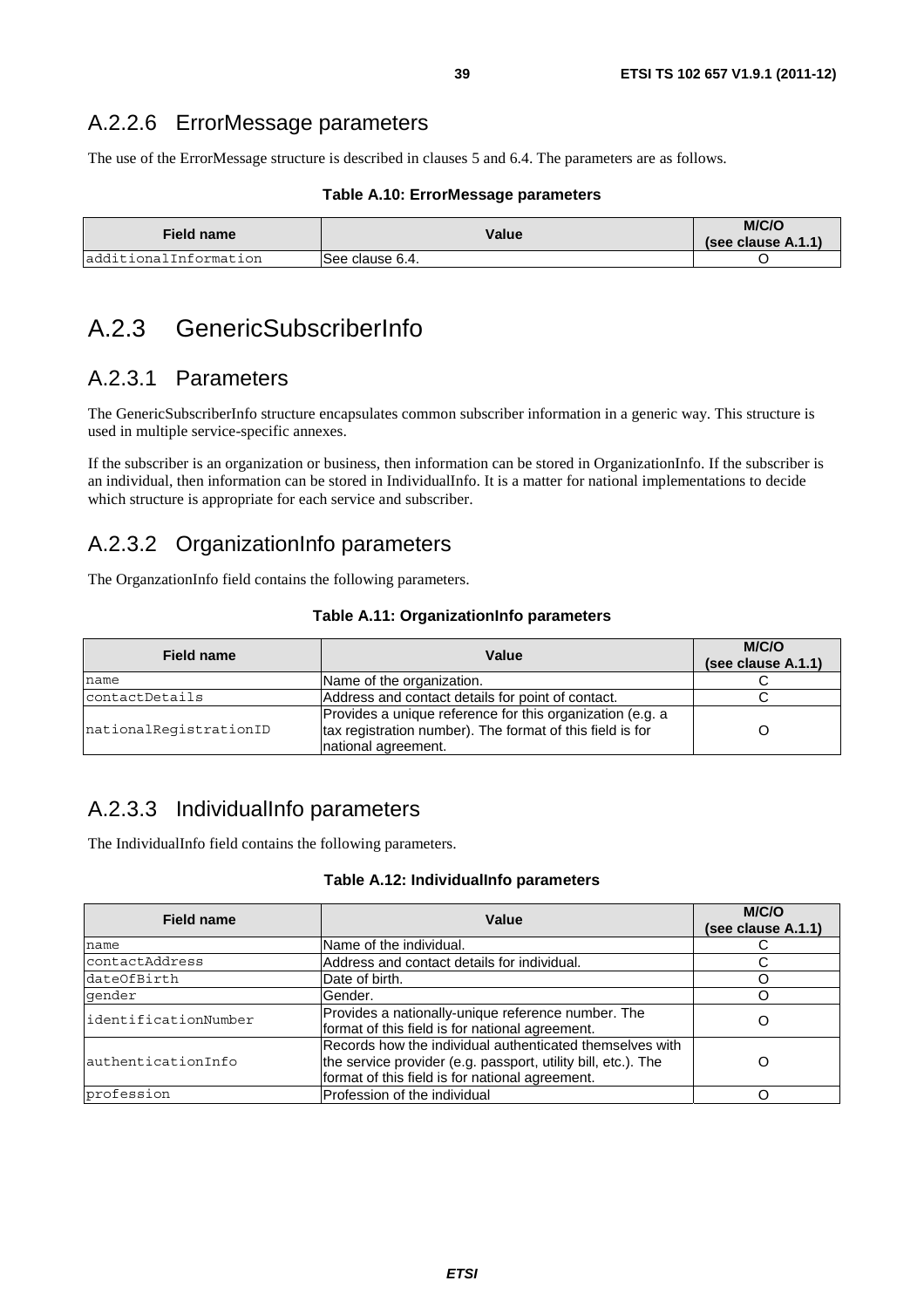# A.3 ASN.1 definitions

## A.3.1 General

## A.3.1.1 ASN.1 syntax tree

Figure A.1 shows the object identifier tree from the point of view of retained data handling.



**Figure A.1: Object identifier tree** 

## A.3.1.2 General remarks on ASN.1

Clause A.3.2 contains the top levels of the ASN.1 module. The ASN.1 details for each service are listed in annex B onwards.

It is recommended to copy IRI parameters from LI standards wherever appropriate. Where a parameter is copied, it is essential that it has the same meaning and same format in both LI and RD standards. It is not recommended to IMPORT parameters from LI standards.

The ASN.1 definitions are contained in a .txt file ("RDMessage,ver9.txt" contained in archive ts\_102657v010901p0.zip) which accompanies the present document.

The XSD definitions are contained in a .xsd file ("RDMessage,ver9.xsd" contained in archive ts  $102657v010901p0.zip$ ) which accompanies the present document.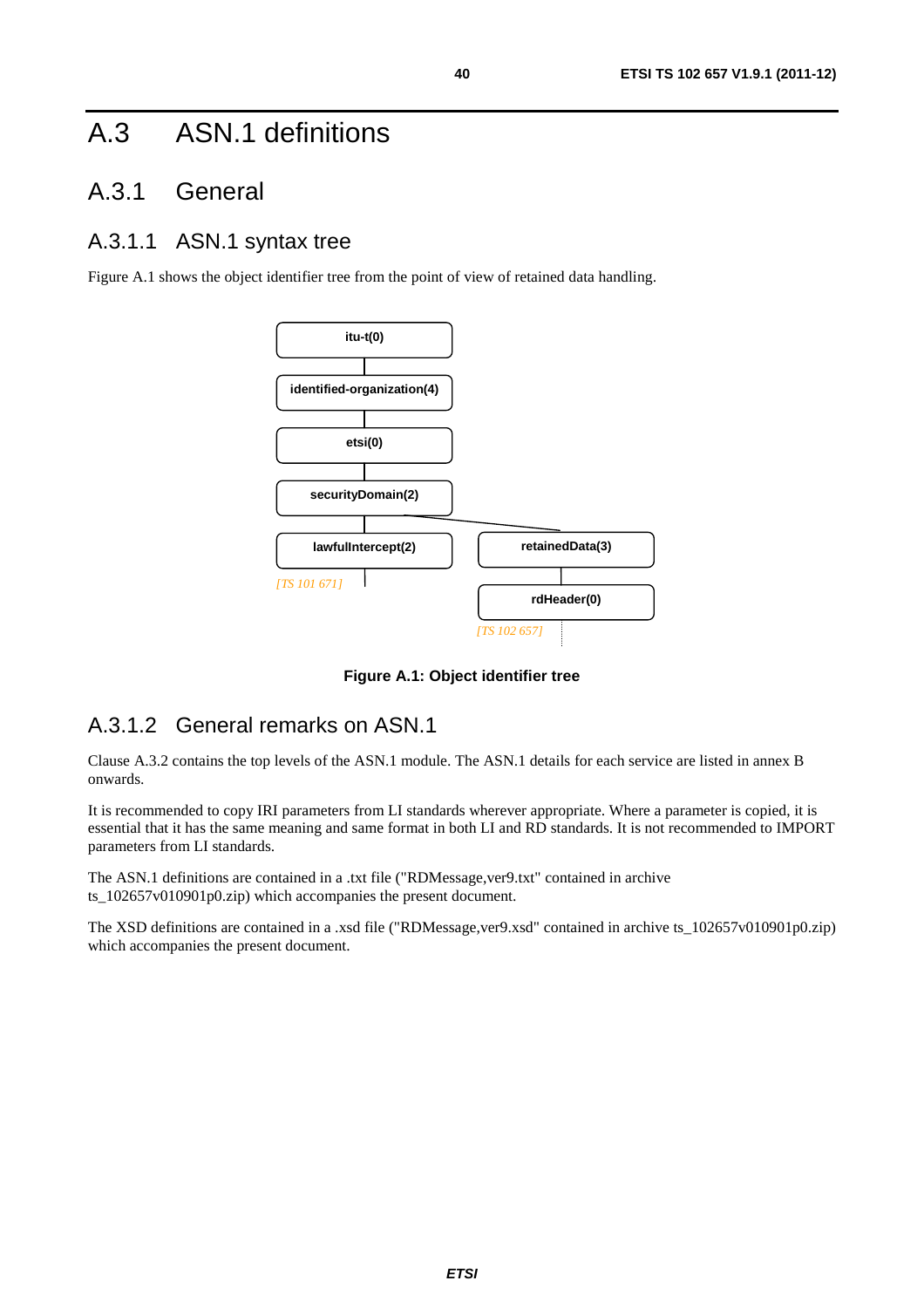### A.3.2 ASN.1 Definitions for message headers

### A.3.2.1 Message wrappers

**RDMessage** {itu-t(0) identified-organization(4) etsi(0) securityDomain(2) retainedData(3) rdHeader(0) version9(9)}

DEFINITIONS IMPLICIT TAGS ::=

BEGIN

```
-- ============================= 
-- Object Identifier definitions
```
-- =============================

-- RetainedData DomainId retainedDataDomainId OBJECT IDENTIFIER ::= {itu-t(0) identified-organization(4) etsi(0) securityDomain(2) retainedData(3) }

-- rdHeader

```
rdHeaderId OBJECT IDENTIFIER ::= \{retainedDataDomainId \ rdHeader(0) \ version(9)\}
```
-- ======================================

-- Top level definitions for RDHI wrapper -- ======================================

**RetainedDataMessage** ::= SEQUENCE

```
{ 
    rdHeaderId [0] OBJECT IDENTIFIER,<br>
retainedDataHeader [1] RetainedDataHeader
    retainedDataHeader [1] RetainedDataHeader,<br>
retainedDataPayload [2] RetainedDataPayload
     retainedDataPayload [2] RetainedDataPayload, 
     retainedDataDigest [3] OCTET STRING OPTIONAL, 
          -- The digitally signed hash of the combined fields above (retainedDataHeader and 
           -- retainedDataPayload) 
     ... 
}
```
### A.3.2.2 Message headers

```
-- ========================================================================== 
-- Definitions for Retained Data header information, present in every message 
-- ========================================================================== 
RetainedDataHeader ::= SEQUENCE 
{ 
   requestID [1] RequestID,
    cSPID [2] CSPID, 
    timeStamp [3] GeneralizedTime, 
   thirdPartyCSPID [4] CSPID OPTIONAL, 
 ... 
} 
CSPID ::= UTF8String 
     -- Unique identifier for the CSP that issued the request 
RequestID ::= SEQUENCE 
{ 
   countryCode [1] CountryCode, 
   authorisedOrganisationID [2] AuthorisedOrganisationID, 
   requestNumber [3] RequestNumber OPTIONAL, 
        -- all messages except GetStatusMessage and StatusMessage have a request number 
        -- (see clause 6.1.2) 
 ... 
} 
CountryCode ::= UTF8String (SIZE(2)) 
-- A country code as per ISO 3166-1 [4] 
AuthorisedOrganisationID::= UTF8String
```
-- A unique identifier for an Authorized Organization issuing a Retained Data request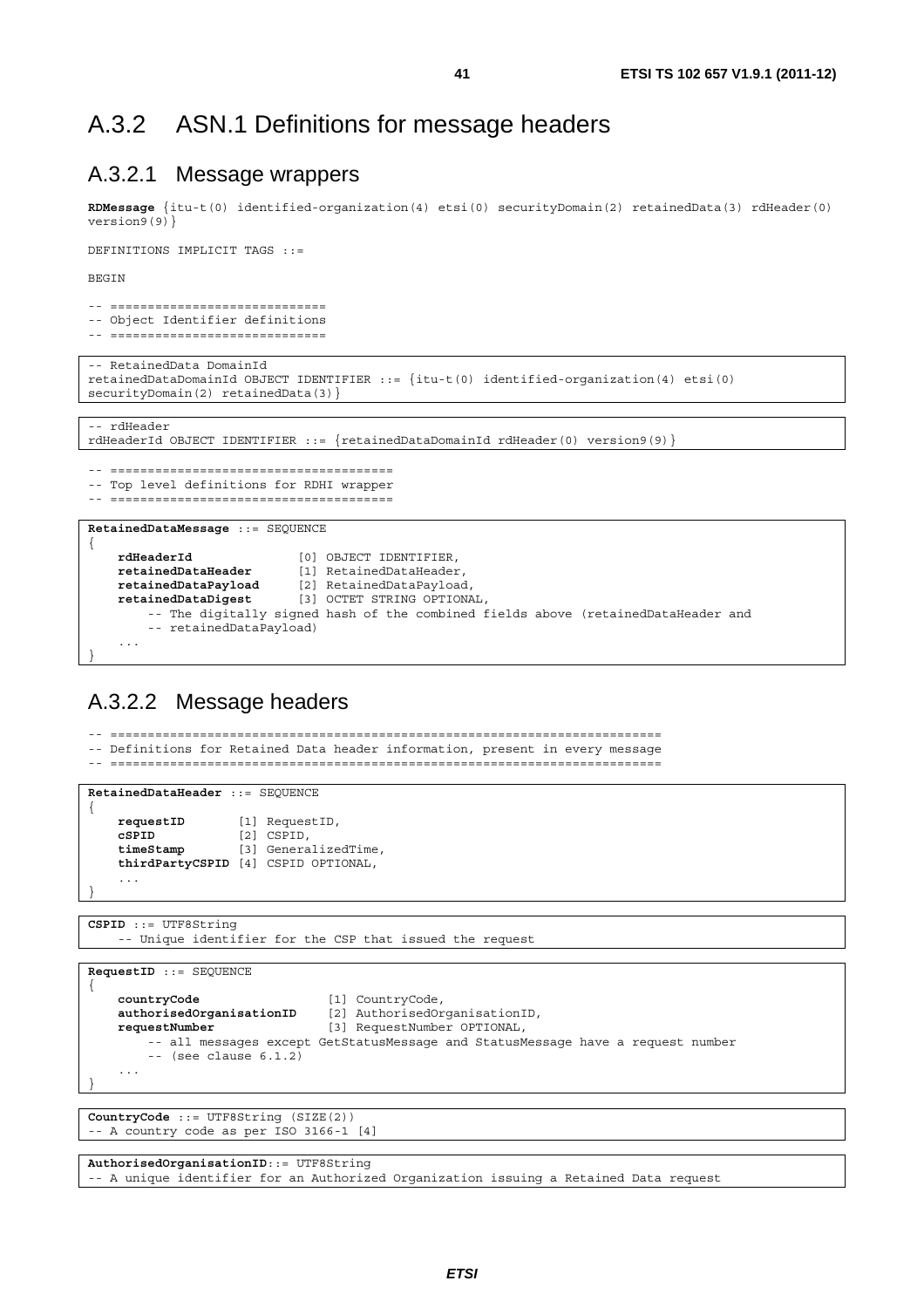```
RequestNumber ::= UTF8String 
-- Unique within a given country and Authorized Organization 
-- ================================================= 
-- Definitions for Retained Data payload information 
-- ================================================= 
RetainedDataPayload ::= CHOICE 
    -- Payload can be a request, response, error or acknowledgement 
{ 
   requestMessage [1] RequestMessage, 
                             requestAcknowledgement [2] RequestAcknowledgement, 
   responseMessage [3] ResponseMessage, 
   responseAcknowledgement [4] ResponseAcknowledgement, 
   errorMessage [5] FurtherInformation, 
   cancelMessage [6] CancelMessage, 
    cancelAcknowledgement [7] CancelAcknowledgement, 
    getstatusMessage [8] GetStatusMessage, 
    statusMessage [9] StatusMessage, 
    getResultsMessage [10] GetResultsMessage,
```
...

}

-- ==================================================

-- Definitions of Request message and acknowledgement

-- ==================================================

```
RequestMessage ::= SEQUENCE 
{ 
    requestPriority [1] RequestPriority OPTIONAL, 
    requestParameters [2] RequestConstraints OPTIONAL, 
         -- Optional only in case a warrant is transmitted independently of a request 
    deliveryPointHIB [3] DeliveryPointHIB OPTIONAL, 
    -- pre-arranged set of delivery address(es) of that specific Authorized Organization<br>
[4] INTEGER OPTIONAL.
                                [4] INTEGER OPTIONAL,
         -- Maximum number of records to be returned. 
         -- On a national basis maximum numbers could be considered 
         -- In case of maxHit a responseFailed message is sent and no data is sent 
         -- (see clause 6.3.3.2) 
    nationalRequestParameters [5] NationalRequestParameters OPTIONAL, 
         -- To be defined on a national basis 
         -- Only to be used in case the present document cannot fulfil the national requirements 
         -- or to transmit a warrant. 
     ... 
}
```
**DeliveryPointHIB ::=** UTF8String

```
RequestConstraints ::= SEQUENCE 
{ 
    equals [1] RetainedDataRecord OPTIONAL, 
   notEqualTo [2] RetainedDataRecord OPTIONAL, 
    lessThan [3] RetainedDataRecord OPTIONAL, 
         -- For numerical values 
   lessThanOrEqualTo [4] RetainedDataRecord OPTIONAL, 
        -- For numerical values 
    greaterThan [5] RetainedDataRecord OPTIONAL, 
         -- For numerical values 
   greaterThanOrEqualTo [6] RetainedDataRecord OPTIONAL, 
   -- For numerical values<br>startsWith [7]
                            [7] RetainedDataRecord OPTIONAL,
    -- For strings<br>endsWith
                           endsWith [8] RetainedDataRecord OPTIONAL, 
   -- For strings<br>isAMemberOf
                            [9] SEQUENCE OF RetainedDataRecord OPTIONAL,
 ... 
}
```
**RequestPriority** ::= OCTET STRING

-- Priority considerations are a matter for national implementation

-- This standard makes no statement regarding how such priorities are represented or used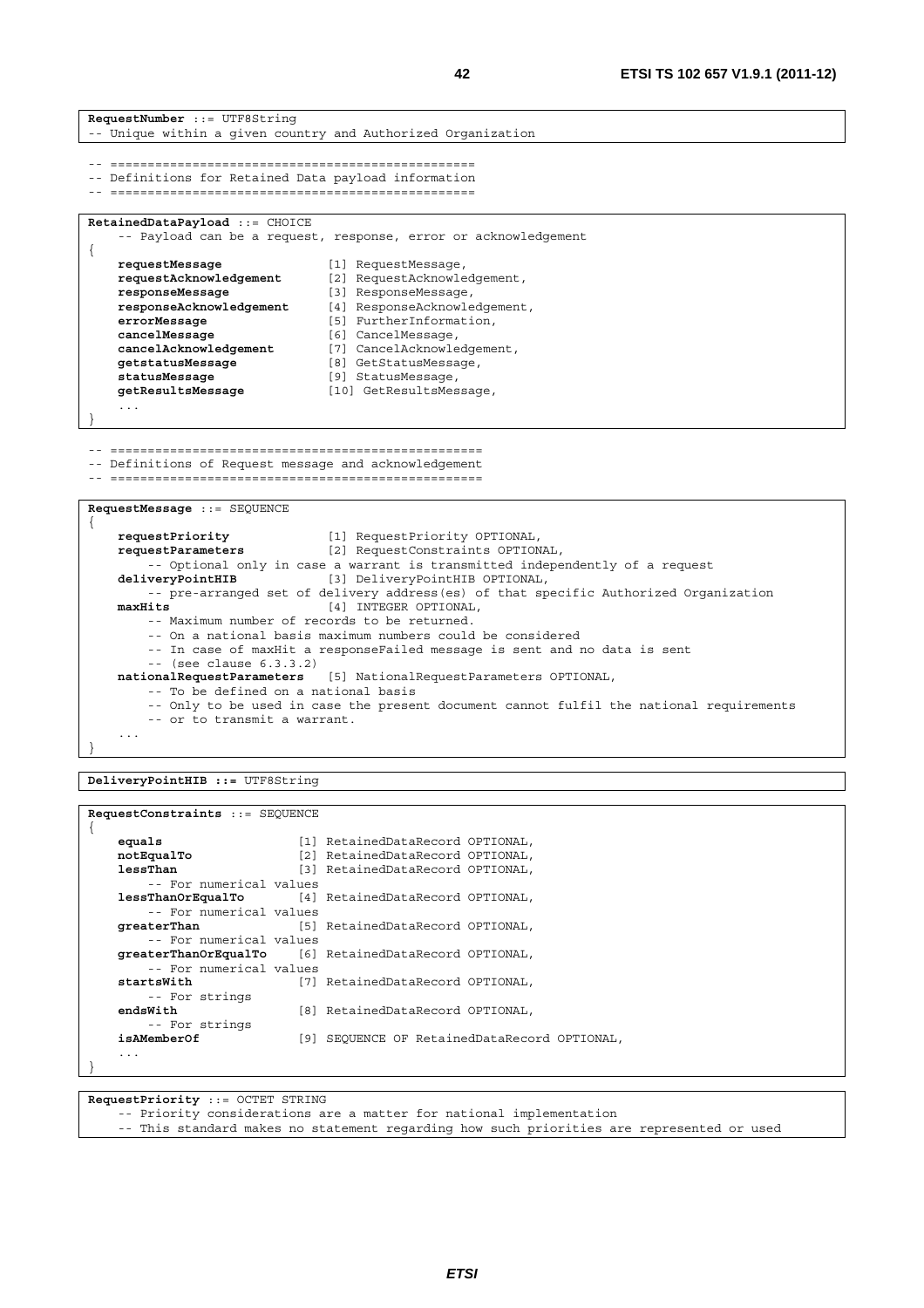```
RequestAcknowledgement ::= SEQUENCE
{ 
   suggestedCompletionTime [1] GeneralizedTime OPTIONAL, 
         -- Indicative time that results will be ready 
         -- Purely informational, not binding for either party 
 ... 
}
```
-- =================================================== -- Definitions of Response message and acknowledgement

-- ===================================================

```
ResponseMessage ::= SEQUENCE 
{ 
   responseStatus [1] ResponseStatus, 
   responsePayload [2] SEQUENCE OF ResponseRecord OPTIONAL, 
        -- Clause 6 explains use of this field 
        -- A responseUnavailable message shall not have a responsePayload (see clause 5.3.1) 
        -- The responseComplete and responseIncomplete message shall have a responsePayload 
         -- If there are no responses, the responsePayload is present but has zero entries 
   nationalResponsePayload [3] NationalResponsePayload OPTIONAL, 
        -- to be defined on a national basis 
        -- only to be used in case the present document cannot fulfil the national requirements 
 ..., 
   responseNumber [4] INTEGER OPTIONAL 
        -- number to identify partial results within parallel multi-part delivery
```
**ResponseStatus** ::= CHOICE { **responseComplete** [1] NULL, -- No further results to come **responseIncomplete** [2] NULL, -- There will be at least one further response message to come<br>onseUnavailable [3] NULL. **responseUnavailable** [3] NULL, -- See clause 5.3.1 **responseFailed** [4] FurtherInformation, -- See clauses 6.2.2.2 and 6.3.3.2 ... }

```
ResponseRecord ::= SEQUENCE 
{ 
   recordNumber [1] INTEGER, 
    recordPayload [2] RetainedDataRecord, 
     additionalInformation [3] AdditionalInformation OPTIONAL, 
    -- see clause 6.2.4<br>
nationalRecordPavload
                               [4] NationalRecordPayload OPTIONAL,
         -- To be defined on a national basis 
         -- Only to be used in case the present document cannot fulfil the national requirements 
     ... 
}
```

```
AdditionalInformation ::= SEQUENCE
```
}

{

{

```
contactInformation [1] UTF8String OPTIONAL, 
        -- Name or address of operator or person who may have further information 
   otherInformation [2] UTF8String OPTIONAL, 
 ... 
}
```
**RetainedDataRecord** ::= CHOICE

```
telephonyRecord [1] TelephonyRecord, 
    -- Details are defined in Annex B 
    messageRecord [2] MessageRecord, 
    -- Details are defined in Annex C 
    networkAccess [3] NetworkAccessRecord, 
    -- Details are defined in Annex E 
 ..., 
   multimediaRecord [4] MultimediaRecord 
    -- Details are defined in Annex D 
        -- Other services will be included (as they are implemented) 
}
```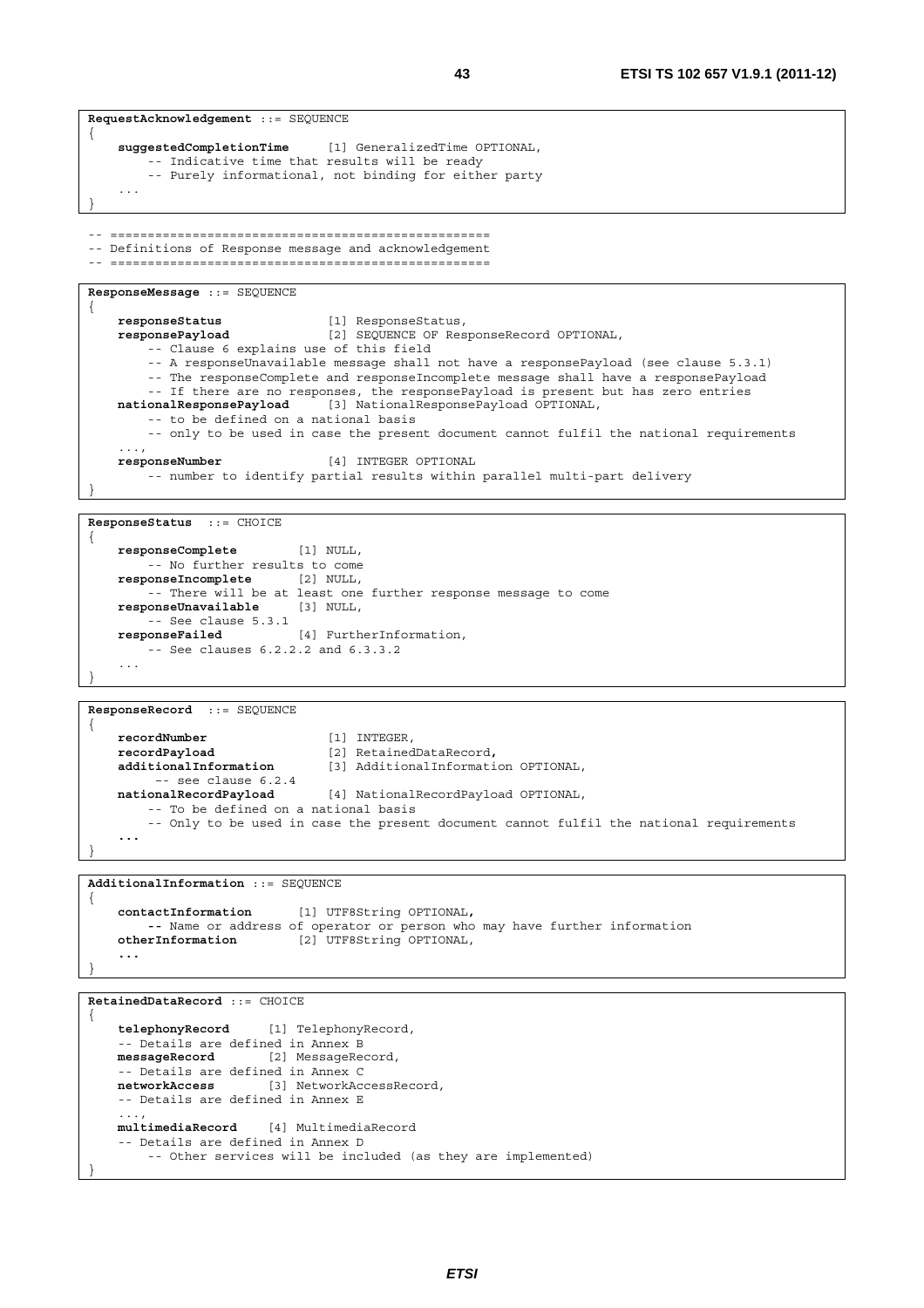```
ResponseAcknowledgement ::= CHOICE 
{ 
     -- Acknowledges a response has been sent 
    acknowledgeCompleteResults [1] NULL, 
    acknowledgePartialResults [2] NULL, 
 ..., 
    acknowledgePartialResultsNumber [3] INTEGER 
     -- number to acknowledge a specific resultMessage within parallel multi-part delivery 
} 
-- ================================================== 
-- Definitions of an error message and acknowledgment 
-- ================================================== 
FurtherInformation ::= SEQUENCE 
{ 
     information [1] UTF8String, 
   contactInformation [2] UTF8String OPTIONAL, 
     ... 
} 
-- =================================================== 
-- Definitions of a cancel message and acknowledgement 
-- =================================================== 
CancelMessage ::= NULL 
     -- Cancels an active request 
CancelAcknowledgement ::= NULL 
     -- Acknowledges the receipt of a cancel message (no other information required) 
-- =================================================== 
-- Definitions of status request and response messages 
-- =================================================== 
GetStatusMessage ::= SEQUENCE 
{ 
    requestNumbers [1] SEQUENCE OF RequestNumber, 
     ... 
} 
StatusMessage ::= SEQUENCE 
{ 
    statusResponse [1] SEQUENCE OF StatusResponse, 
     ... 
} 
StatusResponse ::= SEQUENCE 
{ 
    requestNumber [1] RequestNumber, 
    requestStatus [2] RequestStatus, 
 ... 
} 
RequestStatus ::= CHOICE 
{ 
    ready [1] NULL, 
    incompleteResultsReady [2] NULL,<br>failureResponseReady [3] NULL,
   failureResponseReady<br>notReady
                                notReady [4] NULL, 
    error [5] FurtherInformation, 
    inDelivery [6] NULL, 
    invalidRequestID [7] NULL, 
     ... 
}
```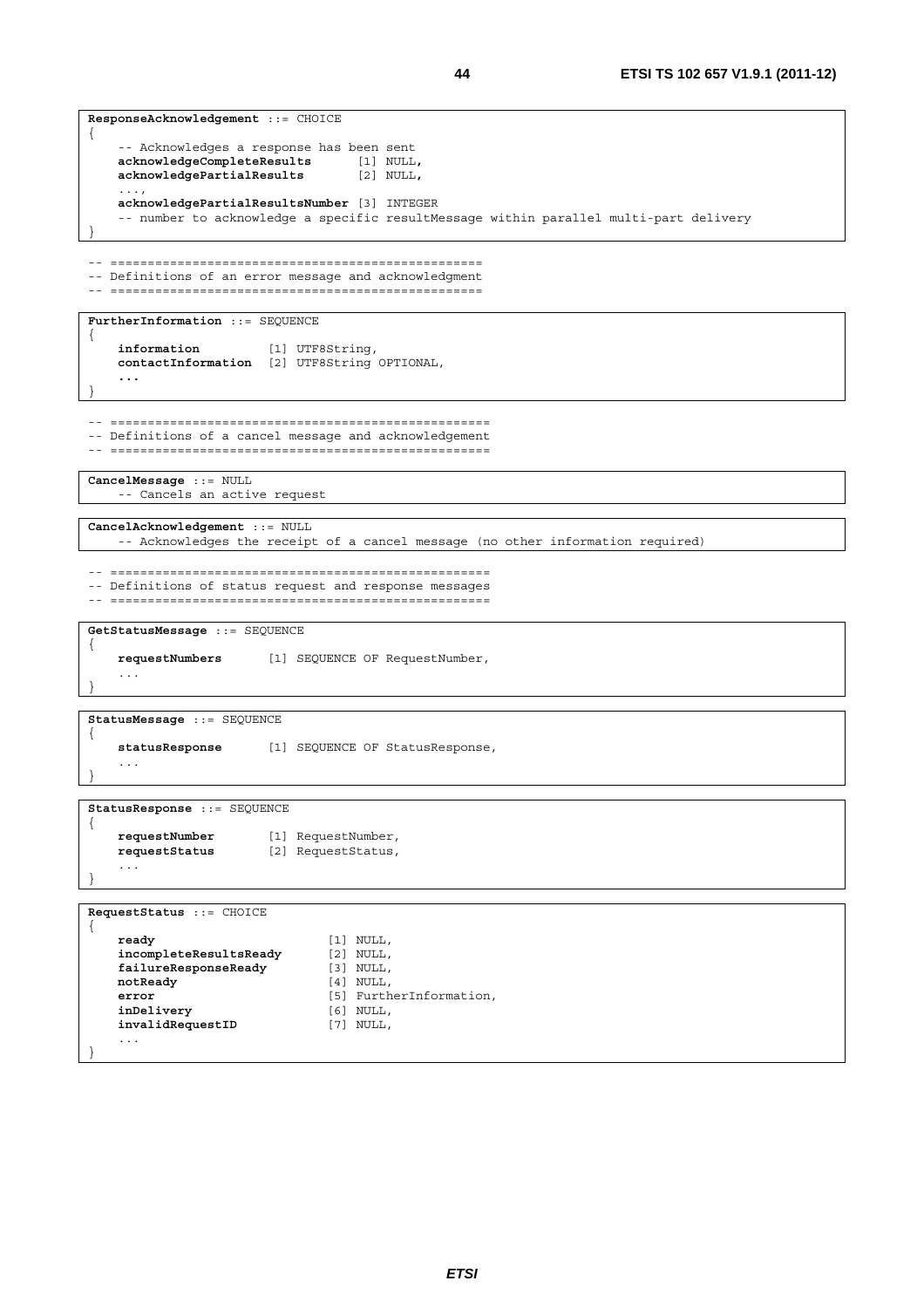```
-- ========================================== 
-- Definitions of status get results messages 
-- ========================================== 
GetResultsMessage ::= NULL 
    -- No further information required (the RequestID is given in the header) 
-- ----------------
-- National parameters 
-- =================== 
NationalRequestParameters ::= SEQUENCE 
{ 
    countryCode [1] UTF8String (SIZE (2)), 
         -- Country Code according to ISO 3166-1 [4], 
         -- the country to which the parameters inserted after the extension marker apply. 
     ... 
         -- In case a given country wants to use additional national parameters according to its law, 
         -- these national parameters should be defined using the ASN.1 syntax and added after the 
        -- extension marker (...). -- It is recommended that an version indicator is included in the national parameters 
         -- definition. 
} 
NationalResponsePayload ::= SEQUENCE 
{ 
    countryCode [1] UTF8String (SIZE (2)), 
         -- see comment in NationalRequestParameters
```
-- see comment in NationalRequestParameters

**countryCode** [1] UTF8String (SIZE (2)),

```
A.3.3 ASN.1 definitions for common fields
```

```
TimeSpan ::= SEQUENCE 
{ 
    startTime [1] GeneralizedTime OPTIONAL,<br>
endTime [2] GeneralizedTime OPTIONAL,
                      [2] GeneralizedTime OPTIONAL,
      ..., 
    durationTime [3] INTEGER OPTIONAL 
          -- duration in seconds 
} 
-- ============================================== 
-- Definitions for Generic Subscriber Information
```
-- ==============================================

GenericSubscriberInfo ::= SEOUENCE

**NationalRecordPayload** ::= SEQUENCE

```
{ 
   organizationInfo [1] OrganizationInfo OPTIONAL, 
   individualInfo [2] IndividualInfo OPTIONAL, 
 ... 
}
```
**OrganizationInfo** ::= SEQUENCE

 ... }

 ... }

{

{

```
name [1] UTF8String OPTIONAL, 
    -- name of the organization<br>contactDetails [2] Cont
                            contactDetails [2] ContactDetails OPTIONAL, 
        -- address, and name/phone number of a point of contact 
   nationalRegistrationID [3] UTF8String OPTIONAL, 
         -- e.g. social security number 
 ... 
}
```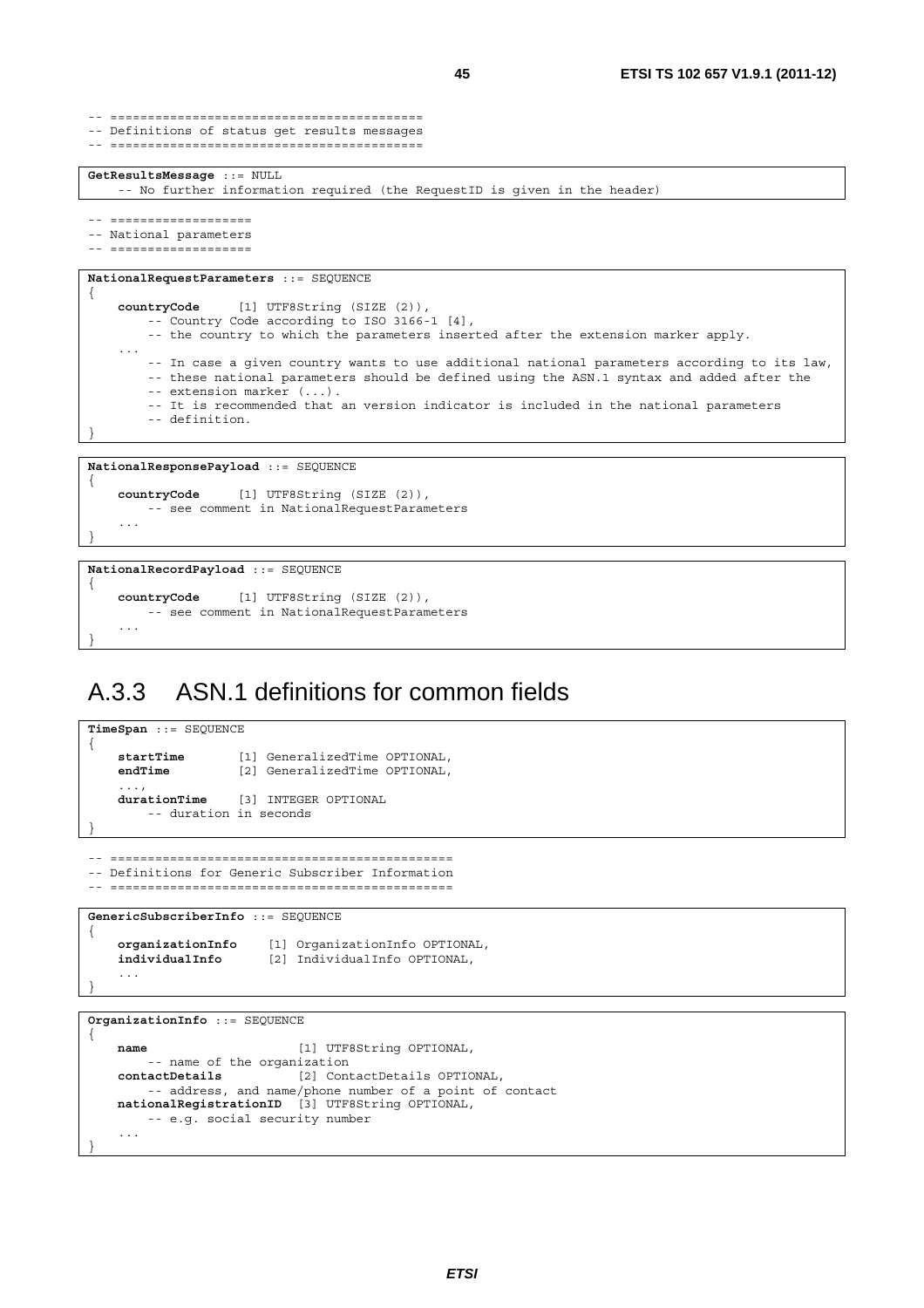```
IndividualInfo ::= SEQUENCE 
{ 
    name [1] PersonName OPTIONAL, 
    contactAddress [2] ContactDetails OPTIONAL, 
    dateOfBirth [3] GeneralizedTime OPTIONAL, 
    gender [4] ENUMERATED 
 { 
         male(0), 
         female(1), 
         ... 
    } OPTIONAL,<br>identificationNumber
     identificationNumber [5] UTF8String OPTIONAL, 
                             authenticationInfo [6] AuthenticationInfo OPTIONAL, 
    ...,<br>profession
                            profession [7] UTF8String OPTIONAL 
} 
PersonName ::= SEQUENCE 
{ 
    salutation [1] UTF8String OPTIONAL, 
    surname [2] UTF8String OPTIONAL, 
        -- the non-chosen or inherited name of an individual, e.g. "Arend" 
    surnamePrefix [3] UTF8String OPTIONAL, 
         -- any prefix before the surname, e.g. "von", "van der" 
    surnameSuffix [4] UTF8String OPTIONAL, 
         -- any suffix after the surname, e.g. "Jr", "III" 
    middleNames [5] UTF8String OPTIONAL, 
    -- that part of the name excluding forename, separable and preceding the surname [6] UTF8String OPTIONAL,
                            [6] UTF8String OPTIONAL,
        -- the first name or initials, e.g. "Peter" 
 ..., 
     secondsurname [7] UTF8String OPTIONAL, 
         -- a second surname is used in several countries 
    secondsurnamePrefix [8] UTF8String OPTIONAL, 
                            secondsurnameSuffix [9] UTF8String OPTIONAL 
} 
ContactDetails ::= SEQUENCE 
{ 
    address [1] AddressInformation OPTIONAL, 
    emailAddress [2] UTF8String OPTIONAL,<br>
contactNumber [3] SEQUENCE OF PartyNum
                                [3] SEQUENCE OF PartyNumber OPTIONAL,
         -- several numbers (work, home, mobile) may be given for a single subscriber 
 ..., 
    additionalEmailAddresses [4] SEQUENCE OF UTF8String OPTIONAL 
         -- several email addresses may be given for a single subscriber 
} 
AddressInformation ::= SEQUENCE 
{ 
    flatNumber [1] UTF8String OPTIONAL, 
   buildingName [2] UTF8String OPTIONAL, 
   buildingNumber [3] UTF8String OPTIONAL, 
    streetName [4] UTF8String OPTIONAL, 
    poBox [5] UTF8String OPTIONAL, 
    -- PO box or Response number<br>postalCode [6] UTF8String O
                  postalCode [6] UTF8String OPTIONAL, 
         -- Postal code. Example: 2289AC 
    region [7] UTF8String OPTIONAL, 
    province [8] UTF8String OPTIONAL, 
 language [9] UTF8String OPTIONAL, 
 city [10] UTF8String OPTIONAL, 
    country [11] CountryCode OPTIONAL,
    -- Country code as defined in ISO 3166-1 [4]<br>validity [12] TimeSpan OPTIONAL,
                  validity [12] TimeSpan OPTIONAL, 
       -- time from which the address was registered
```
 ... }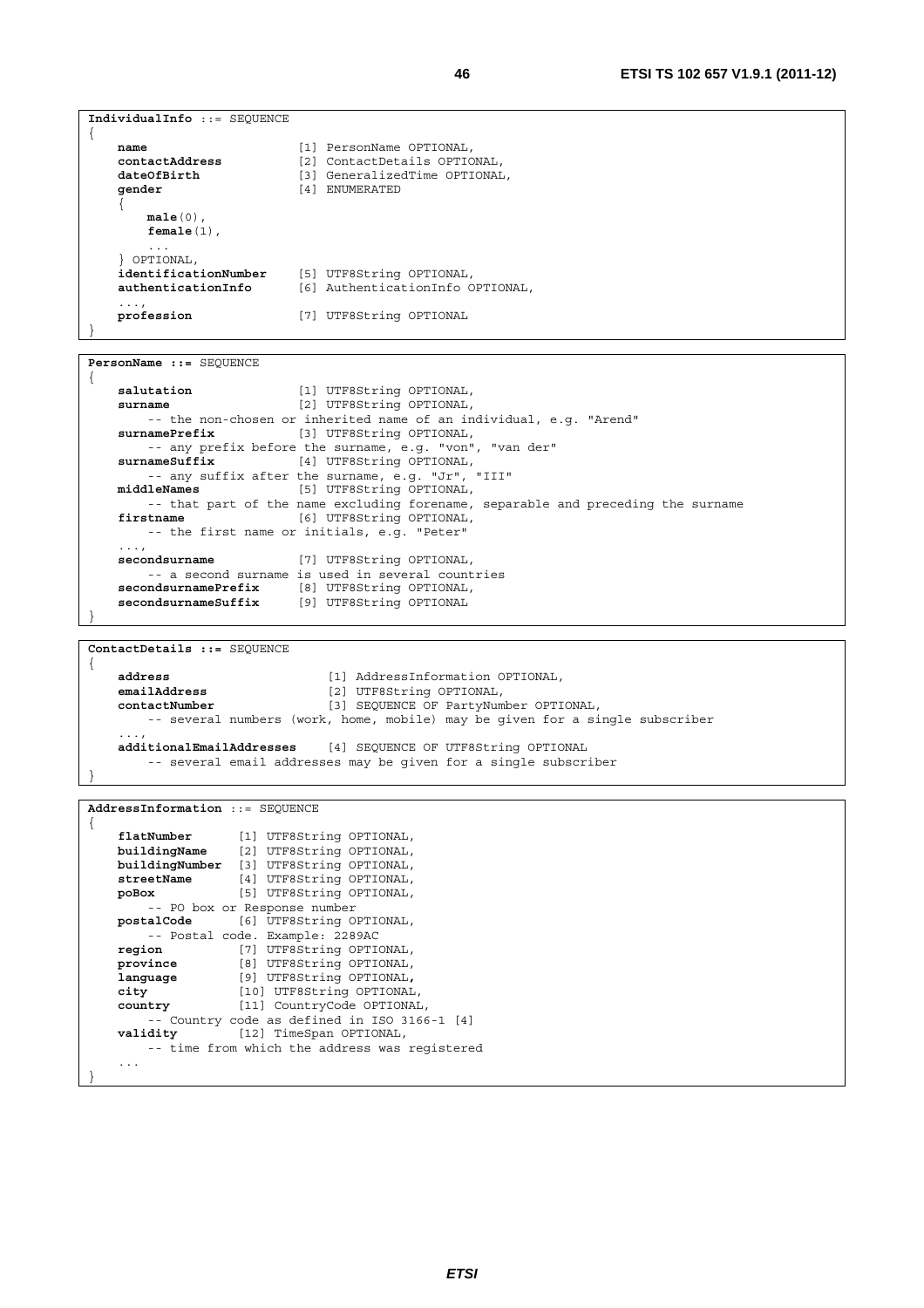```
AuthenticationInfo ::= SEQUENCE 
{ 
    authenticationType [1] UTF8String OPTIONAL, 
         -- the type of document used to authenticate, e.g. passport, driver's license 
    authenticationNumber [2] UTF8String OPTIONAL, 
         -- the number of the document used to authenticate 
 ... 
} 
PaymentDetails ::= SEQUENCE 
{ 
    billingMethod \begin{bmatrix} 1 \end{bmatrix} BillingMethod OPTIONAL,<br>
bankAccount (2) BankAccount OPTIONAL,
    bankAccount [2] BankAccount OPTIONAL,<br>
billingAddress [3] ContactDetails OPTION
                                             billingAddress [3] ContactDetails OPTIONAL, 
     ... 
} 
BankAccount ::= SEQUENCE 
{ 
    iBAN [1] IBAN OPTIONAL,<br>bIC [2] BIC OPTIONAL,
   bIC [2] BIC OPTIONAL,<br>accountHolder [3] UTF8String OP
   accountHolder [3] UTF8String OPTIONAL,<br>
nationalAccountNumber [4] UTF8String OPTIONAL.
                                             [4] UTF8String OPTIONAL,
    -- To be used in case that the account holding bank has no IBAN nationalBankNumber [5] UTF8String OPTIONAL,
                                             nationalBankNumber [5] UTF8String OPTIONAL, 
         -- To be used in case that the account holding bank has neither IBAN nor BIC 
    bankName [6] UTF8String OPTIONAL, 
     ... 
} 
IBAN ::= UTF8String 
     -- International Banking Account Number 
     -- format as per ISO 13616-1:2007 [28] 
BIC ::= UTF8String 
     -- Business Identifier Code 
     -- format as per ISO 9362:2009 [29] 
BillingMethod ::= ENUMERATED 
{ 
    debit(0), 
    transfer(1), 
    prepaid(2), 
      ... 
}
```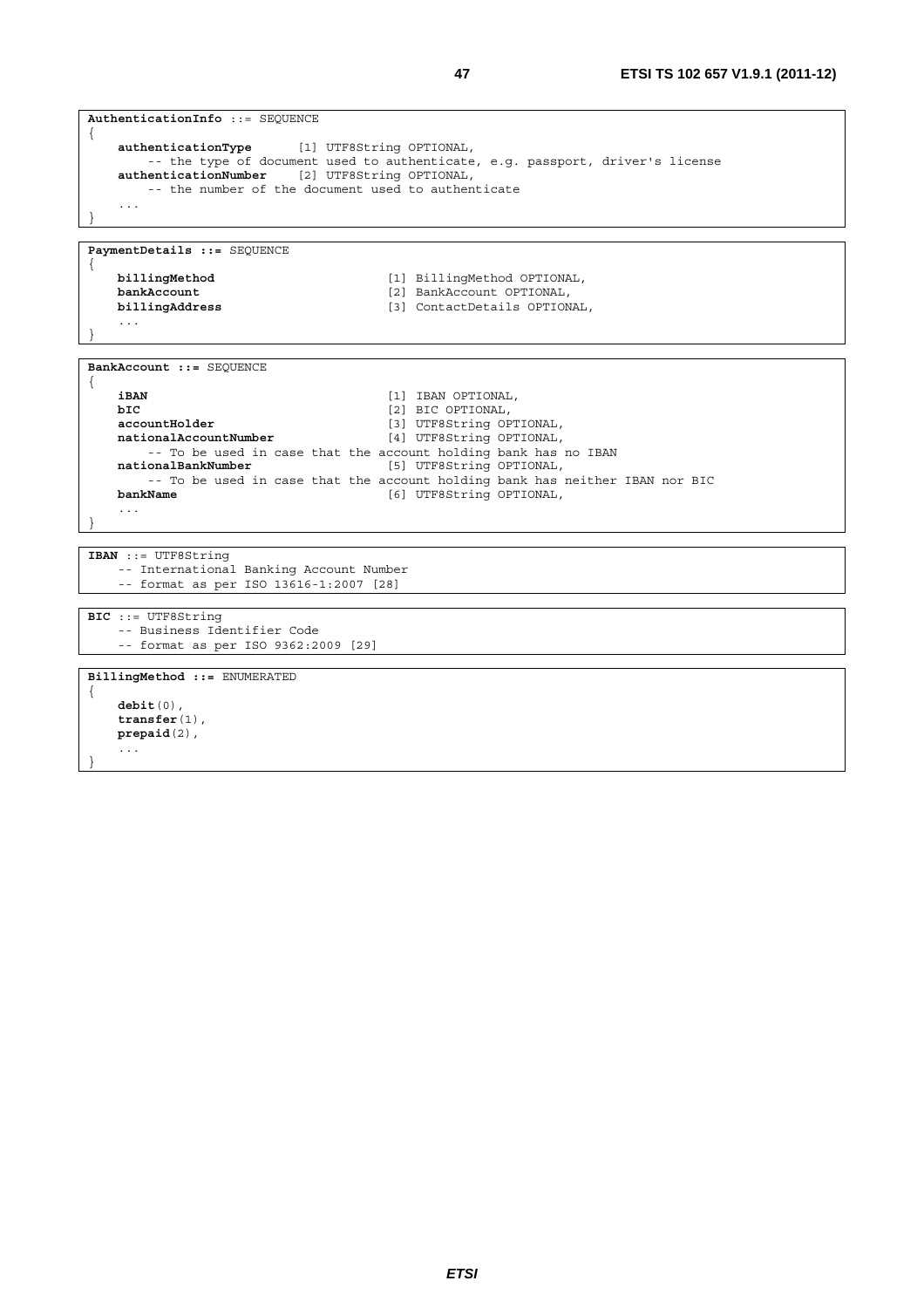## A.3.4 Schematic representation of top level ASN.1

```
RetainedDataMessage 
  ├ rdHeaderID
  ├ retainedDataHeader
     requestID
        countryCode
        authorisedOrganisationID
      L requestNumber
     │ ├ CSPID 
     timestamp
    │ └ thirdPartyCSPID 
  ├ retainedDataPayload
     requestMessage
        -<br>
requestPriority
        requestParameters
           equals
            L RetainedDataRecord - See figure A.3
           notEquals
            L RetainedDataRecord - See figure A.3
           lessThan
            L RetainedDataRecord - See figure A.3
           lessThanOrEqualTo
             L RetainedDataRecord - See figure A.3
           greaterThan
             L RetainedDataRecord - See figure A.3
           qreaterThanOrEqualTo
             L RetainedDataRecord - See figure A.3
           startsWith
            L RetainedDataRecord - See figure A.3
           \mathtt{endsWith}L RetainedDataRecord - See figure A.3
           isaMemberOf
             L Sequence of RetainedDataRecord - See figure A.3
        deliveryPointHIB
        maxHitsnationalRequestParameters
     requestAcknowledgement
     responseMessage
     │ ├ responseAcknowledgement 
     errorMessage
     cancelMessage
     cancelAcknowledgement
     getStatusMessage
     statusMessage
     getResultsMessage
  └ retainedDataDigest
```
#### **Figure A.2: Schematic representations of the major top-level ASN.1 structures**

```
RetainedDataRecord 
  ├ telephonyRecord – see Annex B 
  ├ messageRecord – see Annex C 
  ├ multimediaRecord – see Annex D 
  └ networkAccess – see Annex E
```
NOTE: This figure should be regarded only as an aid to understanding. In the event of a discrepancy between this figure and the text of the ASN.1 specification the ASN.1 specification is the leading one.

**Figure A.3: Schematic representations of the RetainedDataRecord structure** 

NOTE: This figure should be regarded only as an aid to understanding. In the event of a discrepancy between this figure and the text of the ASN.1 specification the ASN.1 specification is the leading one.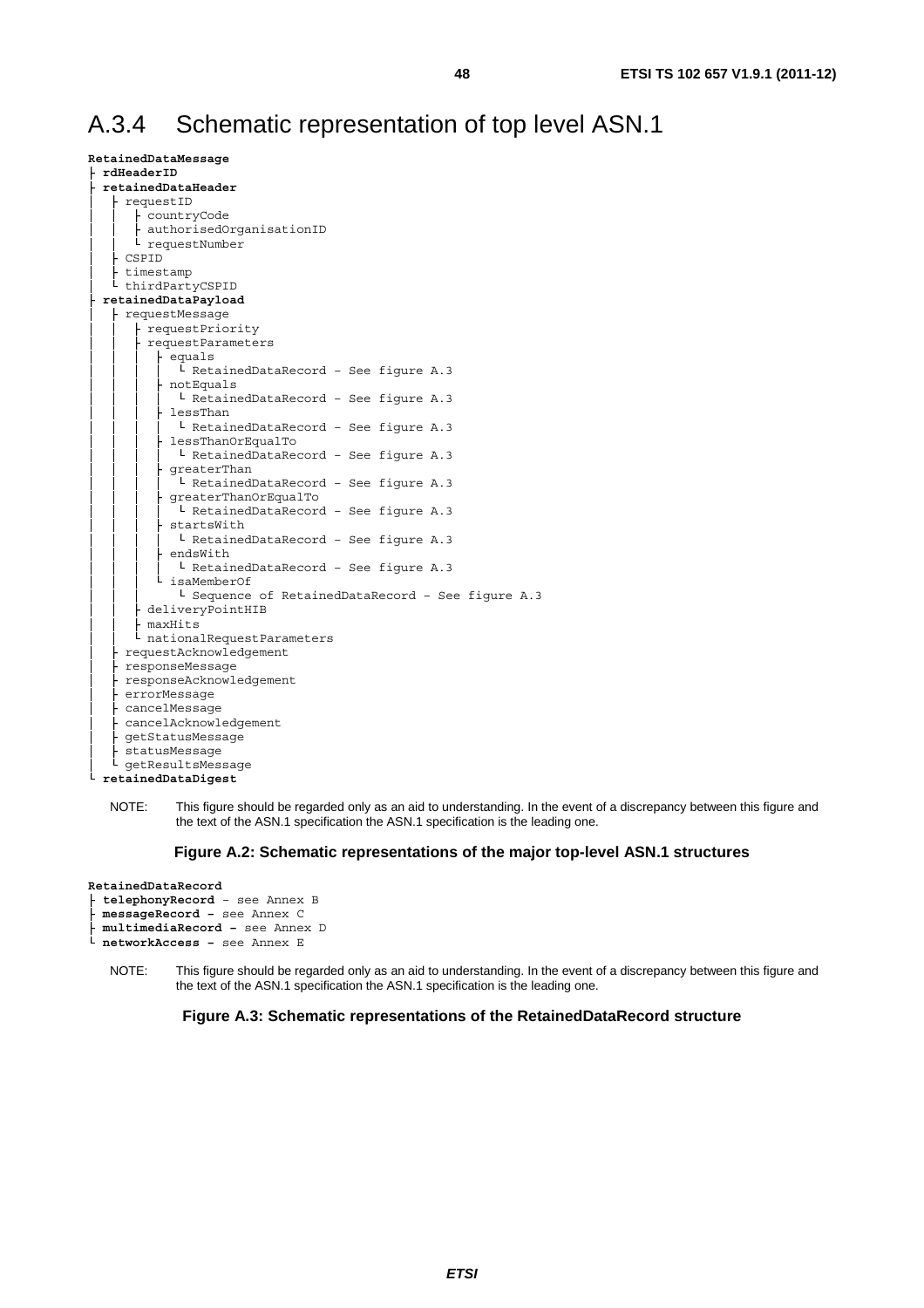| GenericSubscriberInfo |
|-----------------------|
| organizationInfo      |
| name                  |
| contactDetails        |
| nationalReqistration  |
| individualInfo        |
| name                  |
| contactAddress        |
| dateOfBirth           |
| gender                |
| identificationNumber  |
| authenticationInfo    |

NOTE: This figure should be regarded only as an aid to understanding. In the event of a discrepancy between this figure and the text of the ASN.1 specification the ASN.1 specification is the leading one.

**Figure A.4: Schematic representations of the GenericSubscriberInfo structure**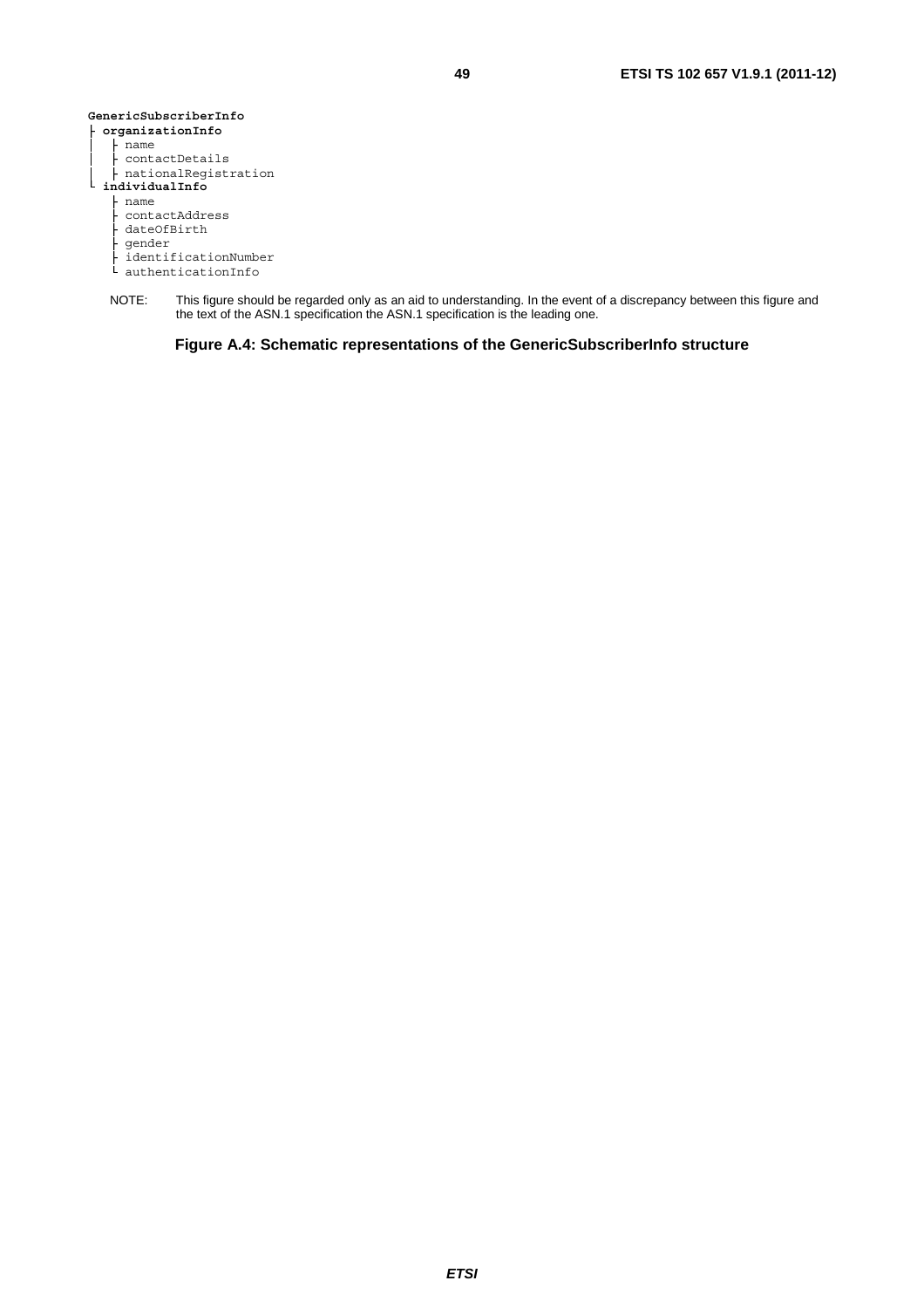## Annex B (normative): Service-specific details for telephony services

# B.1 Scope

Telephony services covers those services offering the facilities listed below. It covers services that provide PSTN/ISDN functionality (either offered over PSTN/ISDN or emulated PSTN/ISDN over IP) including GSM/UMTS-CS, SMS and MMS.

A user may expect a service that offers the capability e.g. to:

- Dial telephone numbers.
- Get a dial tone and outgoing/incoming ringing tones.
- Conduct conversation with one or more other parties.
- Hang up.
- Answer when the phone rings.
- Use a basic set of value-added services.

# B.2 Telephony fields

## B.2.1 General

This clause describes the fields and parameters of the Telephony ASN.1 definitions given in clause B.3. This clause is to be read in conjunction with the notes in the ASN.1 definitions themselves and the definitions in clause A.1.1.

## B.2.2 Telephony Subscriber

This clause contains information on subscriber, and the subscribed services, independent of actual usage.

| Field name              | Value                                                                                        | M/C/O<br>(see clause A.1.1) |
|-------------------------|----------------------------------------------------------------------------------------------|-----------------------------|
| subscriberID            | IA unique identifier for a particular subscriber within a CSP.                               |                             |
| qenericSubscriberInfo   | A unique identifier for this particular subscriber within the CSP                            |                             |
| telephonySubscriberInfo | Service specific information about the subscriber                                            |                             |
|                         | subscribedTelephonyServices List of services details that a subscriber (or account) may have |                             |

### B.2.2.1 subscriber ID

subscriberID is a unique identifier for a particular subscriber within a CSP, for example an account number. The format and content of this field is for CSPs to determine. The only requirement is that the subscriber ID is unique for each subscriber within the CSP.

### B.2.2.2 genericSubscriberInfo

Common information such as name and address is stored the GenericSubscriberInfo structure. This is defined in the service-independent annex A.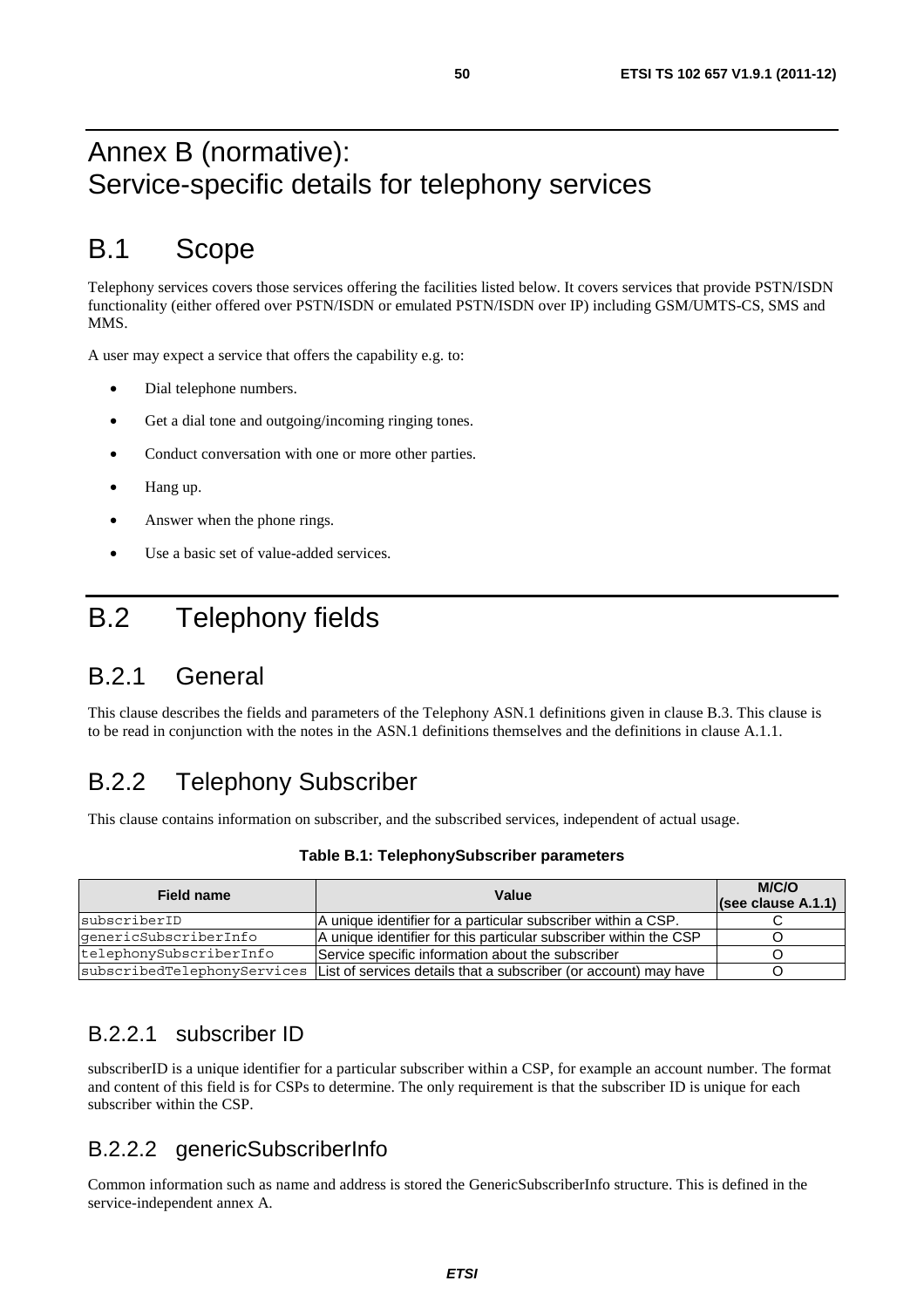## B.2.2.3 telephonySubscriberInfo

Information about the subscriber which is specific to telephony services is contained in the TelephonySubscriberInfo structure. This is for further study.

### B.2.2.4 subscribedTelephonyServices

### B.2.2.4.1 Description

There shall be a SubscribedTelephonyService structure for each subscription the subscriber holds. The parameters are as follows.

| <b>Field name</b>   | Value                                                                                                                                                      | M/C/O<br>(see clause A.1.1) |
|---------------------|------------------------------------------------------------------------------------------------------------------------------------------------------------|-----------------------------|
| serviceID           | A unique identifier within the operator for the service or tariff<br>subscribed to.                                                                        | ∩                           |
| providerID          | A unique identifier for the service provider. The format of this field is to<br>be determined by national agreement.                                       | O                           |
| timeSpan            | Time over which the subscription was held. If the subscription is active,<br>the endTime shall not be populated.                                           | $\Omega$                    |
| reqisteredNumbers   | The telephone number(s) assigned to the subscriber as part of this<br>subscription, if applicable (multiple e.g. in GSM for voice/fax/data,<br>ISDN MSNs). | O                           |
| serviceType         | The type of service subscribed to.                                                                                                                         | $\Omega$                    |
| installationAddress | The installation address for the subscriber's equipment, if applicable.                                                                                    | $\Omega$                    |
| connectionDate      | Date when the subscriber was actually connected that may differ from<br>the start of subscription.                                                         | $\Omega$                    |
| carrierPreselect    | Indication of the carrier preselection.                                                                                                                    | O                           |
| llineStatus         | CSP specific description of the current line status.                                                                                                       | $\Omega$                    |
| allocatedDeviceIDs  | List of all known devices allocated to this user for this subscription. The<br>user may use other devices in addition (or instead of) these devices.       | $\Omega$                    |
| pUKCode             | PUK code for the SIM card associated with this subscription, if<br>applicable.                                                                             | O                           |
| pUK2Code            | PUK2 code for the SIM card associated with this subscription, if<br>applicable.                                                                            | $\Omega$                    |
| paymentDetails      | Details for payment (e.g. associated bank account, billing method or<br>billing address)                                                                   | $\Omega$                    |

**Table B.2: SubscribedTelephonyServices parameters** 

## B.2.3 Telephony Billing Details

The TelephonyBillingDetails structure gives information about the subscribers billing history for a particular subscription. The parameters are as follows.

| <b>Field name</b> | Value                                                                                                               | M/C/O<br>(see clause A.1.1) |
|-------------------|---------------------------------------------------------------------------------------------------------------------|-----------------------------|
| subscriberID      | A unique identifier for a particular subscriber within a CSP.                                                       |                             |
| serviceID         | A unique identifier within the operator for the service or tariff<br>subscribed to.                                 |                             |
| billingAddress    | The billing address for this subscription.                                                                          |                             |
| billingIdentifier | A unique identifier for billing purposes. The format of this field is for<br>CSPs to determine.                     |                             |
| billingRecords    | A sequence of billing records, one for each payment by the subscriber<br>on this subscription - see clause B.2.3.1. |                             |

|  | Table B.3: TelephonyBillingDetails parameters |  |  |  |
|--|-----------------------------------------------|--|--|--|
|--|-----------------------------------------------|--|--|--|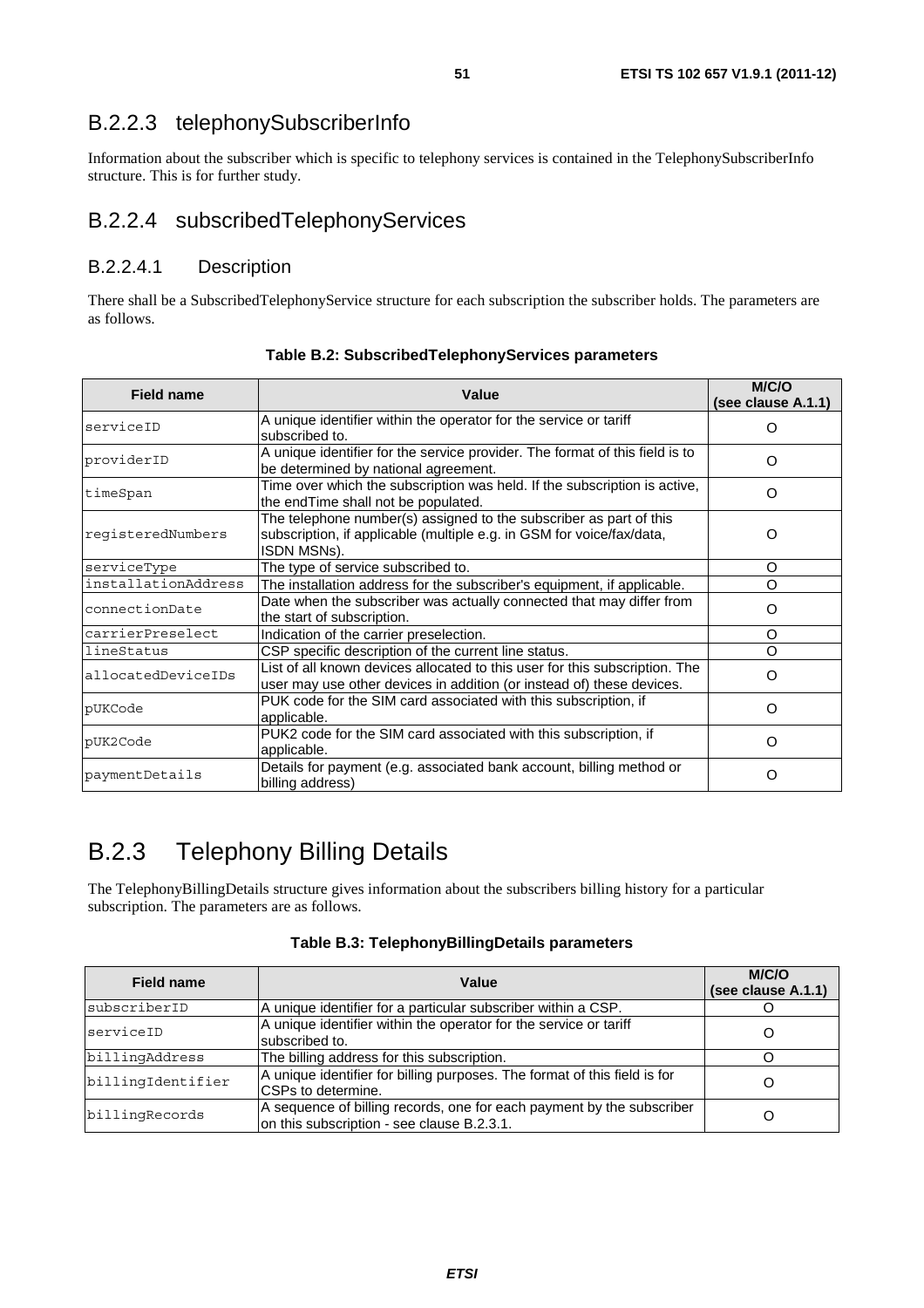## B.2.3.1 BillingRecords

Each billing record contains information for a particular payment. The parameters are as follows.

| Field name | Value                                                                                                          | M/C/O<br>(see clause A.1.1) |
|------------|----------------------------------------------------------------------------------------------------------------|-----------------------------|
|            |                                                                                                                |                             |
| time       | Time of the payment.                                                                                           |                             |
| place      | Location of the payment.                                                                                       |                             |
| amount     | The amount of the payment, in currency specified.                                                              |                             |
| currency   | Currency of payment, in ISO 4217 [5] format.                                                                   |                             |
| method     | Type of payment (e.g. credit card, top-up voucher). The format of this<br>field is for agreement with the CSP. | O                           |

#### **Table B.4: BillingRecords parameters**

# B.2.4 Telephony ServiceUsage

### B.2.4.1 Parameters

The TelephonyServiceUsage structure is used for service usage information, such as call data records. The parameters are as follows.

| <b>Field name</b> | Value                                                                                                                                                                                   | <b>M/C/O</b><br>(see clause A.1.1) |
|-------------------|-----------------------------------------------------------------------------------------------------------------------------------------------------------------------------------------|------------------------------------|
| partyInformation  | A list of partyInformation structures (see clause B.2.4.2).                                                                                                                             |                                    |
| communicationTime | Total time for this service usage. Not that the time of involvement of<br>individual parties may be shorter (see clause B.2.4.2).                                                       | С                                  |
| eventInformation  | A list of telephony events that occurred during this call. Telephony<br>events may relate to Call Forwarding, Conference Calls, Messaging,<br>etc. (listed in the ASN.1 in clause B.3). | O                                  |
| endReason         | The Q.850 cause code for the termination of the call.                                                                                                                                   |                                    |
| communicationType | The type of call.                                                                                                                                                                       | C                                  |
| bearerService     | The bearer service for the call.                                                                                                                                                        |                                    |
| smsInformation    | SMS information for the service usage, if applicable.                                                                                                                                   |                                    |
| ringDuration      | Ring duration, given in seconds.                                                                                                                                                        |                                    |
| mmsInformation    | MMS information for service usage, if applicable.                                                                                                                                       |                                    |

#### **Table B.5: TelephonyServiceUsage parameters**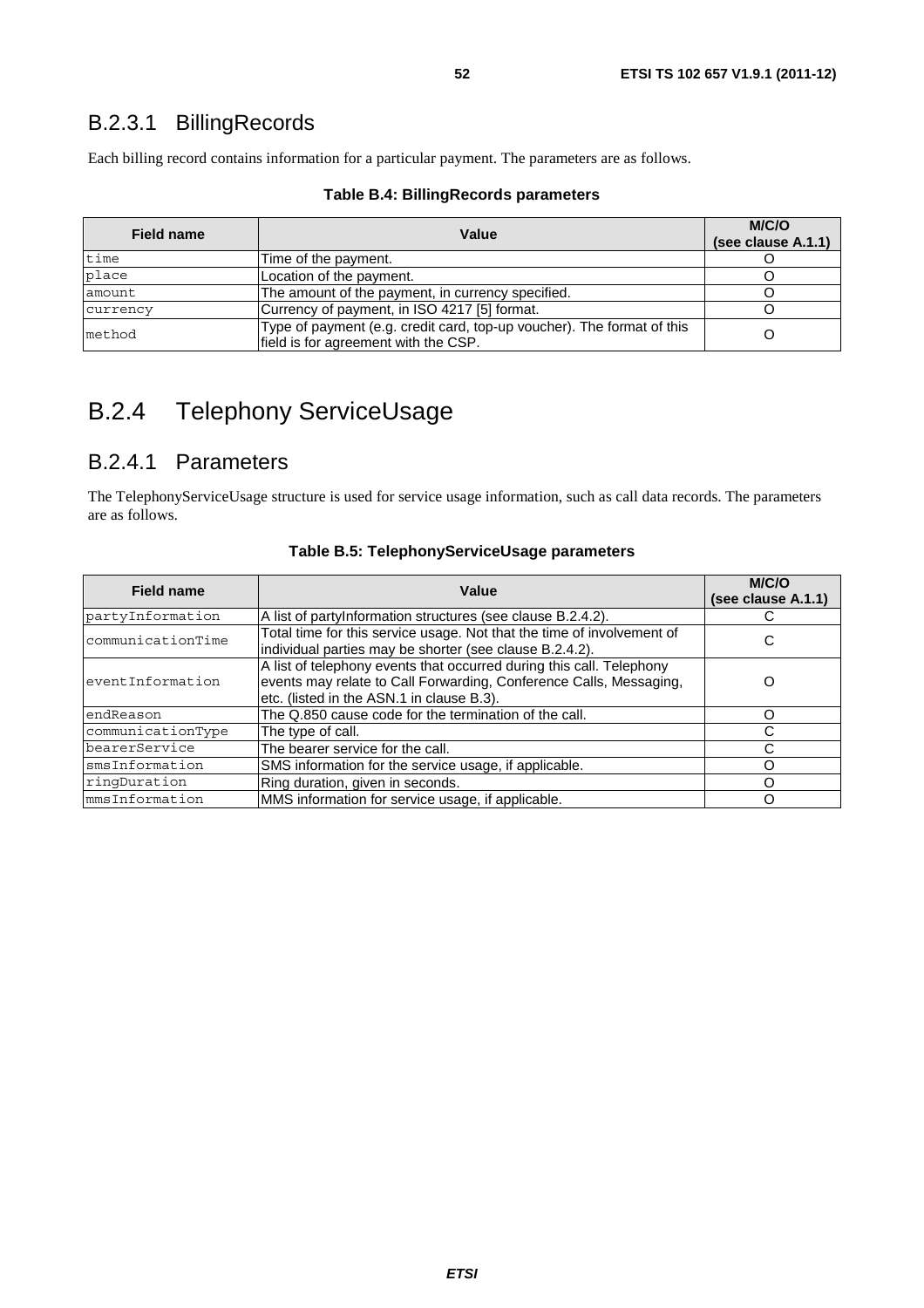## B.2.4.2 PartyInformation

A PartyInformation structure is filled in for each party involved in the communication. The parameters are as follows.

| <b>Field name</b>                                                                                                                                                 | Value                                                                                                                                                                               | M/C/O<br>(see clause A.1.1) |
|-------------------------------------------------------------------------------------------------------------------------------------------------------------------|-------------------------------------------------------------------------------------------------------------------------------------------------------------------------------------|-----------------------------|
| partyRole                                                                                                                                                         | Role for this party (e.g. called, calling).                                                                                                                                         | С                           |
| partyNumber                                                                                                                                                       | Number for this party in E.164 format.                                                                                                                                              | C                           |
| subscriberID                                                                                                                                                      | Subscriber identifier, unique identifier for subscriber<br>(see clause B.2.2.1).                                                                                                    | O                           |
| deviceID                                                                                                                                                          | Device identifier.                                                                                                                                                                  | C<br>(see note 1)           |
| locations                                                                                                                                                         | Location(s) encountered during a call.                                                                                                                                              | O<br>(see note 2)           |
| communicationTime                                                                                                                                                 | Time that this party was involved in the call, if this was a<br>multiparty call. Shall be omitted if it is the same as the<br>time of the whole service usage (see clause B.2.4.1). | $\Omega$                    |
| iCCID                                                                                                                                                             | Integrated Circuit Card ID (ICCID) number of the party, in<br>ASCII format.                                                                                                         | O                           |
| iMSI                                                                                                                                                              | IMSI of the party.                                                                                                                                                                  | C                           |
| natureOfTheAddress                                                                                                                                                | Nature of the address - may be "International number",<br>"national number" or "subscriber number".                                                                                 | O                           |
| forwardedTransferredNumber                                                                                                                                        | Forwarded number if call was transferred.                                                                                                                                           | O                           |
| terminatingTransferredNumber                                                                                                                                      | Terminating number if call was transferred.                                                                                                                                         | O                           |
| emailAddress                                                                                                                                                      | e mail address of the party for MMS.                                                                                                                                                | O                           |
| partyType                                                                                                                                                         | Type of party (e.g. operator provided voicemail, etc.)                                                                                                                              | O                           |
| dialledDigits                                                                                                                                                     | Digits dialled by the party (e.g. subscriber controlled input)                                                                                                                      | O                           |
| NOTE 1: Further information is given in EU DRD [1], clause 5.e.2.<br>NOTE 2: For mobile calls, only the start location is explicitly mentioned in the EU DRD [1]. |                                                                                                                                                                                     |                             |

### **Table B.6: PartyInformation parameters**

## B.2.4.3 SMSInformation

A SMsInformation structure if filled in when a SMS is involved in the communication. The parameters are as follows.

#### **Table B.7: SmsInformation parameters**

| <b>Field name</b> | Value                                                                                                                              | M/C/O<br>(see clause A.1.1) |
|-------------------|------------------------------------------------------------------------------------------------------------------------------------|-----------------------------|
| smsEvent          | Type of message event - may be single short message, a part of a<br>composite message, a composite message, a notification message | Ő                           |
| smsType           | Type of sms transferred on SC - MS interface                                                                                       |                             |
| smsStatus         | Status reached by the sms, i.e. submitted, delivered (listed in the ASN.1 in<br>clause B.3)                                        | O                           |
| smsCmRefNr        | Concatenated short message reference number, in 3GPP TS 23.040 [16]                                                                |                             |
| smsNumOfSM        | Number of short messages transferred in case of composite messages                                                                 |                             |
| smsNotifyInd      | Delivery notification message generated by messaging center                                                                        |                             |
| smsProtocolId     | Transfer Layer Protocol - Protocol Identifier (TP-PID), in 3GPP<br>TS 23.040 [16]                                                  | O                           |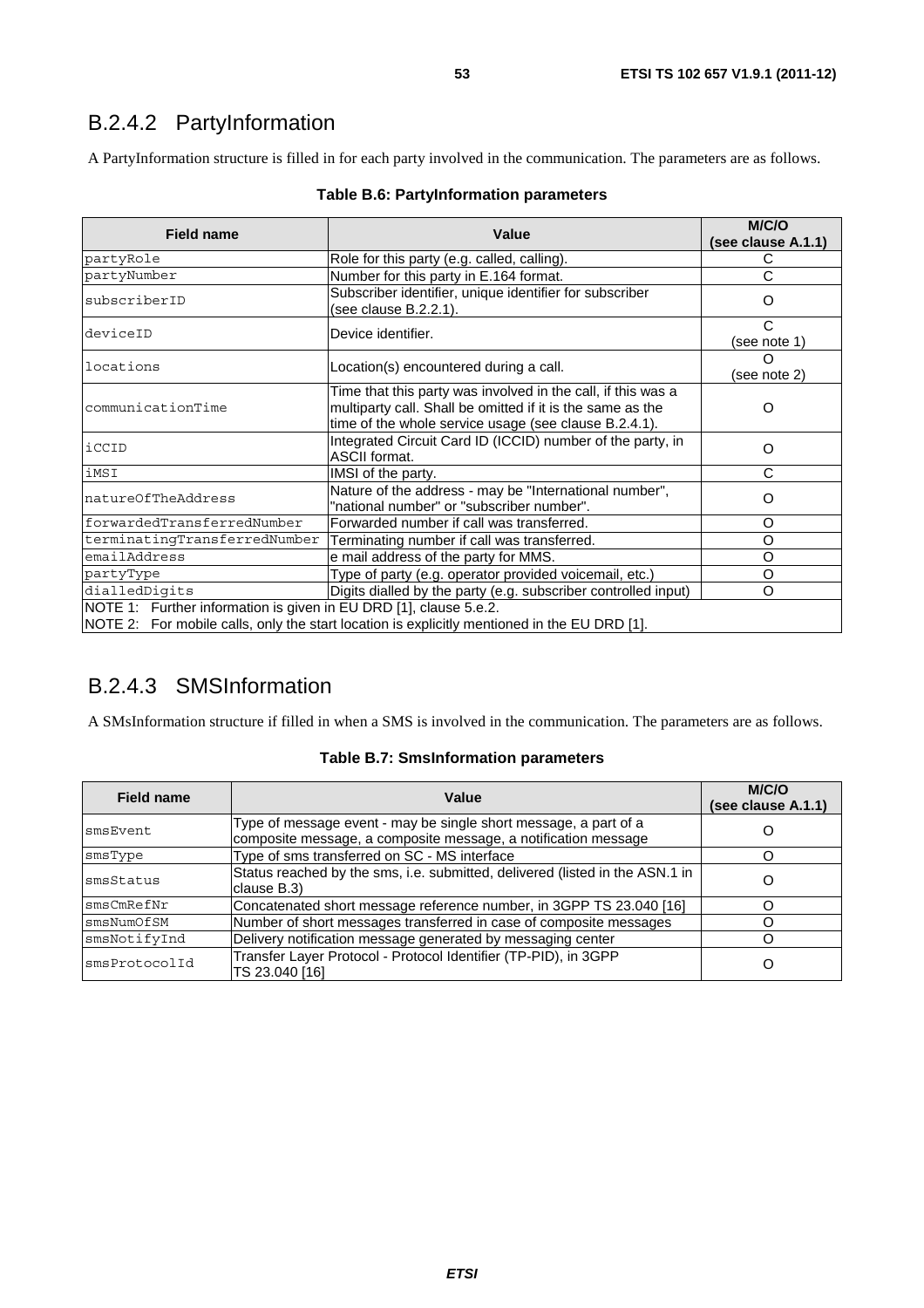## B.2.4.4 MmsInformation

A MmsInformation structure is filled in when a MMS is involved in the communication. The parameters are as follows.

| Value<br>Field name |                                                                                                                                                                                                                                                  | M/C/O<br>(see clause A.1.1) |
|---------------------|--------------------------------------------------------------------------------------------------------------------------------------------------------------------------------------------------------------------------------------------------|-----------------------------|
| mmsEvent            | Type of message event - may be a multimedia message, a multimedia<br>notification message, a multimedia delivery report message, a multimedia<br>read reply message                                                                              |                             |
| mmsStatus           | Status reached by the mms, i.e. submitted, delivered (listed in the ASN.1<br>lin clause B.3).<br>The status "delivered-application" indicates that the MMS was retrieved by<br>something other than a mobile handset; for example, a web browser |                             |
| mmsNotifInd         | Delivery notification message generated                                                                                                                                                                                                          |                             |
| mmsMsqMod           | Modifications performed on the message - may be none, modified,<br>stripped (if some parts of the message has been removed)                                                                                                                      |                             |

#### **Table B.8: MmsInformation parameters**

## B.2.5 TelephonyDevice

### B.2.5.1 General

The TelephonyDevice structure is used to describe devices such as mobile handsets.

|  |  |  | Table B.9: TelephonyDevice parameters |
|--|--|--|---------------------------------------|
|--|--|--|---------------------------------------|

| <b>Field name</b>                                                                                                                                                                         | Value                                                                                                                                                                                                                                                | M/C/O<br>(see clause A.1.1) |
|-------------------------------------------------------------------------------------------------------------------------------------------------------------------------------------------|------------------------------------------------------------------------------------------------------------------------------------------------------------------------------------------------------------------------------------------------------|-----------------------------|
| deviceIDType                                                                                                                                                                              | Indicates the type of identifier used in TelephonyDeviceID, e.g. IMEI.<br>(See ASN.1 for permissible types).                                                                                                                                         |                             |
| Unique identifier for the telephony device. If this identifier happens to<br>have a particular format (e.g. IMEI), then this may be indicated using<br>telephonyDeviceID<br>deviceIDType. |                                                                                                                                                                                                                                                      | С                           |
| subscriberID                                                                                                                                                                              | Identity of a known user of this equipment.<br>This identity may be registered in cases where the provider has<br>supplied the user with a device. It may also be recorded ad-hoc<br>based on service usage data, depending on national legislation. |                             |

## B.2.6 TelephonyNetworkElement

### B.2.6.1 General

The TelephonyNetworkElement structure is used to describe network elements such as mobile cells.

| <b>Field name</b>  | Value                                                                                             | M/C/O<br>(see clause A.1.1) |
|--------------------|---------------------------------------------------------------------------------------------------|-----------------------------|
| telephonyNetworkID | Unique identifier for the network element (e.g. MSC ID).                                          |                             |
| cellInformation    | Location information for this network element. See location<br>parameters below (clause B.2.6.2). | C                           |
| validity           | Time period during which the information given in this structure is or<br>was valid.              |                             |

**Table B.10: TelephonyNetworkElement parameters**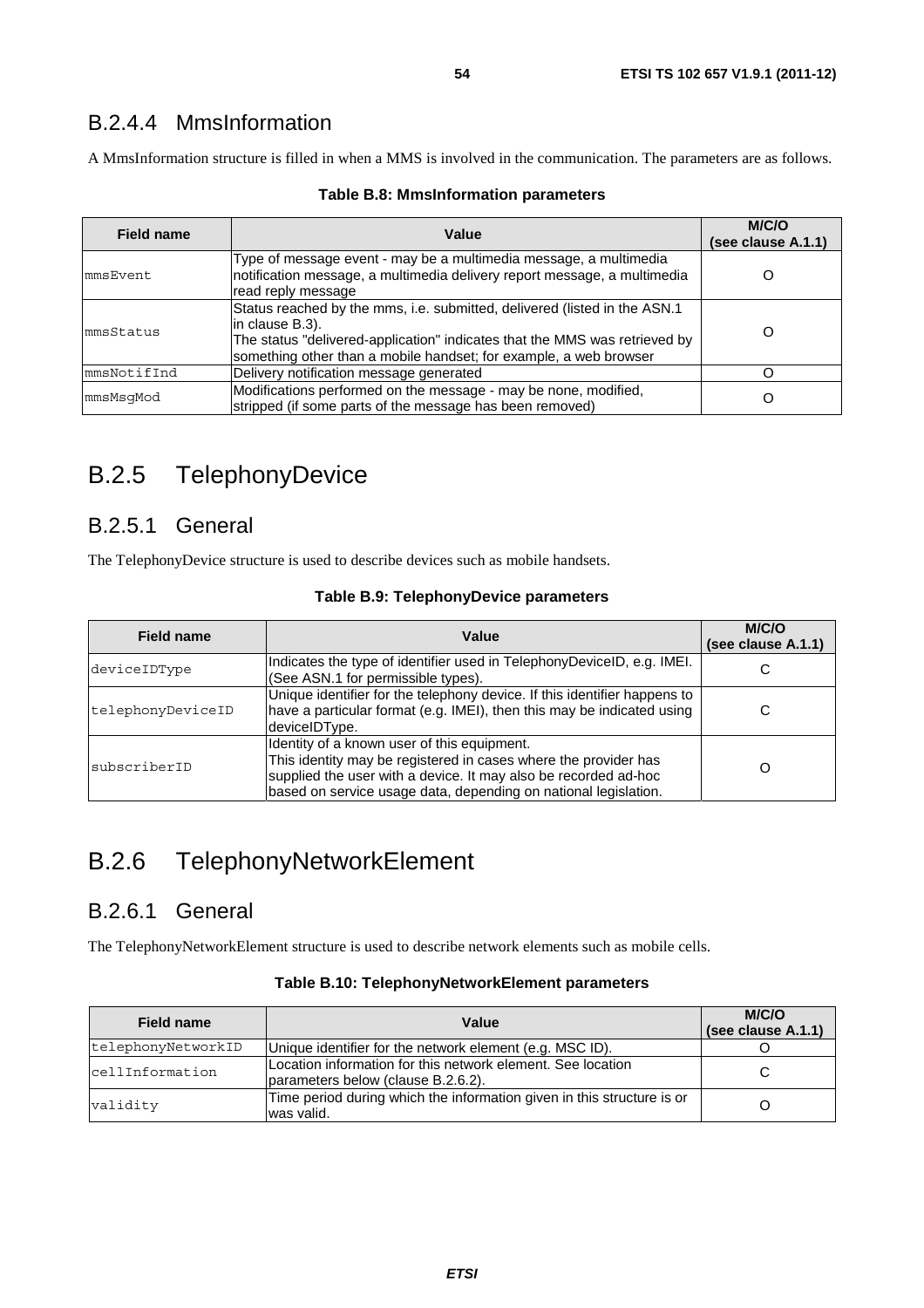## B.2.6.2 Location parameters

### B.2.6.2.1 General

The Location structure contains location information for the network element.

| <b>Field name</b> | Value                                                                                                                                               | M/C/O<br>(see clause A.1.1) |
|-------------------|-----------------------------------------------------------------------------------------------------------------------------------------------------|-----------------------------|
| $e164 - Number$   | E.164 number in ISUP format (see EN 300 356 [7]).                                                                                                   |                             |
| qlobalCellID      | Global cell ID in TS 100 974 [8] format.                                                                                                            |                             |
| rAI               | Routing Area Identifier in current SGSN, in 3GPP TS 24.008 [9]<br>format, without Routing Area Identification IEI (only last 6 octets are<br>used). | O                           |
| qsmLocation       | GSM location, details as defined in clause B.3.                                                                                                     |                             |
| umtsLocation      | UMTS location, details as defined in clause B.3.                                                                                                    | C                           |
| sAI               | Service Area Identifier, in 3GPP TS 23.003 [30] format.                                                                                             |                             |
| oldRAI            | Routing Area Identifier in old SGSN, in 3GPP TS 24.008 [9] format,<br>without Routing Area Identification IEI (only last 6 octets are used).        | O                           |
| postalLocation    | Postal address of the location.                                                                                                                     | ∩                           |
| extendedLocation  | Extended location information (see clause B.2.6.2.4)                                                                                                |                             |

#### **Table B.11: Location parameters**

### B.2.6.2.2 GSM Location Information

### **Table B.12: GSMLocation parameters**

| <b>Field name</b> | Value                                                                                                | M/C/O<br>(see clause A.1.1) |
|-------------------|------------------------------------------------------------------------------------------------------|-----------------------------|
| qeoCoordinates    | Geographical latitude-longitude location. Formats as described in<br>ASN.1.                          |                             |
| lutmCoordinates   | Universal Transverse Mercator location. Formats of individual fields<br>described in ASN.1 comments. |                             |
| utmRefCoordinates | Universal Transverse Mercator reference co-ordinates.                                                |                             |
| wGS84Coordinates  | WGS84 co-ordinates, format as defined in 3GPP TS 03.32 [12].                                         |                             |
| qeoCoordinatesDec | Geographical decimal latitude-longitude location. Formats as<br>described in ASN.1.                  |                             |

### B.2.6.2.3 UMTS Location Information

#### **Table B.13: UMTSLocation parameters**

| Value<br>Field name  |                                                                                                                             | M/C/O<br>(see clause A.1.1) |
|----------------------|-----------------------------------------------------------------------------------------------------------------------------|-----------------------------|
| point                | Geographical latitude-longitude location. Latitudes and longitudes<br>specified as integers, with additional latitude sign. |                             |
| pointWithUncertainty | Geographical latitude-longitude location with additional uncertainty<br>code to indicate radius of uncertainty.             |                             |
| polygon              | Sequence of latitude-longitude locations that define a polygon.                                                             |                             |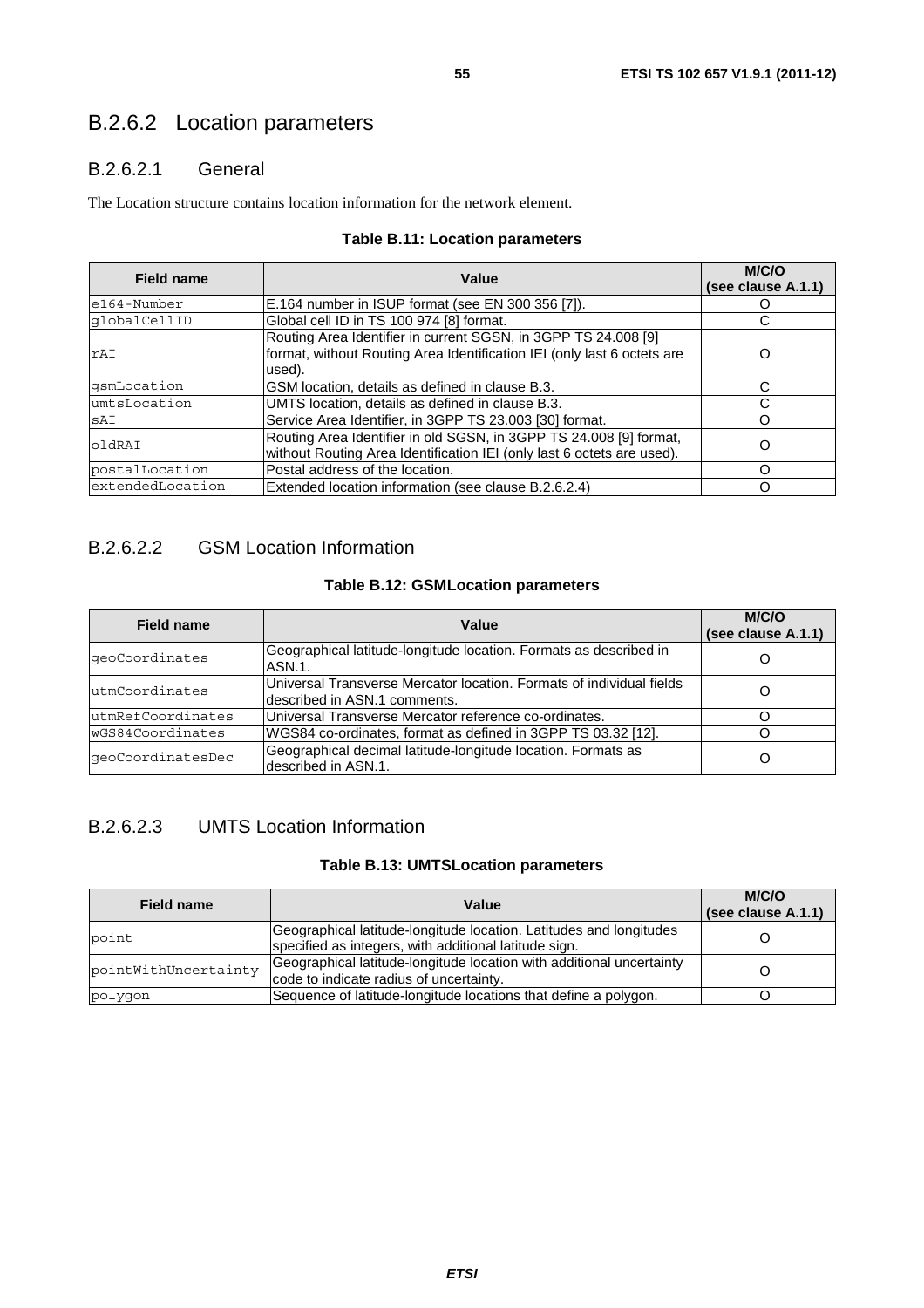### B.2.6.2.4 Extended Location

|  | Table B.14: Extended location parameters |  |
|--|------------------------------------------|--|
|--|------------------------------------------|--|

| <b>Field name</b> | Value                                                                                                                                  | M/C/O<br>(see clause A.1.1) |
|-------------------|----------------------------------------------------------------------------------------------------------------------------------------|-----------------------------|
| spot              | Geographical coordinate or postal address of the location, details as defined<br>lin clause B.3.                                       |                             |
| circle            | Geographical coordinate or postal address of the location, each with radius,<br>Idetails as defined in clause B.3.                     |                             |
| region            | Corner marks of an area, consisting of geographical coordinates or postal<br>addresses of locations, details as defined in clause B.3. |                             |
| route             | Stretch of way, consisting of geographical coordinates or postal addresses<br>of locations, details as defined in clause B.3.          |                             |

## B.3 ASN.1 definitions for telephony

```
TelephonyRecord ::= CHOICE 
{ 
     telephonySubscriber [1] TelephonySubscriber,<br>
telephonyBillingDetails [2] TelephonyBillingDeta
     telephonyBillingDetails [2] TelephonyBillingDetails,<br>
telephonyServiceUsage [3] TelephonyServiceUsage,
                                           telephonyServiceUsage [3] TelephonyServiceUsage, 
     telephonyDevice [4] TelephonyDevice, 
     telephonyNetworkElement [5] TelephonyNetworkElement, 
      ... 
}
```

```
-- ============================== 
-- Definitions of Subscriber Data
```

```
-- ==============================
```

```
TelephonySubscriber ::= SEQUENCE
```

```
{ 
    subscriberID [1] TelephonySubscriberId OPTIONAL, 
         -- unique identifier for this subscriber, e.g. account number 
    genericSubscriberInfo [2] GenericSubscriberInfo OPTIONAL, 
    -- generic personal information about this subscriber<br>telephonySubscriberInfo [3] TelephonySubscriberIn
                                  telephonySubscriberInfo [3] TelephonySubscriberInfo OPTIONAL, 
        .<br>-- service-specific information about this subscriber
    subscribedTelephonyServices [4] SEQUENCE OF SubscribedTelephonyServices OPTIONAL, 
         -- a subscriber (or account) may have more than one service listed against them 
 ..., 
    nationalTelephonySubscriberInfo [5] NationalTelephonySubscriberInfo OPTIONAL 
         -- To be defined on a national basis 
         -- Only to be used in case the present document cannot fulfil the national requirements 
}
```
#### **NationalTelephonySubscriberInfo** ::= SEQUENCE

```
countryCode [1] UTF8String (SIZE (2)), 
        -- see comment in NationalRequestParameters 
 ...
```

```
TelephonySubscriberId ::= UTF8String 
     -- unique identifier for this subscriber, e.g. account number
```

```
TelephonySubscriberInfo ::= NULL 
     -- Reserved
```
{

}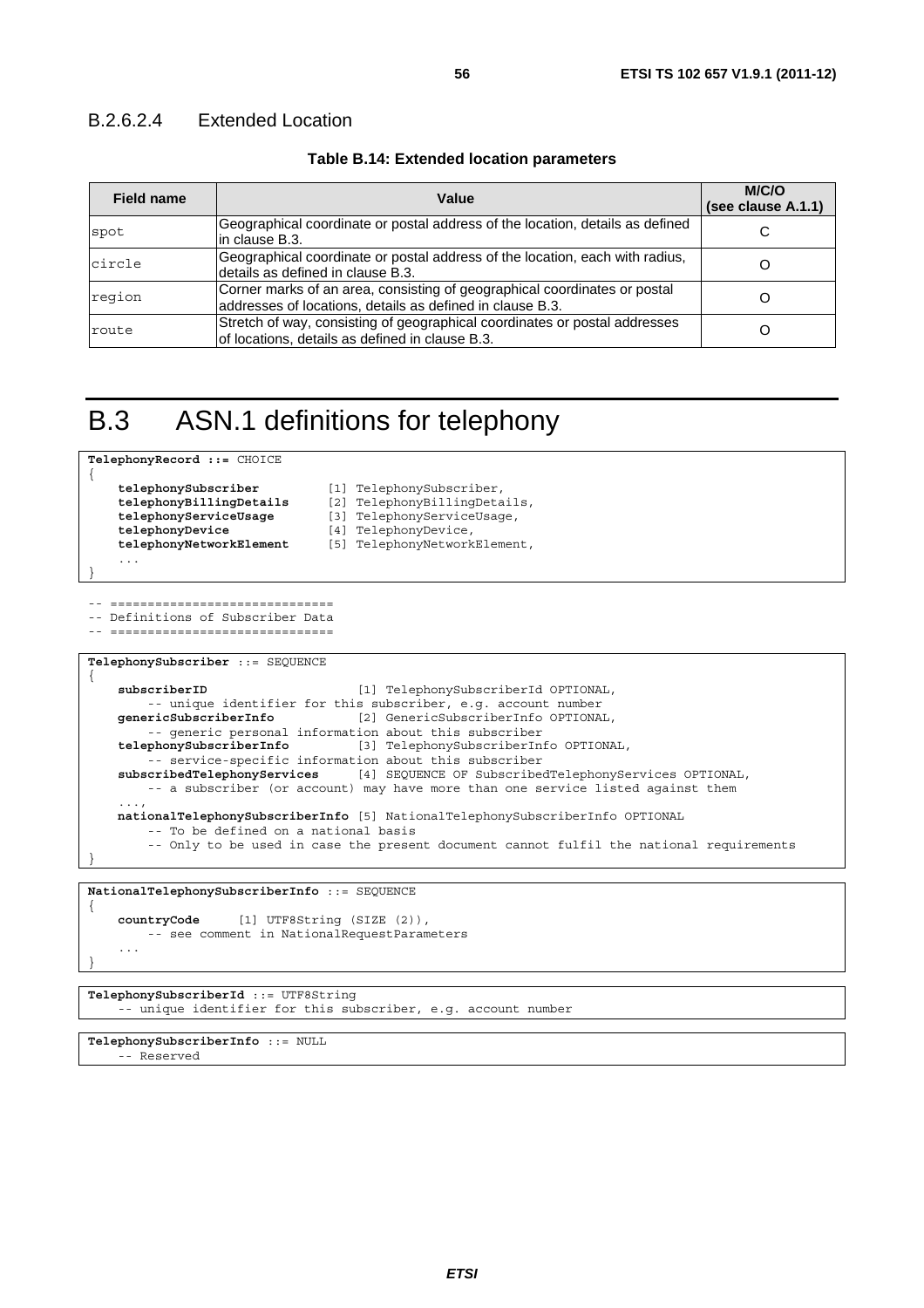```
SubscribedTelephonyServices ::= SEQUENCE 
{ 
    serviceID [1] UTF8String OPTIONAL, 
         -- Unique identifier for this service within the operator 
   providerID [2] UTF8String OPTIONAL,
         -- Unique identifier for the service provider 
    timeSpan [3] TimeSpan OPTIONAL, 
    -- Start and end data, if applicable, of the subscription registered Numbers [4] SEQUENCE OF PartyNumb
                                        [4] SEQUENCE OF PartyNumber OPTIONAL,
         -- The set of telephone numbers registered for this service 
     registeredICCID [5] UTF8String OPTIONAL, 
    serviceType [6] TelephonyServiceType OPTIONAL,<br>
installationAddress [7] AddressInformation OPTIONAL.
                                         [7] AddressInformation OPTIONAL,
        -- installation address, if different from the registered address 
    connectionDate [8] GeneralizedTime OPTIONAL, 
        -- Date the subscriber was actually connected 
    -- (May differ from the start of subscription)<br>iMSI [9] IMSI OPTIC
    iMSI [9] IMSI OPTIONAL,<br>
carrierPreselect [10] BOOLEAN OPTIC
                                         [10] BOOLEAN OPTIONAL,
    lineStatus [11] UTF8String OPTIONAL, 
        -- CSP-specific description of current line status, e.g. "Active", "Ceased", etc. 
 ..., 
   allocatedDeviceIDs [12] SEQUENCE OF TelephonyDeviceID OPTIONAL,<br>pUKCode [13] UTF8String OPTIONAL.
    pUKCode [13] UTF8String OPTIONAL, 
                                         [14] UTF8String OPTIONAL,
    iMEI iMEI iMEI iMEI b iMEI b iMEI b iMEI b iMEI b iMEI b i
    nationalTelephonySubscriptionInfo [16] NationalTelephonySubscriptionInfo OPTIONAL, 
         -- To be defined on a national basis 
    -- Only to be used in case the present document cannot fulfil the national requirements<br>paymentDetails (17) PaymentDetails OPTIONAL
                                        paymentDetails [17] PaymentDetails OPTIONAL 
}
```
**NationalTelephonySubscriptionInfo** ::= SEQUENCE

{

{

}

**countryCode** [1] UTF8String (SIZE (2)), -- see comment in NationalRequestParameters ... }

```
TelephonyBillingDetails ::= SEQUENCE 
{
```

```
subscriberID [1] TelephonySubscriberId OPTIONAL,<br>serviceID [2] UTF8String OPTIONAL,
                                    [2] UTF8String OPTIONAL,
   billingAddress [3] ContactDetails OPTIONAL, 
   billingIdentifier [4] BillingIdentifier OPTIONAL, 
   billingRecords [5] SEQUENCE OF BillingRecords OPTIONAL, 
 ..., 
   nationalTelephonyBillingDetails [6] NationalTelephonyBillingDetails OPTIONAL 
       -- To be defined on a national basis 
        -- Only to be used in case the present document cannot fulfil the national requirements 
}
```
#### **NationalTelephonyBillingDetails** ::= SEQUENCE

**countryCode** [1] UTF8String (SIZE (2)), -- see comment in NationalRequestParameters ...

**BillingIdentifier ::=** OCTET STRING -- Used to correlate billing information -- useful if the bill-payer is not the subscriber, e.g. company mobiles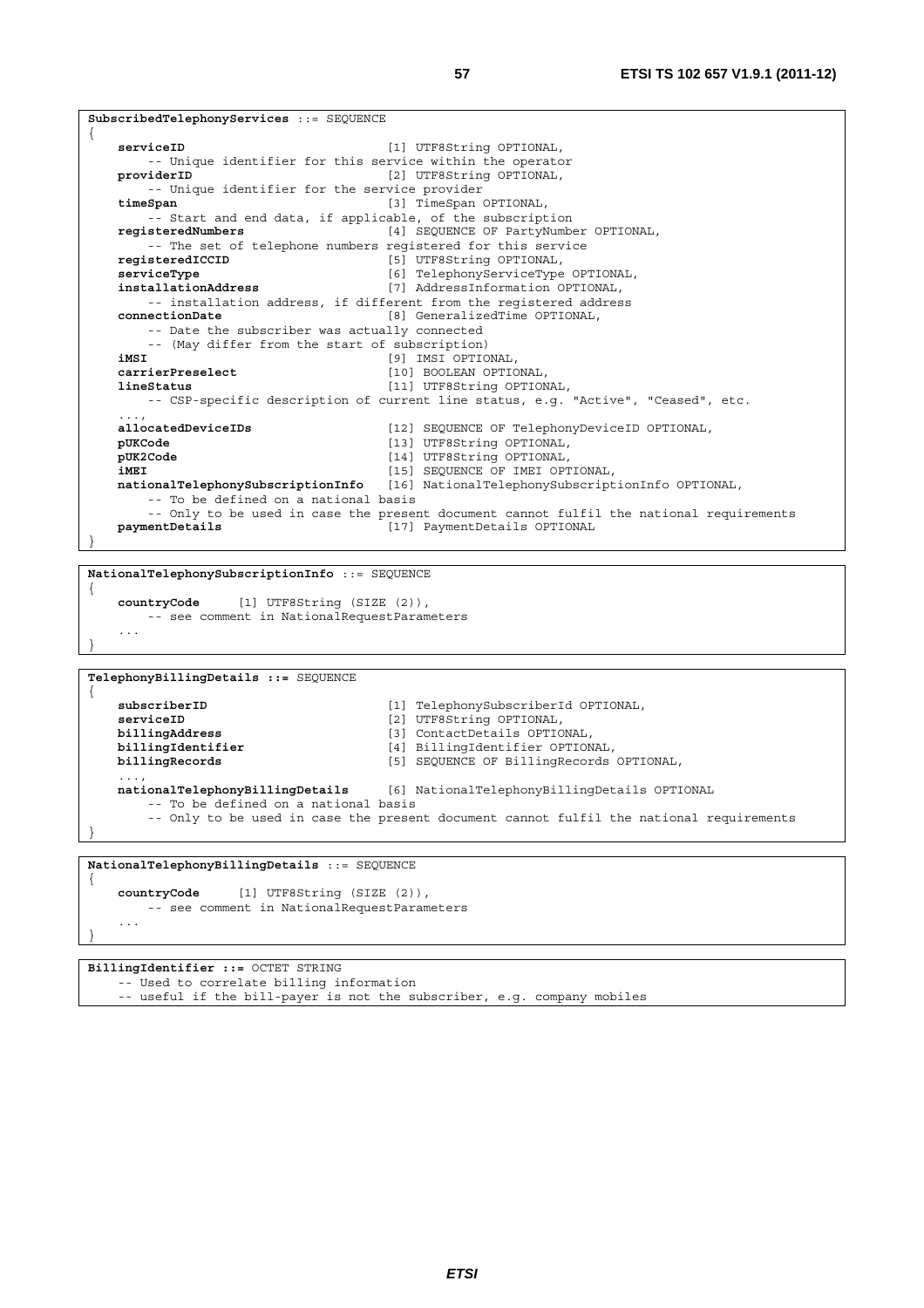```
BillingRecords ::= SEQUENCE 
{ 
   time [1] GeneralizedTime OPTIONAL, 
   place [2] UTF8String OPTIONAL, 
   amount [3] REAL OPTIONAL, 
   currency [4] UTF8String (SIZE(3)) OPTIONAL, 
   -- as per ISO 4217 [5]<br>method
                                      [5] UTF8String OPTIONAL,
        -- i.e. credit card etc. 
 ..., 
   nationalTelephonyBillingRecords [6] NationalTelephonyBillingRecords OPTIONAL, 
        -- To be defined on a national basis 
         -- Only to be used in case the present document cannot fulfil the national requirements 
    transactionID [7] UTF8String OPTIONAL,
        -- Unique reference for this transaction/billing record 
        -- Details to be defined on a national basis 
    transactionStatus [8] UTF8String OPTIONAL 
        -- Status of the transaction (i.e. "declined", "succeeded" etc.)
        -- Details to be defined on a national bases 
} 
NationalTelephonyBillingRecords ::= SEQUENCE 
{ 
   countryCode [1] UTF8String (SIZE (2)), 
        -- see comment in NationalRequestParameters 
 ... 
} 
TelephonyServiceType ::= ENUMERATED 
{ 
   private(0), 
   privatePABX(1), 
   publicPayphone(2), 
     ... 
} 
-- ================================= 
-- Definitions of Service Usage Data 
-- ==================================
TelephonyServiceUsage ::= SEQUENCE 
{ 
   partyInformation [1] SEQUENCE OF TelephonyPartyInformation OPTIONAL, 
        -- This parameter provides the concerned party (Originating, Terminating or 
        -- forwarded party), the identity(ies) of the party and all the information 
   -- provided by the party<br>communicationTime
                                  communicationTime [2] TimeSpan OPTIONAL, 
        -- Time and duration of the communication 
   eventInformation [3] SEQUENCE OF TelephonyEventInformation OPTIONAL, 
         -- A list of events that occurred during this service usage 
   endReason [4] INTEGER OPTIONAL, 
   -- Q.850 cause code for call termination<br>communicationType [5] Telephony
    communicationType [5] TelephonyCommunicationType OPTIONAL, 
    bearerService [6] TelephonyBearerService OPTIONAL, 
   smsInformation [7] SmsInformation OPTIONAL,<br>
ringDuration [8] INTEGER OPTIONAL,
                                  [8] INTEGER OPTIONAL,
 ..., 
   mmsInformation [9] MmsInformation OPTIONAL, 
   nationalTelephonyServiceUsage [10] NationalTelephonyServiceUsage OPTIONAL 
        -- To be defined on a national basis 
        -- Only to be used in case the present document cannot fulfil the national requirements
```

```
}
```
**NationalTelephonyServiceUsage** ::= SEQUENCE

{

}

```
countryCode [1] UTF8String (SIZE (2)), 
        -- see comment in NationalRequestParameters 
 ...
```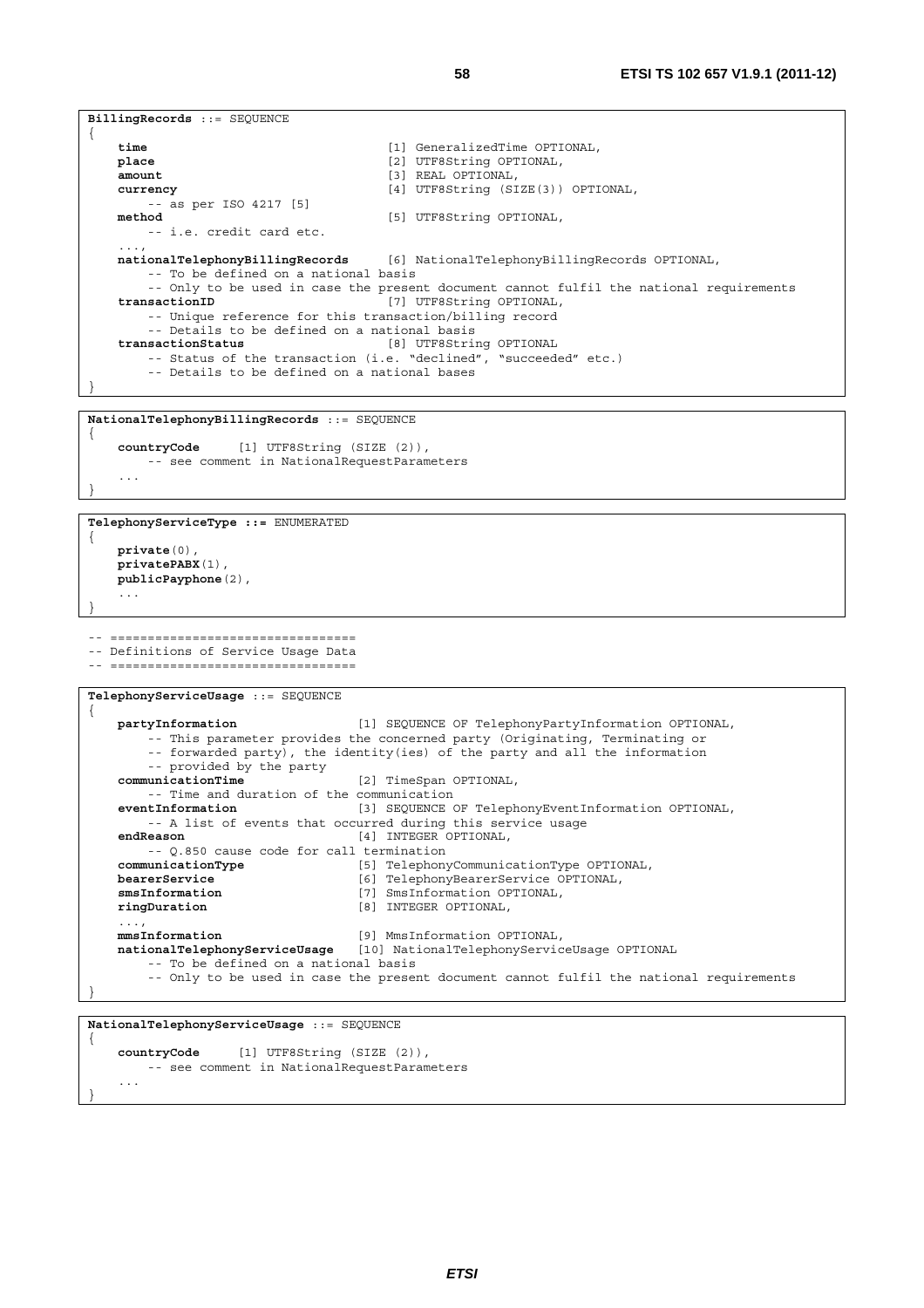```
TelephonyPartyInformation ::= SEQUENCE 
{ 
   partyRole [1] TelephonyPartyRole OPTIONAL, 
   partyNumber [2] PartyNumber OPTIONAL, 
   subscriberID [3] TelephonySubscriberId OPTIONAL, 
   deviceID [4] TelephonyDeviceID OPTIONAL,
   locations [5] SEQUENCE OF TelephonyLocation OPTIONAL, 
   -- List of cell locations used by this party during the service usage communicationTime [6] TimeSpan OPTIONAL,
                                      communicationTime [6] TimeSpan OPTIONAL, 
        -- Time and duration of the communication 
   iCCID iCCID 17 iCCID iCCID iCCID iCCID iCCID
   -- Integrated Circuit Card ID (ICCID) number of the party, in ASCII format<br>
181 IMSI OPTIONAL.
                                      iMSI [8] IMSI OPTIONAL, 
    natureOfAddress [9] UTF8String OPTIONAL, 
        -- Nature of address indicator, e.g. "National", "International" 
   forwardedTransferredNumber [10] PartyNumber OPTIONAL, 
   terminatingTransferredNumber [11] PartyNumber OPTIONAL, 
 ..., 
   emailAddress [12] UTF8String OPTIONAL, 
   -- used for MMS that supports also the use of E-Mail addresses (RFC 5322 [24]) \overline{MRT} [13] \overline{MRT} OPTIONAL.
   iMEI [13] IMEI OPTIONAL,<br>detailedLocation [14] TelephonyNetwo
                                      [14] TelephonyNetworkElement OPTIONAL,
        -- In the case detailed location information per call and party is available 
        -- (e.g. the geoCoordinates for this partyNumber) 
   nationalTelephonyPartyInformation [15] NationalTelephonyPartyInformation OPTIONAL, 
        -- To be defined on a national basis 
        -- Only to be used in case the present document cannot fulfil the national requirements 
   partyType partyType partyType partyType partyType 0PTIONAL,
   dialledDigits [17] UTF8String OPTIONAL 
}
```

```
NationalTelephonyPartyInformation ::= SEQUENCE 
{ 
    countryCode [1] UTF8String (SIZE (2)), 
        -- see comment in NationalRequestParameters
```

```
 ... 
}
```
{

}

}

}

```
TelephonyPartyType ::= CHOICE
```
**voicemail** [1] NULL,<br> **smsServer** [2] NULL,  $s$ msServer [3] UTF8String, ...

```
TelephonyCommunicationType ::= ENUMERATED 
{
```

```
telephonyFixedCS(0), 
   telephonyWirelessCS(1), 
   sMS(2), 
 ..., 
   mMS(3)
```

```
TelephonyBearerService ::= ENUMERATED 
{ 
    speech(0), 
    data(1), 
    fax(2), 
     ...
```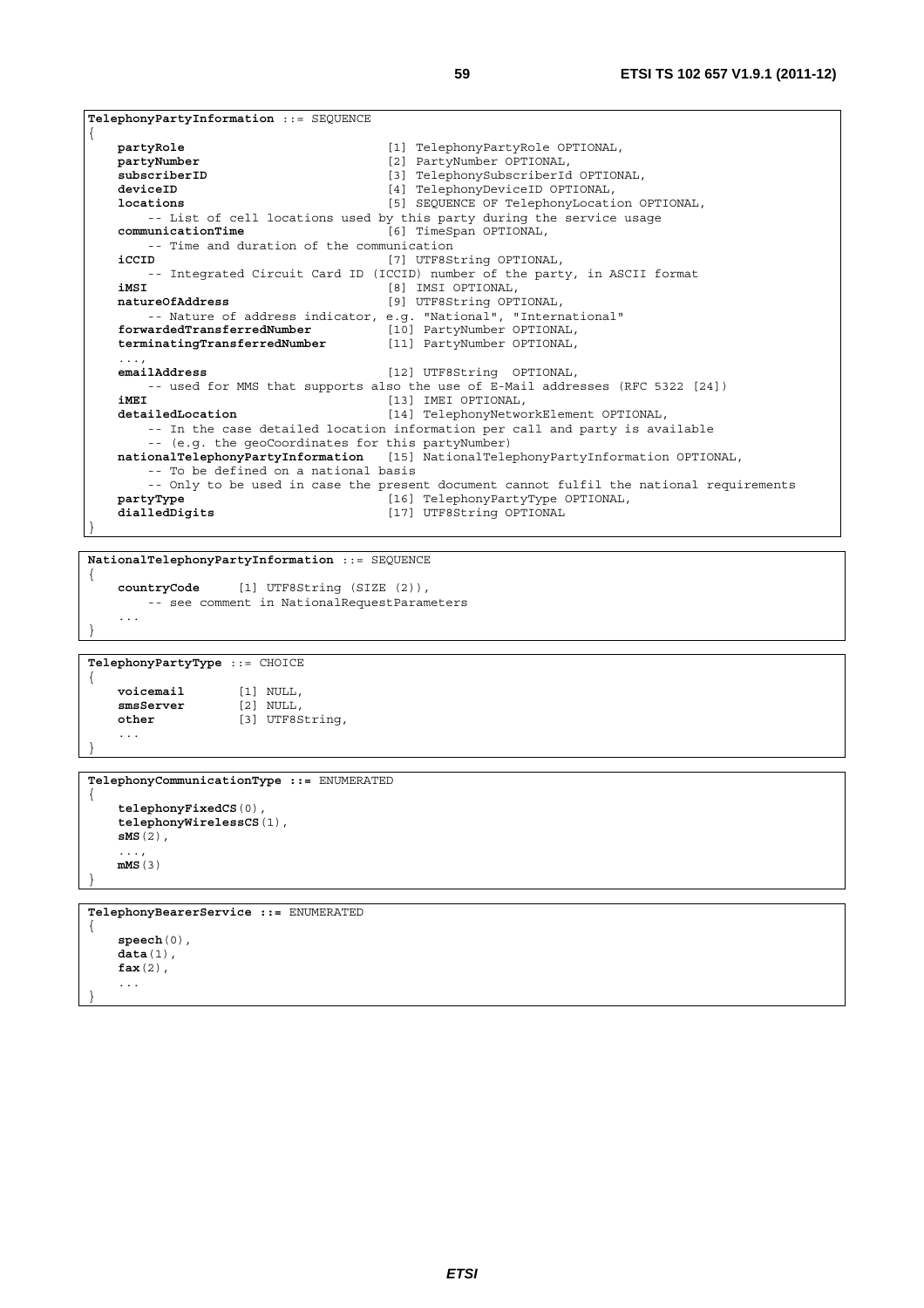```
SmsInformation ::= SEQUENCE
{ 
     smsEvent [1] ENUMERATED 
     { 
         shortMessage(1), 
         shortPartMessage(2), 
         compositeMessage(3), 
         notificationMessage(4), 
         ... 
     } OPTIONAL, 
     smsType [2] ENUMERATED 
     { 
         deliverSCtoMS(1), 
         deliverReportMStoSC(2), 
         statusReportSCtoMS(3), 
         commandMStoSC(4), 
         submitMStoSC(5), 
         submitReportSCtoMS(6), 
         reservedMTIValue(7), 
     ... 
 } OPTIONAL, 
    smsStatus [3] ENUMERATED 
    { 
         delivered(0), 
         expired(1), 
         deleted(2), 
         replaced(3), 
        submitted(4),
         incomplete-submission(5), 
         incomplete-delivery(6), 
         undeliverable(7), 
         passed-on(8), 
         ... 
    } OPTIONAL, 
                    smsCmRefNr [4] OCTET STRING (SIZE(1..2)) OPTIONAL, 
         -- format as per 3GPP TS 23.040 [16] 
     smsNumOfSM [5] INTEGER (0..65535) OPTIONAL, 
     smsNotifyInd [6] BOOLEAN OPTIONAL, 
     smsProtocolId [7] OCTET STRING (SIZE(1)) OPTIONAL, 
         -- format as per 3GPP TS 23.040 [16] 
    ...
```
}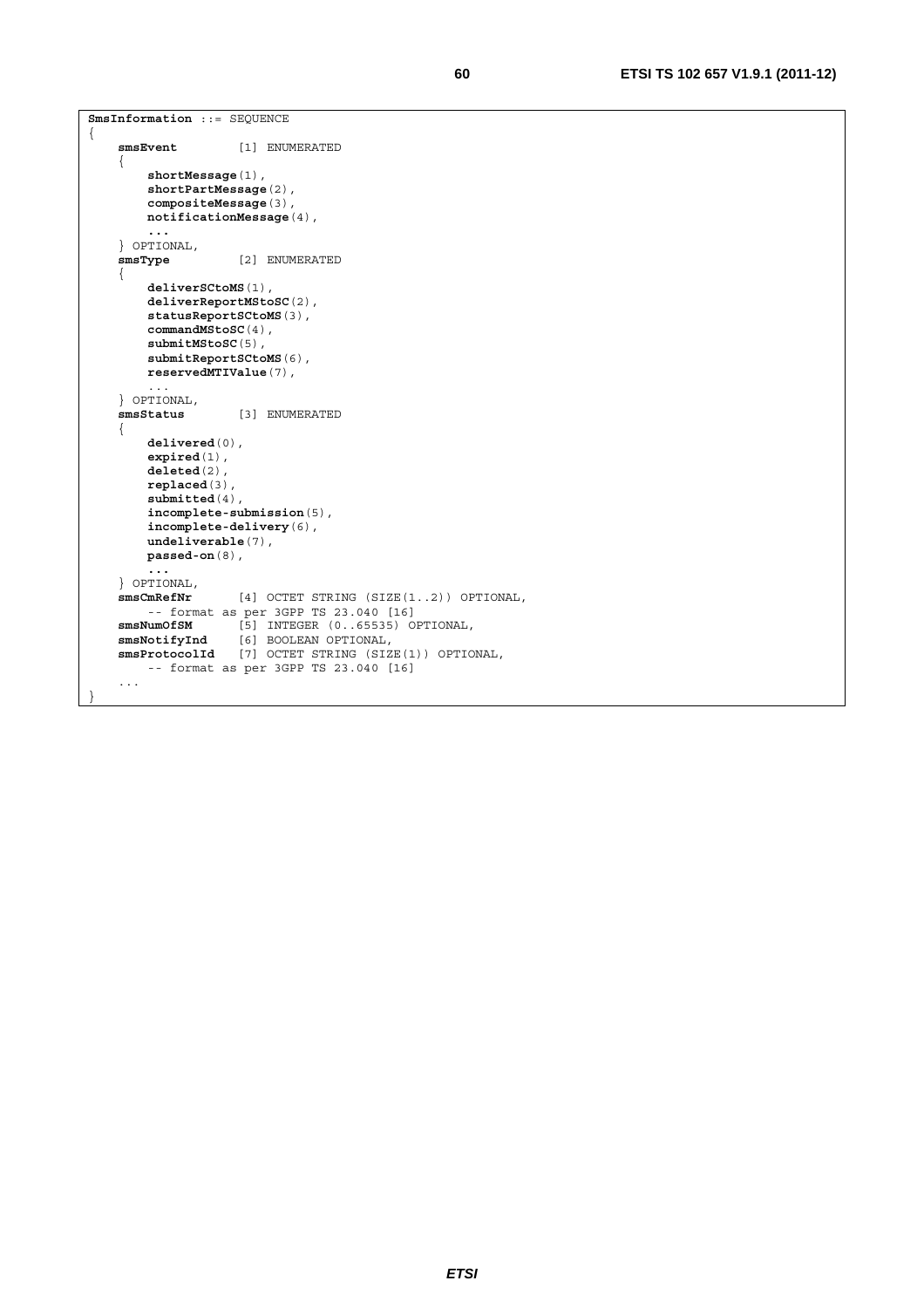```
MmsInformation ::= SEQUENCE
{ 
     mmsEvent [1] ENUMERATED
    { 
         message(1),
         notificationMessage(2),
          deliveryReportMessage(3),
         readReplyMessage(4),
          ... 
     } OPTIONAL, 
    -- type of message exchanged<br>mmsStatus [2] ENUMERATED
                      mmsStatus [2] ENUMERATED
    { 
         delivered(0), 
          expired(1), 
          deleted(2), 
         replaced(3), 
          submitted(4), 
         undeliverable(5), 
         passed-on(6), 
          delivery-rejection(7), 
         delivery-forward(8), 
         delivery-copy(9), 
          submission-rejection(10), 
         submission-failure(11),
...,
         delivered-application(12)
          -- optional flag indicating MMS was retrieved using 
          -- something other than mobile deivce e.g. web browser 
    } OPTIONAL, 
                       mmsNotifInd [3] BOOLEAN OPTIONAL, 
         -- indication that a delivery notification has been generated 
     mmsMsgMod [4] ENUMERATED
    { 
         none(1),
         modified(2),
         stripped(3),
 ... ...
    } OPTIONAL, 
          -- message modification indication for MMS 
     ... 
}
```
**TelephonyEventInformation** ::= SEQUENCE

{

}

```
time [1] GeneralizedTime OPTIONAL, 
    -- time when the event occurred 
type [2] TelephonyEventType OPTIONAL, 
    -- type of event 
party [3] TelephonyPartyRole OPTIONAL, 
    -- party to which the event is related
location [4] TelephonyLocation OPTIONAL, 
 ...
```
**TelephonyEventType** ::= CHOICE { **basicEventType** [1] BasicEventType,<br> **callConferenceEventType** [2] CallConferenceE **callConferenceEventType** [2] CallConferenceEventType, **callForwardingEventType** [3] CallForwardingEventType,

```
messagingEventType [4] MessagingEventType, 
   prepayServiceEventType [5] PrepayServiceEventType, 
 ..., 
   nationalTelephonyEventType [6] NationalTelephonyEventType 
        -- To be defined on a national basis 
        -- Only to be used in case the present document cannot fulfil the national requirements 
}
```

```
NationalTelephonyEventType ::= SEQUENCE 
{ 
    countryCode [1] UTF8String (SIZE (2)), 
        -- see comment in NationalRequestParameters 
 ... 
}
```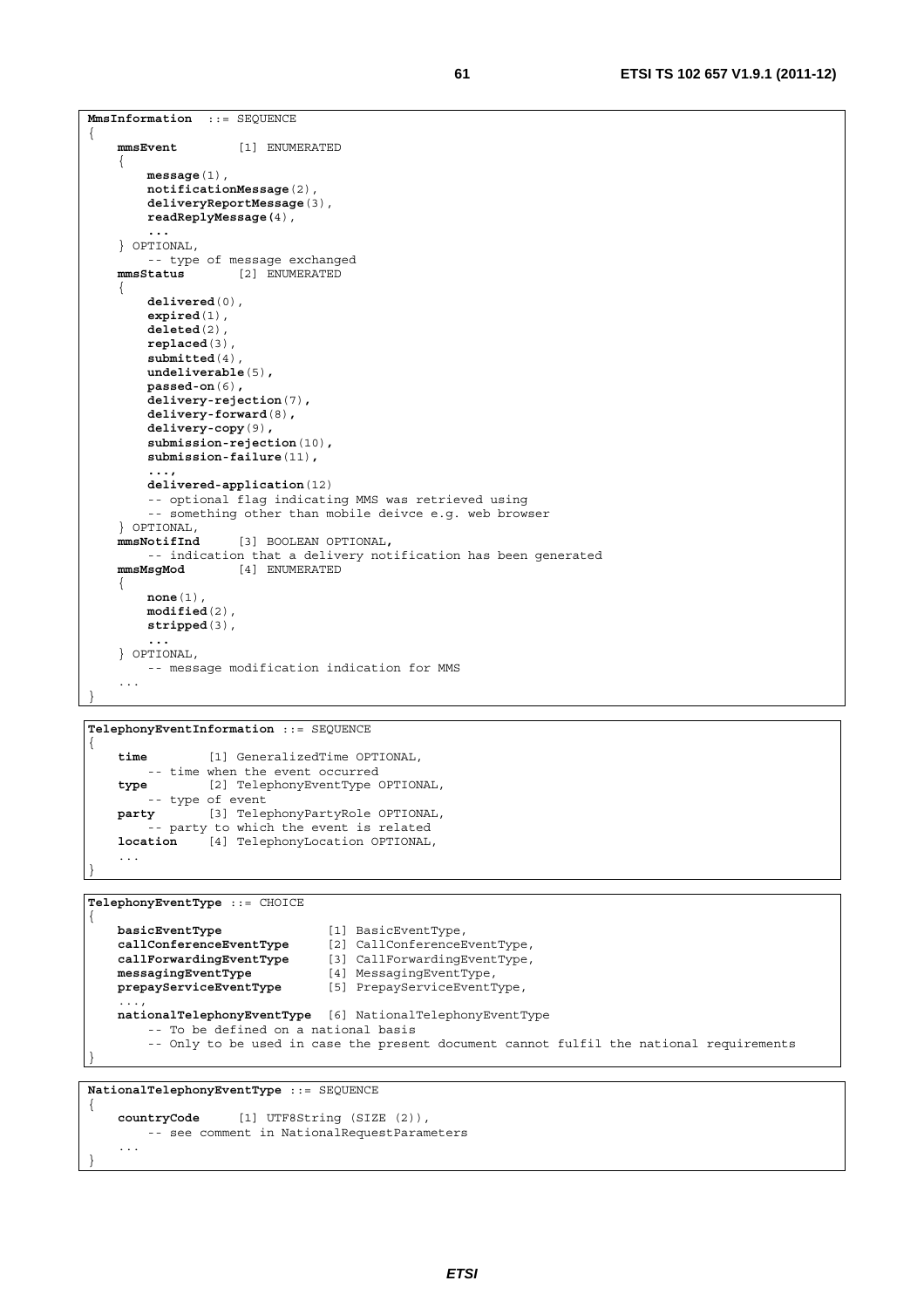```
BasicEventType ::= ENUMERATED 
{ 
    handover(1), 
    hold(2), 
    retrieve(3), 
    suspend(4), 
    resume(5), 
    ect(6), 
    mpty(7), 
    mptyHold(8), 
    mptyRetrieve(9), 
    mptySplit(10), 
    uus1(11), 
    uus2(12), 
    uus3(13), 
    serviceSpeech(14), 
    serviceFax(15), 
    tpyInvoke(16), 
    tpyPrivateComm(17), 
     serviceActivation(18), 
     transit(19), 
    mSOriginating(20), 
    callForwarding(21), 
    mSTerminating(22), 
 ..., 
    callAttempt(23), 
    callStart(24), 
    callEnd(25), 
    cliWithheld(26) 
}
```

```
CallForwardingEventType ::= ENUMERATED 
{ 
     cfuActivation(1), 
    cfuModification(2), 
    cfuDe-activation(3), 
    cfcNoReplyActivation(4), 
    cfcNoReplyModification(5), 
    cfcNoReplyDe-activation(6), 
    cfcBusyActivation(7), 
    cfcBusyModification(8), 
    cfcBusyDe-activation(9), 
    cfcOutOfRangeActivation(10), 
    cfcOutOfRangeModification(11), 
    cfcOutOfRangeDe-activation(12), 
    cfcUnavailableActivation(13), 
    cfcUnavailableModification(14), 
    cfcUnavailableDe-activation(15), 
    cfuFaxActivation(16), 
    cfuFaxModification(17), 
    cfuFaxDe-activation(18), 
     ... 
}
```

```
CallConferenceEventType ::= ENUMERATED 
{ 
    confBeginSeizure(1), 
    confAdd(2), 
    confSplit(3), 
    confIsolate(4), 
    confReattach(5), 
    confDrop(6), 
    confBeginActive(7), 
     ...
```
}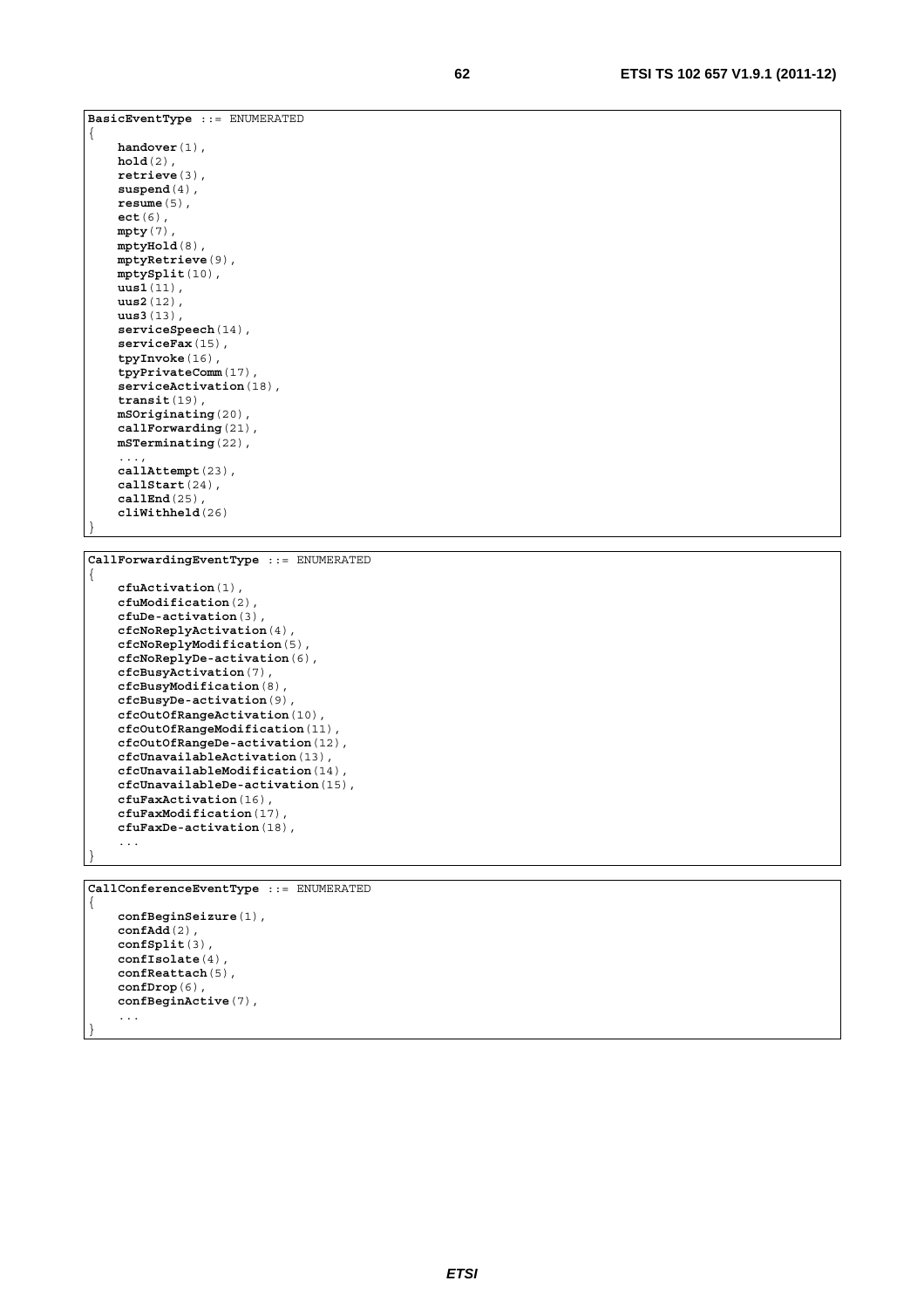```
MessagingEventType ::= ENUMERATED 
    mSOriginatingSMSinMSC(1), 
    mSTerminatingSMSinMSC(2), 
    shortMessageDelivery(3), 
   mMMessage(4), 
    mMNotification(5), 
    mMDeliveryReport(6), 
    mMReadReply(7), 
     ... 
}
```
{

{

}

{

}

}

**PrepayServiceEventType** ::= ENUMERATED

```
serviceActivation(1), 
 ...
```
**TelephonyLocation ::=** SEQUENCE

```
telephonyNetworkID [1] TelephonyNetworkID OPTIONAL, 
 -- ID of the network element location (e.g. Cell ID) 
   timeSpan [2] TimeSpan OPTIONAL, 
       -- Time span that this location was valid for 
 ..., 
   nationalTelephonyLocation [3] NationalTelephonyLocation OPTIONAL 
        -- To be defined on a national basis 
        -- Only to be used in case the present document cannot fulfil the national requirements
```
**NationalTelephonyLocation** ::= SEQUENCE { **countryCode** [1] UTF8String (SIZE (2)),

```
 -- see comment in NationalRequestParameters 
 ...
```

```
TelephonyPartyRole ::= ENUMERATED 
{ 
    originating-Party(0), 
    terminating-Party(1), 
    forwarded-to-Party(2), 
    originalCalled(3), 
    redirecting(4), 
    connected(5), 
    userProvidedCalling(6), 
    roaming(7), 
    translated(8), 
    singlePersonalNumber(9), 
    smsOriginator(10), 
    smsRecipient(11), 
    smsOriginatorTrn(12), 
    smsRecipientTrn(13), 
      ..., 
     mmsOriginator(14), 
     mmsRecipient(15), 
     mmsOriginatorTrn(16), 
     mmsRecipientTrn(17) 
}
```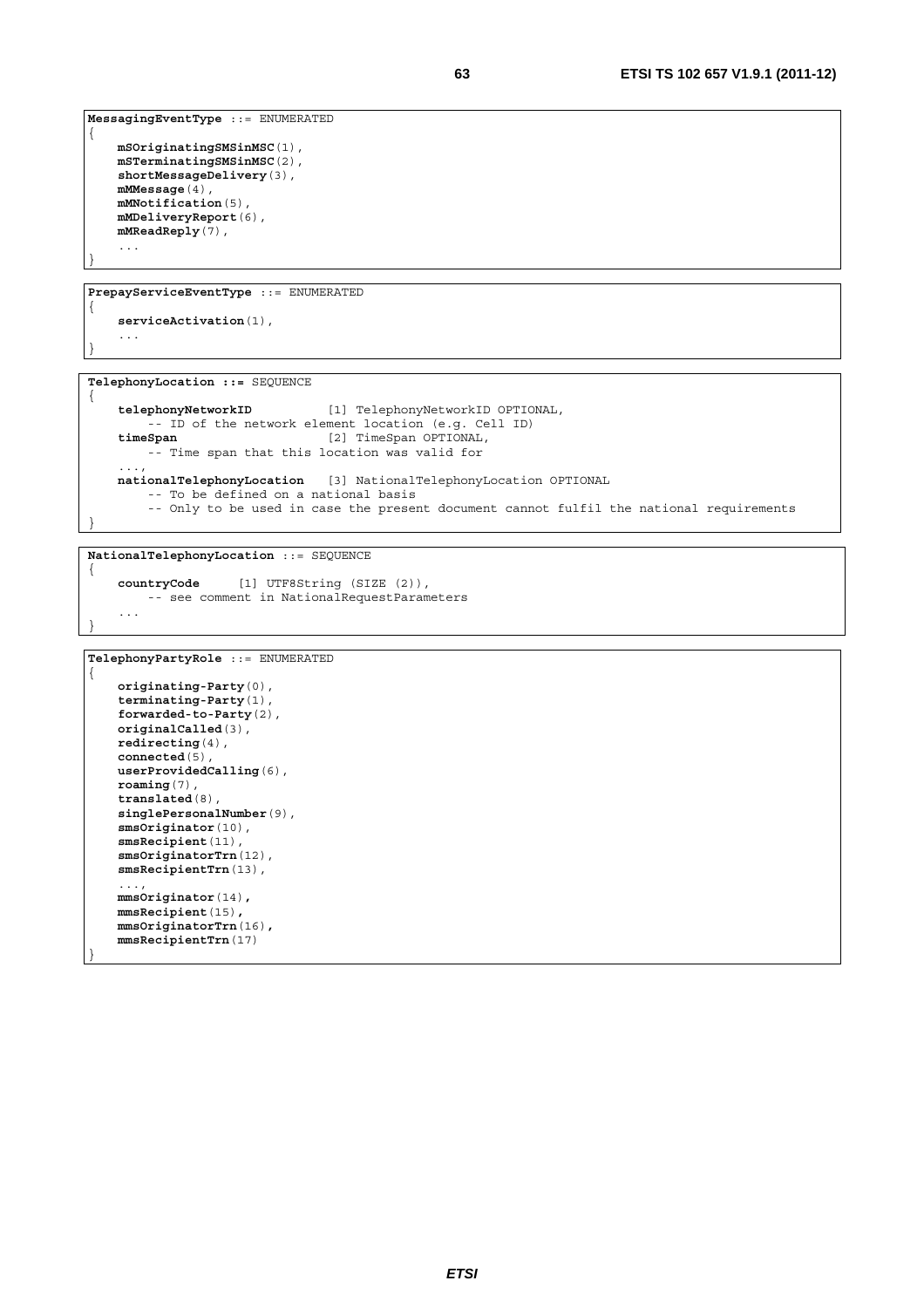```
-- ======================= 
-- Device Data definitions 
-- =======================
```

```
TelephonyDevice ::= SEQUENCE 
{ 
   deviceIDType [1] ENUMERATED 
        -- Type of identifier for telephony device 
    { 
        unknown(0), 
        imei(1), 
        macAddress(2), 
 ... 
    } OPTIONAL, 
   telephonyDeviceID [2] TelephonyDeviceID OPTIONAL, 
        -- Unique identifier for this telephony device according to type of identifier 
 ..., 
   subscriberID [3] TelephonySubscriberId OPTIONAL, 
        -- Identifier for a known user of this equipment. 
        -- Usage of this parameter is subject to national legislation. 
    nationalTelephonyDevice [4] NationalTelephonyDevice OPTIONAL 
        -- To be defined on a national basis 
        -- Only to be used in case the present document cannot fulfil the national requirements 
}
```

```
NationalTelephonyDevice ::= SEQUENCE 
\{countryCode [1] UTF8String (SIZE (2)), 
        -- see comment in NationalRequestParameters 
 ...
```

```
}
```
**TelephonyDeviceID** ::= OCTET STRING

```
 -- A unique identifier for the telephony device. For example, the IMEI number 
 -- of a mobile handset
```
-- ========================

```
-- Network Data definitions 
-- ========================
```

```
TelephonyNetworkElement ::= SEQUENCE 
{ 
    telephonyNetworkID [1] TelephonyNetworkID OPTIONAL,<br>
cellInformation [2] Location OPTIONAL,
                                             cellInformation [2] Location OPTIONAL, 
          -- The Location information id 
    validity [3] TimeSpan OPTIONAL, 
 ..., 
    nationalTelephonyNetworkElement [4] NationalTelephonyNetworkElement OPTIONAL, 
          -- To be defined on a national basis 
    -- Only to be used in case the present document cannot fulfil the national requirements<br>[5] TransmitterDetails OPTIONAL
                                              transmitterDetails [5] TransmitterDetails OPTIONAL 
}
```

```
NationalTelephonyNetworkElement ::= SEQUENCE 
{ 
    countryCode [1] UTF8String (SIZE (2)), 
        -- see comment in NationalRequestParameters 
 ... 
}
```
**TelephonyNetworkID** ::= OCTET STRING -- Unique identifier for this network element: e.g. a Cell ID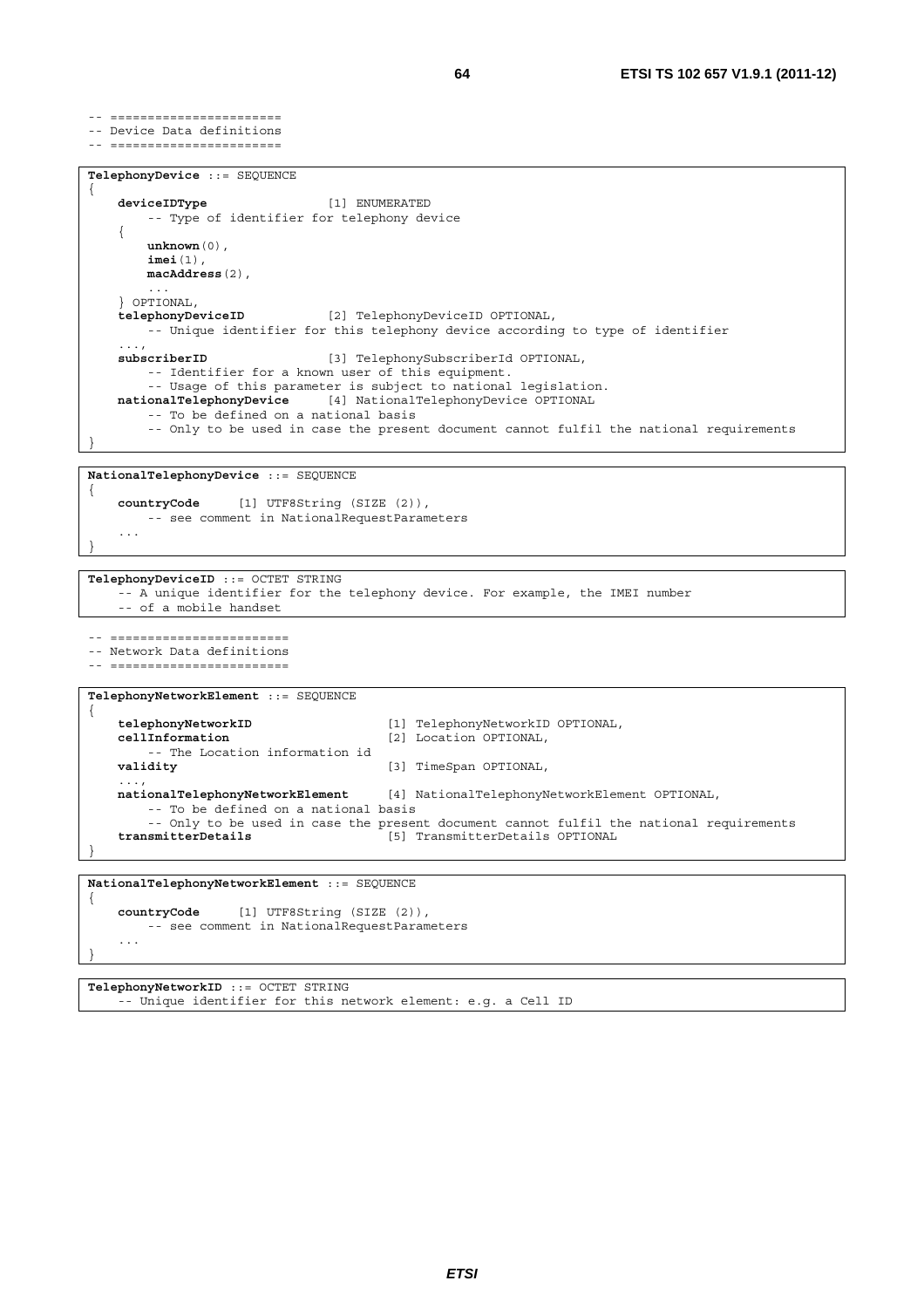```
TransmitterDetails ::= SEQUENCE 
{ 
   alternativeID [1] UTF8String OPTIONAL, 
     -- For use by CSPs with an alternative naming scheme for cells 
   beamWidth [2] INTEGER OPTIONAL, 
    -- beam width in degrees 
    -- note that the beam bearing is given in the gsmLocation Azimuth field 
   radiatedPower [3] INTEGER OPTIONAL, 
   -- Effective radiated power in watts.<br>
antennaHeight [4] [1]
                                 [4] INTEGER OPTIONAL,
     -- Height of antenna from ground in metres 
   range [5] INTEGER OPTIONAL, 
    -- Indication of range or radius of cell or sector coverage, in metres 
    -- Precise definition is to be decided on a national basis (e.g. distance 
    -- at which some fixed percentage of calls are connected) 
   frequency [6] INTEGER OPTIONAL,
     -- transmitter frequency in kHz 
   technology [7] TransmitterTechnology OPTIONAL, 
    nationalTransmitterDetails [8] NationalTransmitterDetails OPTIONAL, 
 ... 
} 
TransmitterTechnology ::= ENUMERATED 
{
```

```
gen2G(0), 
      gen3G(1), 
      ... 
}
```
{

}

```
NationalTransmitterDetails ::= SEQUENCE
```

```
countryCode [1] UTF8String (SIZE (2)), 
       -- see comment in NationalRequestParameters 
 ...
```

```
-- ====================
```

```
-- Location information
```

```
-- ====================
Location ::= SEQUENCE
```

```
{ 
   e164-Number [1] OCTET STRING (SIZE (1..25)) OPTIONAL, 
         -- Coded in the same format as the ISUP location number (parameter 
         -- field) of the ISUP (see EN 300 356 [7]) 
   globalCellID [2] OCTET STRING (SIZE (5..7)) OPTIONAL, 
   -- See MAP format (see 3GPP TS 09.02 [8])<br>rAI (31 OCTET STRING (SIZE 6
                        [3] OCTET STRING (SIZE (6)) OPTIONAL,
        -- The Routeing Area Identifier (RAI) in the current SGSN is coded in accordance with 
        -- 3GPP TS 24.008 [9] without the Routing Area Identification IEI (only the 
   -- last 6 octets are used)<br>gsmLocation [4] GSMLoc
                       gsmLocation [4] GSMLocation OPTIONAL, 
    umtsLocation [5] UMTSLocation OPTIONAL, 
   sAI [6] OCTET STRING (SIZE (7)) OPTIONAL, 
         -- format: PLMN-ID 3 octets (no. 1-3) 
         -- LAC 2 octets (no. 4-5) 
        -- SAC 2 octets (no. 6-7) 
                   (according to 3GPP TS 23.003 [30])
   oldRAI [7] OCTET STRING (SIZE (6)) OPTIONAL, 
        -- the "Routeing Area Identifier" in the old SGSN is coded in accordance with 
        -- 3GPP TS 24.008 [9] without the Routing Area Identification IEI 
        -- (only the last 6 octets are used) 
         -- This parameter is duplicated from 3GPP TS 33.108 [11] 
 ..., 
   postalLocation [8] AddressInformation OPTIONAL, 
   extendedLocation [9] ExtendedLocation OPTIONAL 
}
```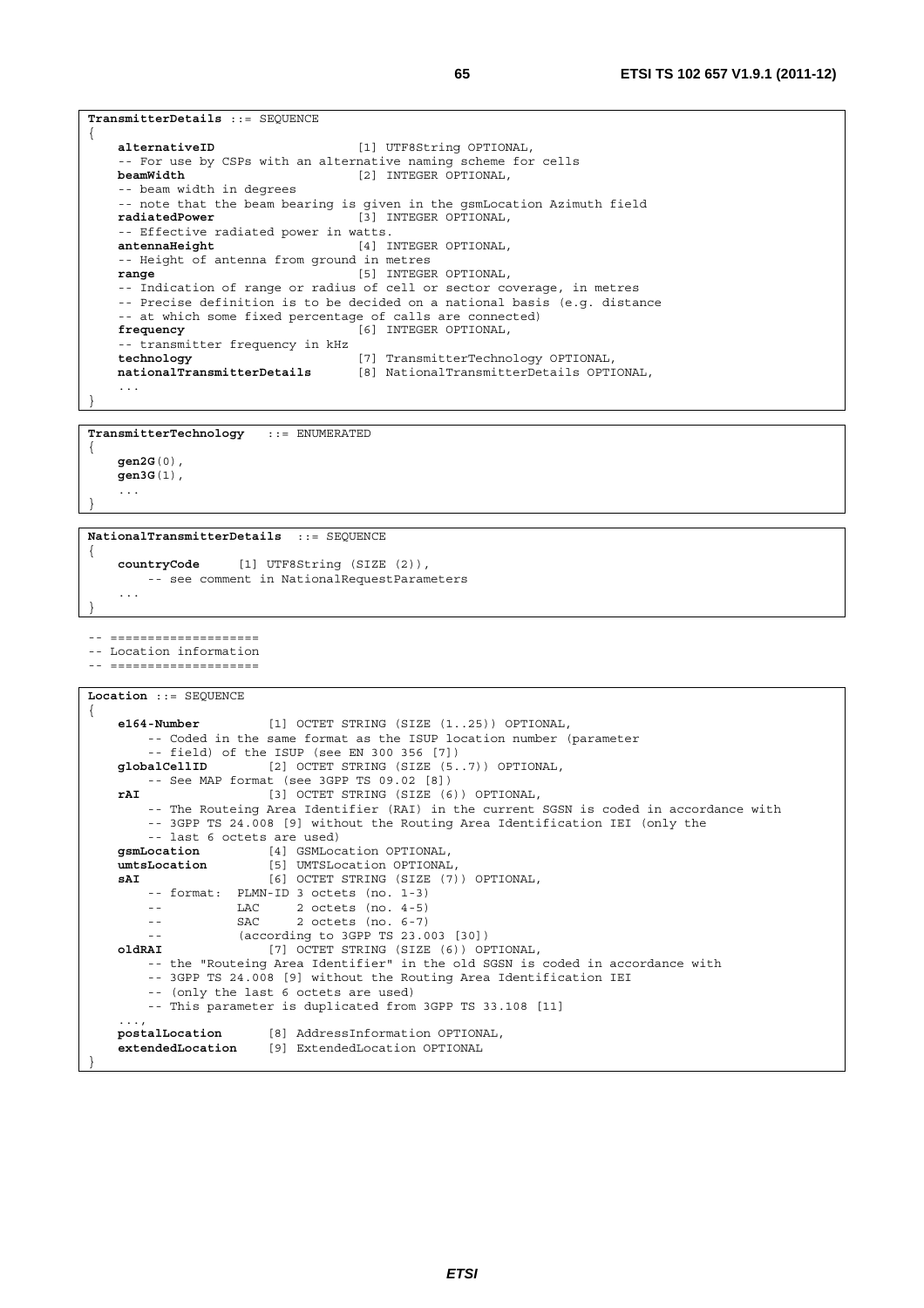```
GSMLocation ::= CHOICE 
{ 
   geoCoordinates [1] SEQUENCE 
 { 
        latitude [1] UTF8String (SIZE(7..10)) OPTIONAL, 
             -- format: XDDMMSS.SS 
        longitude [2] UTF8String (SIZE(8..11)) OPTIONAL, 
             -- format: XDDDMMSS.SS 
        mapDatum [3] MapDatum OPTIONAL, 
        azimuth [4] INTEGER (0..359) OPTIONAL, 
            -- The azimuth is the bearing, relative to true north 
 ... 
    }, 
        -- format: XDDMMSS.SS (on latitudes) or XDDDMMSS.SS (on longitudes)<br>-- X: N(orth), S(outh), E(ast), W(est)
        -- X : N(orth), S(outh), E(ast), W(est) 
        -- DD or DDD : degrees (numeric characters)
 -- MM : minutes (numeric characters) 
-- SS.SS : seconds, the second part (.SS) is optional
         -- Example: 
        -- latitude (short form) N502312<br>-- longitude (long form) E1122312.18
        -- longitude (long form)<br>'oordinates [2] SEQUENCE
   utmCoordinates { 
        utm-Zone [1] UTF8String (SIZE(3)) OPTIONAL, 
 utm-East [2] UTF8String (SIZE(6)) OPTIONAL, 
 utm-North [3] UTF8String (SIZE(7)) OPTIONAL, 
            -- Universal Transverse Mercator 
            -- example utm-Zone 32U 
           -- utm-East 439955<br>utm-North 554073
       -- utm-North 5540736<br>mapDatum [4] MapDatum OPTIONAL,
 mapDatum [4] MapDatum OPTIONAL, 
 azimuth [5] INTEGER (0..359) OPTIONAL, 
            -- The azimuth is the bearing, relative to true north 
 ... 
 }, 
   utmRefCoordinates [3] SEQUENCE 
 { 
        utm-GridZone [1] UTF8String (SIZE(2)) OPTIONAL, 
       -- numerals from 1 to 60<br>utm-GridBand
                                    utm-GridBand [2] UTF8String (SIZE(1)) OPTIONAL, 
        -- character between C and X<br>squareID [3] U
                                   [3] UTF8String (SIZE(2)) OPTIONAL,
            -- characters from A to Z 
 numericalLocationEasting [4] UTF8String (SIZE(5)) OPTIONAL, 
 numericalLocationNorthing [5] UTF8String (SIZE(5)) OPTIONAL, 
            -- Universal Transverse Mercator Reference = Military Grid Reference System (MGRS) 
             -- example utm-GridZone 32 
           -- utm-GridBand U
           -- squareID PU
            -- numericalLocationEasting 9129 
             -- mumericalLocationNorthing 4045 
             -- In both panels, utm-GridBand and squareID the 'I' and 'O' characters are not used 
             -- because of their similarity to the digits one and zero.
        mapDatum [6] MapDatum OPTIONAL, 
       azimuth [7] INTEGER (0..359) OPTIONAL,
           -- The azimuth is the bearing, relative to true north 
 ... 
 }, 
   wGS84Coordinates [4] OCTET STRING, 
         -- format is as defined in 3GPP TS 03.32 [12] 
 ..., 
   geoCoordinatesDec [5] SEQUENCE 
 { 
        latitudeDec [1] UTF8String (SIZE(3..12)) OPTIONAL, 
            -- format: XDD.nnnnnnnn
        longitudeDec [2] UTF8String (SIZE(4..13)) OPTIONAL, 
       -- format: XDDD.nnnnnnnnn<br>mapDatum [3] MapDatum
 mapDatum [3] MapDatum OPTIONAL, 
 azimuth [4] INTEGER (0..359) OPTIONAL, 
            -- The azimuth is the bearing, relative to true north 
 ... 
    } 
        -- format: XDD.nnnnnnnn (on latitudes) or XDDD.nnnnnnnn (on longitudes)<br>-- X : N(\text{orth}), S(\text{outh}), E(\text{ast}), W(\text{est}): N(\text{orth}), S(\text{outh}), E(\text{ast}), W(\text{est})-- DD or DDD : degrees (numeric characters)
               nnnnnnnn : post decimal positions (numeric characters)
```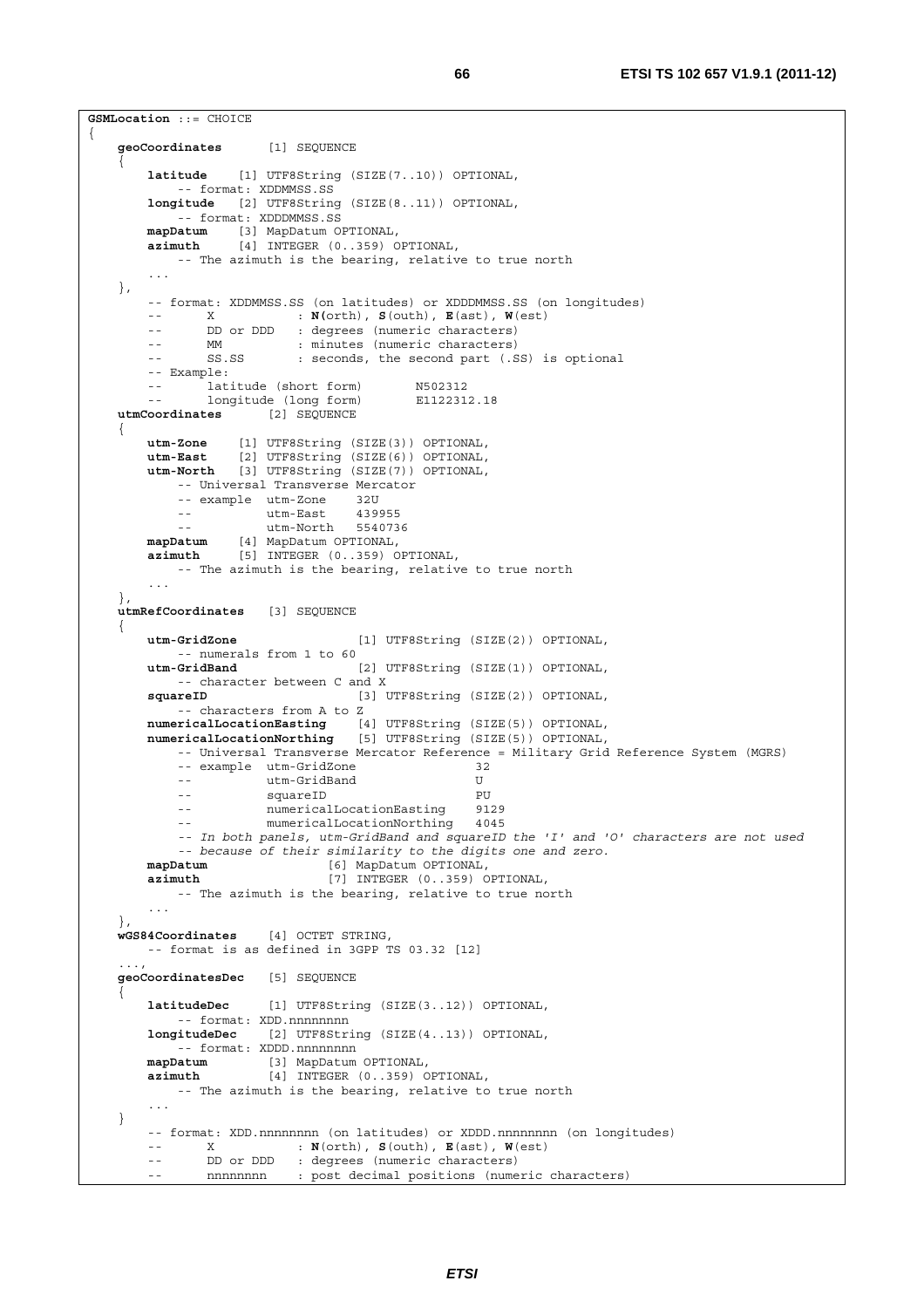```
 -- Example: 
-- latitude N50.38666667
 -- longitude E112.38671670
```

```
MapDatum ::= ENUMERATED 
{ 
    wGS84(1), 
          -- World Geodetic System 1984 
    wGS72(2), 
    eD50(3), 
          -- European Datum 50 
     rD(4),
         -- Rijks Driehoek (Netherlands) 
     potsdamDatum(5), 
    datumAustria(6), 
    eTRS89(7),
          -- European Terrestrial Reference System 1989 
    nAD27(8), 
          -- North American Datum 1927 
    oSGB36(9), 
          -- Ordnance Survey of Great Britain 
    oSNI52(10), 
          -- Ordnance Survey of Northern Ireland 
    tM65(11), 
    iTM(12), 
         -- Irish Transverse Mercator 
 ..., 
    cH1903(13) 
         -- Swiss reference system 
}
```
**UMTSLocation** ::= CHOICE

}

```
{ 
    point [1] GA-Point,<br>
pointWithUnCertainty [2] GA-PointW
                                   pointWithUnCertainty [2] GA-PointWithUnCertainty, 
    polygon [3] GA-Polygon, 
     ... 
}
```

```
GeographicalCoordinates ::= SEQUENCE 
{ 
    latitudeSign [1] ENUMERATED 
     { 
         north(0), 
         south(1) 
     } OPTIONAL, 
                   latitude [2] INTEGER (0..8388607) OPTIONAL, 
    longitude [3] INTEGER (-8388608..8388607) OPTIONAL, 
     ..., 
    mapDatum [4] MapDatum OPTIONAL, 
    azimuth [5] INTEGER (0..359) OPTIONAL 
         -- The azimuth is the bearing, relative to true north 
}
```
**GA**-**Point** ::= SEQUENCE {

**geographicalCoordinates** [1] GeographicalCoordinates, ... }

**GA-PointWithUnCertainty** ::=SEQUENCE {

```
geographicalCoordinates [1] GeographicalCoordinates, uncertaintyCode [2] INTEGER (0..127)[2] INTEGER (0..127)
}
```
**maxNrOfPoints** INTEGER ::= 15

**GA-Polygon** ::= SEQUENCE (SIZE (1..maxNrOfPoints)) OF GA-Polygon-Elements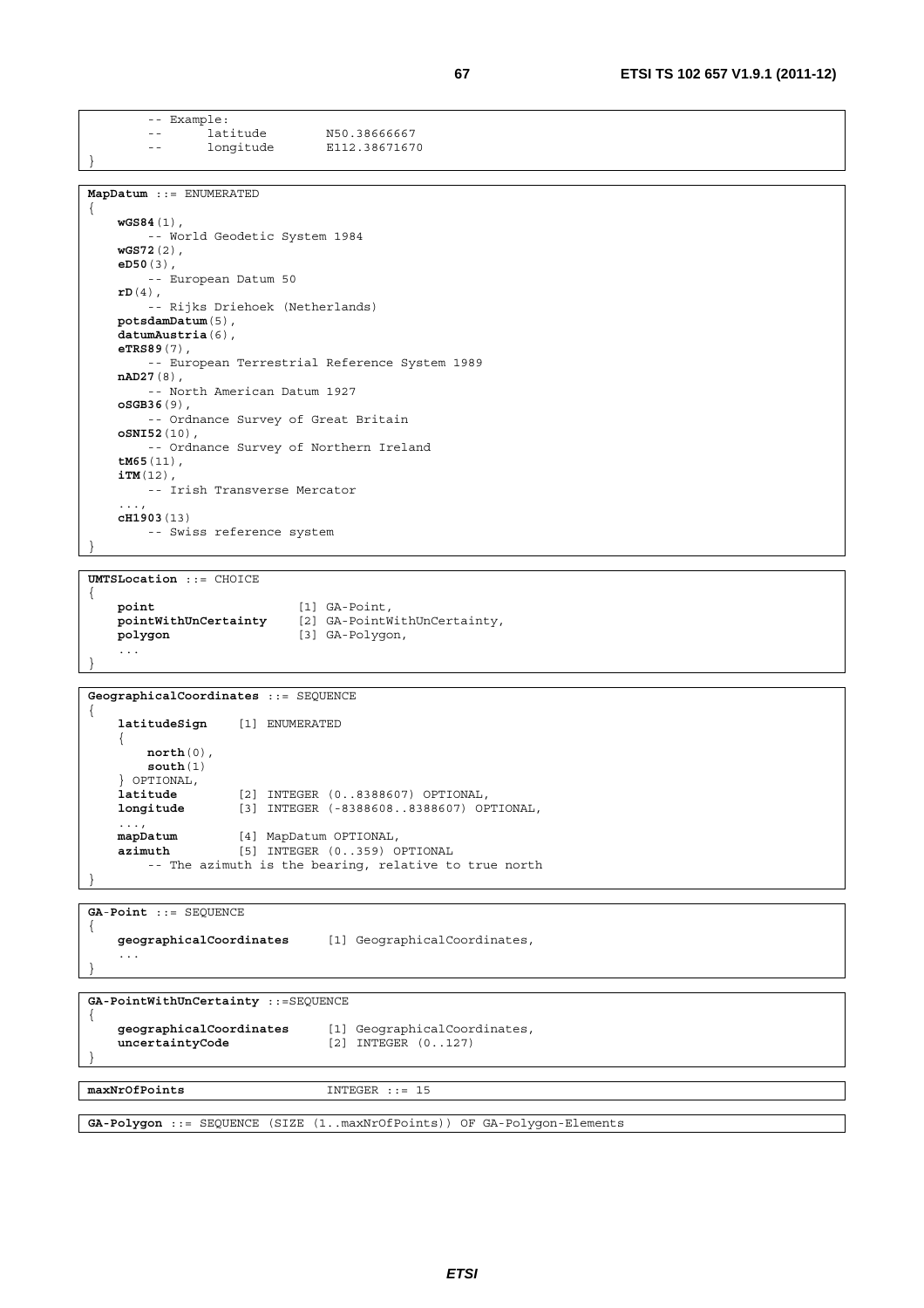```
GA-Polygon-Elements ::= SEQUENCE 
{ 
    geographicalCoordinates [1] GeographicalCoordinates, 
     ... 
} 
ExtendedLocation ::= CHOICE 
{ 
    spot [1] Spot,<br>
circle [2] Circl
                    circle [2] Circle, 
    region [3] Region,<br>
route [4] Route,
                     route [4] Route, 
     ... 
} 
Spot ::= CHOICE 
{ 
    gsmLocation [1] GSMLocation, 
    postalLocation [2] AddressInformation, 
     ... 
} 
Circle ::= SEQUENCE 
{ 
    centre [1] Spot,<br>
radius [2] Horiz
                        radius [2] HorizontalExtent, 
     ... 
} 
Region ::= SEQUENCE 
{ 
    cornerMarks [1] SEQUENCE OF Spot, 
     ... 
} 
Route ::= SEQUENCE 
{ 
    routeMarks [1] SEQUENCE OF Spot, 
    width [2] HorizontalExtent OPTIONAL, 
     ... 
} 
HorizontalExtent ::= INTEGER 
     -- metres 
-- =================== 
-- General definitions 
-- =================== 
PartyNumber ::= UTF8String
```
-- E.164 address of the party in international format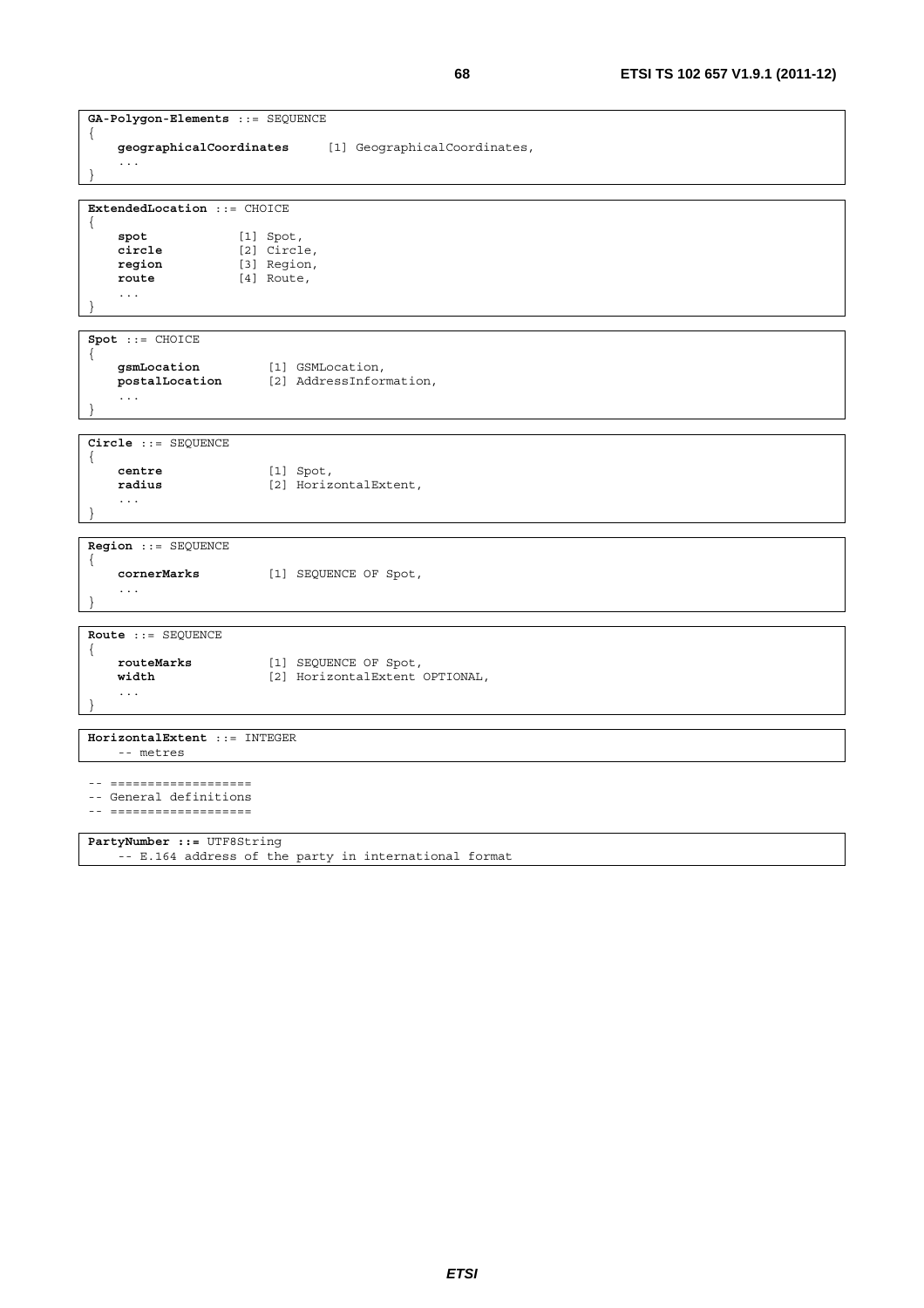**telephonyRecord**  ├ **telephonySubscriber** subscriberID genericSubscriberInfo │ ├ telephonySubscriberInfo subscribedTelephonyServices │ │ └ SubscribedTelephonyServices │ │ ├ serviceID<br>│ │ ├ providerID<br>│ │ ├ <u>iveSec</u>e provider.<br>timeSpan │ │ ├ registeredNumbers registeredICCID serviceType installationAddress │ │ ├ connectionDate  $i$ MSI carrierPreselect lineStatus allocatedDeviceIDs<br>pUKCode │ │ ├ pUKCode │ │ ├ pUK2Code │ │ ├ iMEI nationalTelephonySubscriptionInfo<br>paymentDetails │ │ └ paymentDetails │ └ nationalTelephonySubscriberInfo ├ **telephonyBillingDetails** subscriberID serviceID billingAddress billingIdentifier billingRecords L BillingRecords │ │ ├ time place  $\frac{1}{2}$  amount currency<br>method │ │ │ ト method<br>│ │ │ │ ∩ationalTelephonyBillingRecords │ │ ├ transactionID │ │ L transactionStatus │ └ nationalTelephonyBillingDetails ├ **telephonyServiceUsage** partyInformation L TelephonyPartyInformation │ │ ├ partyRole<br>│ │ ├ partyNumber<br>│ │ │ ├ partyNumber subscriberID deviceID │ │ ├ locations communicationTime │ │ ├ iCCID  $i$ MSI natureOfAddress │ │ │ ├ forwardedTransferredNumber<br>│ │ │ ├ terminatingTransferredNumber emailAddress  $i$  MEI detailedLocation │ │ ├ nationalTelephonyPartyInformation partyType dialledDigits communicationTime eventInformation │ │ └ TelephonyEventInformation │ │ ├ time type │ │ │ **hearty**<br>│ │ │ **Location** endReason communicationType │ ├ bearerService smsInformation ringDuration mmsInformation │ └ nationalTelephonyServiceUsage ├ **telephonyDevice** deviceIDType │ ├ telephonyDeviceID<br>│ ├ subscriberID<br>│ ┌ ¬tianalWalambanyD │ └ nationalTelephonyDevice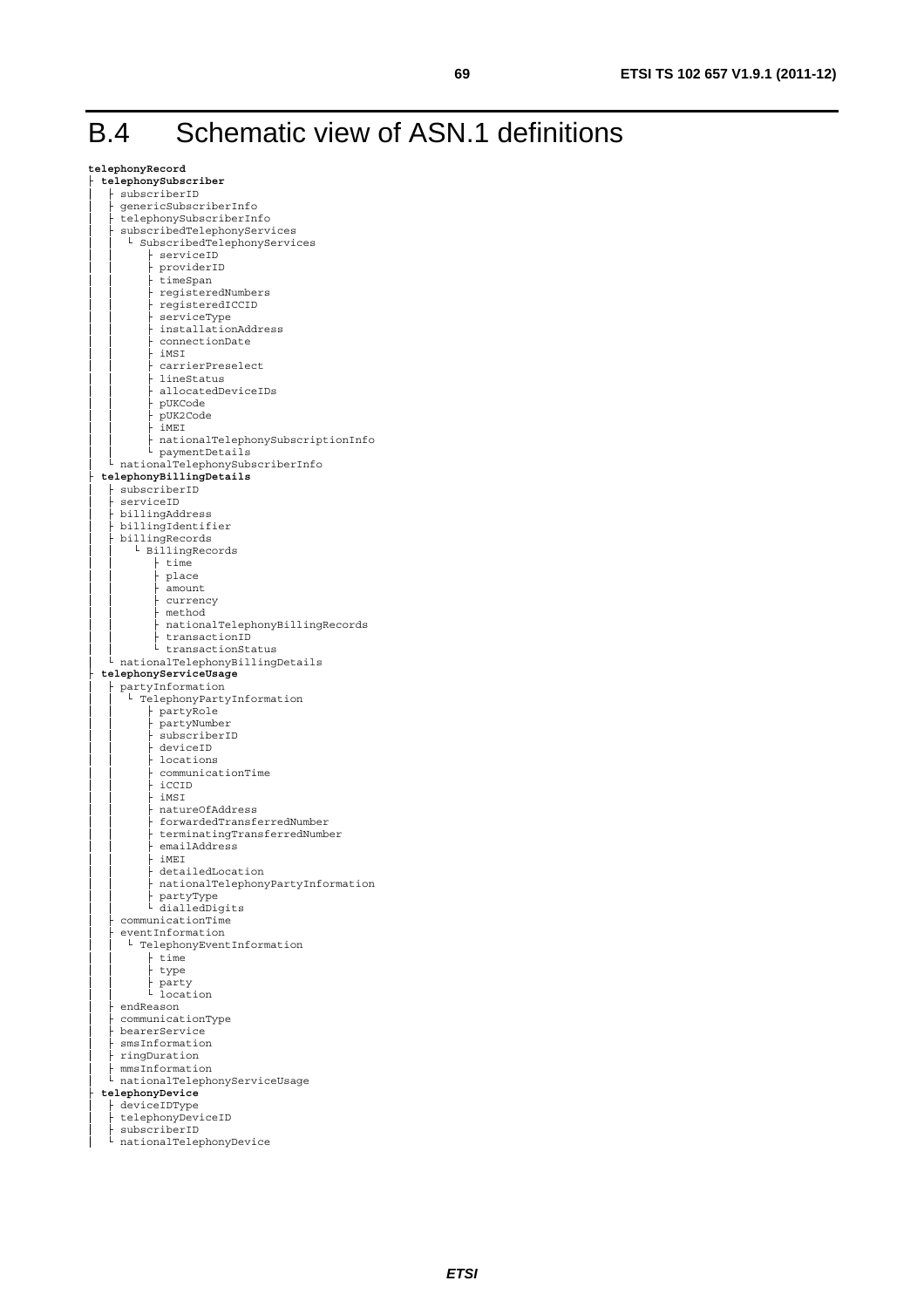#### └ **telephonyNetworkElement**

- ├ telephonyNetworkID
- ├ cellInformation
- ├ validity ├ nationalTelephonyNetworkElement └ transmitterDetails
	-
	- NOTE: This figure should be regarded only as an aid to understanding. In the event of a discrepancy between this figure and the text of the ASN.1 specification the ASN.1 specification is the leading one.

**Figure B.1: Schematic representations of the major ASN.1 structures for telephony**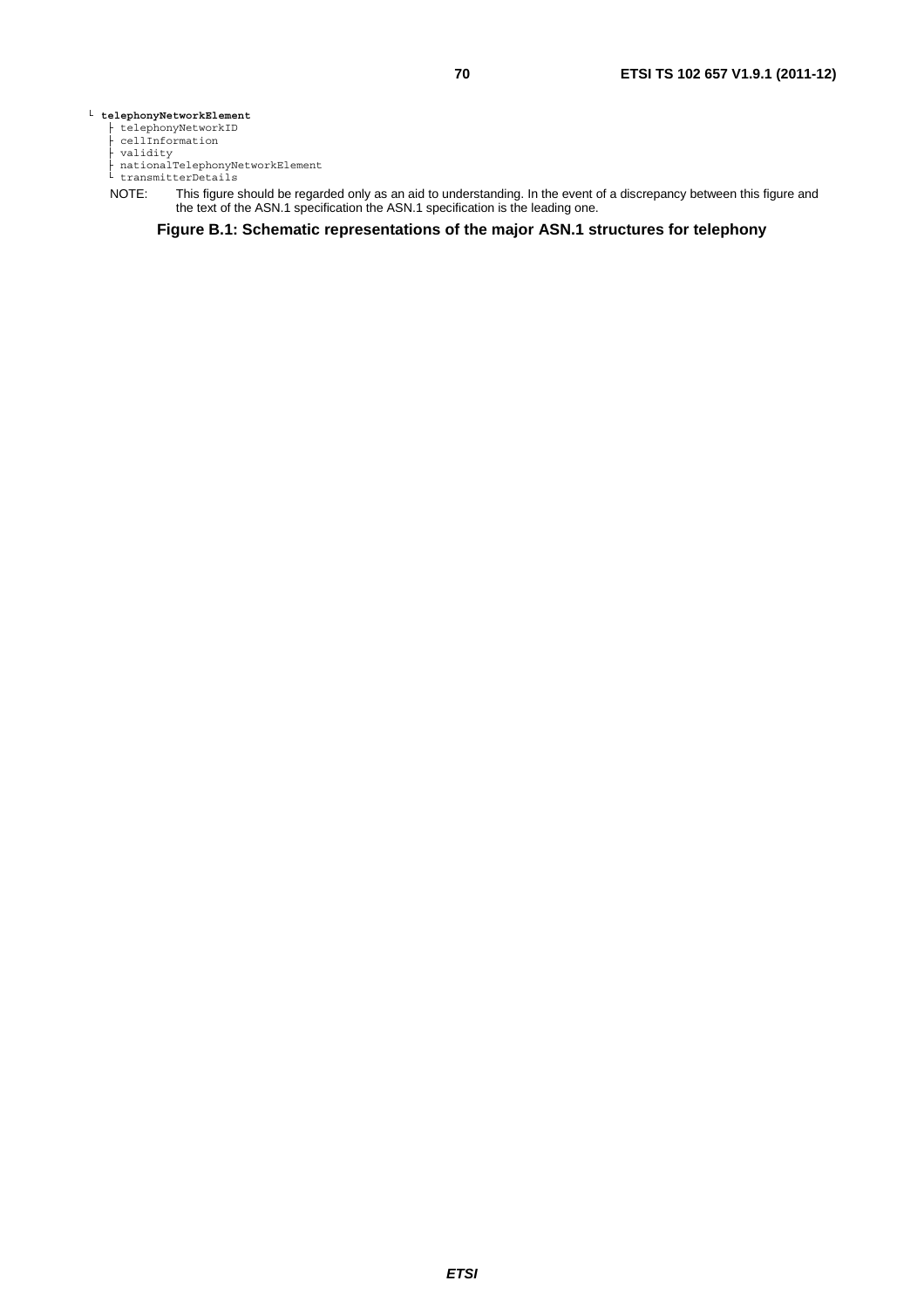## Annex C (normative): Service-specific details for asynchronous message services

## C.1 Scope

Asynchronous messaging services cover asynchronous communications involving the intermediate storage of messages. This includes e-mail, webmail but excludes chat, which is synchronous, and excludes SMS.

The facilities a user may expect to find are e.g.:

- Post a message to recipient's server.
- Receive messages on own server.
- Retrieve messages from own server.
- Store messages in server (IMAP).

SMS is handled under "telephony services", and is excluded from this annex.

Figure C.1 illustrates the relations between subscribers and message service providers. It also illustrates the operations on message stores, and message transmissions (dotted lines).



**Figure C.1: Schematic overview of message handling** 

When messages are delivered to a message server, the server will temporarily store that message in a store. At a later time, an authorized subscriber can access the message store, and retrieve the message. Subscribers can perform other operations on message stores, such as deleting or adding messages.

# C.2 Descriptions

## C.2.1 General

This clause describes the fields and parameters of the Asynchronous Message ASN.1 definitions given in clause C.3. This clause should be read in conjunction with the notes in the ASN.1 definitions themselves.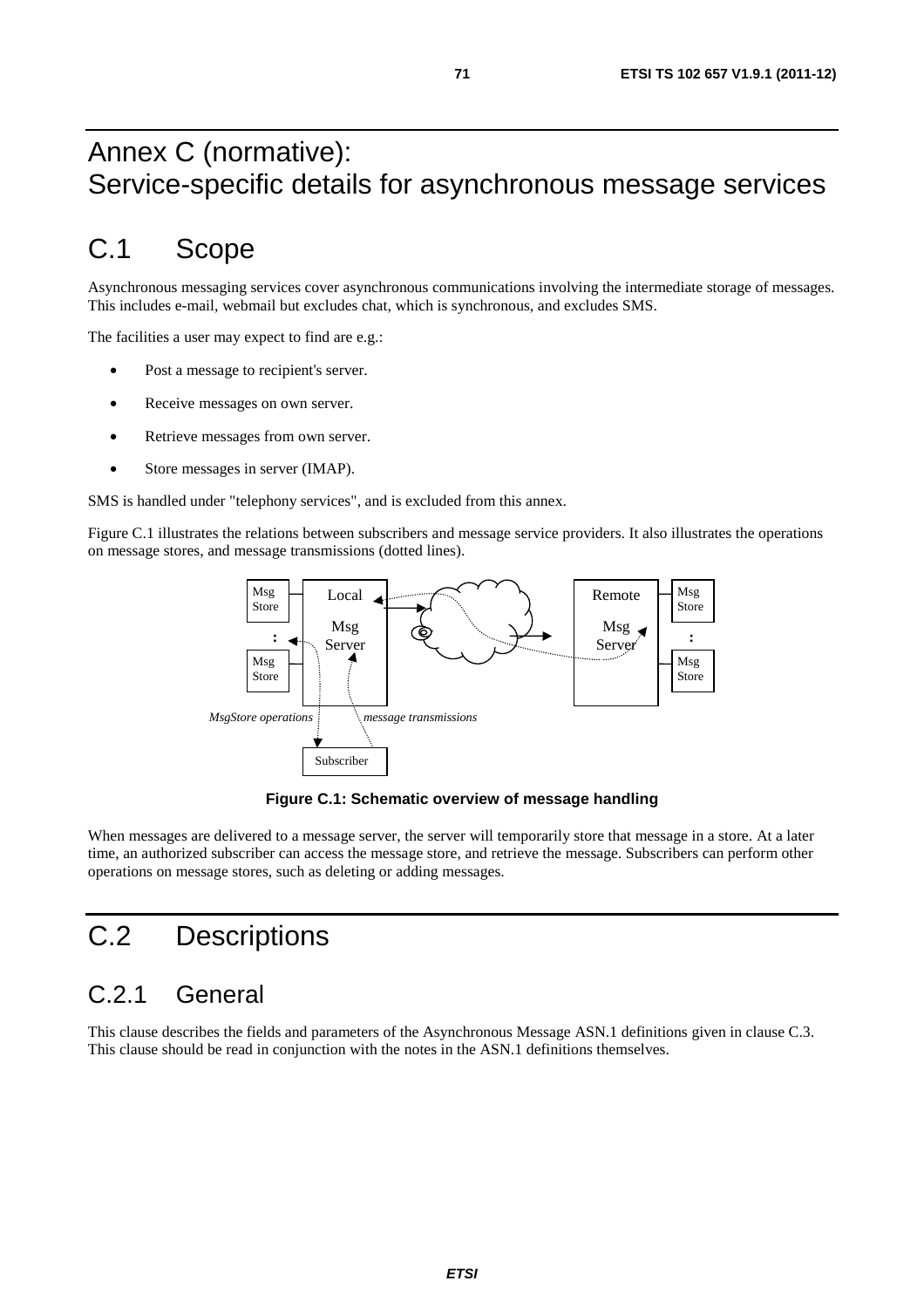## C.2.2 MsgSubscriber

This structure contains the information on the subscriber, and the subscribed services, independent on actual usage.

| Field name     | Value                                                                                                                                                  | M/C/O<br>(see clause A.1.1) |
|----------------|--------------------------------------------------------------------------------------------------------------------------------------------------------|-----------------------------|
| validity       | Time period during which the information given in this structure is or was<br>valid.                                                                   |                             |
| subscriberID   | A unique identifier for this particular subscriber within the CSP.                                                                                     |                             |
| msqStores      | Descriptions of the private message stores associated with this<br>subscriber. See clause C.2.4.                                                       |                             |
| subscriber     | Common information such as name and address is stored the<br>GenericSubscriberInfo structure. This is defined in the service-<br>lindependent annex A. | С                           |
| paymentDetails | Details for payment (e.g. associated bank account, billing method or<br>billing address)                                                               |                             |

| Table C.1: MsgSubscriber parameters |  |  |  |  |
|-------------------------------------|--|--|--|--|
|-------------------------------------|--|--|--|--|

## C.2.3 MsgSubscriberID

A unique identifier for subscribers within a CSP. This could be an account name, subscriber number, or any other identification assigned by the CSP.

# C.2.4 MsgStore

This structure contains the information on a particular message store, including the addresses associated with this message store.

| <b>Field name</b> | Value                                                                                                                                                                                                                                                   | M/C/O<br>(see clause A.1.1) |
|-------------------|---------------------------------------------------------------------------------------------------------------------------------------------------------------------------------------------------------------------------------------------------------|-----------------------------|
| validity          | Time period during which the information given in this structure is or was<br>valid.                                                                                                                                                                    |                             |
| msqStoreID        | A unique identifier for this particular message store within the CSP.                                                                                                                                                                                   |                             |
| aliases           | The complete list of all addresses that get delivered into this message<br>store. This may (as a national option) include wildcard addresses<br>$(e.g. "@example.com")$ , meaning that all email to that domain is<br>delivered into the message store. | С                           |
| providerID        | A unique identifier of the provider hosting this message store.                                                                                                                                                                                         |                             |

#### **Table C.2: MsgStore parameters**

# C.2.5 MsgStoreID

A unique identifier for message stores. This could be a mailbox name, or any other identification used by the CSP's message server.

## C.2.6 MsgAddress

A messaging address, i.e. an address to which messages can be sent. In the case of Internet e-mail this will be an RFC 0822-style address [23]. Other messaging systems (e.g. X.400) use their own messaging addresses.

# C.2.7 MsgProviderID

A unique identifier for messaging service providers. This could, for example, be the company name, or company registration number.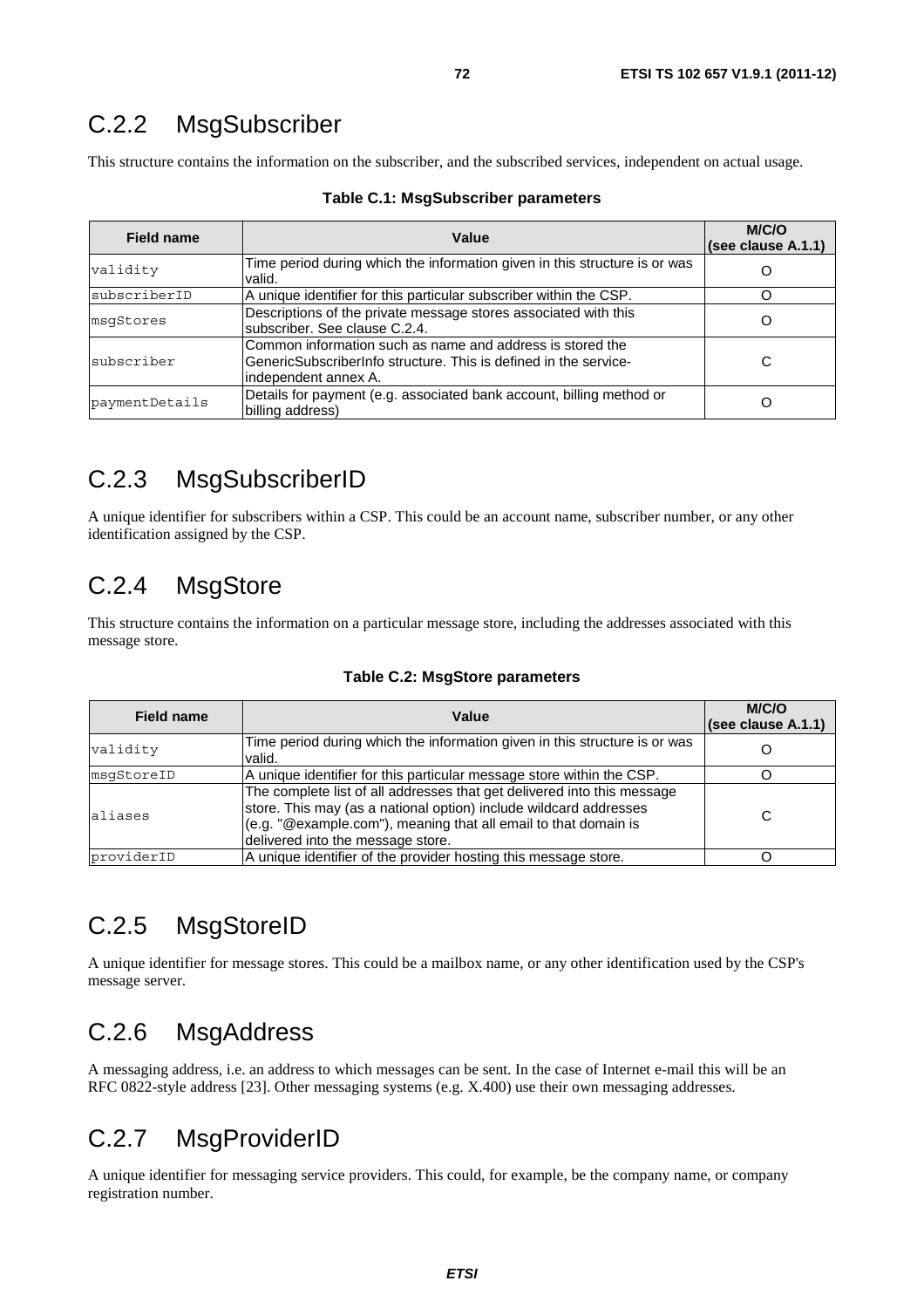## C.2.8 MsgServiceUsage

This structure contains the information on the activities performed by a subscriber. There are two types of actions: those that manipulate message stores, and the sending of a new message.

## C.2.9 MsgTransmission

This structure contains all information on the sending of a message by a subscriber. For some services delivery failures result in a separate error message being returned to the sender. Bounced messages then result into two separate transmissions: the message sent by the subscriber and the error message sent by the remote message server.

| <b>Field name</b>             | Value                                                                                                                                                                                                                                                                              | M/C/O<br>(see clause A.1.1) |
|-------------------------------|------------------------------------------------------------------------------------------------------------------------------------------------------------------------------------------------------------------------------------------------------------------------------------|-----------------------------|
| dateTime                      | Date and time when the subscriber submitted the message to the<br>CSP's message server.                                                                                                                                                                                            |                             |
| subscriberID                  | Unique identifier of the subscriber sending the message.                                                                                                                                                                                                                           | С                           |
| senderAddress                 | The available address of the sender (see note).                                                                                                                                                                                                                                    | C                           |
| recipients                    | The list of all available recipients of the message (see note).                                                                                                                                                                                                                    | С                           |
| msgStores                     | List of all local message stores that received a copy of the message.<br>This is both relevant for incoming messages, and for outgoing<br>messages that have a local recipient.                                                                                                    | O                           |
| deliveryStatus                | Result of the transmission from the CSP's message server towards<br>the final destination. Final delivery may pass through a number of<br>intermediate message servers. This field does not indicate the<br>end-to-end delivery status. It indicates the status of the "next hop". | 0                           |
| protocol                      | Message transmission protocol used.                                                                                                                                                                                                                                                | O                           |
| clientID                      | IP address of the source of the message transmission.                                                                                                                                                                                                                              | С                           |
| serverID                      | IP address of the destination of the message transmission.                                                                                                                                                                                                                         | ∩                           |
| messageID                     | Unique identifier for the message - for example RFC 0822 [23]<br>message-id header.                                                                                                                                                                                                | O                           |
| sourceServerName              | Name for the server sending the message (if appropriate).                                                                                                                                                                                                                          | O                           |
|                               | destinationServerName Name for the server receiving the message (if appropriate).                                                                                                                                                                                                  | $\Omega$                    |
| NOTE:<br>checked or reliable. | Depending on implementation and national discussion, some addresses may not be available, or may not be                                                                                                                                                                            |                             |

#### **Table C.3: MsgTransmission parameters**

# C.2.10 MsgStoreOperation

This structure contains all information on the manipulation of a message store by a subscriber.

#### **Table C.4: MsgStoreOperation parameters**

| <b>Field name</b>                                                                                                                        | Value                                                                               | M/C/O<br>(see clause A.1.1) |
|------------------------------------------------------------------------------------------------------------------------------------------|-------------------------------------------------------------------------------------|-----------------------------|
| dateTime                                                                                                                                 | Date and time when the subscriber performed the indicated operation.                |                             |
| subscriberID                                                                                                                             | Unique identifier of the subscriber performing the operation.                       | C                           |
| msqStore                                                                                                                                 | Unique identifier of the message store being manipulated.                           | O                           |
| operation                                                                                                                                | Type of manipulation performed by the subscriber.                                   |                             |
| senderAddress                                                                                                                            | The available address of the sender (see note).                                     | C                           |
| recipients                                                                                                                               | List of all the available recipients of the message (see note).                     | С                           |
| protocol                                                                                                                                 | Message store manipulation protocol.                                                | Ω                           |
| clientID                                                                                                                                 | IP address of the subscriber who performed the indicated operation.                 | С                           |
| serverID                                                                                                                                 | IP address of the message server hosting the message store being<br>manipulated.    | Ω                           |
| messageID                                                                                                                                | Unique identifier for the message - for example RFC 0822 [23]<br>message-id header. |                             |
| NOTE:<br>Depending on implementation and national discussion, some addresses may not be available, or may not be<br>checked or reliable. |                                                                                     |                             |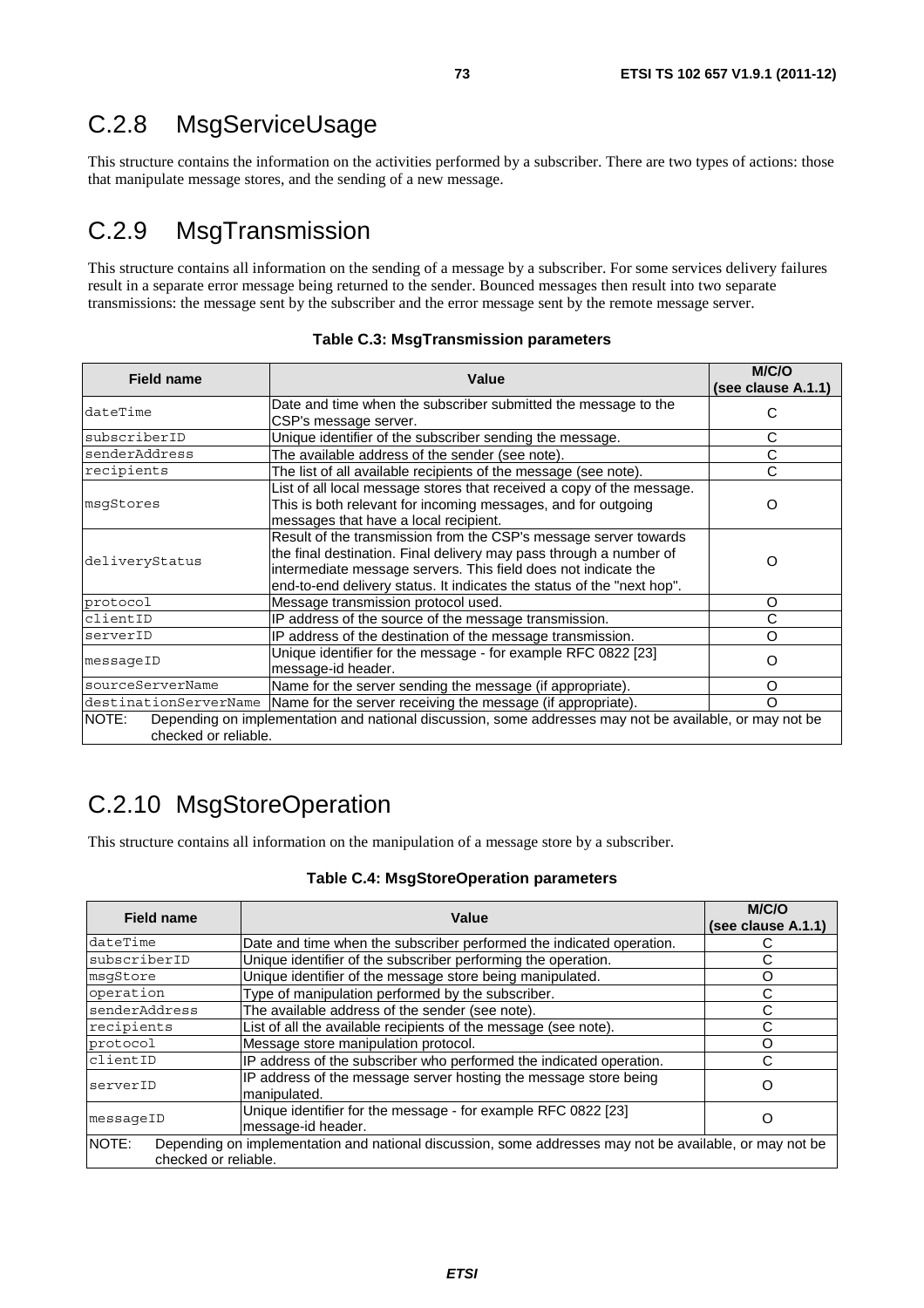# C.3 ASN.1 definitions for asynchronous message services

| MessageRecord ::= CHOICE                                                                                                         |                                                                                                                                                                                                                                                                                                                                                                                     |
|----------------------------------------------------------------------------------------------------------------------------------|-------------------------------------------------------------------------------------------------------------------------------------------------------------------------------------------------------------------------------------------------------------------------------------------------------------------------------------------------------------------------------------|
| $\left\{ \right.$<br>msgSubscriber<br>msgServiceUsage                                                                            | [1] MsgSubscriber,<br>[2] MsqServiceUsaqe,                                                                                                                                                                                                                                                                                                                                          |
| $\cdots$<br>msgBillingDetails                                                                                                    | [3] MsgBillingDetails                                                                                                                                                                                                                                                                                                                                                               |
| -------------------------------<br>-- Definitions of Message Subscriber Data                                                     |                                                                                                                                                                                                                                                                                                                                                                                     |
| MsgSubscriber ::= SEQUENCE<br>-- asynchronous message services<br>$\{$                                                           | -- Generic information on a service subscriber, supplemented with information specific to                                                                                                                                                                                                                                                                                           |
| [1] TimeSpan OPTIONAL,<br>validity<br>subscriberID<br>msgStores<br>-- message stores allocated to this subscriber<br>subscriber  | [2] MsgSubscriberID OPTIONAL,<br>[3] SEQUENCE OF MsgStore OPTIONAL,<br>[4] GenericSubscriberInfo OPTIONAL,                                                                                                                                                                                                                                                                          |
| $\cdots$<br>paymentDetails [5] PaymentDetails OPTIONAL                                                                           |                                                                                                                                                                                                                                                                                                                                                                                     |
| MsgSubscriberID ::= OCTET STRING                                                                                                 | -- Unique identifier for this subscriber, e.g. account number                                                                                                                                                                                                                                                                                                                       |
| MsgStore ::= SEQUENCE<br>$\mathcal{L}$<br>validity<br>[1] TimeSpan OPTIONAL,<br>msgStoreID<br>aliases<br>providerID<br>$\ddotsc$ | -- Location into which messages are temporarily stored. All asynchronous message services by<br>-- definition require some message store. E.g. in the case of e-mail this will be a mailbox<br>[2] MsgStoreID OPTIONAL,<br>[3] SEQUENCE OF MsgAddress OPTIONAL,<br>-- The complete list of all addresses that get delivered into this message store.<br>[4] MsgProviderID OPTIONAL, |
| MsgStoreID ::= OCTET STRING<br>-- readable, a generic byte string is used                                                        | -- Unique identifier of the message store. Since not all IDs will necessarily be human                                                                                                                                                                                                                                                                                              |
| MsgAddress ::= UTF8String<br>-- this will be an RFC822-style address                                                             | -- Messaging address, an address to which messages can be sent. In the case of Internet e-mail<br>-- NOTE - as of v1.2.1, this field has changed from OCTET STRING to UTF8String                                                                                                                                                                                                    |
| MsgProviderID ::= UTF8String                                                                                                     | -- Unique identifier for a service provider, e.g. company name<br>-- NOTE - as of v1.2.1, this field has changed from OCTET STRING to UTF8String                                                                                                                                                                                                                                    |
| ------------------------------------<br>-- Definitions of Message Service Usage<br>------------------------------------          |                                                                                                                                                                                                                                                                                                                                                                                     |
| MsgServiceUsage ::= CHOICE<br>-- Choice of different types of activities                                                         | -- Manipulation of stored address books is outside the scope                                                                                                                                                                                                                                                                                                                        |
| $\mathcal{L}$<br>msgTransmission<br>msgStoreOperation<br>$\sim$ $\sim$ $\sim$                                                    | [1] MsgTransmission,<br>[2] MsgStoreOperation,                                                                                                                                                                                                                                                                                                                                      |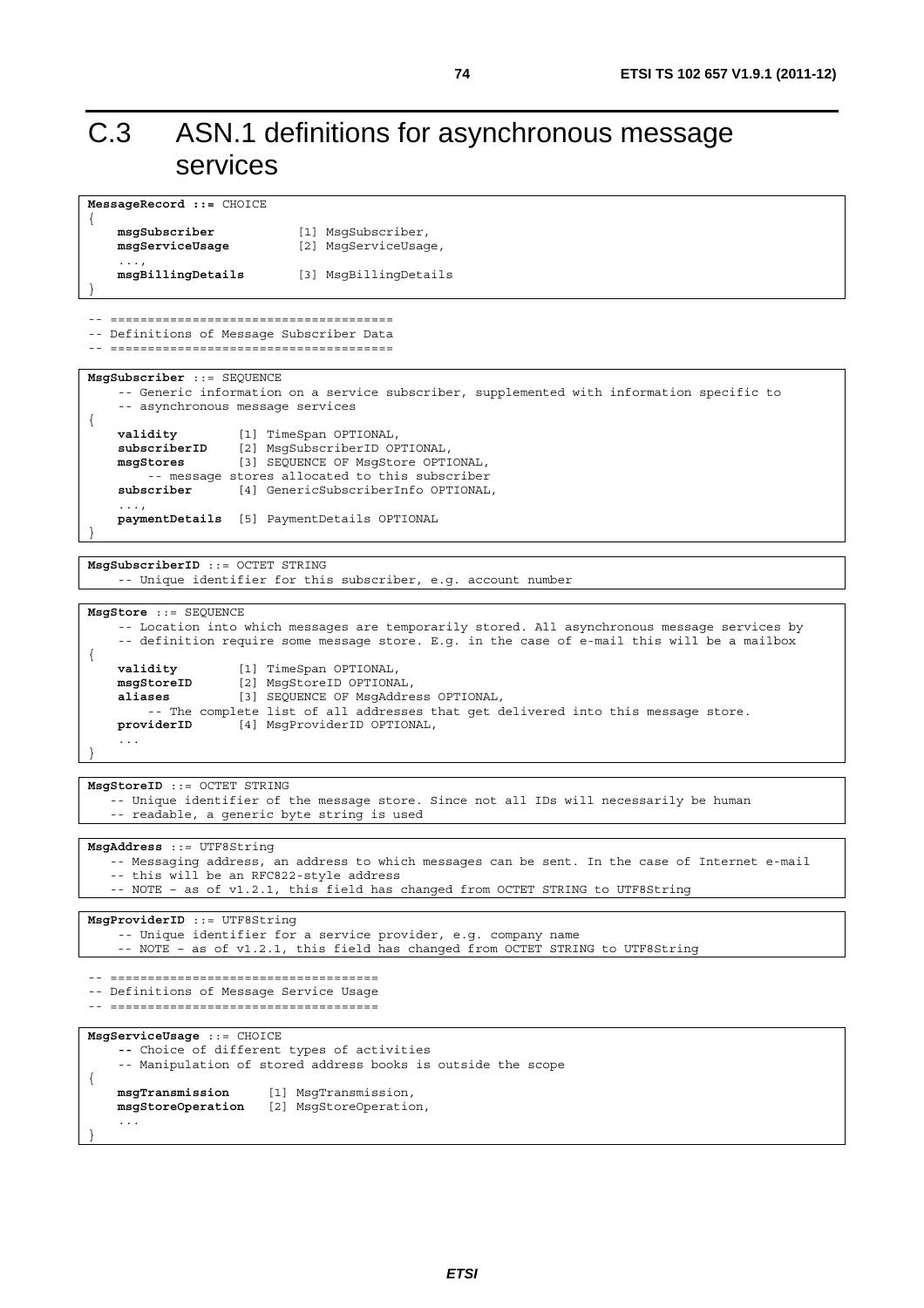```
 -- Sending of an outgoing message, or reception of an incoming message 
{ 
   dateTime [1] GeneralizedTime OPTIONAL, 
    subscriberID [2] MsgSubscriberID OPTIONAL, 
    senderAddress [3] MsgAddress OPTIONAL, 
    recipients [4] SEQUENCE OF MsgAddress OPTIONAL, 
   msgStores [5] SEQUENCE OF MsgStoreID OPTIONAL, 
       -- List of all local msgStores that received a copy of the message
         -- For transit messages this field is not used 
    deliveryStatus [6] ENUMERATED 
     { 
        unknown(0), 
        succeeded(1), 
            -- Delivery might still fail at a subsequent mail server 
         failed(2), 
            -- E.g. when mailbox quota exceeded (mailbox full) 
         retried(3), 
            -- Deferred and retried at a later time 
 ... 
    } OPTIONAL, 
                           protocol [7] ENUMERATED 
 { 
         smtp(0), 
        x400(1), 
 ... 
     } OPTIONAL, 
    clientID [8] IPAddress OPTIONAL, 
    serverID [9] IPAddress OPTIONAL, 
     ..., 
   messageID [10] MessageID OPTIONAL, 
    sourceServerName [11] UTF8String OPTIONAL, 
     destinationServerName [12] UTF8String OPTIONAL 
} 
MsgStoreOperation ::= SEQUENCE 
     -- Manipulation of a message store. 
{ 
   dateTime [1] GeneralizedTime OPTIONAL, 
    subscriberID [2] MsgSubscriberID OPTIONAL, 
   msgStore [3] MsgStoreID OPTIONAL, 
    operation [4] ENUMERATED 
     { 
         connect(0), 
            -- Successful authorization for access to msgStore 
         disconnect(1), 
        retrieveMsg(2), 
            -- Viewing msg using a webmail client is also considered retrieval 
        partialretrieveMsg(3), 
            -- E.g. the TOP command in POP3 
         deleteMsg(4), 
         addMsg(5), 
            -- E.g. the APPEND command in IMAP 
 ..., 
         editMsg(6) 
     } OPTIONAL, 
    senderAddress [5] MsgAddress OPTIONAL, 
        -- For Internet email, use the From address in the mail headers 
    recipients [6] SEQUENCE OF MsgAddress OPTIONAL, 
        -- For Internet email, use the To, CC, and BCC addresses in the mail headers 
   protocol [7] ENUMERATED 
 { 
        pop(0), 
         imap(1), 
         ..., 
        webmail(2) 
     } OPTIONAL, 
    clientID [8] IPAddress OPTIONAL,<br>serverID [9] IPAddress OPTIONAL,
                   [9] IPAddress OPTIONAL,
```
 ...,  **messageID** [10] MessageID OPTIONAL

}

**MsgTransmission** ::= SEQUENCE

```
MessageID ::= UTF8String 
    -- Unique identifier for this message, e.g RFC 822 header
```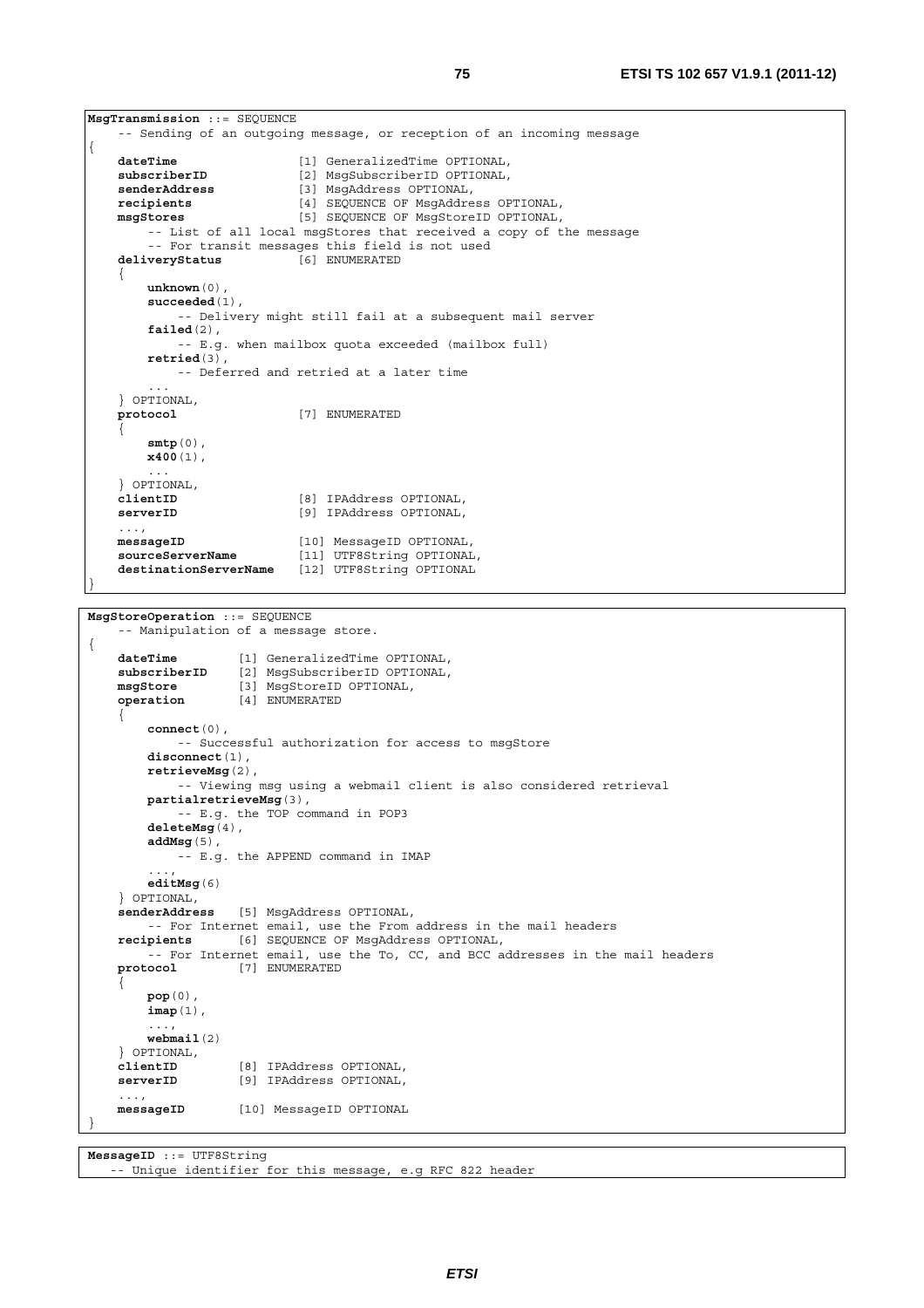```
-- Definitions of Billing Data 
-- ============================== 
MsgBillingDetails ::= SEQUENCE 
{ 
    subscriberID [1] MsgSubscriberID OPTIONAL,<br>serviceID [2] UTF8String OPTIONAL,
    serviceID [2] UTF8String OPTIONAL,<br>
billingAddress [3] ContactDetails OPTIC
    billingAddress [3] ContactDetails OPTIONAL,<br>
billingIdentifier [4] MsgBillingIdentifier OPT
                                     billingIdentifier [4] MsgBillingIdentifier OPTIONAL, 
    billingRecords [5] SEQUENCE OF MsgBillingRecords OPTIONAL, 
    nationalMsgBillingDetails [6] NationalMsgBillingDetails OPTIONAL, 
          -- To be defined on a national basis 
          -- Only to be used in case the present document cannot fulfil the national requirements 
      ... 
}
```
**NationalMsgBillingDetails** ::= SEQUENCE

-- ==============================

{ **countryCode** [1] UTF8String (SIZE (2)), -- see comment in NationalRequestParameters ... }

**MsgBillingIdentifier ::=** OCTET STRING -- Used to correlate billing information -- useful if the bill-payer is not the subscriber, e.g. company mobiles

```
MsgBillingRecords ::= SEQUENCE 
{ 
   time [1] GeneralizedTime OPTIONAL, 
   place [2] UTF8String OPTIONAL, amount [3] REAL OPTIONAL,
                               amount [3] REAL OPTIONAL, 
   currency [4] UTF8String (SIZE(3)) OPTIONAL, 
   -- as per ISO 4217 [5]
                               [5] UTF8String OPTIONAL,
        -- i.e. credit card etc. 
   nationalMsgBillingRecords [6] NationalMsgBillingRecords OPTIONAL, 
        -- To be defined on a national basis 
        -- Only to be used in case the present document cannot fulfil the national requirements 
 ..., 
   msgTransactionID [7] UTF8String OPTIONAL, 
         -- Unique reference for this transaction/billing record 
         -- Details to be defined on a national basis 
   mgsTransactionStatus [8] UTF8String OPTIONAL 
        -- Status of the transaction (i.e. "declined", "succeeded" etc.) 
         -- Details to be defined on a national bases 
}
```
**NationalMsgBillingRecords** ::= SEQUENCE { **countryCode** [1] UTF8String (SIZE (2)), -- see comment in NationalRequestParameters ... }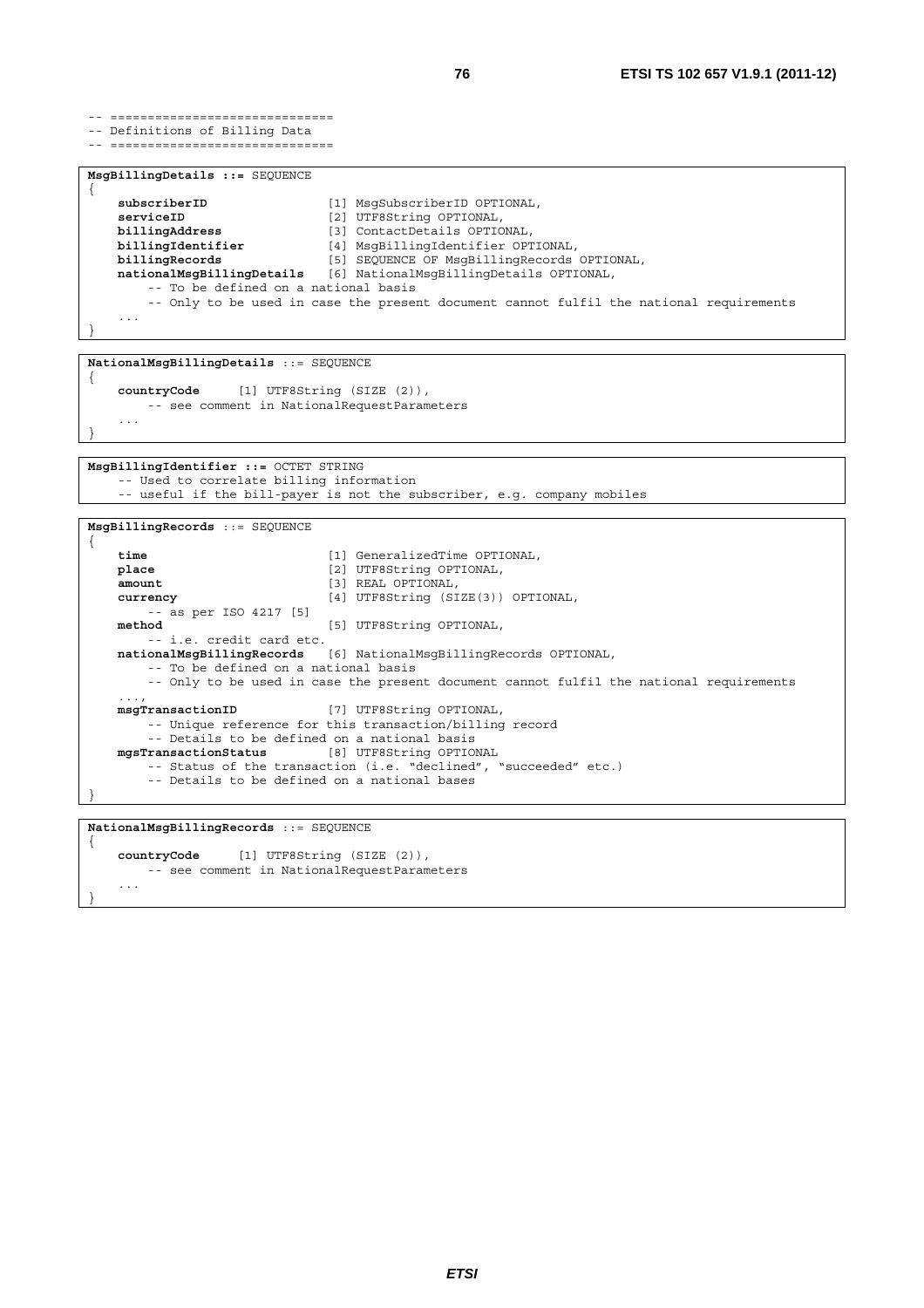# C.4 Schematic view of ASN.1 definitions

| MessageRecord |
|---------------|
|               |

| msgSubscriber                 |
|-------------------------------|
| validity                      |
| subscriberID                  |
| msgStores                     |
| L<br>MsgStore                 |
| - validity                    |
| msgStoreID                    |
| aliases                       |
| providerID                    |
| subscriber                    |
| paymentDetails                |
| msgServiceUsage               |
| msgTransmission               |
| - dateTime                    |
| susbcriberID                  |
| senderAddress                 |
| recipients                    |
| msqStores                     |
| deliveryStatus                |
| protocol                      |
| clientID                      |
| serverID                      |
| messageID<br>sourceServerName |
| destinationServerName         |
| msgStoreOperation             |
| - dateTtime                   |
| subscriberID                  |
| msqStore                      |
| operation                     |
| senderAddress                 |
| recipients                    |
| protocol                      |
| clientID                      |
| serverID                      |
| messageID                     |
| msgBillingDetails             |
| subscriberID                  |
| serviceID                     |
| billingAddress                |
| billingIdentifier             |
| billingRecords                |
| L<br>MsgBillingRecords        |
| time                          |
| place                         |
| amount                        |
| - currency                    |
| method                        |
| nationalMsgBillingRecords     |
| msgTransactionID              |
| msgTransactionStatus          |
| nationalMsgBillingDetails     |

NOTE: This figure should be regarded only as an aid to understanding. In the event of a discrepancy between this figure and the text of the ASN.1 specification the ASN.1 specification is the leading one.

**Figure C.2: Schematic representations of the major ASN.1 structures for asynchronous messaging**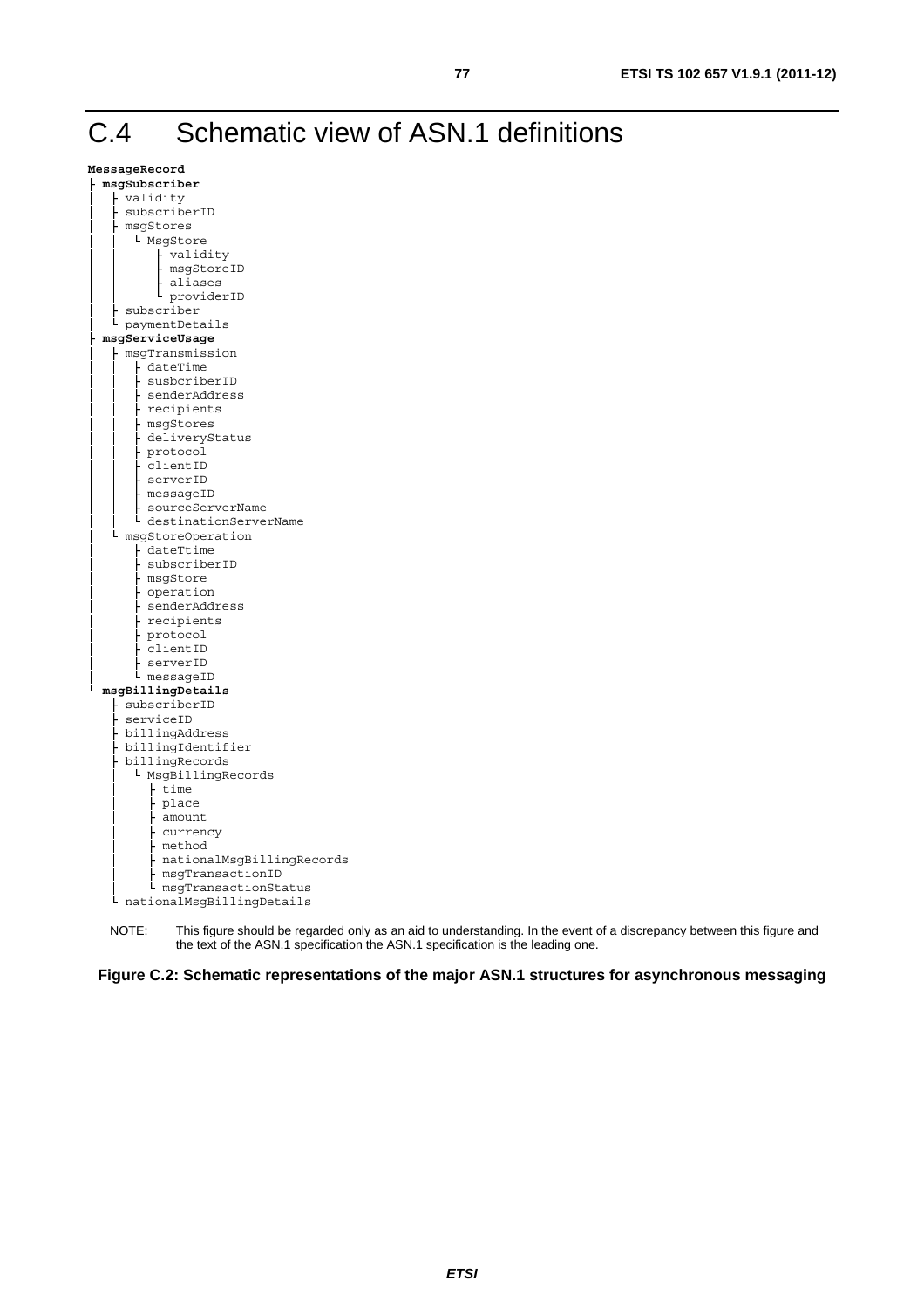# Annex D (normative): Service-specific details for synchronous multi-media services

# D.1 Scope

Synchronous multimedia services covers those services offering the facilities listed below. It covers services that provides VoIP and MoIP functionality. Carrier class VoIP could also be covered by annex B if no IP layer information is needed.

A user may expect a service that offers the capability e.g. to:

- Initiate communication set up.
- Accept communication set up.
- Conduct communication with one or more other parties.
- Cancel communication.
- Use a basic set of value-added services.

NOTE: Multimedia services cover services provided via IMS 3GPP TS 23.228 [25].

## D.2 Multimedia fields

### D.2.1 General

This clause described the fields and parameters of the Multimedia ASN.1 definitions given in clause D.3. This clause should be read in conjunction with the notes in the ASN.1 definitions themselves and the definitions in clauses A.1.1 and B.3.

### D.2.2 Multimedia Subscriber

This structure contains the information on the subscriber, and the subscribed services, independent on actual usage

| Field name                   | Value                                                                       | M/C/O<br>(see clause A.1.1) |
|------------------------------|-----------------------------------------------------------------------------|-----------------------------|
| subscriberID                 | A unique identifier for this particular subscriber within the<br><b>CSP</b> |                             |
| genericSubscriberInfo        | General personal information defined in annex A                             |                             |
| multimediaSubscriberInfo     | Service specific information about the subscriber                           |                             |
| subscribedMultimediaServices | List of services details that a subscriber (or account) may<br>have         |                             |

**Table D.1: MultimediaSubscriber parameters** 

#### D.2.2.1 subscriberID

subscriberID is a unique identifier for a particular subscriber within a CSP, for example an account number. The format and content of this field is for CSPs to determine. The only requirement is that the subscriber ID is unique for each subscriber within the CSP.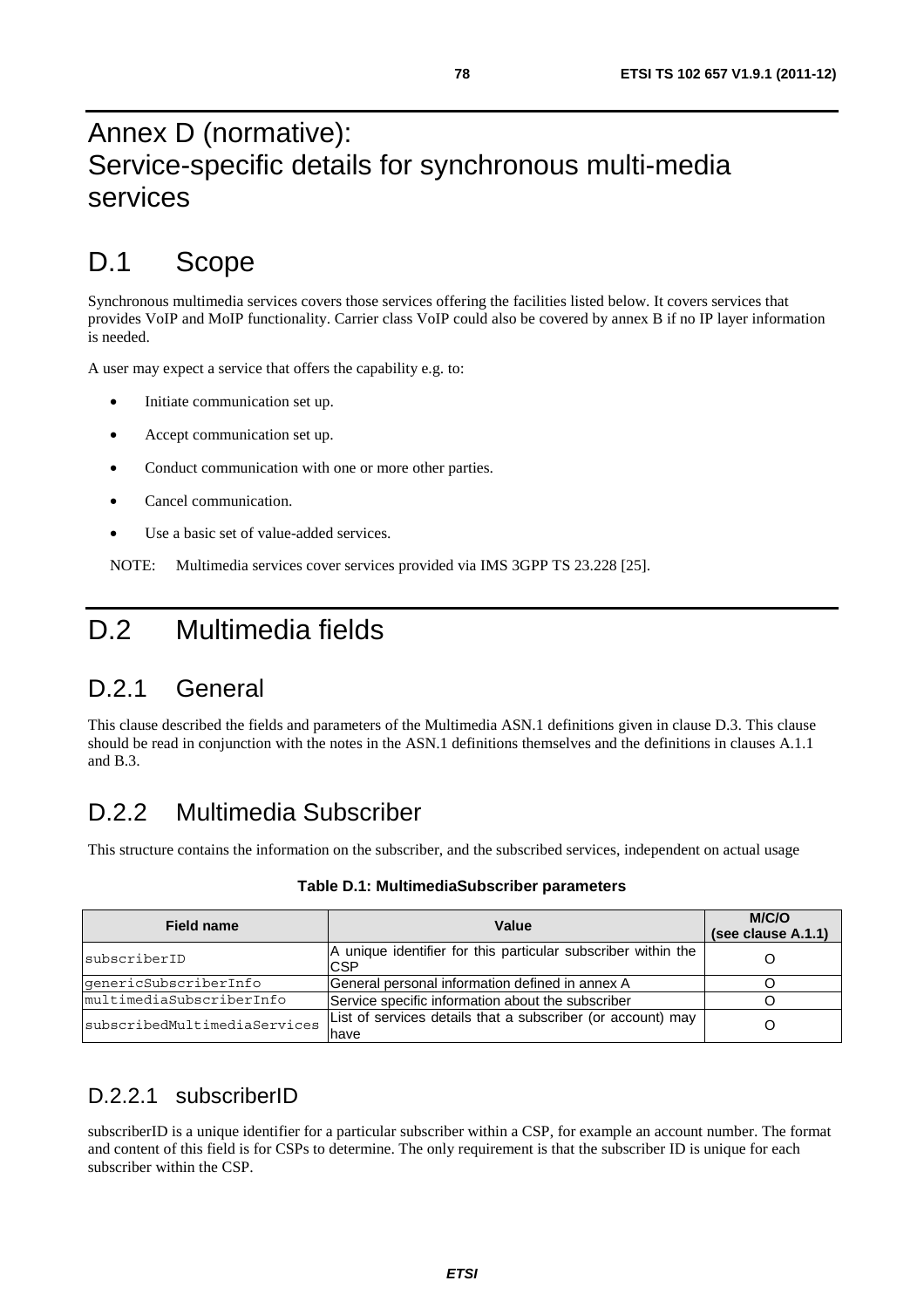### D.2.2.2 genericSubscriberInfo

Common information such as name and address is stored the genericSubscriberInfo structure. This is defined in the service-independent annex A.

#### D.2.2.3 multimediaSubscriberInfo

Information about the subscriber which is specific to multimedia services is contained in the multimediaSubscriberInfo structure. This is for further study.

#### D.2.2.4 subscribedMultimediaServices

#### D.2.2.4.1 Description

There shall be a subscribedMultimediaServices structure for each subscription the subscriber holds. The parameters are as follows.

| <b>Field name</b>     | Value                                                                                                                | M/C/O<br>(see clause A.1.1) |
|-----------------------|----------------------------------------------------------------------------------------------------------------------|-----------------------------|
| serviceID             | A unique identifier within the operator for the service or tariff<br>subscribed to.                                  | O                           |
| providerID            | A unique identifier for the service provider. The format of this field is<br>to be determined by national agreement. | ∩                           |
| timeSpan              | Time over which the subscription was held. If the subscription is<br>active, the end Time shall not be populated.    | O                           |
| registeredIdentifiers | The multimedia identifiers(s) assigned to the subscriber as part of<br>this subscription, if applicable.             | ∩                           |
| reqisteredICCID       | Integrated Circuit Card ID (ICCID) number of the subscriber, in<br>ASCII format.                                     | O                           |
| serviceType           | The type of service subscribed to.                                                                                   | O                           |
| installationAddress   | The installation address for the subscriber's equipment, if applicable.                                              | O                           |
| connectionDate        | Date that the subscription was actually connected (may be different<br>to the start of the subscription)             | ∩                           |
| iMSI                  | IMSI associated with the subscriber                                                                                  | $\Omega$                    |
| carrierPreselect      | Flag to indicate that the subscriber has carrier preselect active                                                    | O                           |
| lineStatus            | CSP-specific description of current line or subscription status<br>e.g. "Active", "Suspended" etc.                   | O                           |
| paymentDetails        | Details for payment (e.g. associated bank account, billing method or<br>billing address)                             | Ω                           |

#### **Table D.2: SubscribedMultimediaServices parameters**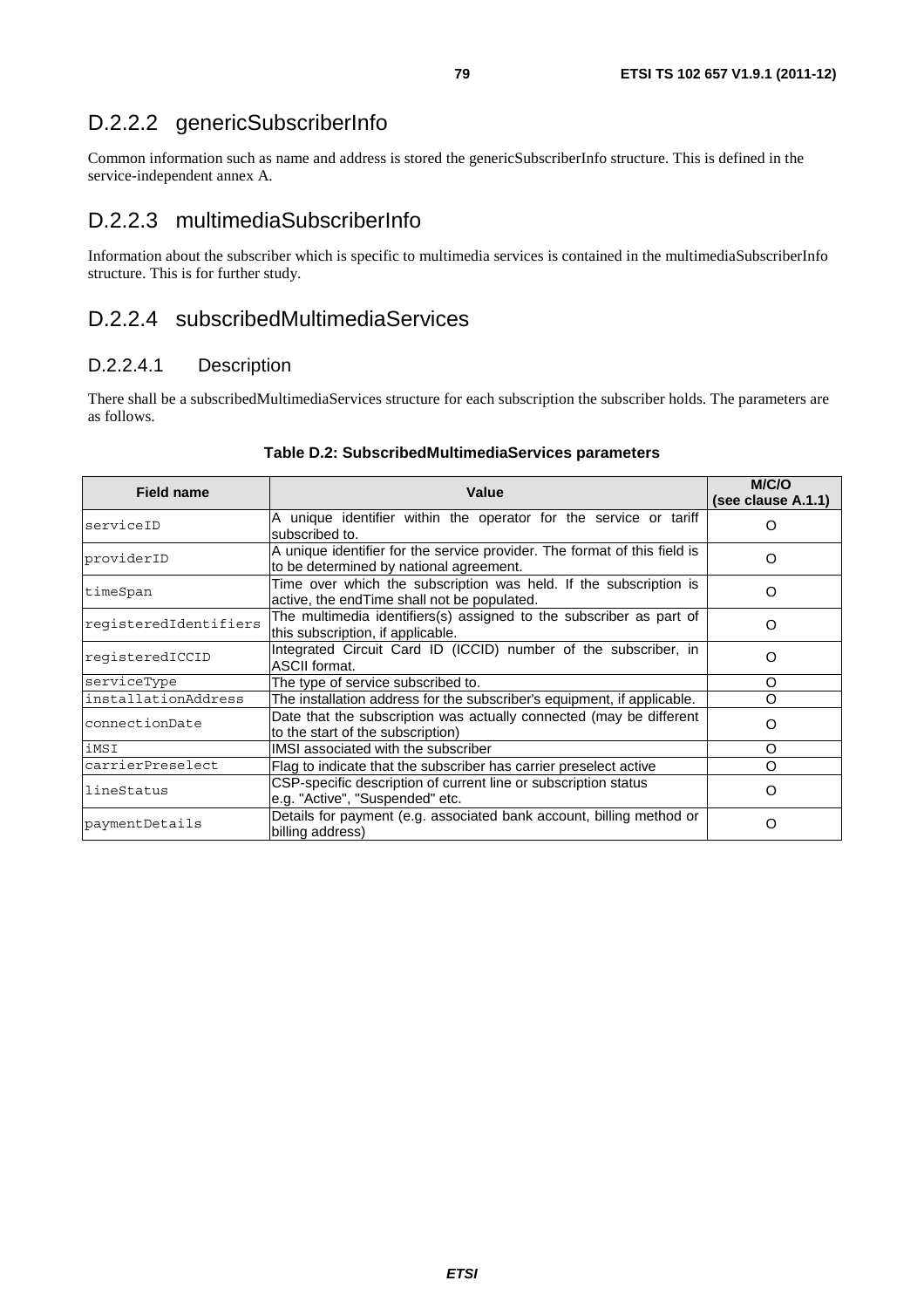# D.2.3 MultimediaBillingDetails

### D.2.3.1 MultimediaBillingDetails

The MultimediaBillingDetails structure gives information about the subscribers billing history for a particular subscription. The parameters are as follows.

| <b>Field name</b> | Value                                                                                                               | M/C/O<br>(see clause A.1.1) |
|-------------------|---------------------------------------------------------------------------------------------------------------------|-----------------------------|
| subscriberID      | A unique identifier for a particular subscriber within a CSP.                                                       |                             |
| serviceID         | A unique identifier within the operator for the service or tariff<br>subscribed to.                                 |                             |
| billingAddress    | The billing address for this subscription.                                                                          |                             |
| billingIdentifier | A unique identifier for billing purposes. The format of this field is for<br>ICSPs to determine.                    |                             |
| billingRecords    | A sequence of billing records, one for each payment by the<br>subscriber on this subscription - see clause D.2.3.2. |                             |

#### **Table D.3: MultimediaBillingDetails parameters**

### D.2.3.2 MultimediaBillingRecords

Each billing record contains information for a particular payment. The parameters are as follows.

#### **Table D.4: MultimedaBillingRecords parameters**

| Field name | Value                                                                                                          | M/C/O<br>(see clause A.1.1) |
|------------|----------------------------------------------------------------------------------------------------------------|-----------------------------|
| time       | Time of the payment.                                                                                           |                             |
| place      | Location of the payment.                                                                                       |                             |
| amount     | The amount of the payment, in currency specified.                                                              |                             |
| currency   | Currency of payment, in ISO 4217 [5] format.                                                                   |                             |
| method     | Type of payment (e.g. credit card, top-up voucher). The format of this<br>field is for agreement with the CSP. |                             |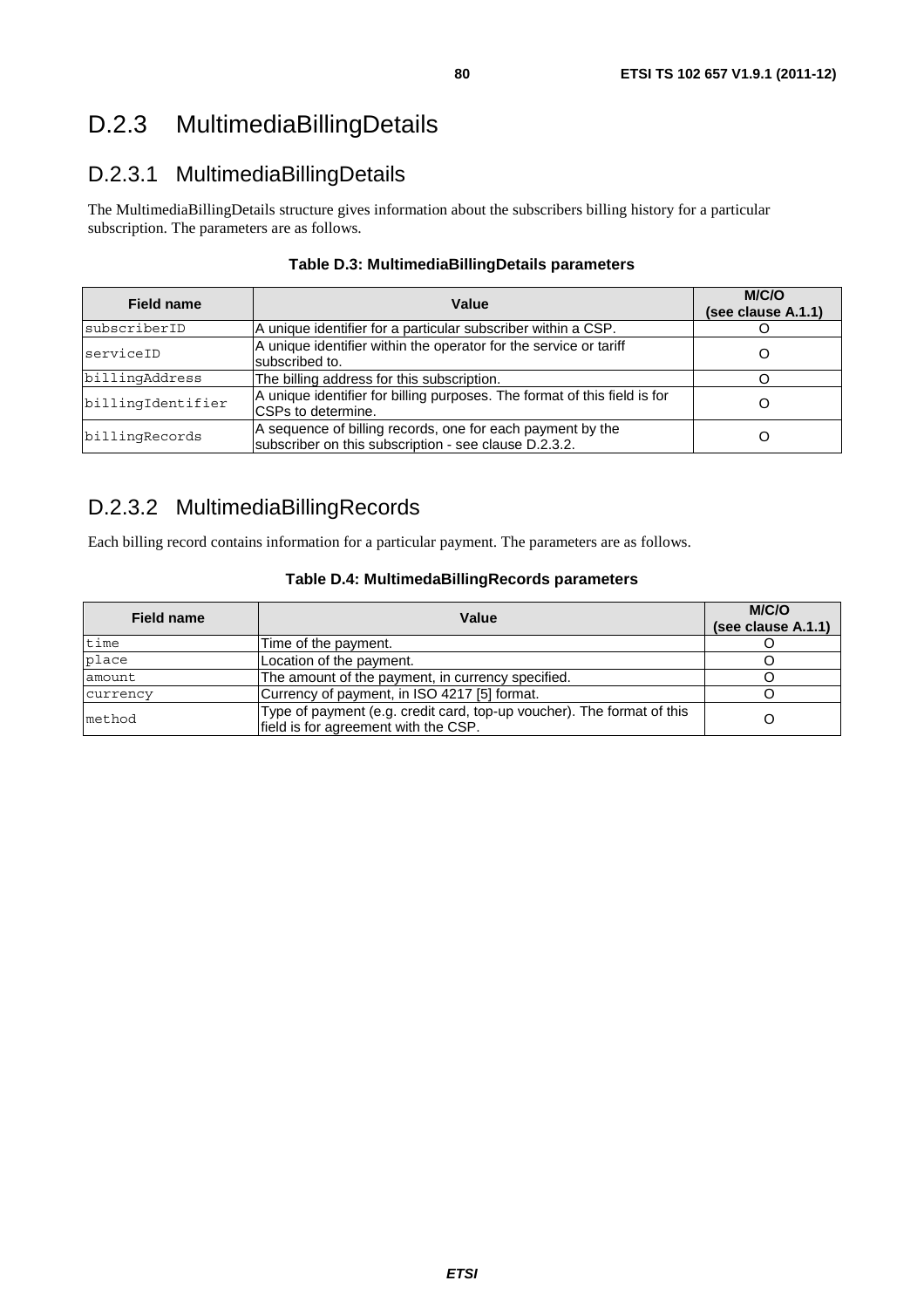## D.2.4 Multimedia ServiceUsage

### D.2.4.1 Parameters

The MultimediaServiceUsage structure is used for service usage information, such as call data records. The parameters are as follows.

| <b>Field name</b> | Value                                                                                                                                        | M/C/O<br>(see clause A.1.1) |
|-------------------|----------------------------------------------------------------------------------------------------------------------------------------------|-----------------------------|
| partyInformation  | A list of partyInformation structures (see clause D.2.4.2).                                                                                  |                             |
| communicationTime | Total time for this service usage. Not that the time of involvement of<br>individual parties may be shorter (see clause D.2.4.2).            | С                           |
| reasonCause       | Cause code for end of call, e.g. encoded SIP Reason Cause codes                                                                              | O                           |
| communicationType | Type of bearer service used in the session                                                                                                   | C                           |
| bearerService     | The bearer service for the communication.                                                                                                    | С                           |
| qualityOfService  | The quality of service parameter for the communication                                                                                       | O                           |
| ringDuration      | Ring duration, given in seconds for VoIP.                                                                                                    | O                           |
| callID            | Identifier of the retained call data, e.g. SIP callID, for correlating data<br>from different DR sources in CSP                              | O                           |
| originalCallID    | Identifier of the retained call data before any modification made by<br>the node and usable to correlate data by different DR sources in CSP | $\Omega$                    |
| callState         | State reached by the session with reference to the called subscriber<br>connection, e.g. b not reached, b alerted, b answered.               | $\Omega$                    |
| answerTime        | Date and time when the communication has been answered by the<br>called party in case of sessions                                            | O                           |
| contentType       | List of the media type of the message body, e.g. application/sdp,<br>text/html                                                               | O                           |
| mediaComponents   | List of media component changes during the session                                                                                           | O                           |
| imsInformation    | IMS-specific information                                                                                                                     | O                           |
| serviceID         | A unique identifier within the operator for the service or tariff                                                                            | O                           |
| providerID        | A unique identifier for the service provider. The format of this field is<br>to be determined by national agreement                          | O                           |

#### **Table D.5: MultimediaServiceUsage parameters**

### D.2.4.2 PartyInformation

A PartyInformation structure is filled in for each party involved in the communication. The parameters are as follows.

#### **Table D.6: PartyInformation parameters**

| <b>Field name</b>                | Value                                                                                                                                                                                                    | M/C/O<br>(see clause A.1.1) |
|----------------------------------|----------------------------------------------------------------------------------------------------------------------------------------------------------------------------------------------------------|-----------------------------|
| partyRole                        | Role for this party (e.g. called, calling).                                                                                                                                                              |                             |
| partyIdentity                    | Identifier for this party. URI is used in case of IMS service.                                                                                                                                           | C                           |
| subscriberID                     | Subscriber identifier, unique identifier for subscriber<br>(see clause D.2.2.1).                                                                                                                         | O                           |
| communicationTime                | Time that this party was involved in the communication, if<br>this was a multiparty communication. Shall be omitted if it<br>is the same as the time of the whole service usage<br>(see clause D.2.4.1). | O                           |
| iccip                            | ICCID number associated with the party, if available                                                                                                                                                     | O                           |
| iMSI                             | IMSI associated with the party, if available                                                                                                                                                             | O                           |
| natureOfAddress                  | Nature of the address - may be "International number",<br>"national number" or "subscriber number".                                                                                                      | O                           |
| uRI                              | URI of the party                                                                                                                                                                                         | O                           |
| partyNumber                      | E.164 number associated to party                                                                                                                                                                         | O                           |
| naAssignedAddress                | Address used by the subscriber's client for the connection                                                                                                                                               | O                           |
| forwardedTransferredIdentifier   | Forwarded Identifier if communication was transferred.                                                                                                                                                   | O                           |
| terminatingTransferredIdentifier | Terminating identifier if communication was transferred.                                                                                                                                                 | O                           |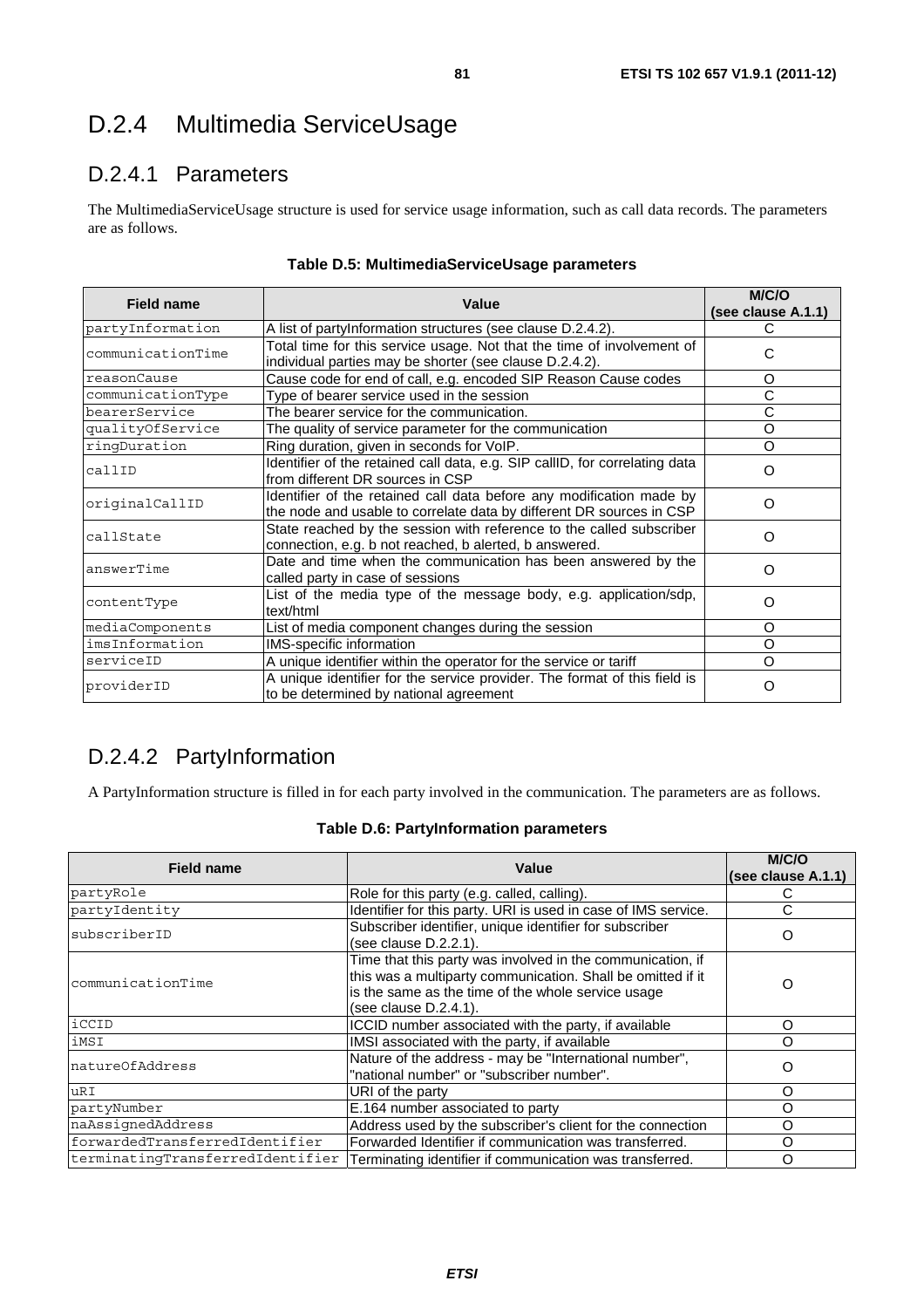### D.2.4.3 IMSInformation

This ImsInformation structure is used for service usage information in case of IMS service; the parameters are as follows.

| Field name  | Value                                                                                                                                 | M/C/O<br>(see clause A.1.1) |
|-------------|---------------------------------------------------------------------------------------------------------------------------------------|-----------------------------|
| service     | Type of IMS service used by subscriber, e.g. session, message, refer                                                                  |                             |
| roleOfNode  | Specification on the role of the Data Retention Source in the reported<br>communication, e.g. originating, terminating, proxy, b2bus. |                             |
| serviceInfo | List of service-specific data                                                                                                         |                             |

#### **Table D.7: IMSInformation parameters**

### D.2.4.4 MediaComponents

This structure contains the information on media components.

#### **Table D.8: MediaComponent parameters**

| <b>Field name</b>   | Value                                                                      | M/C/O<br>(see clause A.1.1) |
|---------------------|----------------------------------------------------------------------------|-----------------------------|
| time                | Time when this media component has been processsed                         |                             |
| mediaName           | Media component name (from "m=" line in SDP data)                          |                             |
| mediaDescription    | Media component description (from "attribute-line" content in SDP<br>data) |                             |
| mediaInitiator      | Media component initiator, i.e. called Party, calling Party                |                             |
| accessCorrelationID | Correlation identifier for the access used for SIP usage                   |                             |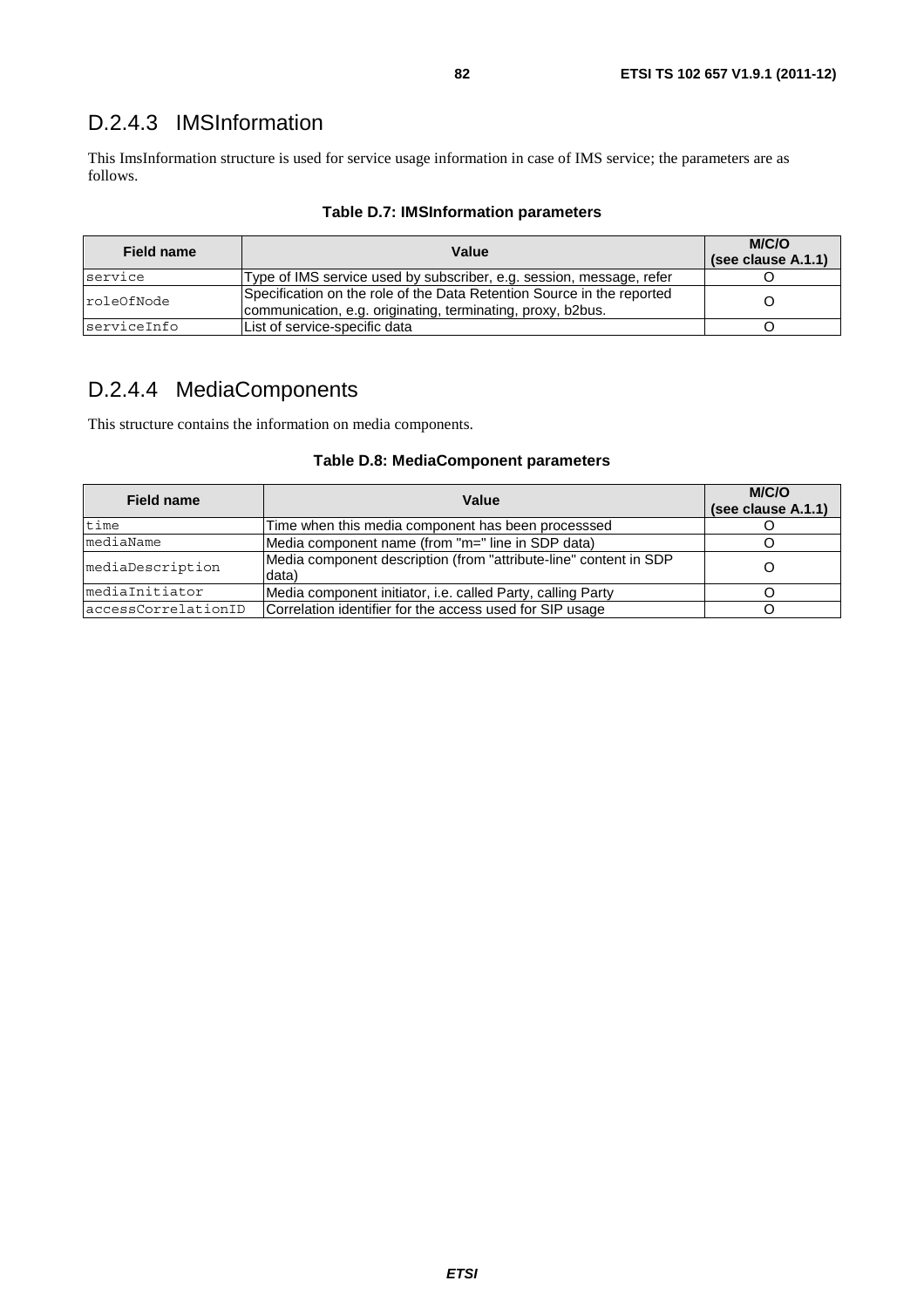## D.3 ASN.1 definitions for Multimedia

```
MultimediaRecord ::= CHOICE 
{ 
    multimediaSubscriber [1] MultimediaSubscriber, 
    multimediaBillingDetails [2] MultimediaBillingDetails,
    multimediaServiceUsage [3] MultimediaServiceUsage, 
     ... 
} 
-- ============================== 
-- Definitions of Subscriber Data 
-- ============================== 
MultimediaSubscriber ::= SEQUENCE 
{ 
    subscriberID [1] MultimediaSubscriberID OPTIONAL, 
         -- unique identifier for this subscriber, e.g. account number 
    genericSubscriberInfo [2] GenericSubscriberInfo OPTIONAL, 
    -- generic personal information about this subscriber<br>multimediaSubscriberInfo [3] MultimediaSubscriberI
                                 multimediaSubscriberInfo [3] MultimediaSubscriberInfo OPTIONAL, 
         -- service-specific information about this subscriber 
    subscribedMultimediaServices [4] SEQUENCE OF SubscribedMultimediaServices OPTIONAL, 
          -- a subscriber (or account) may have more than one service listed against them 
 ... 
} 
MultimediaSubscriberInfo ::= SEQUENCE
```

```
{ 
   nationalMultimediaSubscriberInfo [1] NationalMultimediaSubscriberInfo OPTIONAL, 
 ...
```
}

**MultimediaSubscriberID ::=** UTF8String -- unique identifier for this subscriber, e.g. account number

```
SubscribedMultimediaServices ::= SEQUENCE 
{ 
    serviceID [1] UTF8String OPTIONAL,
         -- Unique identifier for this service within the operator 
   providerID [2] UTF8String OPTIONAL, 
    -- Unique identifier for the service provider<br>timeSpan [3] TimeSpan OPTIONAL
                                [3] TimeSpan OPTIONAL,
        -- Start and end data, if applicable, of the subscription 
    registeredIdentifiers [4] SEQUENCE OF PartyIdentity OPTIONAL, 
    -- The set of identifiers registered for this service<br>registeredICCID [5] UTF8String OPTIONAL,
                               [5] UTF8String OPTIONAL,
    serviceType [6] MultimediaServiceType OPTIONAL, 
    installationAddress [7] AddressInformation OPTIONAL, 
         -- installation address, if different from the registered address 
    connectionDate [8] GeneralizedTime OPTIONAL, 
         -- Date the subscriber was actually connected 
         -- (May differ from the start of subscription) 
    iMSI [9] IMSI OPTIONAL,<br>
carrierPreselect [10] BOOLEAN OPTIC
                                [10] BOOLEAN OPTIONAL,
   lineStatus [11] UTF8String OPTIONAL, 
         -- CSP-specific description of current line status, 
         -- e.g. "Active", "Ceased", etc. 
    nationalMultimediaServices [12] NationalMultimediaServices OPTIONAL, 
         -- national extension 
     ..., 
    paymentDetails [13] PaymentDetails OPTIONAL 
} 
MultimediaServiceType ::= ENUMERATED
```

```
{ 
   private(0), 
   privatePABX(1), 
   publicPayphone(2), 
    geographicalfixed(3), 
    geographicalindependent(4), 
     ... 
}
```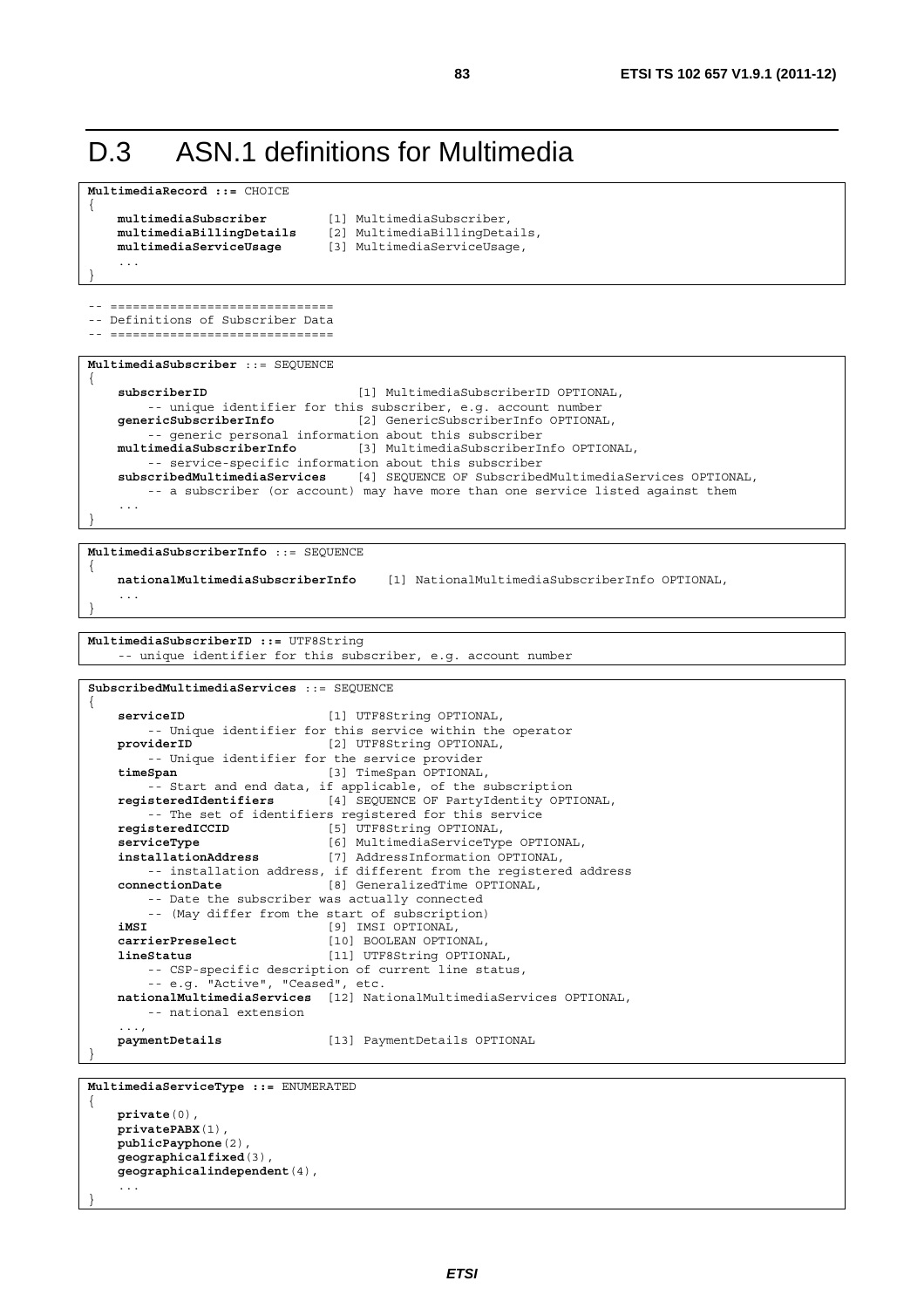-- ================================= **MultimediaServiceUsage** ::= SEQUENCE { **partyInformation** [1] SEQUENCE OF MultimediaPartyInformation OPTIONAL, -- This parameter provides the concerned party (Originating, Terminating or -- forwarded party), the identity(ies) of the party and all the information -- provided by the party **communicationTime** [2] TimeSpan OPTIONAL, -- Time and duration of the communication **reasonCause** [3] INTEGER OPTIONAL, -- cause code for call termination e.g. SIP Reason code **communicationType** [4] MultimediaCommunicationType OPTIONAL, **bearerService** [5] MultimediaBearerService OPTIONAL, **qualityOfService** [6] QualityOfService OPTIONAL, **ringDuration** [7] INTEGER OPTIONAL, **callID callID callID contract (8)** MultimediaCallID OPTIONAL, **originalCallID OPTIONAL**, **originalCallID** [9] MultimediaCallID OPTIONAL,<br> **callState** [10] ENUMERATED **callState** [10] ENUMERATED { **bNotReached**(1), **bAlert**(2), **bAnswered**(3), ... } OPTIONAL, **answerTime** [11] GeneralizedTime OPTIONAL, **contentType** [12] SEQUENCE OF UTF8String OPTIONAL,<br> **mediaComponents** [13] SEQUENCE OF MediaComponent OPTIC [13] SEQUENCE OF MediaComponent OPTIONAL, **imsInformation** [14] ImsInformation OPTIONAL, **nationalMultimediaServiceUsage** [15] NationalMultimediaServiceUsage OPTIONAL, **serviceID** [16] UTF8String OPTIONAL, **providerID** [17] UTF8String OPTIONAL, [17] UTF8String OPTIONAL, ... } **MultimediaPartyInformation** ::= SEQUENCE { **partyRole** [1] MultimediaPartyRole OPTIONAL,<br> **partyIdentity** [2] PartyIdentity OPTIONAL, **partyIdentity** [2] PartyIdentity OPTIONAL,<br> **subscriberID** [3] MultimediaSubscriberID **subscriberID** [3] MultimediaSubscriberID OPTIONAL,<br> **communicationTime** [4] TimeSpan OPTIONAL, **communicationTime** [4] TimeSpan OPTIONAL, -- Time and duration of the communication **iCCID iCCID iCCID iCCID iCCID iCCID iCCID** -- Integrated Circuit Card ID (ICCID) number of the party, in ASCII format<br>
161 IMSI OPTIONAL, **iMSI** [6] IMSI OPTIONAL,  **natureOfAddress** [7] UTF8String OPTIONAL, -- Nature of address indicator, e.g. "National", "International" **uRI**  $[8]$  UTF8String OPTIONAL, **partyNumber** [9] PartyNumber OPTIONAL, **naAssignedAddress** [10] NAAssignedAddress OPTIONAL, **forwardedTransferredIdentifier** [11] PartyIdentity OPTIONAL, **terminatingTransferredIdentifier** [12] PartyIdentity OPTIONAL, **nationalMultimediaPartyInformation** [13] NationalMultimediaPartyInformation OPTIONAL, ..., **userAgent** [14] UTF8String OPTIONAL,

**octetsUploaded** [15] INTEGER OPTIONAL, **octetsDownloaded** [16] INTEGER OPTIONAL

-- e.g. SIP User-Agent field (see RFC 3261 [26])

**MultimediaCallID ::=** UTF8String

}

-- ================================== -- Definitions of Service Usage Data

**MultimediaCommunicationType ::=** ENUMERATED { **multimediaFixed**(0), **multimediaWireless**(1), **multimediaNetworkIndependent**(2), ... }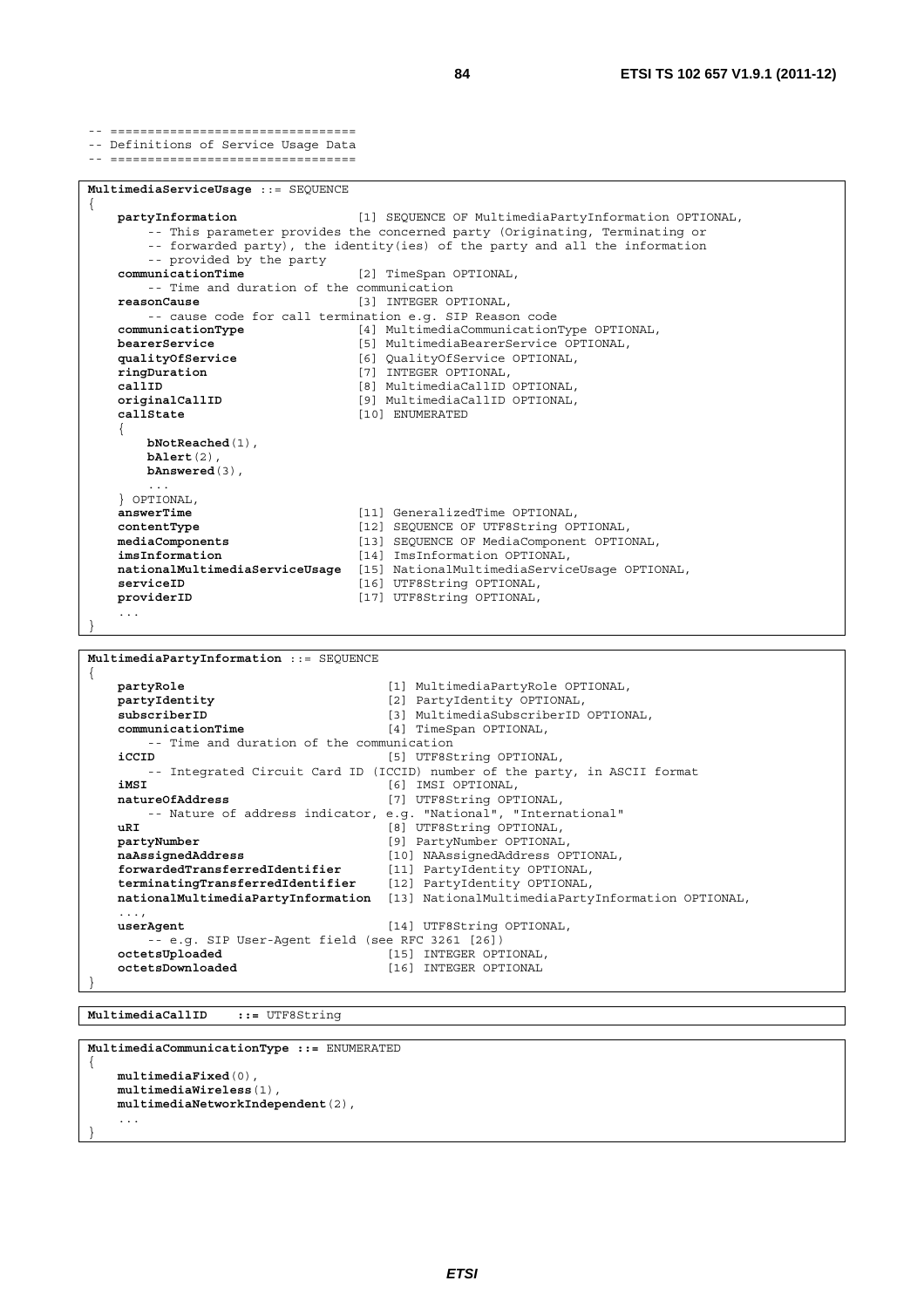**MultimediaPartyRole ::=** ENUMERATED { **calling**(0), **called**(1), **calledAssertedIdentity**(2), **calledApplicationServer**(3), **originalCalled**(4), **redirecting**(5), **multimediaNetworkIndependent**(6), **directory**(7), **broadcastReceiver**(8), **broadcastSender**(9), ...

}

}

```
MultimediaBearerService ::= ENUMERATED 
{ 
    speech(0), 
    data(1), 
    fax(2), 
    video(3), 
    emergencyCall(4), 
      ...
```

```
ImsInformation ::= SEQUENCE 
{ 
     service [1] ENUMERATED 
     { 
         session(1), 
         message(2), 
         refer(3), 
 ... 
     } OPTIONAL, 
                          roleOfNode [2] ENUMERATED 
     { 
         originating(1), 
         terminating(2), 
         proxy(3), 
         b2bua(4), 
 ... 
     } OPTIONAL, 
                           serviceInfo [4] SEQUENCE OF ImsServiceInfo OPTIONAL, 
     ... 
}
```

```
ImsServiceInfo ::= SEQUENCE 
{ 
    serviceData [1] OCTET STRING OPTIONAL, 
    -- service data<br>serviceType [2]
                      [2] INTEGER OPTIONAL,
          -- service type 
          ... 
}
```
**MediaComponent** ::= SEQUENCE

```
{ 
   time [1] GeneralizedTime OPTIONAL, 
   mediaName [2] UTF8String OPTIONAL, mediaDescription [3] UTF8String OPTIONAL,
                                   [3] UTF8String OPTIONAL,
   mediaInitiator [4] PartyIdentity OPTIONAL, 
   accessCorrelationID [5] OCTET STRING OPTIONAL, 
   nationalMultimediaMediaComponent [6] NationalMultimediaMediaComponent OPTIONAL, 
    ... 
}
```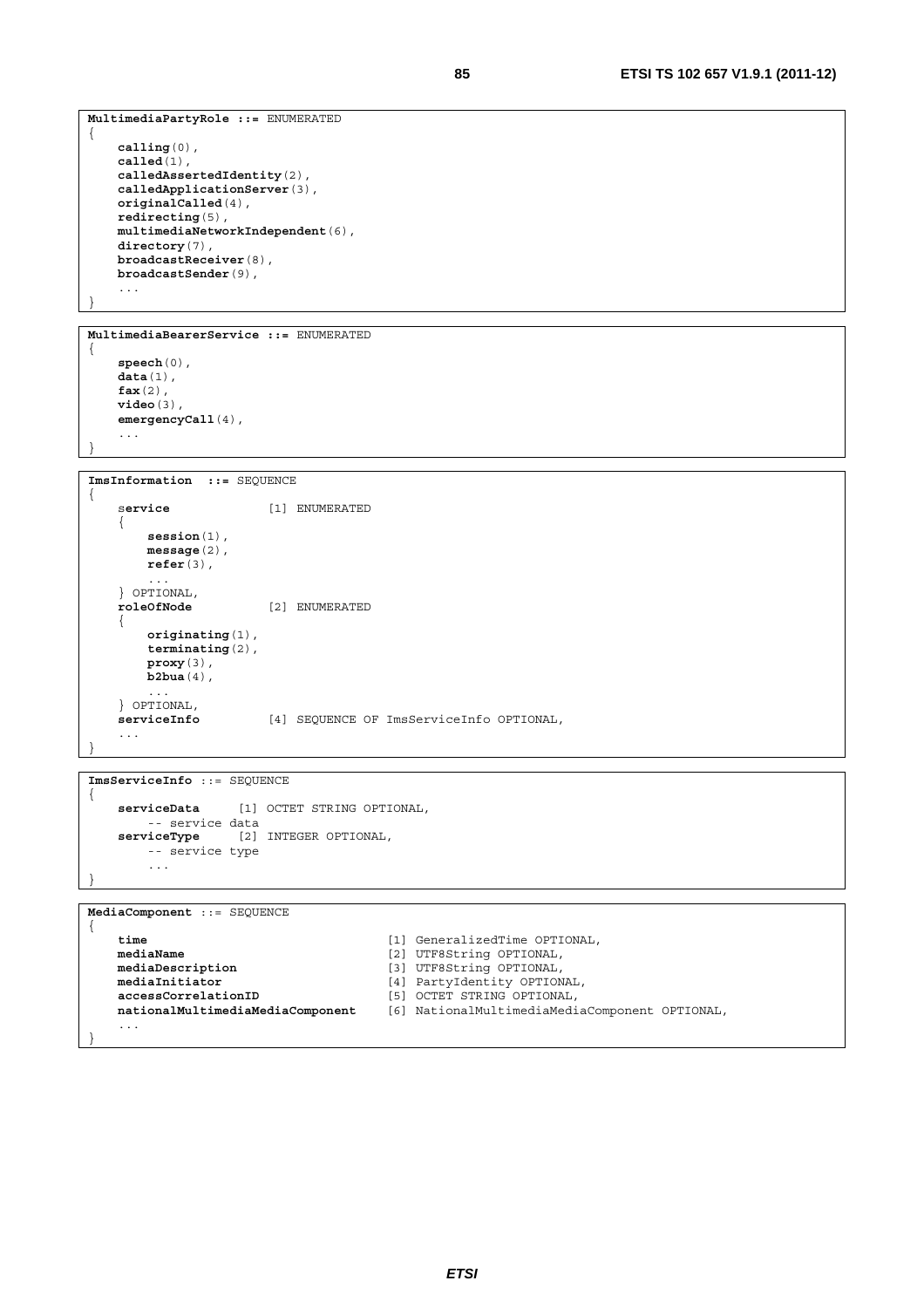-- ============================== -- Definitions of Billing Data -- ============================== **MultimediaBillingDetails ::=** SEQUENCE { **subscriberID** [1] MultimediaSubscriberID OPTIONAL,<br>**serviceID** [2] UTF8String OPTIONAL, **serviceID** [2] UTF8String OPTIONAL,<br> **billingAddress** [3] ContactDetails OPTIC **billingAddress** [3] ContactDetails OPTIONAL,<br> **billingIdentifier** [4] MultimediaBillingIdentif **billingIdentifier** [4] MultimediaBillingIdentifier OPTIONAL, **billingRecords** [5] SEQUENCE OF MultimediaBillingRecords OPTIONAL, **nationalMultimediaBillingDetails** [6] NationalMultimediaBillingDetails OPTIONAL, -- To be defined on a national basis -- Only to be used in case the present document cannot fulfil the national requirements ... }

```
NationalMultimediaBillingDetails ::= SEQUENCE 
{
```
**countryCode** [1] UTF8String (SIZE (2)), -- see comment in NationalRequestParameters ... }

```
MultimediaBillingIdentifier ::= OCTET STRING 
     -- Used to correlate billing information 
     -- useful if the bill-payer is not the subscriber, e.g. company mobiles
```
**MultimediaBillingRecords** ::= SEQUENCE { **time** [1] GeneralizedTime OPTIONAL, place  $[2]$  UTF8String OPTIONAL, amount  $[3]$  REAL OPTIONAL, **amount** [3] REAL OPTIONAL, **currency** [4] UTF8String (SIZE(3)) OPTIONAL, -- as per ISO 4217 [5]  **method** [5] UTF8String OPTIONAL, -- i.e. credit card etc. **nationalMultimediaBillingRecords** [6] NationalMultimediaBillingRecords OPTIONAL, -- To be defined on a national basis -- Only to be used in case the present document cannot fulfil the national requirements  $\ldots$  ,  $\ldots$  ,  $\ldots$ **multimediaTransactionID** [7] UTF8String OPTIONAL, -- Unique reference for this transaction/billing record -- Details to be defined on a national basis **multimediaTransactionStatus** [8] UTF8String OPTIONAL -- Status of the transaction (i.e. "declined", "succeeded" etc.) -- Details to be defined on a national bases }

**NationalMultimediaBillingRecords** ::= SEQUENCE

{ **countryCode** [1] UTF8String (SIZE (2)), -- see comment in NationalRequestParameters ... }

-- =================== -- General definitions

```
-- ===================
```
{

**PartyIdentity ::=** UTF8String

```
 -- E.164 address of the party in international format, or 
 -- SIP URI or TEL URI representing E.164
```
**QualityOfService ::=** UTF8String -- Free text description of the invoked quality of service

```
NationalMultimediaSubscriberInfo ::= SEQUENCE
```

```
countryCode [1] UTF8String (SIZE (2)), 
       -- see comment in NationalRequestParameters 
 ... 
}
```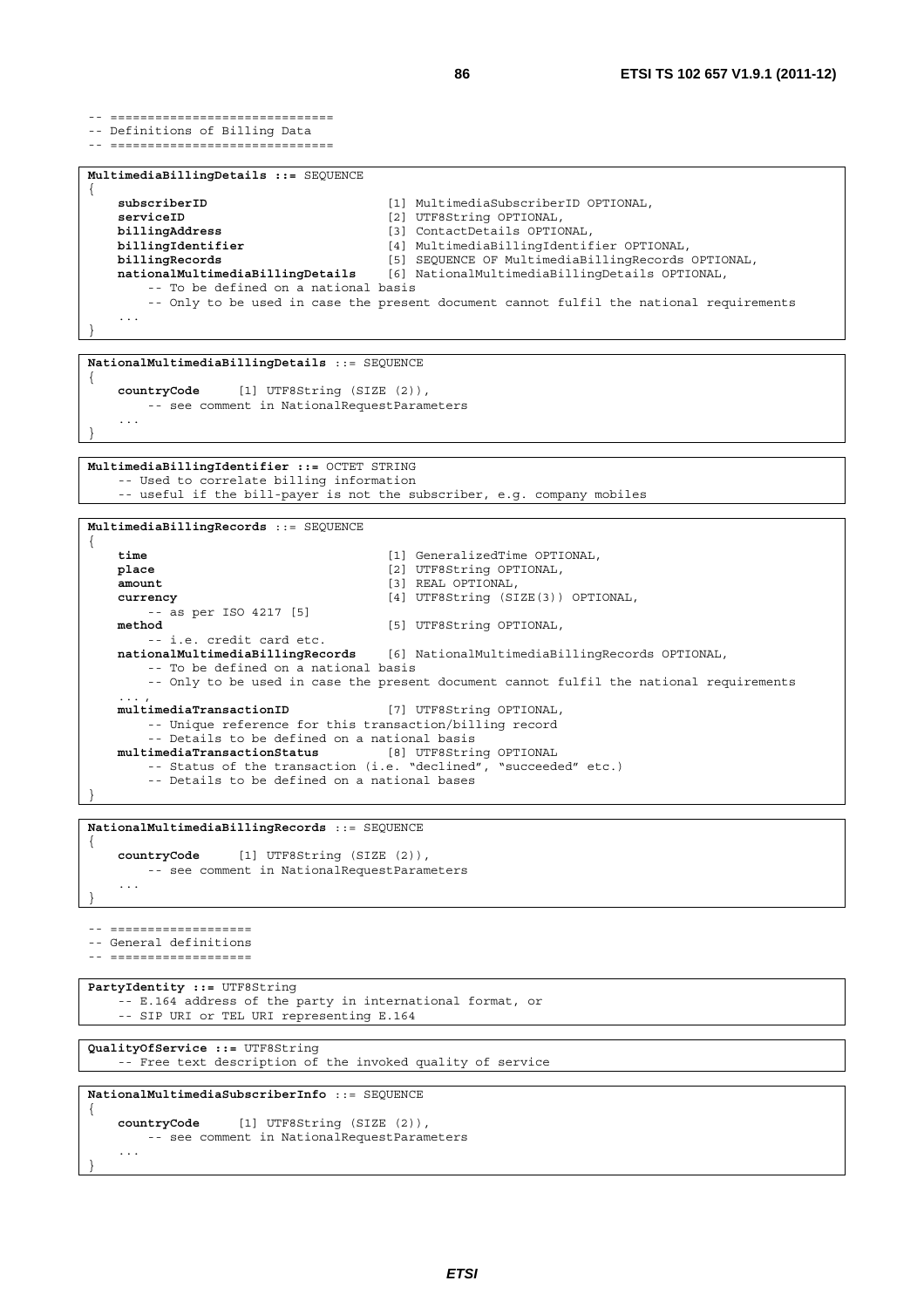```
NationalMultimediaServices ::= SEQUENCE 
{ 
    countryCode [1] UTF8String (SIZE (2)), 
     -- see comment in NationalRequestParameters
     ... 
}
```
**NationalMultimediaServiceUsage** ::= SEQUENCE

{

}

}

{

```
countryCode [1] UTF8String (SIZE (2)), 
   -- see comment in NationalRequestParameters 
 ...
```

```
NationalMultimediaPartyInformation ::= SEQUENCE 
{ 
    countryCode [1] UTF8String (SIZE (2)), 
      -- see comment in NationalRequestParameters
     ...
```

```
NationalMultimediaMediaComponent ::= SEQUENCE
```

```
countryCode [1] UTF8String (SIZE (2)), 
      -- see comment in NationalRequestParameters 
    ... 
}
```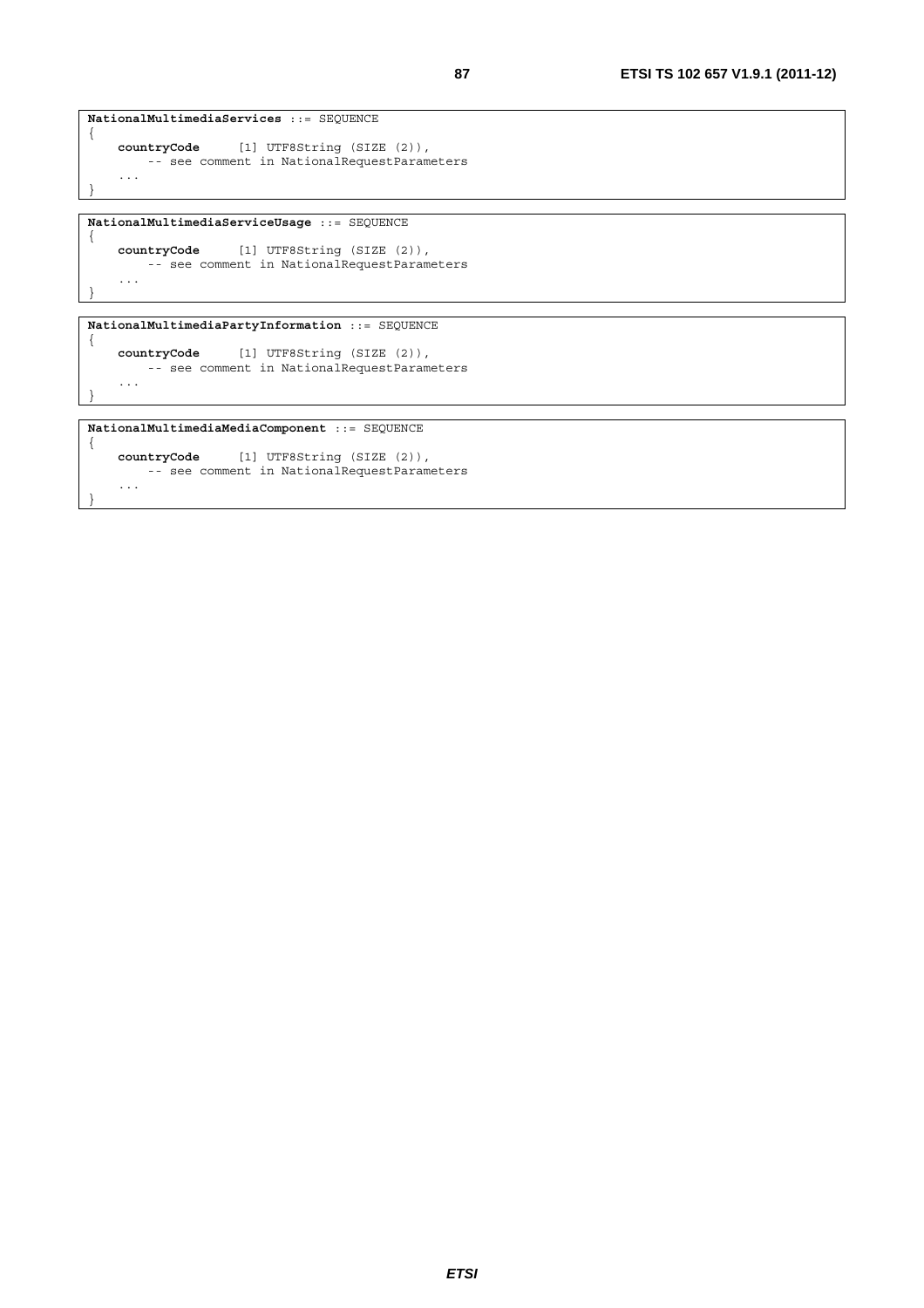# D.4 Schematic view of ASN.1 definitions

**multimediaRecord**  ├ **multimediaSubscriber**  $subscript$ genericSubscriberInfo │ multimediaSubscriberInfo<br>↓ qubscribedMultimediaSery subscribedMultimediaServices │ └ SubscribedMultimediaServices │ ├ serviceID providerID │ ├ timeSpan registeredIdentifiers registeredICCID serviceType installationAddress │ ├ connectionDate  $i$ MSI -----<br>carrierPreselect lineStatus │ nationalMultimediaServices<br>│ paymentDetails │ └ paymentDetails ├ **multimediaBillingDetails**  │ ├ subscriberID serviceID billingAddress billingIdentifier │ ├ billingRecords │ │ └ MultimediaBillingRecords │ │ ├ time place  $a$  mount currency<br>method │ │ │ № thod<br>│ │ │ │ ∴ationalMultimediaBillingRecords multimediaTransactionID │ │ └ multimediaTransactionStatus │ └ nationalMultimediaBillingDetails └ **multimediaServiceUsage** ├ partyInformation L MultimediaPartyInformation │ ├ partyRole partyIdentity subscriberID │ ├ communicationTime │ ├ iCCID  $i$ MSI natureOfAddress  $uRI$ partyNumber │ ├ naAssignedAddress │ ├ forwardedTransferredIdentifier │ ├ terminatingTransferredIdentifier nationalMultimediaPartyInformation userAgents octetsUploaded │ └ octetsDownloaded ├ communicationTime  $reasonCause$ ├ communicationType bearerService ├ qualityOfService *ringDuration* ├ callID ├ originalCallID callState ├ answerTime  $\verb|contentType|$ ├ mediaComponents time mediaName mediaDescription │ ├ mediaInitiator ↑ accessCorrelationID nationalMultimediaMediaComponent ├ imsInformation ├ nationalMultimediaServiceUsage ├ serviceID └ providerID

NOTE: This figure should be regarded only as an aid to understanding. In the event of a discrepancy between this figure and the text of the ASN.1 specification the ASN.1 specification is the leading one.

#### **Figure D.1: Schematic representations of the major ASN.1 structures for multimedia services**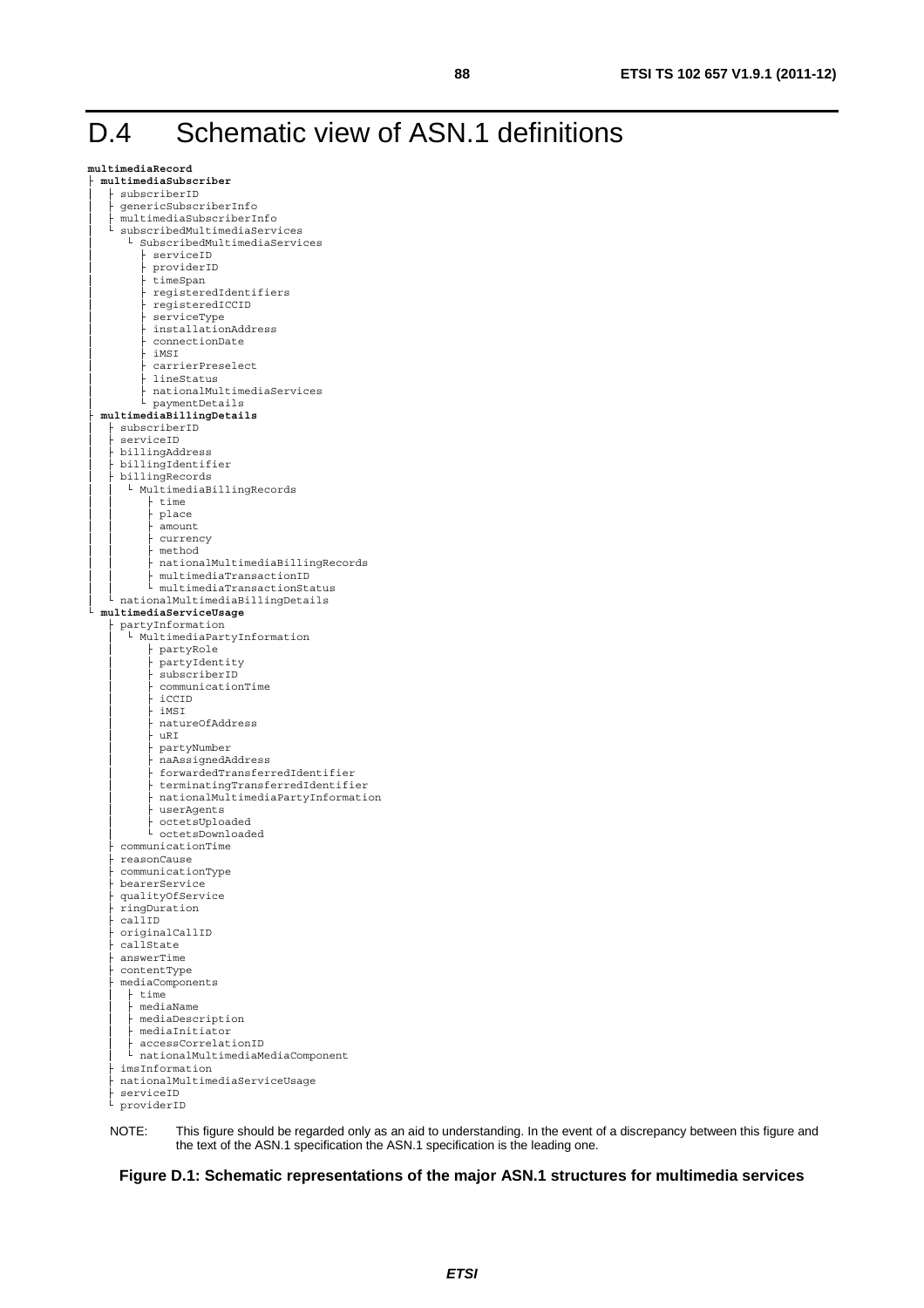# Annex E (normative): Service-specific details for network access services

# E.1 Scope

Network access services covers the services offering a capability to access public networks (typically the internet), including GPRS/UMTS-PS.

Network access is typically provided by ISPs, possibly through an intermediate access provider, such as Cable-TV or ADSL. This may be taken as a generic capability to access public networks with a variety of protocols, but in current practice only Internet access would be of interest for data retention.

User facilities are:

• Access to the Internet, after some sort of authentication.

# E.2 Descriptions

## E.2.1 General

This clause describes the fields and parameters of the Network Access ASN.1 definitions given in clause E.3. This clause should be read in conjunction with the notes in the ASN.1 definitions themselves.

## E.2.2 NASubscriber

This structure contains the information on the subscriber, and the subscribed services, independent on actual usage.

| <b>Field name</b>  | Value                                                                                                                                                 | M/C/O<br>(see clause A.1.1) |
|--------------------|-------------------------------------------------------------------------------------------------------------------------------------------------------|-----------------------------|
| validity           | Time period during which the information given in this structure is or<br>was valid.                                                                  |                             |
| subscriberID       | A unique identifier for this particular subscriber within the CSP.                                                                                    |                             |
| naSubscriptions    | List of all known services subscribed to by this user with this CSP.                                                                                  |                             |
| allocatedDeviceIDs | List of all known devices allocated to this user. The user may use<br>other devices in addition (or instead of) these devices.                        |                             |
| subscriber         | Common information such as name and address is stored the<br>IGenericSubscriberInfo structure. This is defined in the<br>service-independent annex A. | С                           |

#### **Table E.1: NASubscriber parameters**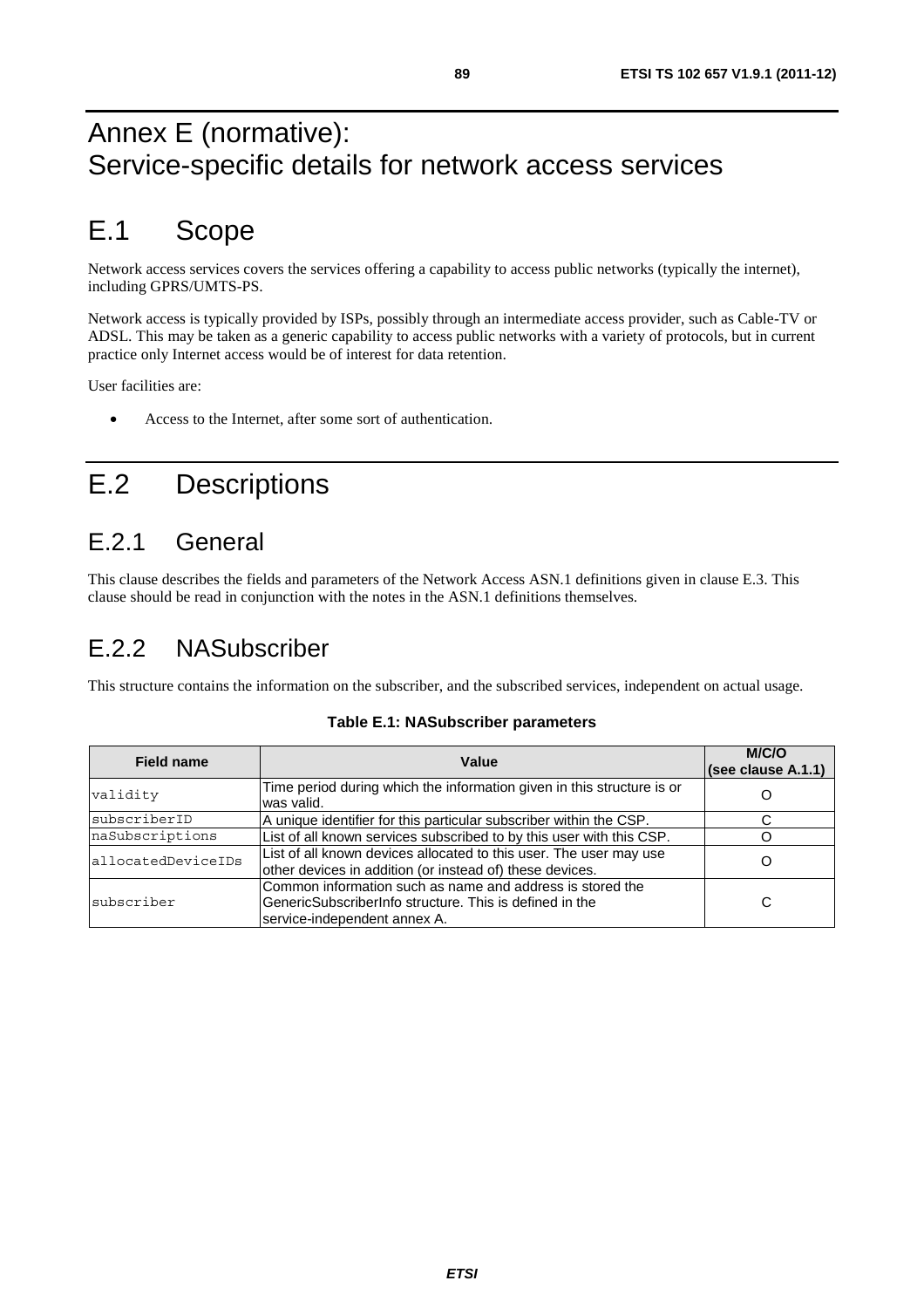This structure contains the information on a particular subscription by a subscriber.

| <b>Table E.2: NAServiceSubscription parameters</b> |  |
|----------------------------------------------------|--|
|----------------------------------------------------|--|

| <b>Field name</b>   | Value                                                                                                                                                         | M/C/O<br>(see clause A.1.1) |
|---------------------|---------------------------------------------------------------------------------------------------------------------------------------------------------------|-----------------------------|
| validity            | Time period during which the information given in this structure is or<br>was valid.                                                                          |                             |
| naServiceID         | A unique identifier for the type of service, e.g. account plan name.                                                                                          | O                           |
| naProviderID        | A unique identifier for the network access provider, e.g. company<br>name or company registration number.                                                     | O                           |
| naAuthID            | A unique identifier for this particular subscription, e.g. logon name.                                                                                        | C                           |
| options             | An optional human readable text with restrictions or options to the<br>subscription, e.g. "fixed IP address; max 50 hr/month".                                | O                           |
| installationAddress | The installation address of the subscriber's equipment, if applicable.                                                                                        | Ω                           |
| fixIpAddress        | If the CSP assigns a fixed IP address to the subscriber (i.e. not<br>allocated each time the service is used), then this IP address may be<br>populated here. | O                           |
| imsi                | If the CSP assigns an IMSI to the subscriber, this may be populated<br>here.                                                                                  | O                           |
| allocatedDeviceIDs  | List of all known devices allocated to this user for this subscription.<br>The user may use other devices in addition (or instead of) these<br>devices.       | O                           |
| paymentDetails      | Details for payment (e.g. associated bank account, billing method or<br>billing address)                                                                      | O                           |

# E.2.4 NAServiceUsage

This structure contains the information on network access and attempted access by a subscriber.

| <b>Field name</b>                                                                        | Value                                                                                                                                                                                                                                                                                            | M/C/O<br>(see clause A.1.1) |
|------------------------------------------------------------------------------------------|--------------------------------------------------------------------------------------------------------------------------------------------------------------------------------------------------------------------------------------------------------------------------------------------------|-----------------------------|
| naAccessTime                                                                             | Date and time of the (attempted) network access.                                                                                                                                                                                                                                                 | C                           |
| naAuthID                                                                                 | Logon name (username) used to obtain network access.                                                                                                                                                                                                                                             | C                           |
| nwAccessType                                                                             | Type of network access attempted. If not undefined(0), this should be<br>one of the types supported by the NAS.                                                                                                                                                                                  | $\Omega$                    |
| naStatus                                                                                 | Results of the access attempt.                                                                                                                                                                                                                                                                   | O                           |
| linterval                                                                                | Start time and end time of network access. Used only if naStatus<br>indicates a success. This is also the period during which the IP<br>address is assigned to this subscriber.                                                                                                                  | C                           |
| naDeviceId                                                                               | Information on the device used to access the service.                                                                                                                                                                                                                                            | C                           |
| naNwElementID                                                                            | Network element (NAS) onto which the subscriber's device is<br>connected to the service.                                                                                                                                                                                                         | O                           |
| naAssignedAddress                                                                        | IP address assigned by the network access service. Depending on the<br>service and type of subscription this may be a fixed address (unique to<br>this subscriber) or dynamic (shared among multiple subscribers), or<br>accompanied by a port number where Port Address Translation is<br>used. | С<br>(see note)             |
| location                                                                                 | Location of the network access, if applicable.                                                                                                                                                                                                                                                   | O                           |
| dialUpInformation                                                                        | Information specific to dial-up access (see table E.4).                                                                                                                                                                                                                                          | O                           |
| gprsInformation                                                                          | Information specific to gprs access (see table E.5).                                                                                                                                                                                                                                             | O                           |
| octetsDownloaded                                                                         | Number of octets downloaded by the subscriber during the network<br>access session.                                                                                                                                                                                                              | O                           |
| octetsUploaded                                                                           | Number of octets uploaded by the subscriber during the network<br>access session.                                                                                                                                                                                                                | $\Omega$                    |
| endReason                                                                                | Indication of why the network access session ended.                                                                                                                                                                                                                                              | O                           |
| subscriberID                                                                             | Identifier for a known user of this network access                                                                                                                                                                                                                                               | O                           |
| NOTE:<br>This is required if the naStatus indicates a successful network access attempt. |                                                                                                                                                                                                                                                                                                  |                             |

#### **Table E.3: NAserviceUsage parameters**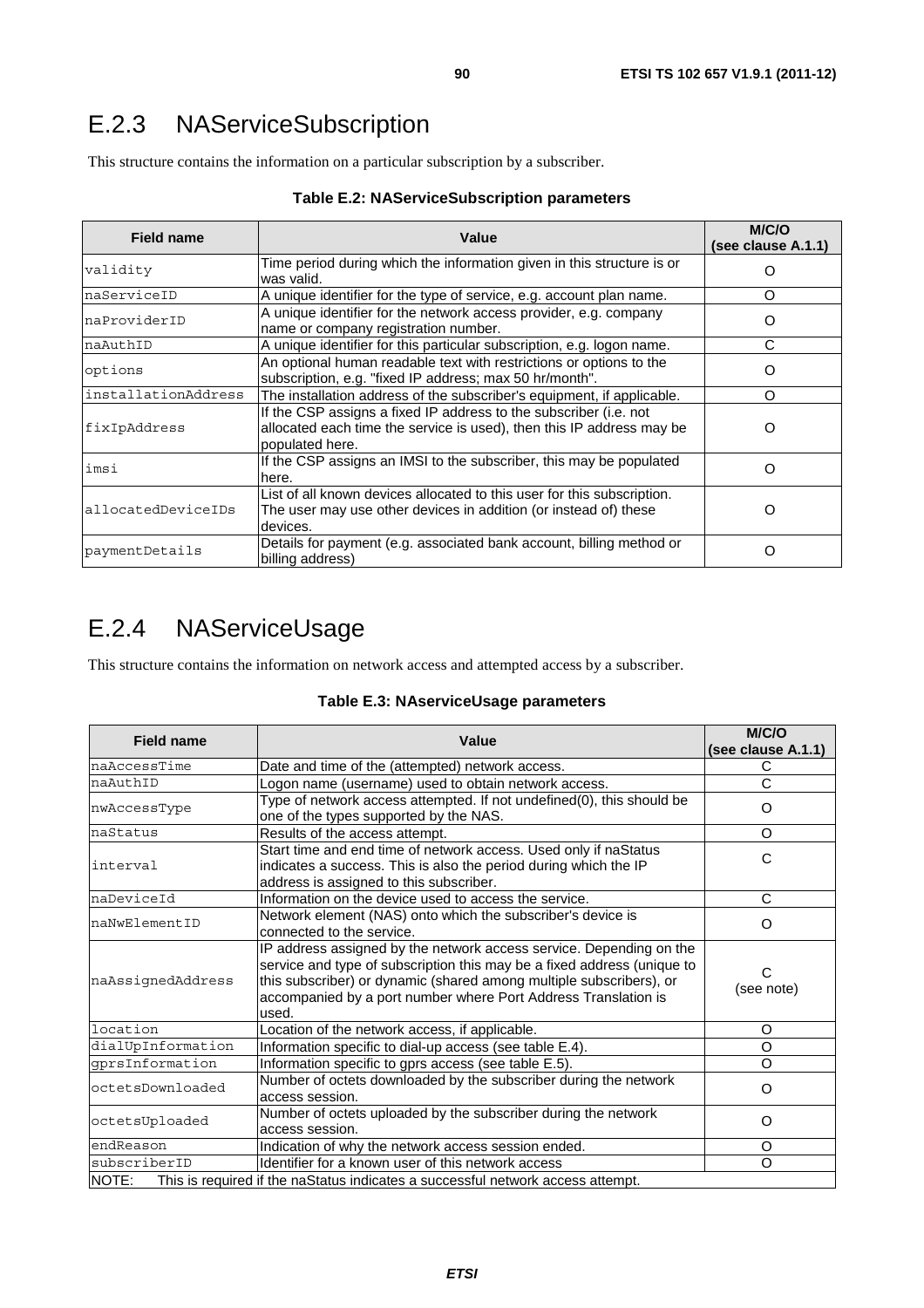| Field name     | Value                                                                                                                                                       | M/C/O<br>(see clause A.1.1) |
|----------------|-------------------------------------------------------------------------------------------------------------------------------------------------------------|-----------------------------|
| diallingNumber | Telephone number used at the subscriber side for dial-up access. Used<br>only if nwAccessType indicates a dial-up service.                                  | C                           |
| dialledNumber  | Telephone number used at the network element side for dial-up access.                                                                                       |                             |
| callback       | Call back number used for dial-up access. Call back causes the call to be<br>charged by the dial-up network operator to the CSP, not to the<br>Isubscriber. |                             |

#### **Table E.4: DialUpInformation parameters**

#### **Table E.5: GPRSInformation parameters**

| <b>Field name</b>     | Value                                         | M/C/O<br>(see clause A.1.1) |
|-----------------------|-----------------------------------------------|-----------------------------|
| iMSI                  | IMSI associated with the network access.      |                             |
| mSISDN                | IMSISDN associated with the network access.   |                             |
| sgsnAddress           | IP address of the SGSN.                       |                             |
| qqsnAddress           | IP address of the GGSN.                       |                             |
| pdp-address-allocated | PDP address allocated for the network access. |                             |
| apn                   | APN of the network access.                    |                             |
| pdp-type              | PDP type, format as per TS 101 671 [6].       |                             |
| qPRSEvent             | GPRS event, as per 3GPP TS 33.108 [11].       |                             |

### E.2.5 NADevice

This structure contains information on the device used by the subscriber to access the service. It is allowed to use the MAC address, DSL ID, or other ID as the device ID (naDeviceId). MAC addresses can often be changed. If the MAC address is used as the primary device ID, then naDeviceId cannot be guaranteed to be unique (two devices could have the same MAC address).

#### **Table E.6: NADevice parameters**

| Field name   | Value                                                   | M/C/O<br>(see clause A.1.1) |
|--------------|---------------------------------------------------------|-----------------------------|
| naDeviceId   | Identifier of this device, e.g. the MAC address.        |                             |
| description  | Human readable description of the device.               |                             |
| location     | Installation address of the device, if known.           |                             |
| macAddress   | MAC or ethernet address as presented to the network.    |                             |
| dslID        | DSL identifier of the DSL connection to the CSP.        |                             |
| subscriberID | Identifier for a known user of this device or equipment |                             |

## E.2.6 NANwElement

This structure contains information on a network access server (NAS).

#### **Table E.7: NANwElement parameters**

| <b>Field name</b>    | Value                                                                                 | M/C/O<br>(see clause A.1.1) |
|----------------------|---------------------------------------------------------------------------------------|-----------------------------|
| validity             | Time period during which the information given in this structure is<br>lor was valid. |                             |
| naNwElementID        | A unique identifier of this network access server.                                    |                             |
| naProviderID         | A unique identifier of the CSP, e.g. company name or company<br>registration number.  |                             |
| supportedAccessTypes | The list of access types supported by this network access server.                     |                             |
| location             | Installation address of this network access server, if known and<br>meaningful.       |                             |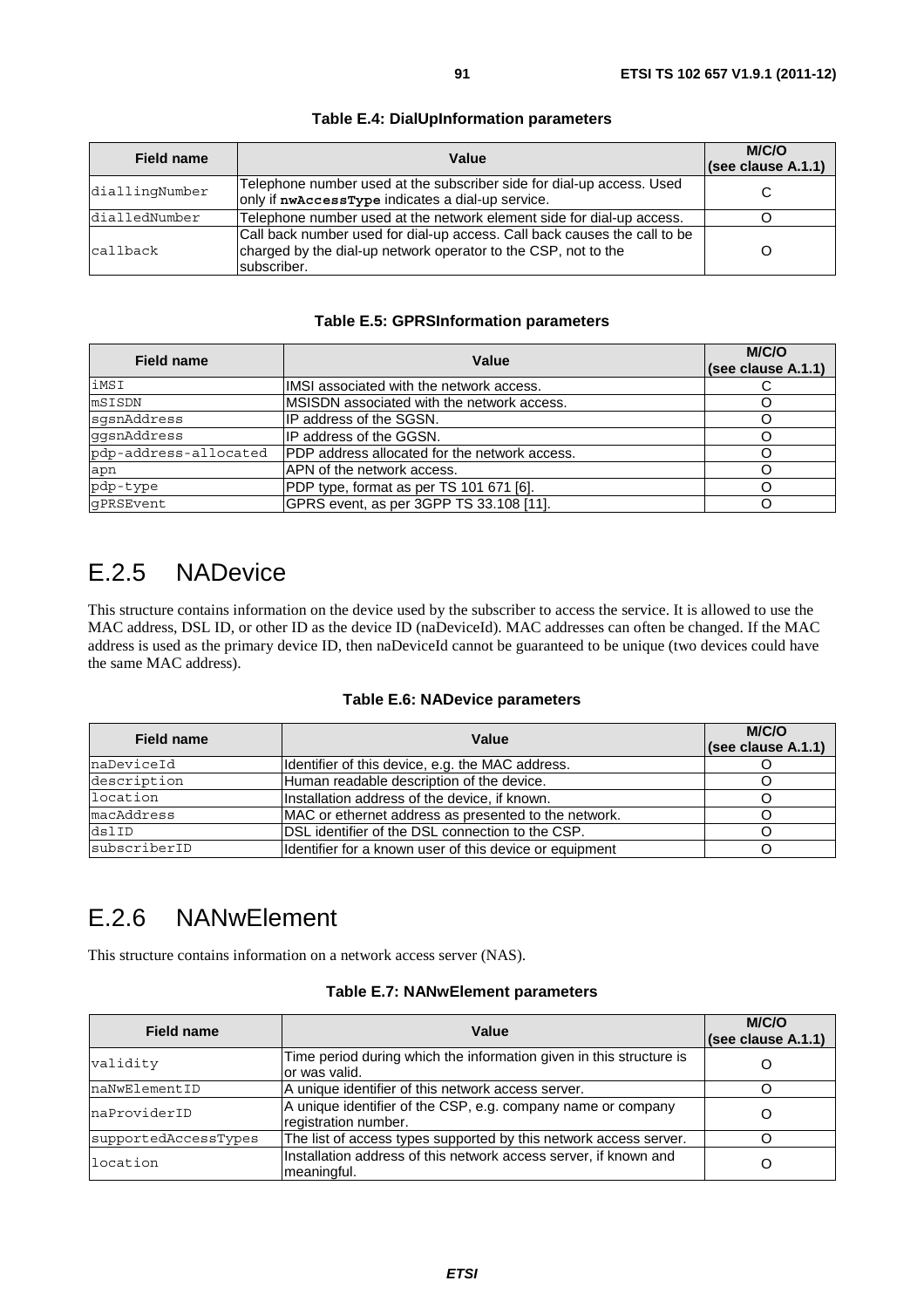## E.2.7 NABillingDetails

The NABillingDetails structure gives information about the network access subscriber's billing history for a particular subscription. The parameters are as follows.

| <b>Field name</b> | Value                                                                                                               | M/C/O<br>(see clause A.1.1) |
|-------------------|---------------------------------------------------------------------------------------------------------------------|-----------------------------|
| billingAddress    | The billing address for this subscription.                                                                          |                             |
| billingIdentifier | A unique identifier for billing purposes. The format of this field is for<br><b>ICSPs to determine.</b>             |                             |
| billingRecords    | A sequence of billing records, one for each payment by the subscriber on<br>this subscription - see clause B.2.3.1. |                             |

#### **Table E.8: NABillingDetails parameters**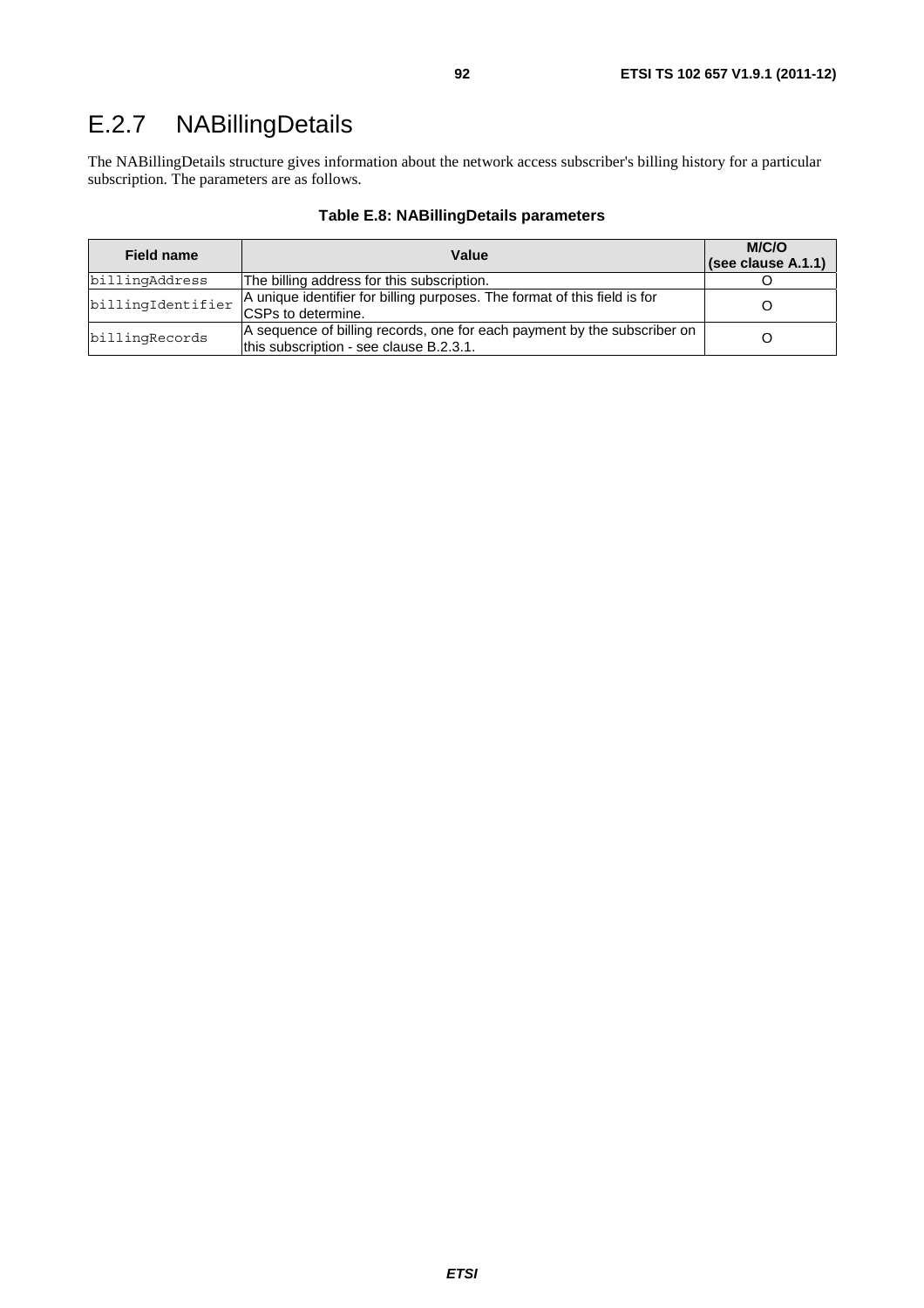## E.3 ASN.1 definitions for network access services

```
NetworkAccessRecord::= CHOICE 
{ 
    naSubscriber [1] NASubscriber,<br>
naServiceUsage [2] NAServiceUsac
                              naServiceUsage [2] NAServiceUsage, 
     naDevice [3] NADevice,<br>
naNetworkElement [4] NANwElement
     nak naNetworkElement
    naBillingDetails [5] NABillingDetails, 
 ... 
}
```
-- ============================================= -- Definitions of Network Access Subscriber Data -- =============================================

**NAProviderID** ::= UTF8String

**NAAuthID** ::= UTF8String

**NaSubscriberID ::=** UTF8String

```
NASubscriber ::= SEQUENCE 
     -- Generic information on a service subscriber, supplemented with information specific to 
     -- network access services. 
{ 
   validity [1] TimeSpan OPTIONAL, 
    subscriberID [2] NaSubscriberID OPTIONAL, 
         -- Unique identifier for this subscriber, e.g. account number 
   naSubscriptions [3] SEQUENCE OF NAServiceSubscription OPTIONAL, 
        -- List of all known services subscribed to by this user 
    allocatedDeviceIDs [4] SEQUENCE OF NADeviceId OPTIONAL, 
        -- List of all known devices allocated to this user. 
    subscriber [5] GenericSubscriberInfo OPTIONAL , 
         -- Name, address and other generic subscriber information 
 ... 
}
```

```
NAServiceSubscription ::= SEQUENCE 
     -- Description of the subscription to a Network Access service 
{ 
   validity [1] TimeSpan OPTIONAL,<br>
naServiceID [2] UTF8String OPTIONA
                           [2] UTF8String OPTIONAL,
        -- Identifier for the service, e.g. account plan name. 
   naProviderID [3] NAProviderID OPTIONAL, 
          -- Unique identifier for the provider of the service, e.g. company name 
   naAuthID [4] NAAuthID OPTIONAL,
         -- Unique identifier for this subscription, e.g. logon name 
    options [5] UTF8String OPTIONAL, 
          -- Human readable text with restrictions or options to the subscription 
    installationAddress [6] AddressInformation OPTIONAL, 
                           fixIpAddress [7] IPAddress OPTIONAL, 
         -- fix assigned IP address 
    imsi [8] IMSI OPTIONAL, 
 ..., 
    allocatedDeviceIDs [9] SEQUENCE OF NADeviceId OPTIONAL, 
   naServiceStatus [10] UTF8String OPTIONAL, 
         -- CSP-specific description of current service status, e.g. "Active", "Ceased", etc. 
    registeredICCID [11] UTF8String OPTIONAL, 
   nationalNASubscription [12] NationalNASubscription OPTIONAL, 
    paymentDetails [13] PaymentDetails OPTIONAL, 
    additionalIPAddresses [14] SEQUENCE OF IPAddressSetOrRangeOrMask OPTIONAL 
}
```

```
NationalNASubscription ::= SEQUENCE 
     -- Description of the subscription to a Network Access service 
{ 
   countryCode [1] UTF8String (SIZE(2)), 
        -- see comment in NationalRequestParameters 
 ... 
}
```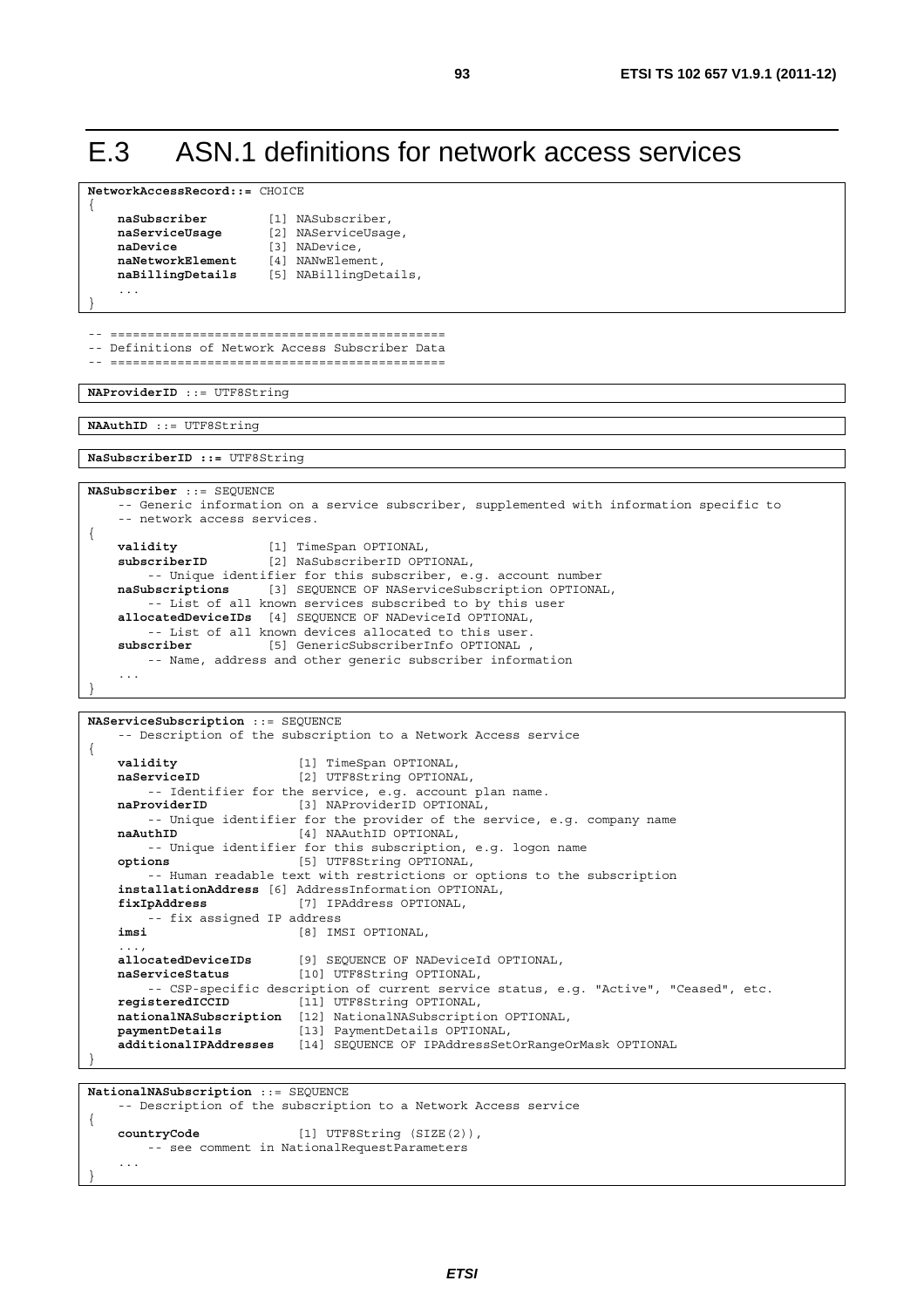-- =========================================== -- Definitions of Network Access Service Usage -- =========================================== **NAServiceUsage** ::= SEQUENCE { **naAccessTime** [1] GeneralizedTime OPTIONAL, -- Time of connection to the NAS<br>naAuthID [2] NAAuthID OPT **naAuthID** [2] NAAuthID OPTIONAL, -- Username used to obtain network access **nwAccessType** [3] NwAccessType OPTIONAL, -- Type of network access attempted. If not undefined(0), this should be one of the types -- supported by the NAS (identified below by naNwElementID) **naStatus** [4] ENUMERATED { **unknown**(0), **succeeded**(1), -- Authentication OK and access granted **failed**(2), -- Authentication failure (wrong credentials or time out) **rejected**(3), -- Rejected by the CSP (e.g. usage limits exceeded) ... } OPTIONAL, **interval** [5] TimeSpan OPTIONAL, -- Start time and end time (duration) of network access. **naDeviceId** [6] NADeviceId OPTIONAL, -- Device used to access the service **naNwElementID** [7] NANwElementID OPTIONAL, -- Network element (NAS) onto which the naDevice is connected **naAssignedAddress** [8] SEQUENCE OF NAAssignedAddress OPTIONAL, -- IP address assigned by the network access service. May be fixed or dynamic  **location** [9] Location OPTIONAL, -- Location of the access (for e.g. GPRS handsets) dialUpInformation [10] DialUpInformation OPTIONAL,<br>gprsInformation [11] GprsInformation OPTIONAL, [11] GprsInformation OPTIONAL, ...,  **octetsDownloaded** [12] INTEGER OPTIONAL, **octetsUploaded** [13] INTEGER OPTIONAL, **endReason** [14] NAEndReason OPTIONAL, **subscriberID** [14] NAEndReason OPTIONAL,<br> **subscriberID** [15] NaSubscriberID OPTIONAL

```
NAEndReason ::= ENUMERATED 
{ 
    unknownReason(0), 
    timeout(1), 
    userDisconnect(2), 
         -- e.g. user logs off 
    networkDisconnect(3), 
         -- e.g. user's time/credits have been used up 
    networkError(4), 
 ...
}
```
}

```
NwAccessType ::= ENUMERATED 
{ 
    undefined(0), 
    dialUp(1), 
          -- DialUp access 
    xDSL(2), 
          -- DSL access 
    cableModem(3), 
           -- Cable access 
    lAN(4), 
          -- LAN access 
    wirelessLAN(5), 
          -- Wireless LAN access (e.g. hotspot) 
    wimax(6), 
    mobilePacketData(7), -- Network access over GSM/3GPP GPRS, UMTS, etc. 
     ... 
}
```
-- Identifier for a known user of this network access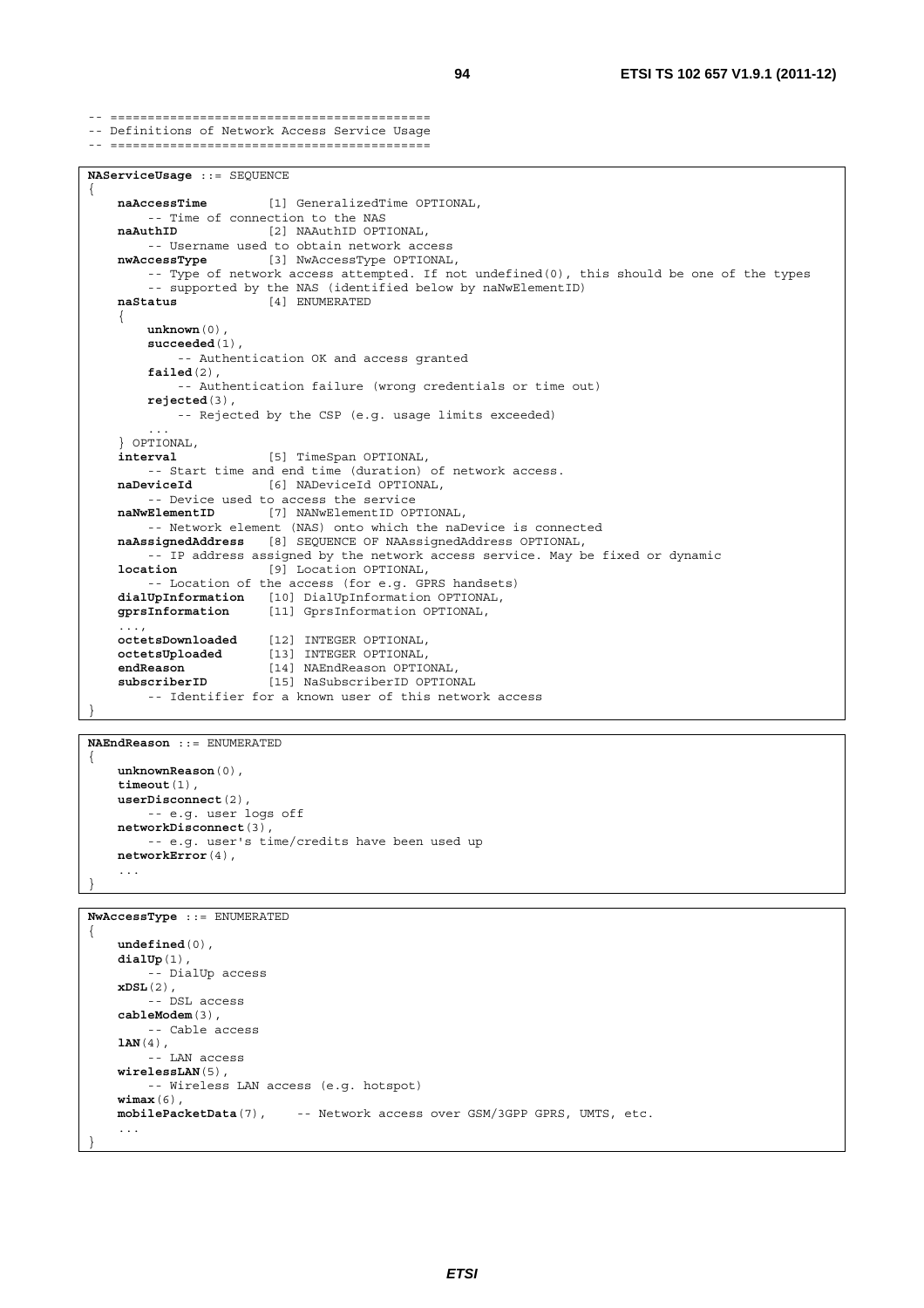```
DialUpInformation ::= SEQUENCE
{ 
   diallingNumber [1] PartyNumber OPTIONAL, 
        -- Telephone number used for dial-up access 
   dialledNumber [2] PartyNumber OPTIONAL, 
   callback [3] PartyNumber OPTIONAL, 
         -- Call back number used for dial-up access 
 ... 
}
```

```
GprsInformation ::= SEQUENCE
```
{

}

{

}

```
iMSI [1] IMSI OPTIONAL, 
  mSISDN [2] PartyNumber OPTIONAL, 
  sgsnAddress [3] SEQUENCE OF IPAddress OPTIONAL, 
                      [4] IPAddress OPTIONAL,
  pDP-address-allocated [5] IPAddress OPTIONAL, 
  aPN [6] UTF8String OPTIONAL, 
  pDP-type [7] OCTET STRING (SIZE(2)) OPTIONAL, 
    -- format as per TS 101 671 [6] 
 ..., 
   gPRSEvent [8] GPRSEvent OPTIONAL, 
      -- format as per 3GPP TS 33.108 [11] 
   iCCID [9] UTF8String OPTIONAL
       -- Integrated Circuit Card ID (ICCID) number of the party, in ASCII format
```

```
GPRSEvent ::= ENUMERATED
```

```
pDPContextActivation(1), 
pDPContextDeactivation(4), 
gPRSAttach(5), 
gPRSDetach(6), 
locationInfoUpdate(10), 
     -- sMS ommited from 3GPP TS 33.108 [11], 
 pDPContextModification(11), 
servingSystem(12), 
 ...
```
-- ==================================== -- Definitions of Network Access Device

-- ====================================

**NADeviceId** ::= UTF8String

```
NADevice ::= SEQUENCE 
\{naDeviceId [1] NADeviceId OPTIONAL, 
          -- Identifier of this device. 
    description [2] UTF8String OPTIONAL, 
         -- Human readable description of device 
    location [3] Location OPTIONAL, 
    macAddress [4] OCTET STRING (SIZE (6)) OPTIONAL, 
    -- MAC or ethernet address<br>dslID [5] UTF8String
    dslID [5] UTF8String OPTIONAL,<br>
imei [6] IMEI OPTIONAL,
                     imei [6] IMEI OPTIONAL, 
 ..., 
    subscriberID [7] NaSubscriberID OPTIONAL 
}
```
**IMEI** ::= OCTET STRING (SIZE(8)) -- format as per 3GPP TS 09.02 [8] -- NOTE: When comparing IMEIs, an IMEI can be considered "equal to" the requested IMEI even -- if the checksum or software version digits are different or not present. **IMSI** ::= OCTET STRING (SIZE(3..8))

-- format as per 3GPP TS 09.02 [8]

```
-- ======================================
```

```
-- Definitions of Message Network element 
-- ======================================
```
**NANwElementID** ::= UTF8String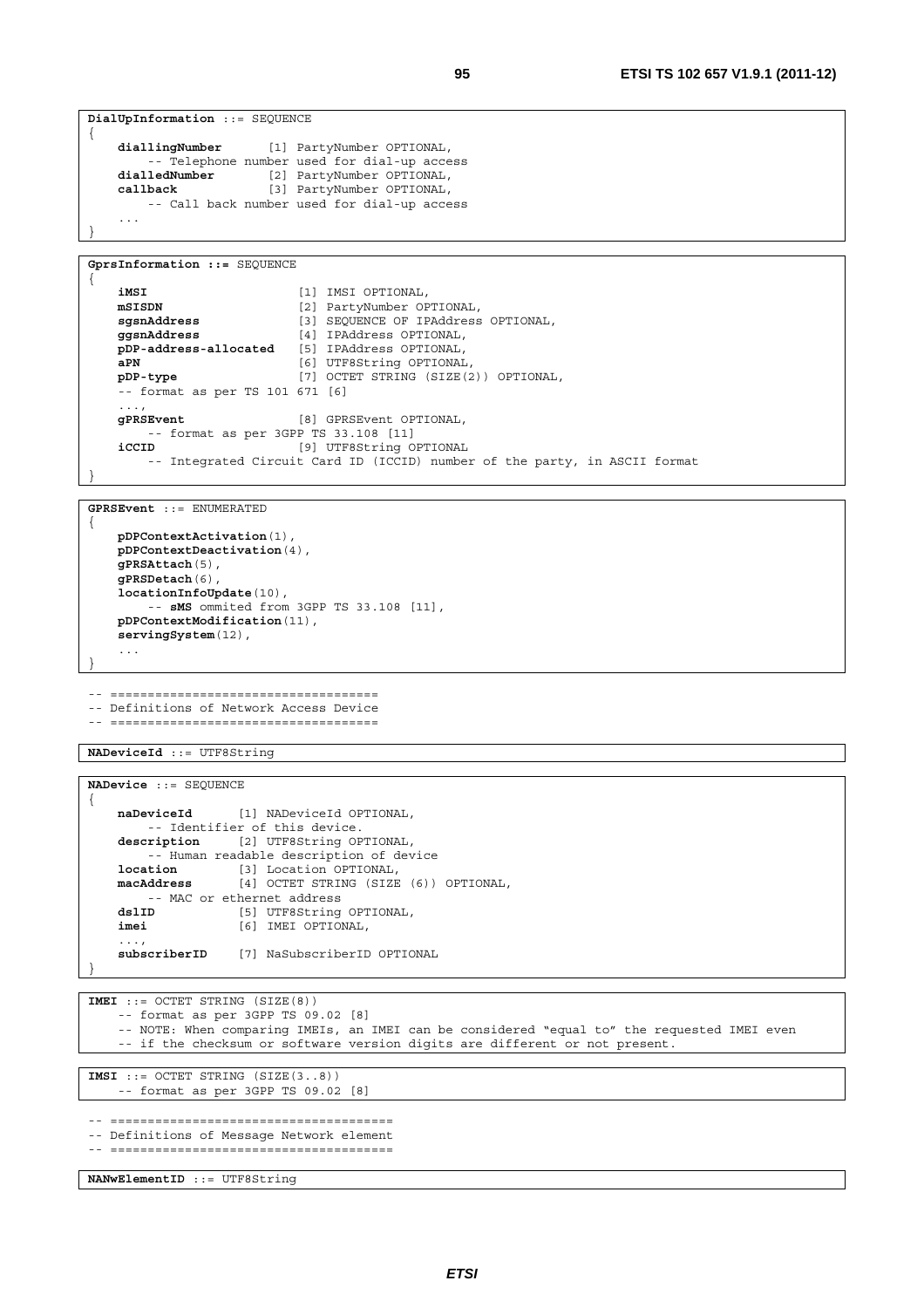```
NANwElement ::= SEQUENCE 
      -- In this context, the network element is more commonly referred to as NAS 
{ 
    validity [1] TimeSpan OPTIONAL, 
          -- Period for which this interval is valid 
    naNwElementID [2] NANwElementID OPTIONAL, 
    -- Unique ID of this NAS (Network Access Server)<br>naProviderID [3] NAProviderID OPTIONAL,
                                 naProviderID [3] NAProviderID OPTIONAL, 
    -- Unique identifier of the provider managing this NAS.<br>supportedAccessTypes [4] SEQUENCE OF NwAccessType OF
                                 [4] SEQUENCE OF NwAccessType OPTIONAL,
    location [5] Location OPTIONAL,
      ... 
}
```

```
IPAddress ::= CHOICE 
{
```
}

}

```
iPv4BinaryAddress [1] OCTET STRING (SIZE(4)), 
   iPv6BinaryAddress [2] OCTET STRING (SIZE(16)), 
   iPTextAddress [3] IA5String (SIZE(7..45)), 
 ...
```

```
NAAssignedAddress ::= SEQUENCE
```

```
{ 
    addressSetOrRangeOrMask [1] IPAddressSetOrRangeOrMask OPTIONAL, 
                                portNumber [2] INTEGER OPTIONAL, 
        -- populated with the outbound port number 
    addressType [3] ENUMERATED 
    { 
        unknown(0), 
        internal(1), 
        external(2), 
         ... 
    } OPTIONAL, 
                               [4] TimeSpan OPTIONAL,
 ..., 
   destinationAddress [5] IPAddress OPTIONAL, 
        -- used in cases where a single external IP/port pair is translated to multiple internal 
         -- IP/port pairs, with the destination IP/port used to multiplex them 
   destinationPort [6] INTEGER OPTIONAL 
         -- used in cases where a single external IP/port pair is translated to multiple internal 
         -- IP/port pairs, with the destination IP/port used to multiplex them 
}
```

```
IPAddressSetOrRangeOrMask ::= CHOICE 
{ 
     set [0] SEQUENCE OF IPAddress,<br>range [1] IPRange,
                range [1] IPRange, 
     mask [2] IPMask
```

```
IPRange ::= SEQUENCE 
     -- Things like 172.16.10.0/26 
{ 
    prefix [0] IPAddress, 
    subnetlength [1] INTEGER (1..128) 
}
```
**IPMask** ::= SEQUENCE -- Things like 172.16.10.0/255.255.255.240 {  **base** [0] IPAddress,  **mask** [1] IPAddress }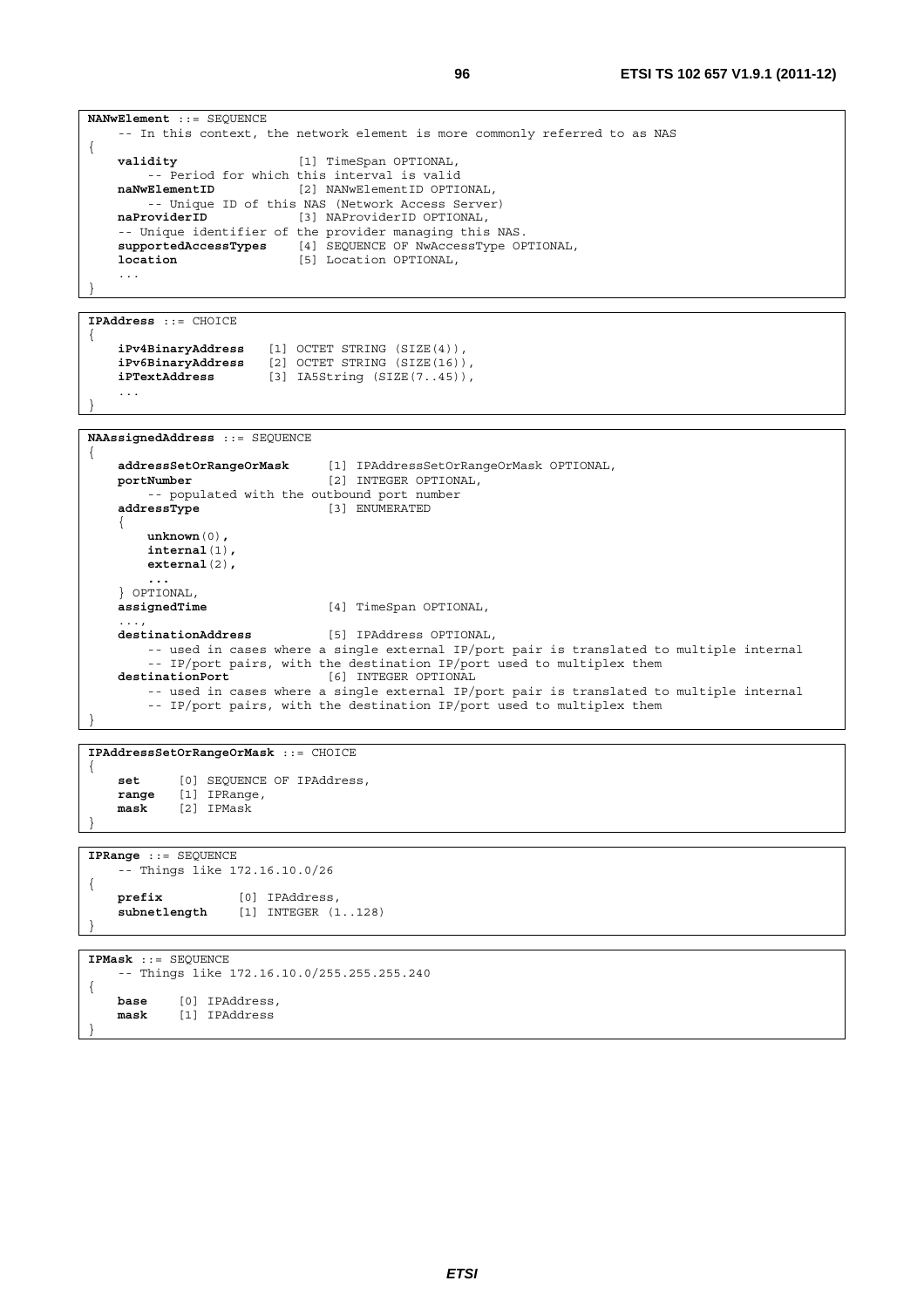| NABillingDetails  | $\cdot \cdot \cdot$ SEOUENCE                                                                                                                                                                                                                                                                                           |
|-------------------|------------------------------------------------------------------------------------------------------------------------------------------------------------------------------------------------------------------------------------------------------------------------------------------------------------------------|
|                   |                                                                                                                                                                                                                                                                                                                        |
| subscriberID      | [1] NaSubscriberID OPTIONAL,                                                                                                                                                                                                                                                                                           |
| serviceID         | [2] UTF8String OPTIONAL,                                                                                                                                                                                                                                                                                               |
| billingAddress    | [3] ContactDetails OPTIONAL,                                                                                                                                                                                                                                                                                           |
| billingIdentifier | [4] BillingIdentifier OPTIONAL,                                                                                                                                                                                                                                                                                        |
| billingRecords    | [5] SEQUENCE OF BillingRecords OPTIONAL,                                                                                                                                                                                                                                                                               |
| $\cdots$          | naTransactionID [6] UTF8String OPTIONAL,<br>-- Unique reference for this transaction/billing record<br>-- Details to be defined on a national basis<br>naTransactionStatus [7] UTF8String OPTIONAL<br>-- Status of the transaction (i.e. "declined", "succeeded" etc.)<br>-- Details to be defined on a national basis |

END -- end of RDMessage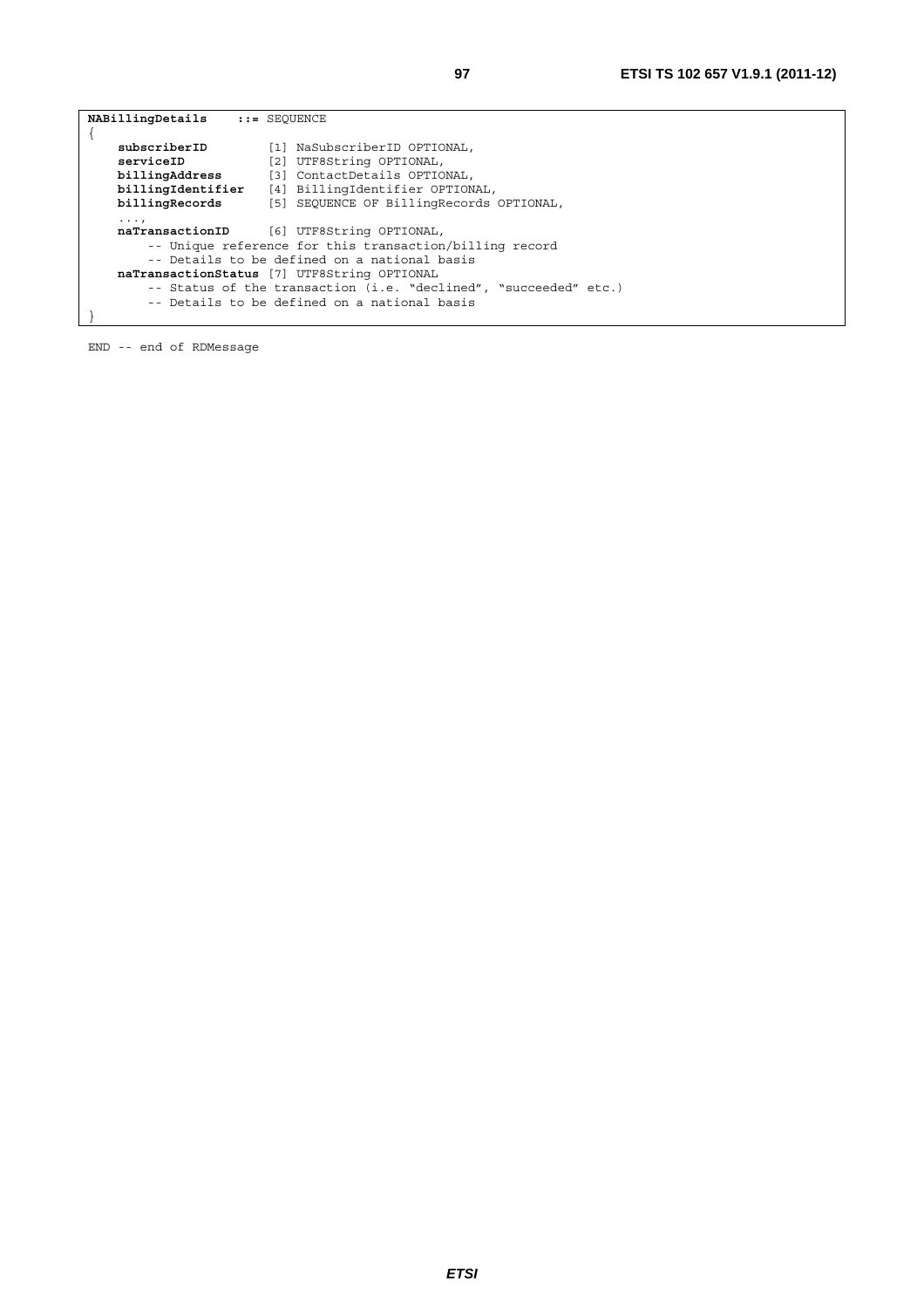# E.4 Schematic view of ASN.1 definitions

| networkAccess                      |
|------------------------------------|
| $\vdash$ <code>naSubscriber</code> |
| validity                           |
| subscriberID                       |
| naSubscriptions                    |
| Ļ<br>NAServiceSubscription         |
| validity                           |
| naServiceID                        |
|                                    |
| naProviderID                       |
| naAuthID                           |
| options                            |
| installationAddress                |
| fixIpAddress                       |
| - imsi                             |
| allocatedDeviceIDs                 |
| naServiceStatus                    |
| registeredICCID                    |
| nationalNASubscription             |
| paymentDetails                     |
| additionalIPAddresses              |
| allocatedDeviceIDs                 |
|                                    |
| subscriber                         |
| naServiceUsage                     |
| - naAccessTime                     |
| - naAuthID                         |
| nwAccessType                       |
| naStatus                           |
| interval                           |
| naDeviceId                         |
| naNwElementID                      |
| naAssignedAddress                  |
| location                           |
|                                    |
| dialUpInformation                  |
| gprsInformation                    |
| octetsDownloaded                   |
| octetsUploaded                     |
| subscriberID                       |
| naDevice                           |
| ⊦ naDeviceId                       |
| description                        |
| location                           |
| - macAddress                       |
| dslId                              |
| imei                               |
| subscriberID                       |
| naNetworkElement                   |
| ├ validity                         |
| - naNwElementID                    |
| naProviderID                       |
|                                    |
| supportedAccessTypes               |
| location                           |
| naBillingDetails                   |
| subscriberID                       |
| - serviceID                        |
| billingAddress                     |
| billingIdentifier                  |
| billingRecords                     |
| naTransactionID                    |
| naTransactionStatus                |
|                                    |

NOTE: This figure should be regarded only as an aid to understanding. In the event of a discrepancy between this figure and the text of the ASN.1 specification the ASN.1 specification is the leading one.

**Figure E.1: Schematic representations of the major ASN.1 structures for network access services**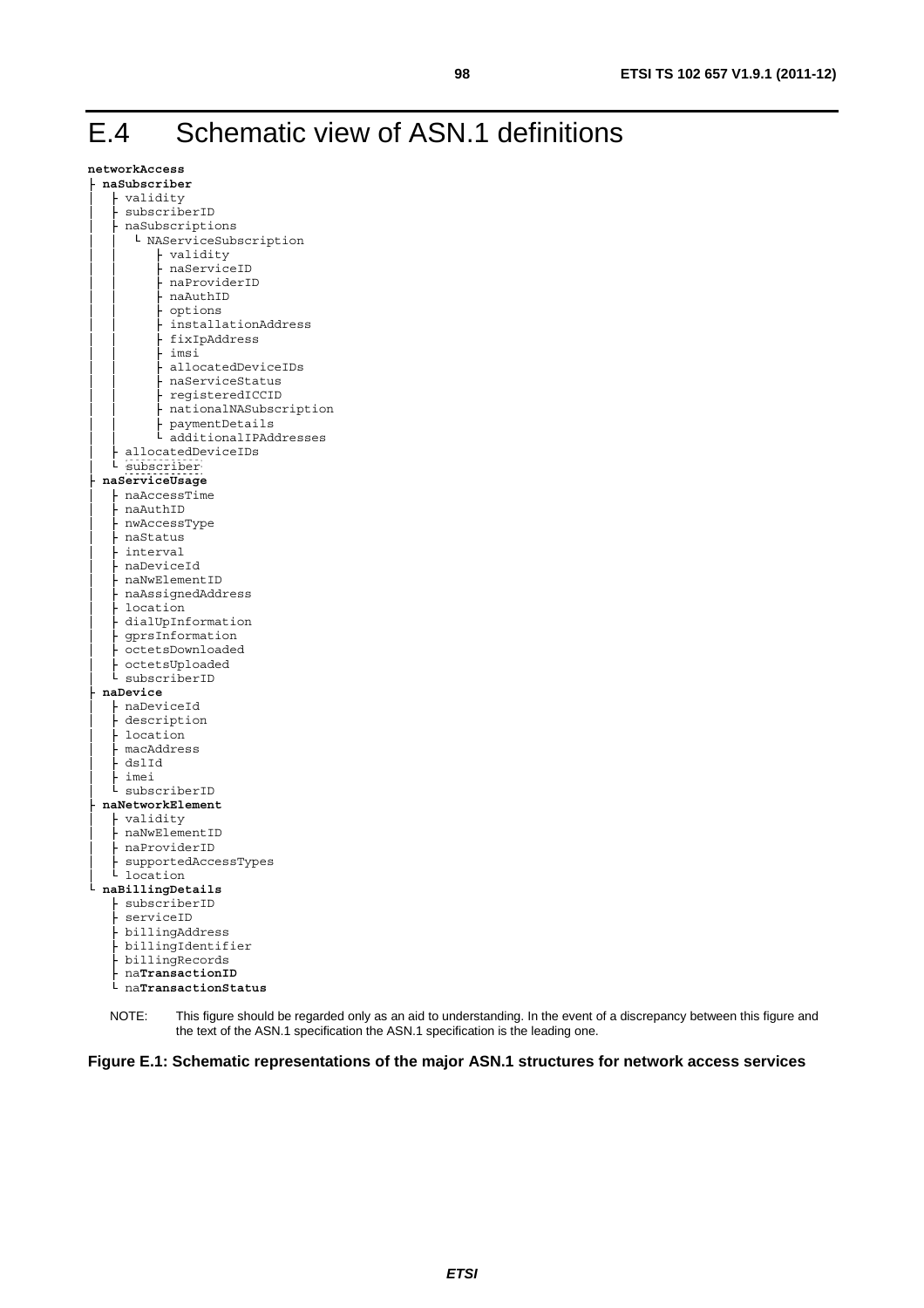# Annex F (informative): Basic set of search routines for Retained Data

# F.1 Example set of search routines

### F.1.1 Introduction

The purpose of this informative annex is to give some guidance for implementation of specific search routines.

The following set of search routines are given as guidelines. It is a national option to which extent this set is used and possibly extended with additional search cases.

This annex specifies search cases for retrieval of top level record types according to the table F.1.

## F.1.2 Summary of search case

| <b>Record type</b>           | Clause(s) | <b>Comments, search parameters</b>                                                                                                                                                                        |
|------------------------------|-----------|-----------------------------------------------------------------------------------------------------------------------------------------------------------------------------------------------------------|
| Any records                  |           |                                                                                                                                                                                                           |
| timeSpan T1-T2               |           | For any search, a time span relating to time of retention is to be<br>provided.                                                                                                                           |
| <b>Telephony Record</b>      |           |                                                                                                                                                                                                           |
| telephonySubscriber          | F.2.1     | Subscriber ID, name, address, phone number (originating/terminating),<br>national registration identifier.                                                                                                |
| telephonyBillingDetails      | F.2.2     | Subscriber ID.                                                                                                                                                                                            |
| telephonyServiceUsaqe        | F.2.3     | Phone number (originating/terminating), device ID (IMEI), location<br>(originating).                                                                                                                      |
| telephonyDevice              |           | Implicit through service usage. Since this is CPE, the identity of which<br>will not be known except in conjunction with usage, it is not relevant to<br>query about it independently.                    |
| telephonyNetworkElement      | F.2.4     | Network element ID, location.                                                                                                                                                                             |
| <b>Message Record</b>        |           |                                                                                                                                                                                                           |
| msqSubscriber                | F.3.1     | Subscriber ID, name, address, message store ID, national registration<br>identifier.                                                                                                                      |
| msgServiceUsage              | F.3.2     | Subscriber ID, sender address, recipient address.                                                                                                                                                         |
| <b>Network Access Record</b> |           |                                                                                                                                                                                                           |
| naSubscriber                 | F.4.1     | Subscriber ID, name, address, NA device id, national registration<br>identifier, location (of access point), MAC address, DSL ID.                                                                         |
| nsServiceUsage               | F.4.2     | Device ID, location (of access point), MAC address, DSL ID.                                                                                                                                               |
| naDevice                     |           | Implicit through service usage or subscriber data. Since this is CPE, the<br>identity of which will not be known except in conjunction with usage, it is<br>not relevant to query about it independently. |
| naNetworkElement             |           | Implicit through service usage. Since this is equipment in the network,<br>which is not specific to any individual user, it is not relevant to query<br>about it independently.                           |

#### **Table F.1: Summary of search case**

### F.1.3 Subscriber records

The subscriber records are retrieved per service by providing the appropriate service-specific subscriber record type, filled in with applicable search parameters.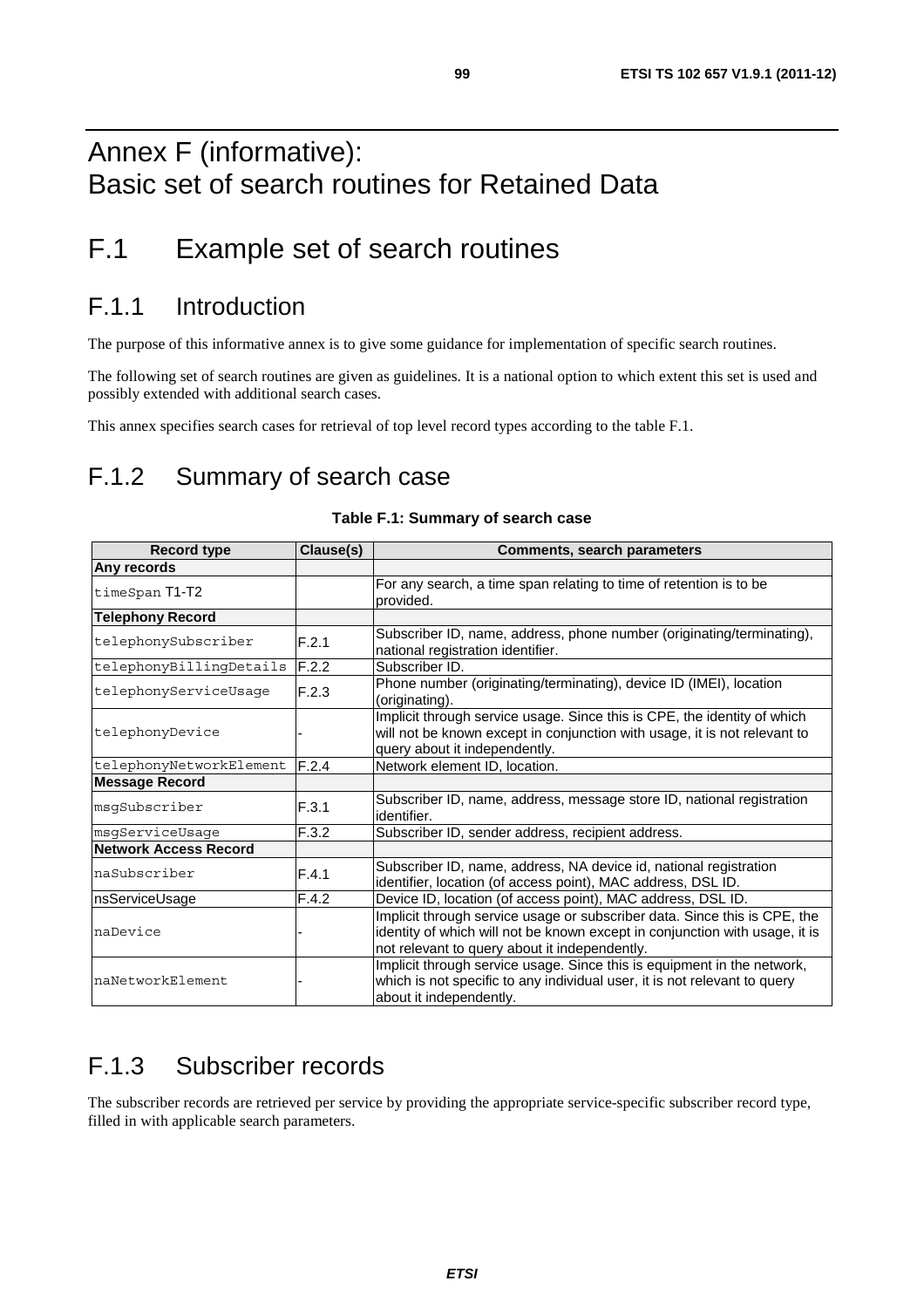# F.2 Telephony data

# F.2.1 Telephony subscriber

| Search parameter                                           | <b>Result</b>                                                                       |
|------------------------------------------------------------|-------------------------------------------------------------------------------------|
| subscriberId                                               | Telephony subscriber record with matching subscriber id is<br>returned.             |
| reqisteredNumber                                           | Subscriber record for telephony service with matching phone<br>Inumber is returned. |
| Name, address                                              | Subscriber record(s) with matching subscriber name and/or<br>laddress are returned. |
| nationalRegistration/identificationNumber<br>(any service) | Subscriber record with matching national registration id are<br>returned.           |

## F.2.2 Telephony billing details

The billing details for a specific telephony subscriber will be returned.

| Search parameter                            | Result                                                           |
|---------------------------------------------|------------------------------------------------------------------|
| (telephony)<br>Isubscri<br>her <sup>-</sup> | Billing records for the supplied subscriber id will be returned. |

## F.2.3 Telephony service usage

Records of telephony service usage will be returned through search on one or more of the following parameters in **partyInformation**:

| Search parameter                                                 | <b>Result</b>                                                       |
|------------------------------------------------------------------|---------------------------------------------------------------------|
| partyNumber                                                      | All telephony service usage records containing the provided party   |
|                                                                  | number (originating/terminating) will be returned.                  |
| deviceID                                                         | All telephony service usage records containing the provided device  |
|                                                                  | lid (originating/terminating) will be returned (see note).          |
| Location                                                         | All telephony service usage records made from the provided location |
|                                                                  | (originating) will be returned.                                     |
| NOTE:<br>In practical use the type of device id will be an IMEI. |                                                                     |

### F.2.4 Telephony network element

Searches on telephony network elements are relevant for finding where a certain cell-id is located or which cell-ids are located in a certain area at some given time. Search parameters are one of:

| Search parameter                                                                                                                                                            | <b>Result</b>                                                                                                 |
|-----------------------------------------------------------------------------------------------------------------------------------------------------------------------------|---------------------------------------------------------------------------------------------------------------|
| telephonyNetworkID                                                                                                                                                          | Entry of a network element ID will return the record containing cell<br>information for this ID (see note 1). |
|                                                                                                                                                                             |                                                                                                               |
| cellInformation (Location data)                                                                                                                                             | Entry of location data will return network element IDs within the<br>specified area (see note 2).             |
| NOTE 1: It ought to be possible to use wildcarding for network ID, which would return a set of matching records,                                                            |                                                                                                               |
| which subsequently may be analyzed to select those which are located within an area of interest.                                                                            |                                                                                                               |
| NOTE 2: This assumes that the input parameters can be given according to a format specifying an area and that<br>network elements are searchable based on a delimited area. |                                                                                                               |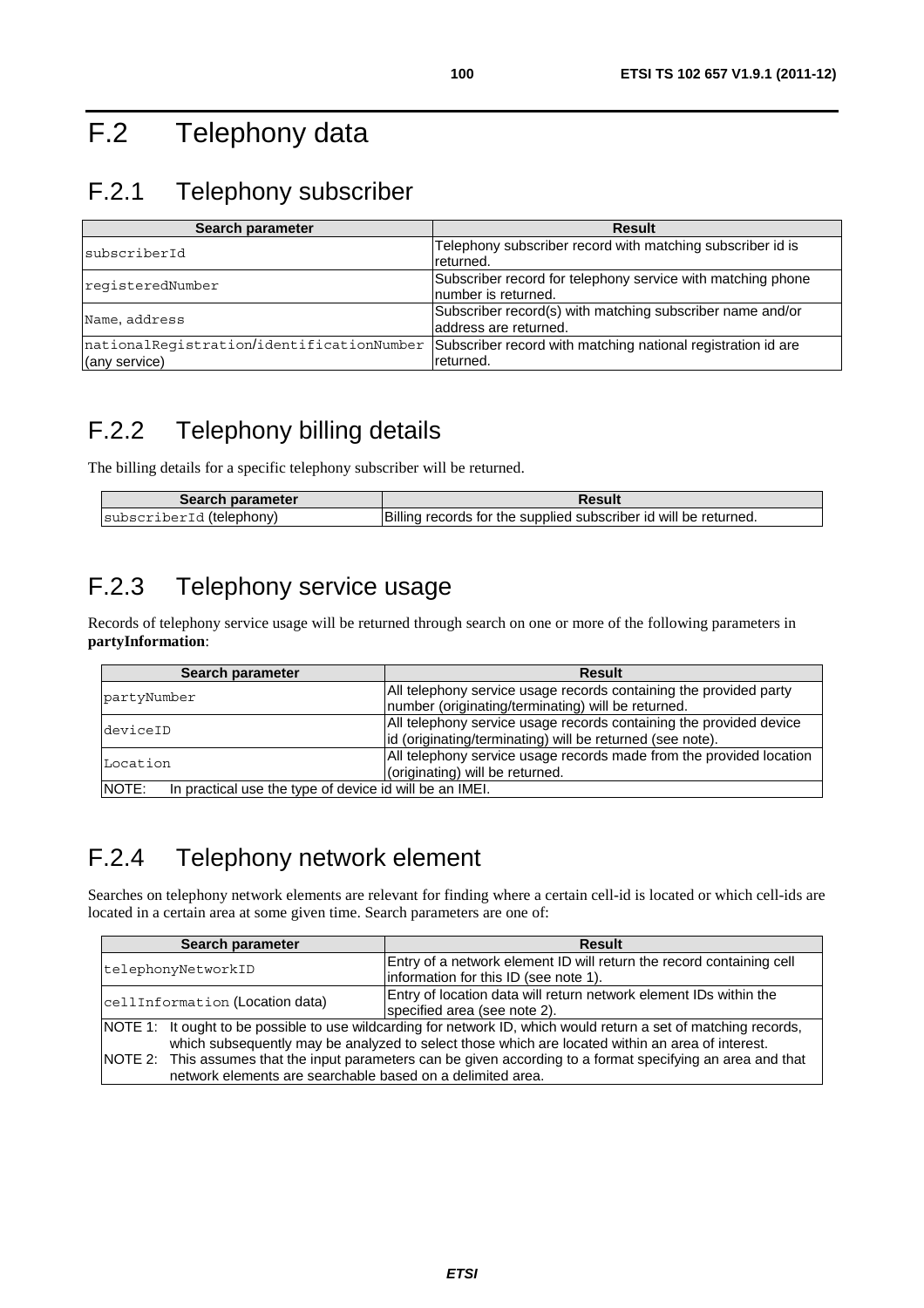# F.3 Messaging data

# F.3.1 Message subscriber

| Search parameter                          | <b>Result</b>                                                                                          |
|-------------------------------------------|--------------------------------------------------------------------------------------------------------|
| subscriberId                              | Messaging subscriber record with matching subscriber id is<br>returned.                                |
| msqStoreId                                | Subscriber record for messaging service involving the supplied<br>storage id (mailbox id) is returned. |
| Name, address                             | Subscriber record(s) with matching subscriber name and/or<br>laddress are returned.                    |
| nationalRegistration/identificationNumber | Subscriber record with matching national registration id is<br>returned.                               |

## F.3.2 Message service usage

Usage records for message services may be found through the following parameters of **msgTransmission**.

| Search parameter             | <b>Result</b>                                                                             |
|------------------------------|-------------------------------------------------------------------------------------------|
| subscriberID (for messaging) | Service usage records for the given subscriber ID will be returned.                       |
| senderAddress                | Usage records, which contain a sender address matching the entry,<br>will be returned.    |
| Recipients                   | Usage records, which contain a recipient address matching the<br>entry, will be returned. |

# F.4 Network Access data

## F.4.1 NA subscriber

| Search parameter                          | <b>Result</b>                                               |
|-------------------------------------------|-------------------------------------------------------------|
| subscriberId                              | Subscriber record with matching subscriber id is returned.  |
|                                           | Subscriber record(s) with matching subscriber name and/or   |
| Name, address                             | laddress are returned.                                      |
| nationalRegistration/identificationNumber | Subscriber record with matching national registration id is |
|                                           | Ireturned.                                                  |

In addition to this, the following parameters in **allocatedDeviceIDs** may be used to retrieve network access subscriber data:

| Search parameter           | <b>Result</b>                                                                                     |
|----------------------------|---------------------------------------------------------------------------------------------------|
| naDeviceId                 | Subscriber record containing the given device ID will be returned                                 |
|                            | (see note).                                                                                       |
| Location                   | Subscriber record containing the given location will be returned.                                 |
| macAddress                 | Subscriber record containing the given MAC address will be                                        |
|                            | returned.                                                                                         |
| dslID                      | Subscriber record containing the given DSL ID will be returned.                                   |
| naAssignedAddress          | Usage records containing the given IP address will be returned.                                   |
| NOTE:                      | It is assumed that a network access device (typically a DSL or cable modem) relates to a specific |
| subscribed access service. |                                                                                                   |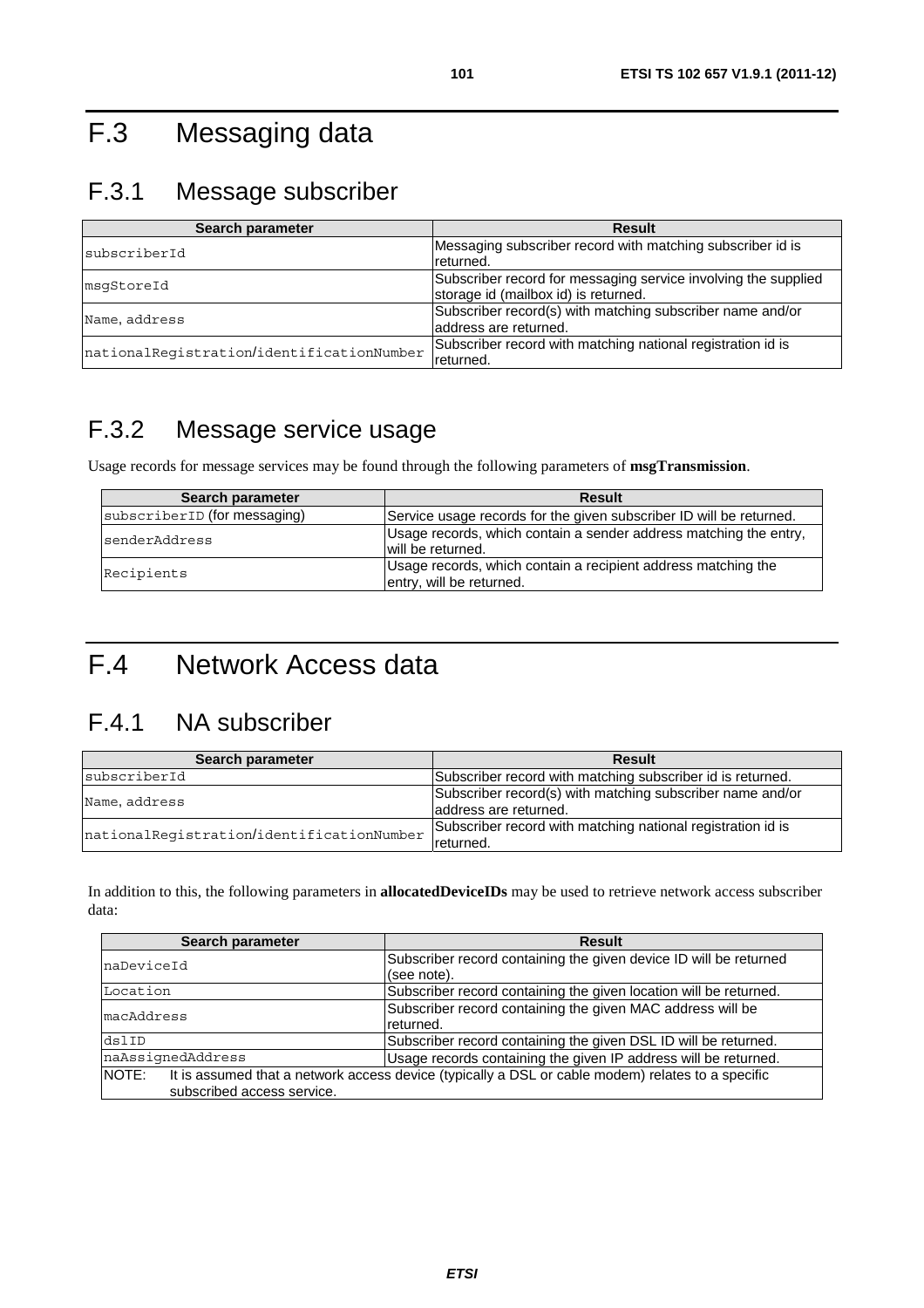# F.4.2 NA service usage

Searches for NA service usage can be made based on the user device, as recorded in **naDevice**:

| Search parameter | <b>Result</b>                                                    |
|------------------|------------------------------------------------------------------|
| naDeviceId       | Usage records containing the given device ID will be returned.   |
| Location         | Usage records containing the given location will be returned.    |
| macAddress       | Usage records containing the given MAC address will be returned. |
| dslID            | Usage records containing the given DSL ID will be returned.      |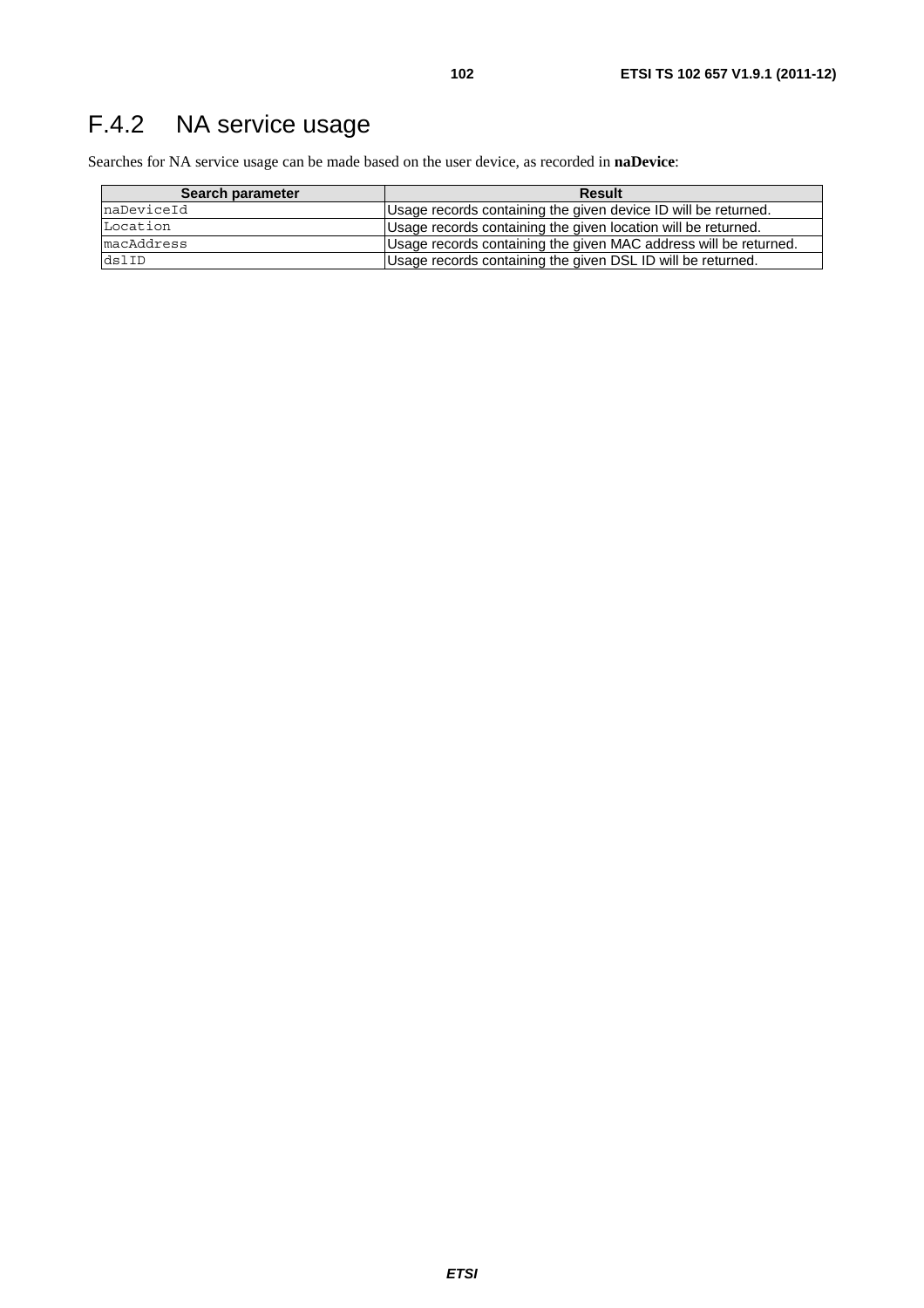## Annex G (informative): Examples of search routines

## G.1 Introduction

This annex gives extra details for how to implement a number of search routines described in annex F.

Each clause takes an example request from annex F, and shows how it would be constructed using this handover standard. The example shows the inputs (listed in annex F), and a diagram representing the PDU for the request message.

## G.2 Example for telephony subscriber query in clause F.2.1

This clause describes how to construct the following telephony subscriber request, described in clause F.2.1.

The specific question is: Please provide data for subscriptions with telephone number 0123456789, which were started in the time span between 1 August 2008 and 15 September 2008.

| <b>Request Parameter</b> | Value                                                                                                                                                                                                                                        |
|--------------------------|----------------------------------------------------------------------------------------------------------------------------------------------------------------------------------------------------------------------------------------------|
| reqisteredNumber         | Subscriber record for telephony service with matching phone number<br>lis returned.                                                                                                                                                          |
| timeSpan                 | A range of times for the start of the subscription.<br>In cases where end Times are provided as part of a constraint, a<br>non-populated value in a record can be considered to be greater than<br>the specified end Time in the constraint. |

#### **RetainedDataMessage**

```
├ retainedDataHeader
  │ └ (header information, as described in clause 6.1) 
 └ retainedDataPayload
   └ requestMessage 
       ├ requestPriority = NORMAL (per national implementation) 
       requestParameters
           equals
             L telephonyRecord
               L telephonySubscriber
                   L subscribedTelephonyServices
                       │ └ registeredNumber = 0123456789 
           greaterThanOrEqualTo
              │ └ telephonyRecord 
                 │ └ telephonySubscriber 
                    │ └ subscribedTelephonyServices 
                       │ └ timeSpan 
                          L \text{ startTime} = 200808010000000ZlessThanOrEqualTo
             └ telephonyRecord 
                L telephonySubscriber
                    └ subscribedTelephonyServices 
                       └ timeSpan 
                          L startTime = 20080915235959Z
```
#### **Figure G.1: Example for telephony subscriber query**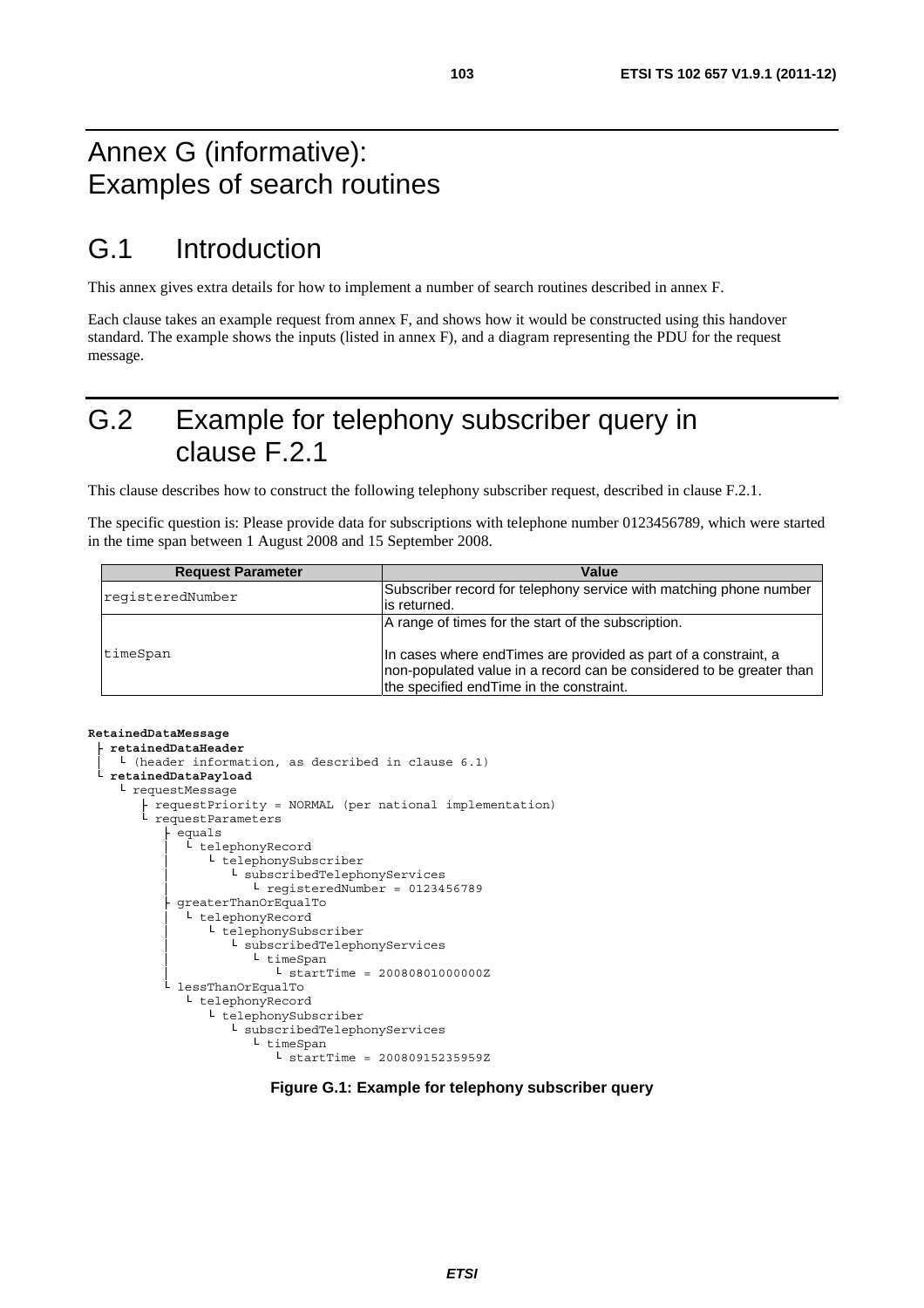# G.3 Example for telephony service usage query in clause F.2.3

This clause describes how to construct the following telephony subscriber request, described in clause F.2.3.

The specific question being asked is: Please provide service usage records for phone number 0123456789 for calls, which were initiated from that number between 5 September 2008 and 15 September 2008.

| <b>Request Parameter</b> | Value                                                                                                                                                                               |
|--------------------------|-------------------------------------------------------------------------------------------------------------------------------------------------------------------------------------|
| partyNumber              | Telephone number of interest in the call.                                                                                                                                           |
| partyRole                | Role (originating or terminating) of the telephone number specified. To<br>request all calls involving the given number, regardless of its role, this<br>lparameter can be omitted. |
| timeSpan                 | A range of times for the start of the call.                                                                                                                                         |

#### **RetainedDataMessage**

```
├ retainedDataHeader 
   L (header information, as described in clause 6.1)
  retainedDataPayload<br>L requestMessaqe
L requestMessage
 ├ requestPriority = NORMAL (per national implementation) 
         requestParameters
             equals
              L telephonyRecord
                  L telephonyServiceUsage
                      │ └ partyInformation 
\frac{1}{2} partyNumber = 0123456789
\begin{bmatrix} \text{L} \\ \text{partyRole} = 0 \end{bmatrix} (=originating-Party)
            greaterThanOrEqualTo
               │ └ telephonyRecord 
                  │ └ telephonyServiceUsage 
                      │ └ communicationTime 
                         │ └ timeSpan 
                            │ └ startTime = 20080905000000Z 
             └ lessThanOrEqualTo 
              L telephonyRecord
                 L telephonyServiceUsage
                     L communicationTime
                        L timeSpan
                            L \text{ startTime} = 20080915235959Z
```
#### **Figure G.2: Example for telephony usage query**

NOTE: Regarding the response records returned in this example: provided a record meets the criteria in the request, then both the begin- and end-time can be included in the response (if they are part of the communication record).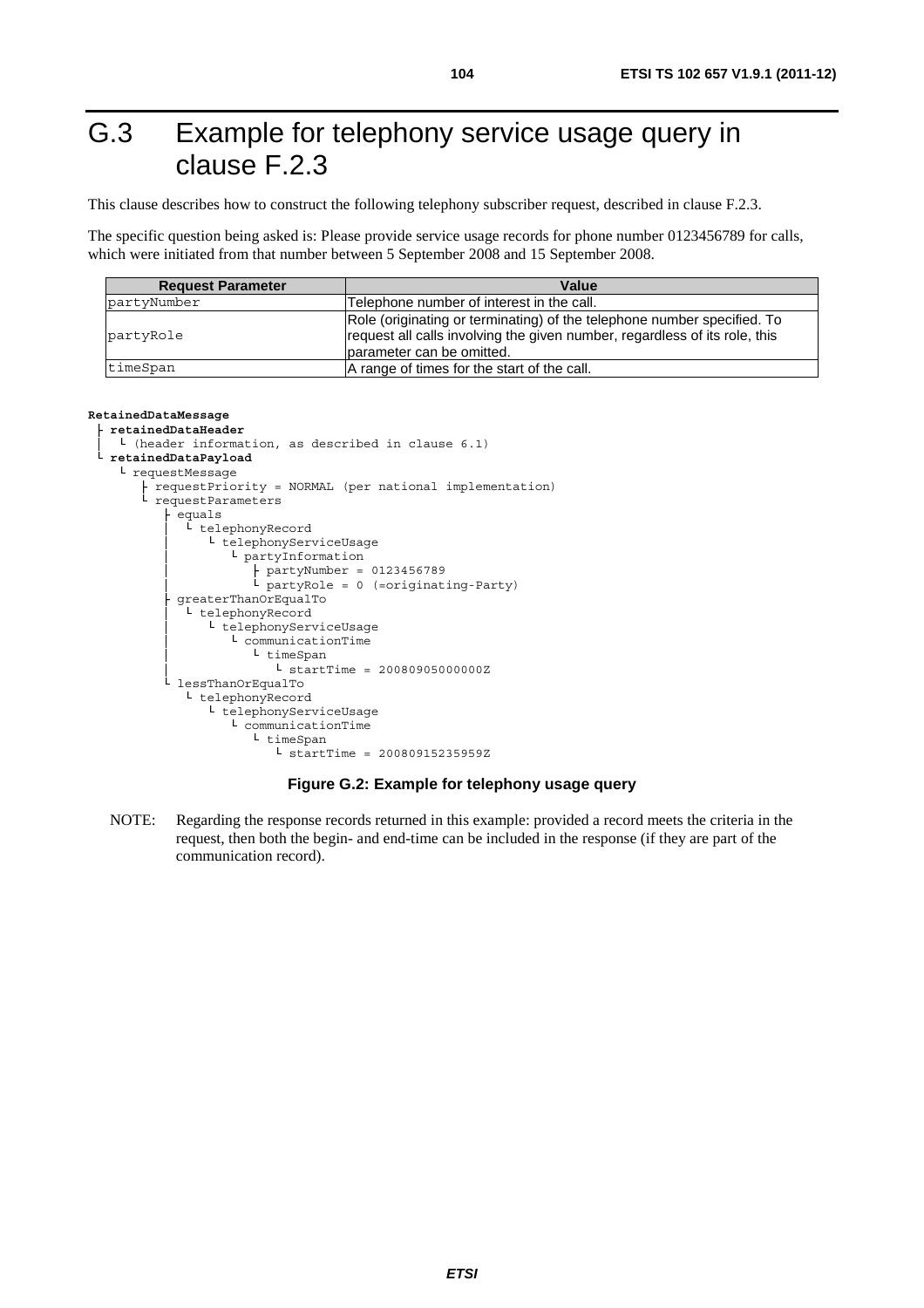# H.1 General

There is a distinction between data categories that are based on user activity (such as Usage data) and those that are independent of user or network activity - information not generated or processed by network elements (such as Subscriber or Network Element information).

The distinction in type of request is made to allow national adaptation of the present document. The distinctions can be necessary for different levels of authorizations and/or providers. The distinction for different levels of authorizations and/or providers can also be met by national adaptation of the field delivered in the reply. A single request can contain a combination of types (e.g. a, b and c for a generic activity request).

# H.2 Further information on subscriber data

### H.2.1 Subscriber data requests

The following records could be used to make a subscriber data request:

- a) Name.
- b) Address.
- c) Postcode (with street number).
- d) National ID no.
- e) Birth date.
- f) Service identifier (e.g. phone/network number, email address, IP-addresses, device-ID, log on names, etc.).
- g) Location.

Ad g): Discussion on prepaid identification.

In order to be selective a combination of entries can be made. The allowed single and combined entries are a national issue.

EXAMPLE: A Subscriber Data Request even within one nation can have different levels of authorizations: billing information and/or a PUK-code will not be part of a "standard" request.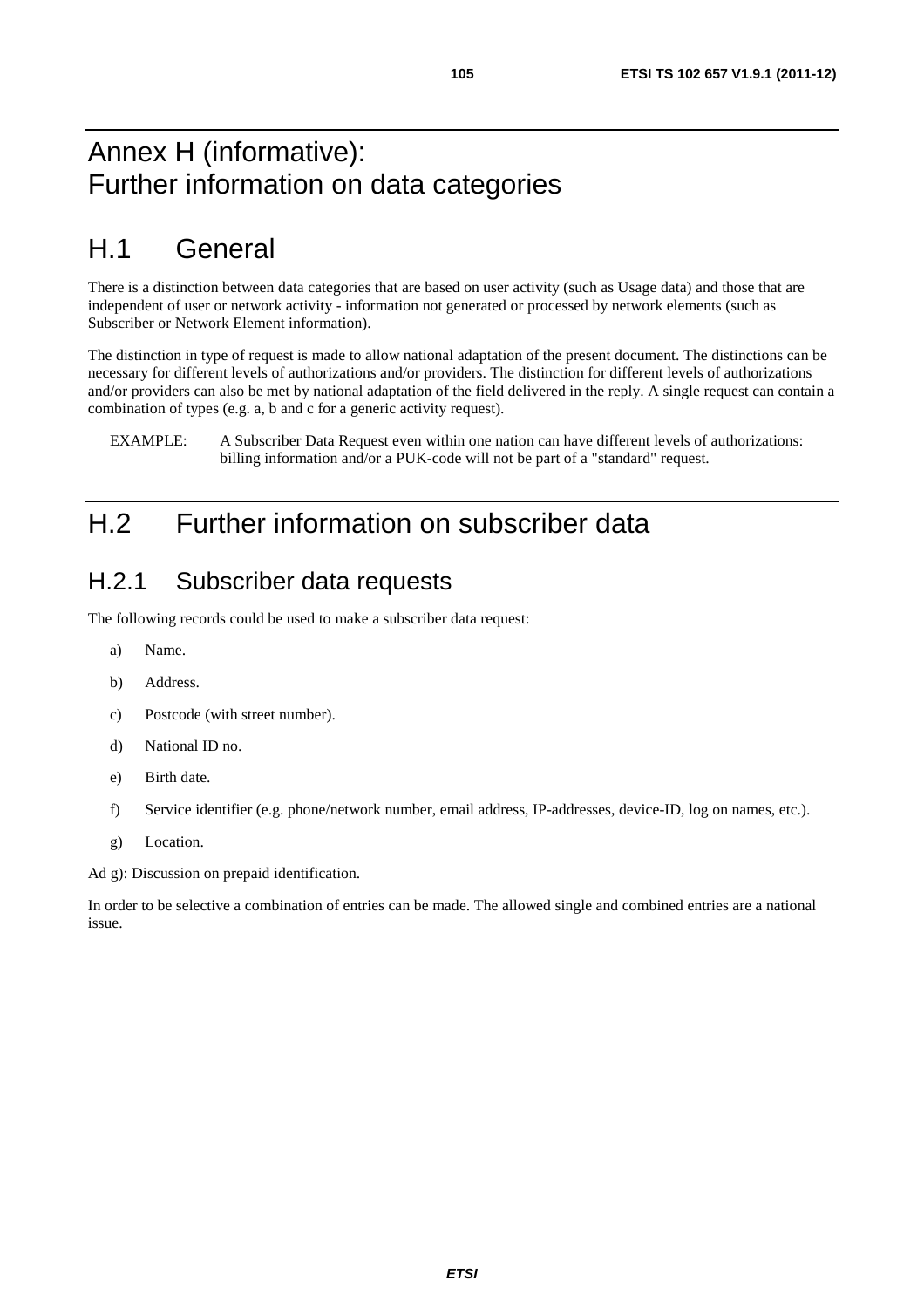### H.2.2 Generic subscriber data records

This clause contains the Subscriber Data Reply information. As this information is not derived from network information it can be structured more open and might not be addressed in the network based clauses.

The reply to a subscriber data request will depend on the structure and the fields available in the CSP's subscriber database and the national juridical framework.

In general the reply contains:

- a) Names.
- b) Addresses.
- c) Birth dates.
- d) Service identifier.
- e) Authentication.
- f) Applicable services.
- g) Applicable supplementary services.
- h) Service association.
- i) Timestamp.
- Ad a): Multiple names, addresses and birth dates can be available for the subscriber, billing and phonebook information.
- Ad d): The service identification can be the phone numbers, email addresses, permanent IP-addresses, log on names, conference call identifier, etc.
- Ad e): Depending on national regulations, no authentication information will be given, type will be given (credit card, passport etc.) or details will be given (credit card number, passport number, etc.).
- Ad f): The applicable services can be given as type of subscriptions and as a list of applicable network services. (For example a mobile subscription can be called "Budget II" and can give access to all GSM services excluding GPRS and UMTS, also a limitative list GSM, GPRS, UMTS-PS, and UMTS-CS could be given.)
- Ad g): The entry can be associated with CSP activated services like call bearing, ex- number, carrier pre-select, 0800/0900 number, multiple SIM, PUK-code, etc.
- Ad h): A service identifier is associated with a specific service or tele service (for example a MS-ISDN can be associated with a service like GSM and/or UMTS and within GSM it can also associate to the tele service voice, fax or data).

### H.2.3 Service Specific Subscriber Reply Data

- a) Service identifier.
- b) Applicable services.
- c) Applicable supplementary services.
- d) Service association.
- e) Timestamp.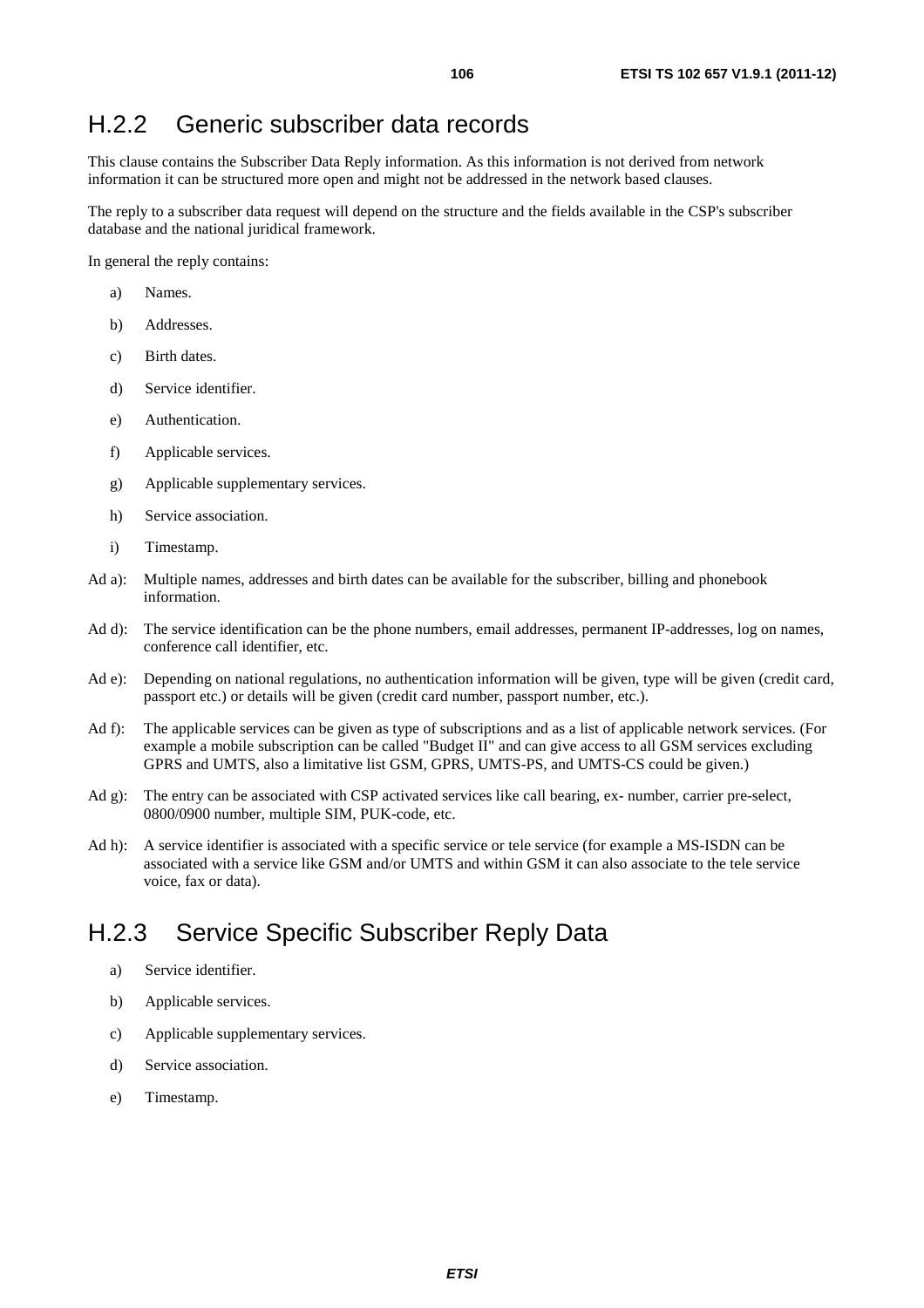# H.3 Further information on usage data

### H.3.1 Usage requests

Usage requests would typically be based on:

- a) Network addresses (for example IMSI, email, IP-address).
- b) User addresses (for example (MS-)ISDN, email, URI).
- c) Hardware address (device-ID for example IMEI, MAC).
- d) Location (for example CellID).

#### H.3.2 Usage data categories

Usage data can be broken down into the following sub-categories:

- a) Usage: Traffic data.
- b) Usage: Traffic data related information.
- c) Usage: Communication independent user activities.
- d) Usage: Network activity data.

### H.3.3 Usage: Traffic Data (Reply)

In general the reply contains:

- a) Network addresses.
- b) User addresses.
- c) Communication entity.
- d) Tele-/bearer service used.
- e) Supplementary service.
- f) Timestamp.
- Ad c): The association of the network/user address with the role in the communication (A, B, C-address, FROM/TO/CC/BCC, etc.).

#### H.3.4 Usage: Traffic Data related information (Reply)

In general the reply contains:

- a) Hardware address.
- b) Location.
- c) Timestamp.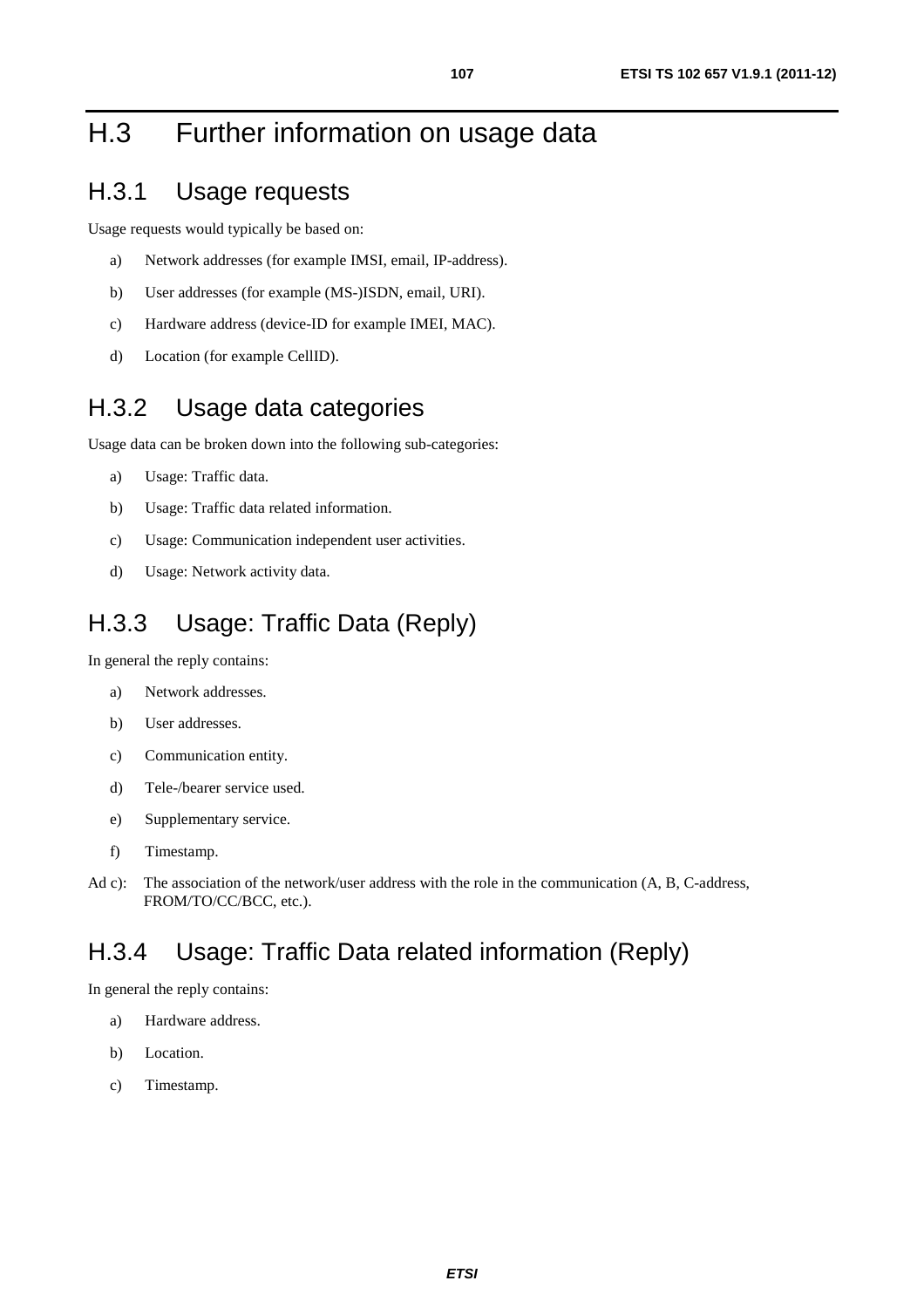### H.3.5 Usage: communication independent user activities (Reply)

In general the reply contains:

- a) User associated log on/off.
- b) (de)activation of supplementary services.
- c) Pre paid updates.
- d) Timestamp.

### H.3.6 Usage: network Activity Data (Reply)

In general the reply contains:

- a) Equipment/Network associated log on/off.
- b) Roaming information.
- c) Timestamp.

## H.4 Further information on network element data

#### H.4.1 Network element requests

Network element requests would typically be based on:

- a) Location.
- b) Network element.
- Ad a): The association between a location in WGS84 or Postcode to the likely CellIDs can be requested.
- Ad b): The association of for example between a CellID and its location and direction can be requested.

### H.4.2 Network Configuration Data Reply Data

In general the reply contains:

- a) Location association with network elements.
- b) Network element association with location.
- c) Timestamp.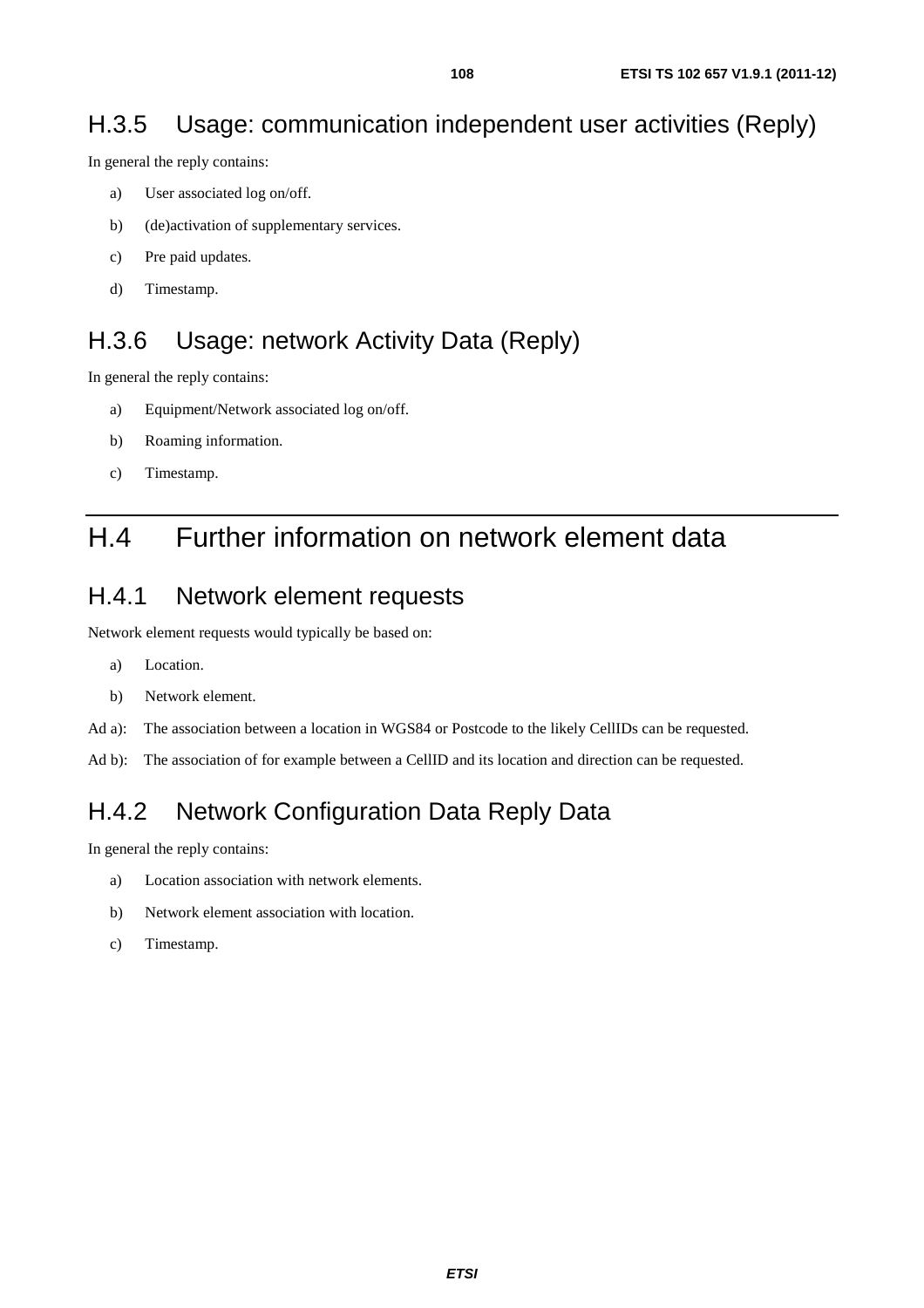Manual techniques can include:

- Use of phone, fax or email for HI-A or HI-B.
- Use of physical storage media (e.g. DVD) for HI-B.

For all manual uses, the following principles are recommended:

- The message flows (clause 5) should be broadly followed although acknowledgements may be unnecessary or not practical.
- It is strongly recommended that the content of the messages should follow the messages defined in clause 6.
- Lower layers (encoding, transport, etc.) (clause 7) in general would not be followed. Where appropriate, consistent encoding schemes are recommended.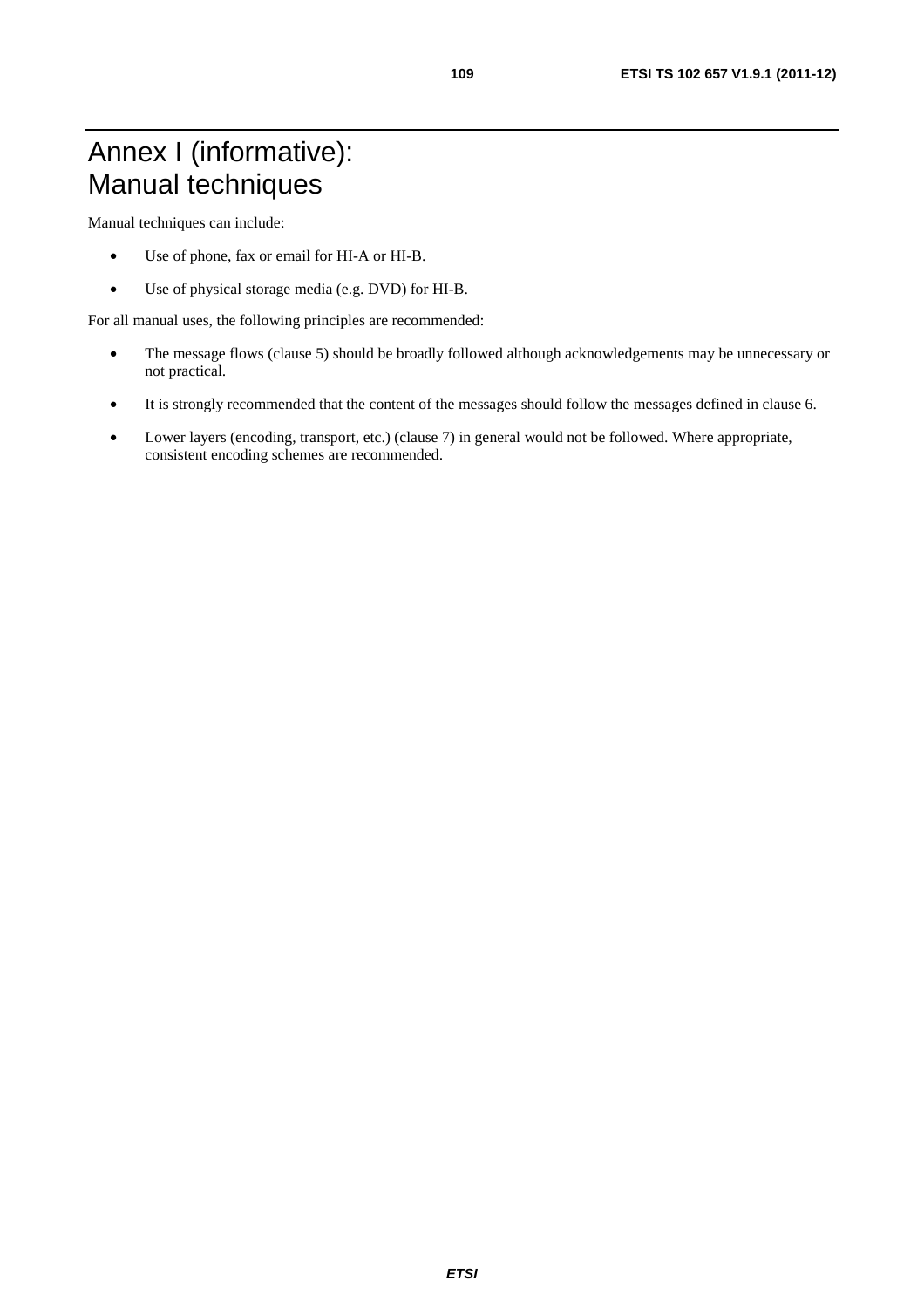## Annex J (informative): Informative mapping of data fields to the EU Data Retention **Directive**

Table J.1 provides an informative mapping of data fields to the EU Data Retention Directive [1].

| Table        | Field name(s)                           | Clause of Article 5 that explicitly mentions these fields |
|--------------|-----------------------------------------|-----------------------------------------------------------|
| A.2.10       | Name, ContactDetails                    | 1.a.1.ii / 1.a.2.iii / 1.b.1.ii / 1.b.2.ii                |
| A.2.11       | Name, ContactAddress                    | 1.a.1.ii / 1.a.2.iii /1.b.1.ii /1.b.2.ii                  |
| <b>B.2.5</b> | PartyInformation,                       | 1.a.1.i / 1.b.1.i / 1.e.1.i / 1.e.2.i                     |
| B.2.5        | CommunicationTime                       | 1.c.1                                                     |
| B.2.5        | CommunicationType                       | 1.d.1                                                     |
| <b>B.2.5</b> | <b>BearerService</b>                    | 1.d.1                                                     |
| B.2.6        | PartyRole, PartyNumber                  | 1.a.1.i/1.b.1.i/1.e.1.i/1.e.2.i                           |
| B.2.6        | DeviceID                                | 1.e.2.iii / 1.e.2.v                                       |
| B.2.6        | Location                                | 1.f.1                                                     |
| B.2.7        | DeviceIDType, TelephonyDeviceID         | 1.e.2.iii / 1.e.2.v                                       |
| B.2.8        | TelephonyNetworkID, CellInformation     | 1.f.2                                                     |
| B.2.9        | GlobalCellID, GsmLocation, UmtsLocation | 1.f.2                                                     |
| C.2.1        | Subscriber                              | 1.a.2.iii / 1.b.2.ii                                      |
| C.2.2        | <b>Aliases</b>                          | 1.a.2.i                                                   |
| C.2.3        | DateTime                                | 1.c.2.ii                                                  |
| C.2.3        | <b>SenderAddress</b>                    | 1.a.2.i                                                   |
| C.2.3        | Recipients                              | 1.b.2.i                                                   |
| C.2.3        | ClientID                                | 1.d.2                                                     |
| C.2.4        | DateTime                                | 1.c.2.ii                                                  |
| C.2.4        | <b>SenderAddress</b>                    | 1.a.2.i                                                   |
| C.2.4        | Recipients                              | 1.b.2.i                                                   |
| C.2.4        | ClientID                                | 1.d.2                                                     |
| E.2.1        | Subscriber                              | 1.a.2.iii                                                 |
| E.2.2        | NaAuthID                                | 1.c.2.i                                                   |
| E.2.3        | AccessTime                              | 1.c.2.i                                                   |
| E.2.3        | NaAuthID                                | 1.c.2.i                                                   |
| E.2.3        | Interval, naAssignedAddress             | 1.c.2.i                                                   |
| E.2.3        | naDevice                                | 1.e.3.ii                                                  |
| E.2.3        | DiallnNumber                            | 1.e.3.i                                                   |

#### **Table J.1: Mapping of data fields to the EU Data Retention Directive**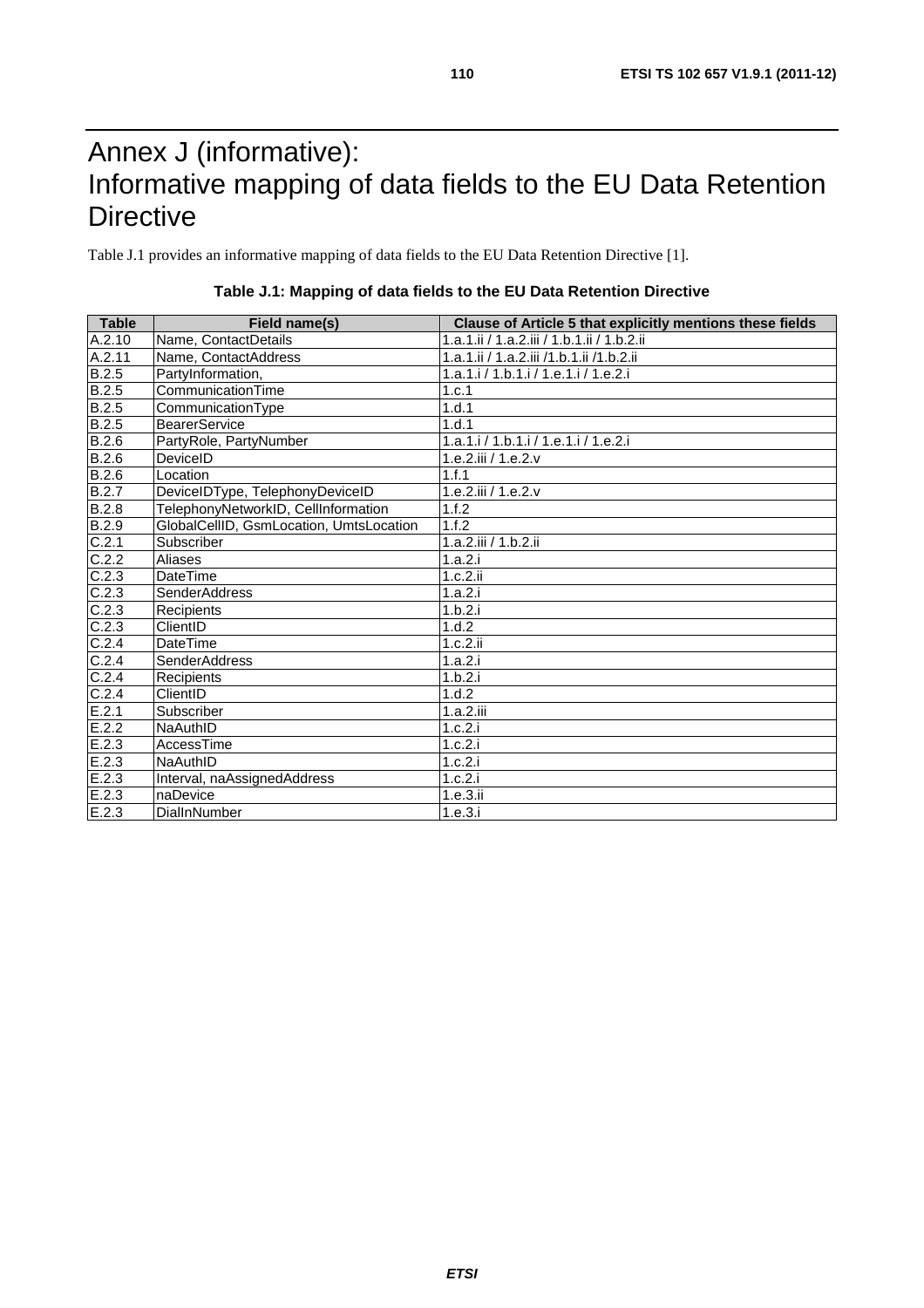### Annex K (informative): Single versus multi-part deliveries

## K.1 General

Subject to national agreement, the multi-part delivery of results may be used replacing the default single shot delivery (clause 5.1.7). In clause 5.2.3 the option of delivering results of an RD query in multiple parts is described. When multi-part is set as possible national delivery option, a CSP may promptly send data that are at hand and follow up with data that take longer to collect, if and when available. There is however no rule for when to apply multi-part deliveries. In absence of such guidance it is likely that all deliveries will be made in multiple parts, since additional data might always be available. It is also undefined when to send the final message, so the transfer will tend to be open-ended.

In this annex there is an elaboration of criteria for when to apply multi-part deliveries.

## K.2 Criteria for multi-part delivery

The maximum time allowed for transfer of retained data from a network element to a storage from which it can be retrieved is called "latency time" (TL). This time may vary, depending on type of network element and operating conditions. An upper limit for TL under different conditions may be set in national requirements. When a request for retained data is made, the related time span is specified as T1-T2. This means that retained data for all events that have occurred during the time span between T1 and T2 and meet the search criteria are to be sent to the receiving authority. T2 will be less than or equal to the time of the request, TR (see however clause K.3). If TL is larger than the difference between TR and T2, some retained data from before T2 can be expected to be collected later than TR, such that multi-part delivery will be necessary, if available data are sent promptly. At a time T2+TL, it can be assumed that all events have been collected.

Figures K.1 and K.2 illustrate the conditions for single- vs multi-part deliveries.



**Figure K.1: TR occurs later than T2+TL and thus a single part delivery can be applied** 



**Figure K.2: TR occurs earlier than T2+TL, so a multi-part delivery should be applied**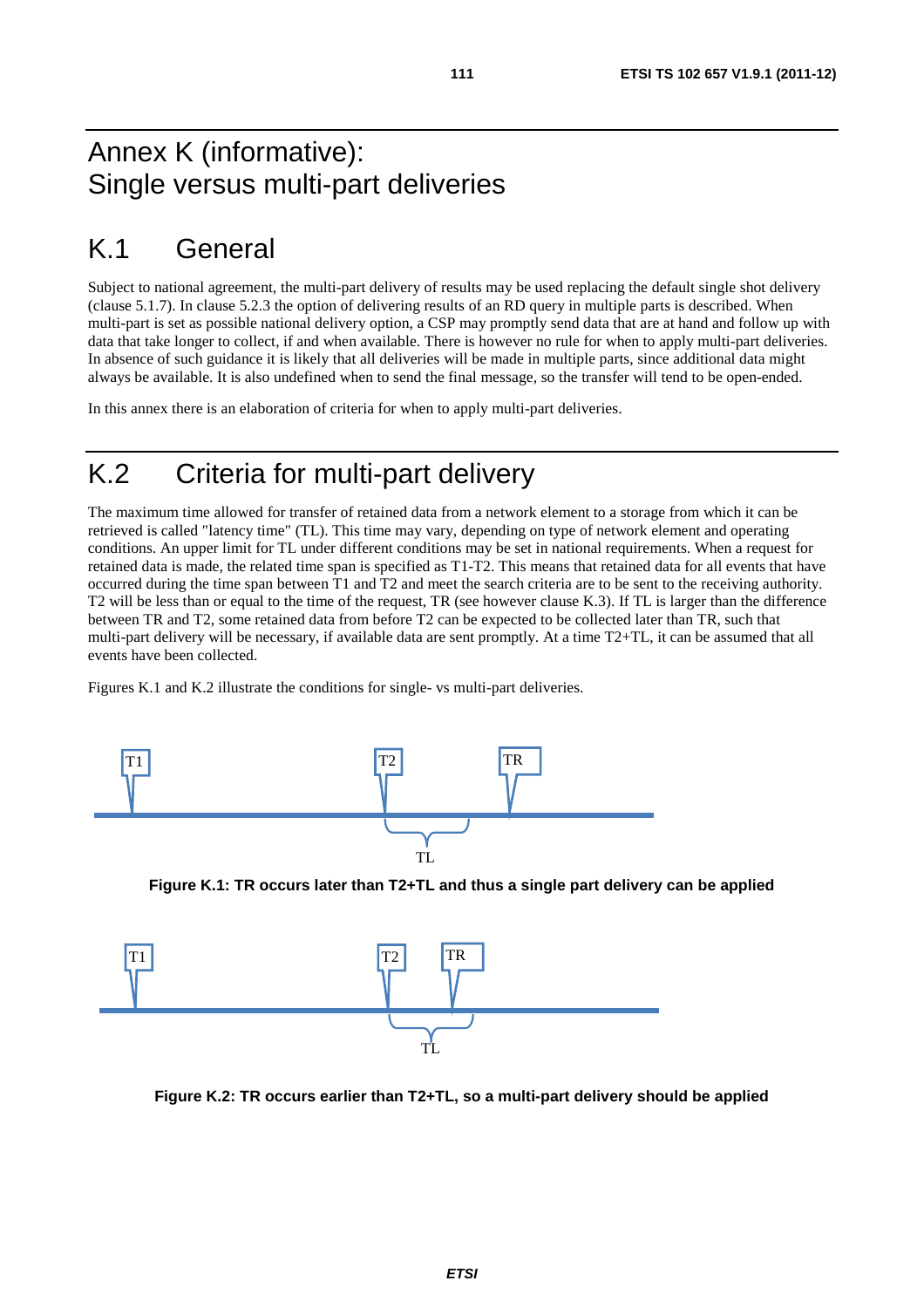In figure K.2, the last delivery should be sent at time T2+TL, indicating that transmission is complete.

- NOTE 1: A CSP may choose to make multi-part deliveries in a sequence in order to break up large transmission volumes into more manageable parts.
- NOTE 2: It may be agreed to have a single delivery when all data are available, rather than applying multiple deliveries.

## K.3 Subscriptions into the future

It is conceivable to make T2 larger than TR, i.e. subscribe to delivery of retained data into the future. This is a subject for national preferences. A LEA may also choose to repeat the request at certain intervals until an investigation has been closed.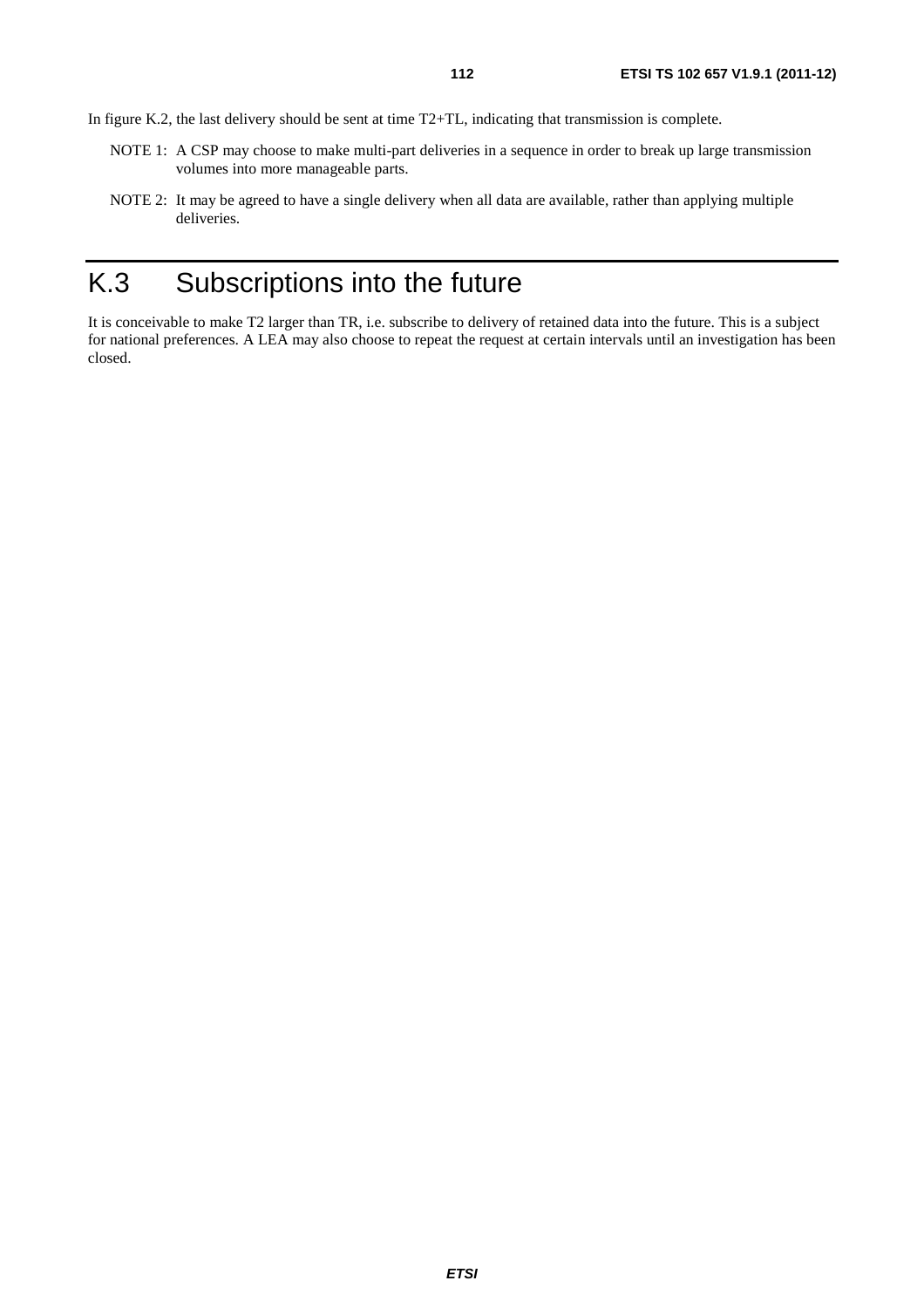## Annex L (informative): Change Request History

| Status of the present document: TS 102 657<br>Handover interface for the request and delivery of retained data |        |                                                                                                                                                                                                                                                                                                                                                                                                                                                                                                                                                                                                                                                                                                                                                                                                                                         |  |  |  |
|----------------------------------------------------------------------------------------------------------------|--------|-----------------------------------------------------------------------------------------------------------------------------------------------------------------------------------------------------------------------------------------------------------------------------------------------------------------------------------------------------------------------------------------------------------------------------------------------------------------------------------------------------------------------------------------------------------------------------------------------------------------------------------------------------------------------------------------------------------------------------------------------------------------------------------------------------------------------------------------|--|--|--|
| <b>TCLI</b><br><b>Version</b><br><b>Remarks</b>                                                                |        |                                                                                                                                                                                                                                                                                                                                                                                                                                                                                                                                                                                                                                                                                                                                                                                                                                         |  |  |  |
| approval date                                                                                                  |        |                                                                                                                                                                                                                                                                                                                                                                                                                                                                                                                                                                                                                                                                                                                                                                                                                                         |  |  |  |
| October 2008                                                                                                   | v1.1.1 | First publication of the TS after approval by ETSI/TC LI#19<br>(30 September - 2 October 2008; Prague)<br>(Withdrawn!!)<br>Rapporteur is Mark Shepherd (NTAC)                                                                                                                                                                                                                                                                                                                                                                                                                                                                                                                                                                                                                                                                           |  |  |  |
| December 2008                                                                                                  | v1.1.2 | Re-publication of First publication of the TS 102 657<br>$\rightarrow$ v1.1.1 + attachments is to be withdrawn.<br>Correction needed because of modifications made in draft v1.1.1 by editHelp during<br>publication process without informing ETSI/TC LI. ASN.1 and XML attachments are<br>brought in line with ASN.1 definition in the specification. PvdA                                                                                                                                                                                                                                                                                                                                                                                                                                                                            |  |  |  |
| February 2009                                                                                                  | v1.2.1 | Included Change Requests:<br>TS102657CR001r1 (Cat F) Error message information clarifications<br>TS102657CR002r1 (Cat F) Revised error message information<br>TS102657CR003r1 (Cat C) Inclusion of RDHI UMTS fields<br>TS102657CR005r2 (Cat B) Inclusion of subscriberID in telephonyDevice<br>TS102657CR006r1 (Cat C) Adding postal location information to Location<br>TS102657CR007 (Cat C) Additional fields for NAT/PAT support<br>TS102657CR008r1 (Cat C) Changes to email specification<br>TS102657CR010r1 (Cat C) Adding decimal geoCoordinates to GSMLocation<br>TS102657CR011 (Cat F) Cleanup Corrections<br>TS102657CR012 (Cat B) Additional fields for second surname in ASN.1 "PersonName"<br>definition<br>These CRs were approved by TC LI#20 (3 - 5 February; Levi)<br>Version 1.2.1 prepared by Mark Canterbury (NTAC) |  |  |  |
| <b>July 2009</b>                                                                                               | v1.3.1 | Included Change Requests:<br>TS102657CR009r1 (Cat B) Error Data Retention for MMS<br>TS102657CR013 (Cat B) Addition of per-subscription device allocation<br>TS102657CR014 (Cat B) Addition of traffic volumes to NAServiceUsage<br>TS102657CR015r1 (Cat B) Addition PUK code to TelephonySubscription<br>TS102657CR016r1 (Cat B) Addition of extra TelephonyEventTypes<br>TS102657CR017r1 (Cat F) Cleanup of RDHI TS<br>TS102657CR018r1 (Cat B) Addition of new ASN.1 parameters<br>TS102657CR020r1 (Cat B) Enabling the transmission of warrants independently of a<br>certain request<br>TS102657CR021 (Cat B) Data Retention for EMS<br>TS102657CR022 (Cat B) National parameters<br>These CRs were approved by TC LI#21 (29 June - 1 July 2009; Sophia Antipolis)<br>Version 1.3.1 prepared by Mark Canterbury (NTAC)              |  |  |  |
| September 2009                                                                                                 | V1.4.1 | Included Change Requests:<br>TS102657CR023 (Cat D) Description of the SMS and MMS<br>TS102657CR024r1 (Cat D) Addition of per-subscription device Cleanup of RDHI TS<br>TS102657CR025 (Cat B) Additional MMS delivery flag<br>These CRs were approved by TC LI#22 (22-24 September 2009; Trouville)<br>Version 1.4.1 prepared by Mark Canterbury (NTAC)                                                                                                                                                                                                                                                                                                                                                                                                                                                                                  |  |  |  |
| February 2010                                                                                                  | v1.5.1 | Included Change Requests:<br>TS102657CR004r2 (Cat B) Additional fields for the RDHI on Multimedia Services<br>TS102657CR028r1 (Cat B) Additional cell information<br>TS102657CR030 (Cat B) Extra explanatory MMS status text<br>These CRs were approved by TC LI#23 (9-11 February 2010, Rome)<br>Version 1.5.1 prepared by Mark Canterbury (NTAC)                                                                                                                                                                                                                                                                                                                                                                                                                                                                                      |  |  |  |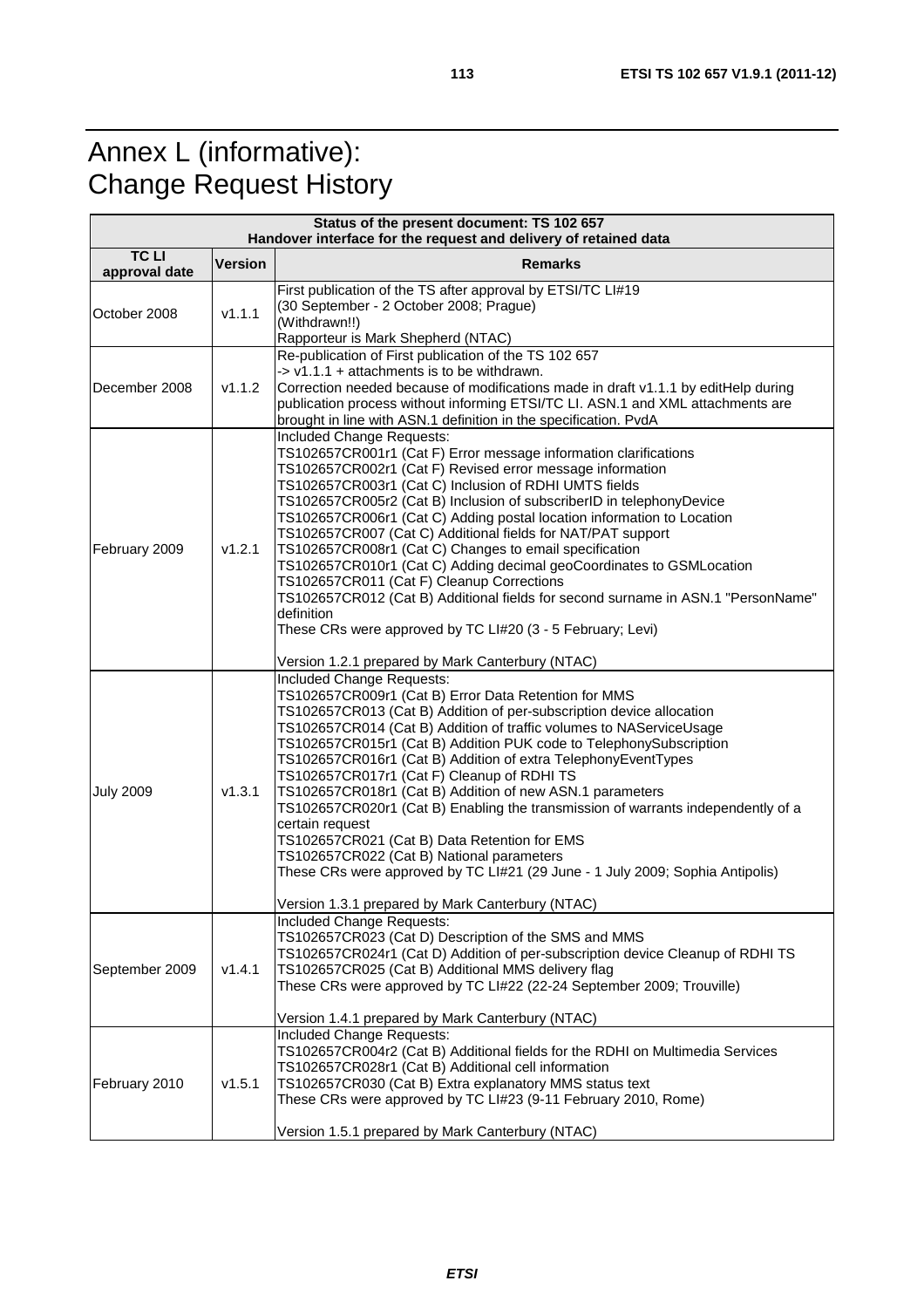è

| Status of the present document: TS 102 657<br>Handover interface for the request and delivery of retained data |                |                                                                                                                                                                                                                                                                                                                                                                                                                                                                                                                                                                                                                                                                                                                                                                                                                                                                                                                                                                                                                                                                                                                                                                                                                                                                                                                                                                                                                                                                                                                                                                                                                                                                                                                                          |  |  |  |
|----------------------------------------------------------------------------------------------------------------|----------------|------------------------------------------------------------------------------------------------------------------------------------------------------------------------------------------------------------------------------------------------------------------------------------------------------------------------------------------------------------------------------------------------------------------------------------------------------------------------------------------------------------------------------------------------------------------------------------------------------------------------------------------------------------------------------------------------------------------------------------------------------------------------------------------------------------------------------------------------------------------------------------------------------------------------------------------------------------------------------------------------------------------------------------------------------------------------------------------------------------------------------------------------------------------------------------------------------------------------------------------------------------------------------------------------------------------------------------------------------------------------------------------------------------------------------------------------------------------------------------------------------------------------------------------------------------------------------------------------------------------------------------------------------------------------------------------------------------------------------------------|--|--|--|
| <b>TCLI</b>                                                                                                    |                |                                                                                                                                                                                                                                                                                                                                                                                                                                                                                                                                                                                                                                                                                                                                                                                                                                                                                                                                                                                                                                                                                                                                                                                                                                                                                                                                                                                                                                                                                                                                                                                                                                                                                                                                          |  |  |  |
| approval date                                                                                                  | <b>Version</b> | <b>Remarks</b>                                                                                                                                                                                                                                                                                                                                                                                                                                                                                                                                                                                                                                                                                                                                                                                                                                                                                                                                                                                                                                                                                                                                                                                                                                                                                                                                                                                                                                                                                                                                                                                                                                                                                                                           |  |  |  |
| <b>July 2010</b>                                                                                               | v1.6.1         | Included Change Requests:<br>TS102657CR031 (Cat D) Corrections on cross-references and on responseStatus<br>"responseUnavailable"<br>TS102657CR032 (Cat C) Acknowledgements via handover interface ports A and B<br>TS102657CR035 (Cat B) Extra email addresses<br>TS102657CR034 (Cat B) Billing details for email services<br>TS102657CR038 (Cat D) Corrections to Multimedia services section<br>TS102657CR039r1 (Cat B) Additions to Multimedia services section<br>TS102657CR032r1 (Cat B) Addition of a status field to network access subscription<br>TS102657CR033 (Cat B) Addition of ICCID field in network access structure<br>TS102657CR036r1 (Cat B) Single versus Multi-part deliveries<br>These CRs were approved by TC LI#24 (15-17 June 2010, Aachen)<br>Version 1.6.1 prepared by Mark Canterbury (NTAC)                                                                                                                                                                                                                                                                                                                                                                                                                                                                                                                                                                                                                                                                                                                                                                                                                                                                                                                |  |  |  |
| September 2010                                                                                                 | v1.7.1         | Included Change Requests:<br>TS102657CR040 (Cat B) National parameters in NASubscription<br>TS102657CR041r1 (Cat B) Extra information in billing records<br>TS102657CR042 (Cat B) Extended location information<br>TS102657CR043 (Cat B) Optional parameters "profession" in the IndividualInfo<br>sequence<br>TS102657CR044 (Cat B) Swiss Map Datum CH1903 in Location information<br>These CRs were approved by TC LI#25 (21-23 September 2010, St. Petersburg)<br>Version 1.7.1 prepared by Mark Canterbury (NTAC)                                                                                                                                                                                                                                                                                                                                                                                                                                                                                                                                                                                                                                                                                                                                                                                                                                                                                                                                                                                                                                                                                                                                                                                                                    |  |  |  |
| February 2011                                                                                                  | V1.8.1         | Included Change Requests:<br>TS102657CR046 (Cat D) Clarification of example G.2<br>TS102657CR047 (Cat B) Addition of endReason field to NAServiceUsage<br>TS102657CR048 (Cat F) Correction to Single versus Multi-part deliveries<br>TS102657CR049 (Cat B,C) Addition of direct TCP delivery of XML messages<br>These CRs were approved by TC LI#26 (15-17 February 2011, Sophia Antipolis)<br>Version 1.8.1 prepared by Mark Canterbury (NTAC)                                                                                                                                                                                                                                                                                                                                                                                                                                                                                                                                                                                                                                                                                                                                                                                                                                                                                                                                                                                                                                                                                                                                                                                                                                                                                          |  |  |  |
| September 2011                                                                                                 | V1.9.1         | Included Change Requests:<br>TS102657CRO45r2 (Cat B) Transport level timeouts<br>TS102657CR051 (Cat F) Correction of error in ASN.1 part<br>TS102657CR053r2 (Cat F) Modification of requirement for handling unavailable<br>parameters<br>TS102657CR054r2 (Cat F) Clarification/extension of definitions<br>TS102657CR055 (Cat F) Inconsistency concerning IP Multimedia Subsystem handling<br>TS102657CR057 (Cat D) Supplementary note to IMEI<br>TS102657CR058r1 (Cat F) Editorial corrections<br>TS102657CR059r1 (Cat B) Subscription payment details<br>TS102657CR060r1 (Cat F) Addition to geographical parameters<br>TS102657CR061 (Cat B) Adding TransactionID and TransactionStatus parameters for<br>NABilling records<br>TS102657CR063 (Cat B) Adding the parameter "subscriberID" to the "NAServiceUsage"<br>and "NADevice" sequences<br>TS102657CR064 (Cat F) Corrections of definitions in TS102657 Annex D.2.4.1<br>These CRs were approved by TC LI#27 (28-30 June 2011, Mariehamn<br>TS102657CR052r6 (Cat F) Ambiguous message flow presentation<br>TS102657CR062r1 (Cat C) Providing multiple fixed IP addresses (e.g. range)<br>TS102657CR065 (Cat D) Correction of wrong reference to 3GPP TS 25.431<br>TS102657CR068r2 (Cat D) Clarification: using responseIncomplete and<br>responseComplete on multi-part-delivery<br>TS102657CR069 (Cat B) Addition of partyType and dialled digits to telephony party<br>information<br>TS102657CR071 (Cat F) Party information definition for DR<br>TS102657CR072r1 (Cat B) ResponseNumber for parallel usage of the method multi-part<br>delivery<br>These CRs were approved by TC LI#28 (13-15 September 2011, Mariehamn<br>Version 1.9.1 prepared by Mark Canterbury (NTAC) |  |  |  |